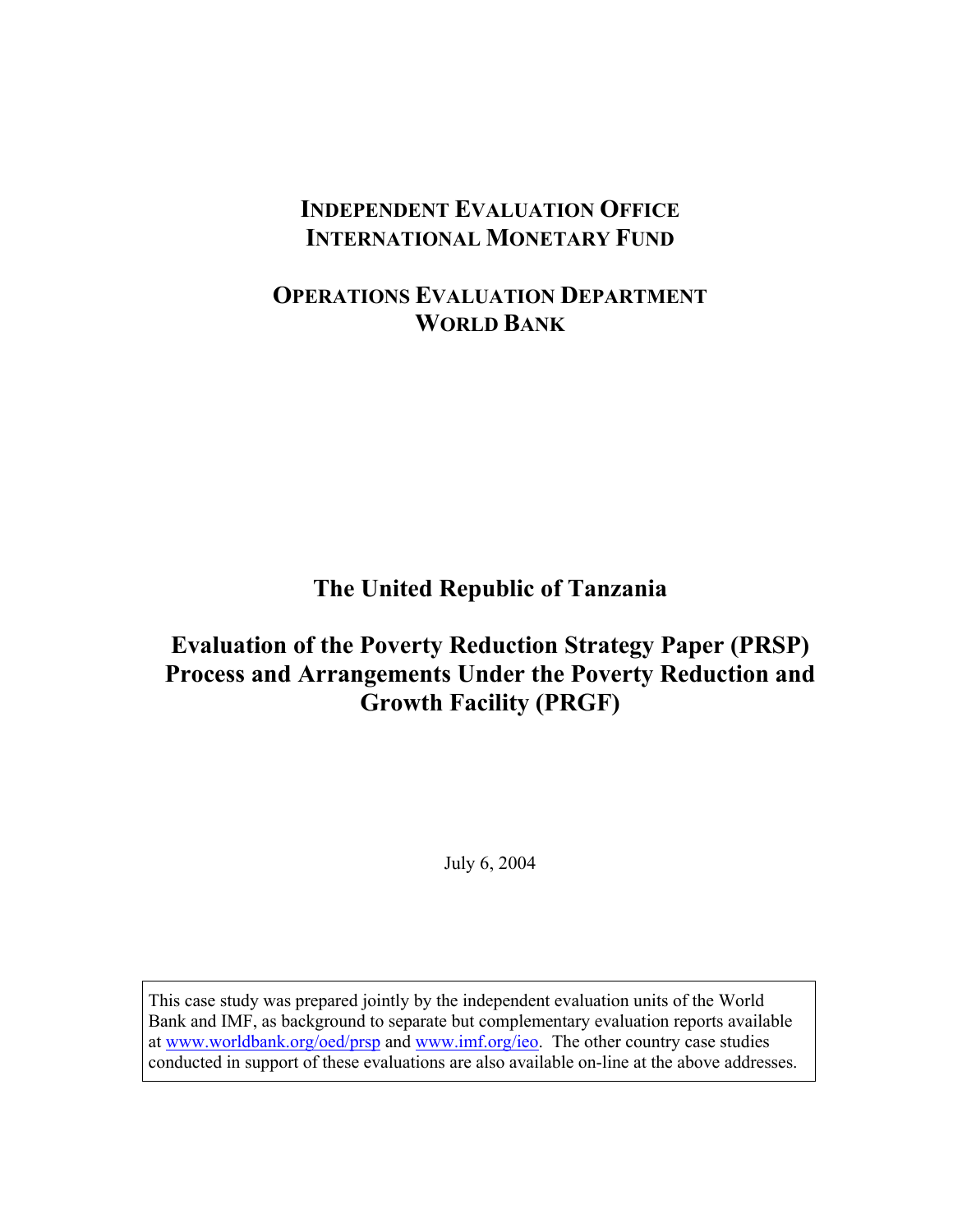| I.           |                                                                        |  |
|--------------|------------------------------------------------------------------------|--|
| $\prod$ .    |                                                                        |  |
|              |                                                                        |  |
|              |                                                                        |  |
|              |                                                                        |  |
| III.         |                                                                        |  |
|              |                                                                        |  |
|              |                                                                        |  |
|              | C. Application of the Underlying Principles and Assessment of Change24 |  |
|              |                                                                        |  |
| IV.          |                                                                        |  |
|              |                                                                        |  |
|              |                                                                        |  |
|              |                                                                        |  |
| $V_{\cdot}$  |                                                                        |  |
|              |                                                                        |  |
|              |                                                                        |  |
| VI.          |                                                                        |  |
|              |                                                                        |  |
|              |                                                                        |  |
|              |                                                                        |  |
|              |                                                                        |  |
| <b>Boxes</b> |                                                                        |  |
| 1.           | Priority Areas of the National Poverty Eradication Strategy (1997) 17  |  |
| 2.           |                                                                        |  |
| 3.           |                                                                        |  |
| 4.           |                                                                        |  |
| 5.           |                                                                        |  |
| 6.           |                                                                        |  |

## Contents

## Page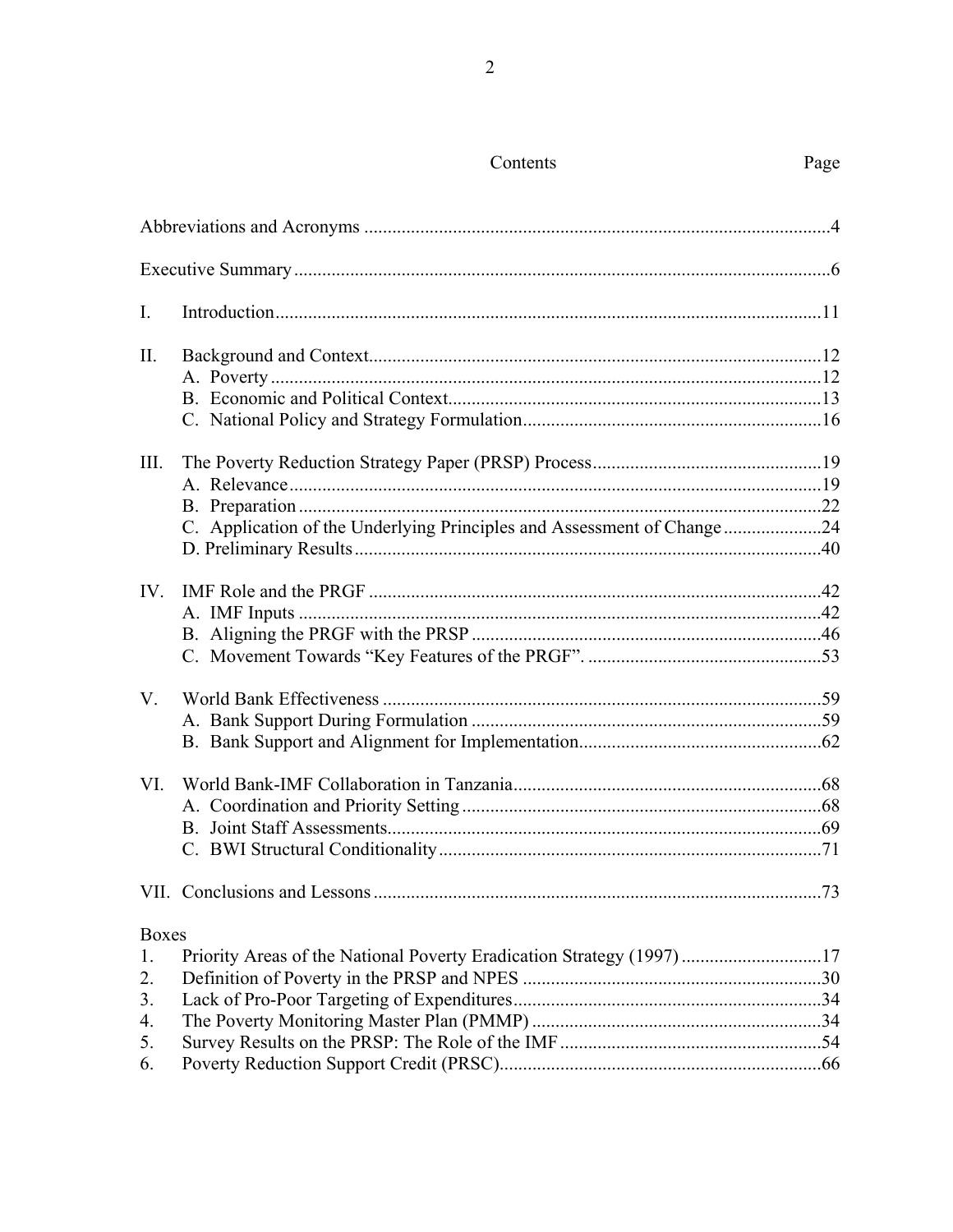| × |  |
|---|--|
|   |  |

| 1.             |                                                                               |  |
|----------------|-------------------------------------------------------------------------------|--|
| 2.             |                                                                               |  |
| 3.             |                                                                               |  |
| Tables         |                                                                               |  |
| 1.             |                                                                               |  |
| 2.             |                                                                               |  |
| 3 <sub>1</sub> | Issues Around which the PRGF-Supported Program of                             |  |
|                |                                                                               |  |
| 4.             | Financing the Domestic Deficit Under the PRGF-Supported Program48             |  |
| 5.             | Number of Structural Measures in ESAF and PRGF-Supported                      |  |
|                |                                                                               |  |
| Annexes        |                                                                               |  |
| I.             |                                                                               |  |
| П.             |                                                                               |  |
|                |                                                                               |  |
|                | Table 3: An Assessment of the Adaptation of the IMF's Internal Policy Process |  |
|                | Based on Briefing Papers and Review Departments' Comments                     |  |
|                |                                                                               |  |
|                | Table 4: Key Features of PRGF-Supported Programs with Respect to              |  |
|                |                                                                               |  |
| III.           |                                                                               |  |
|                |                                                                               |  |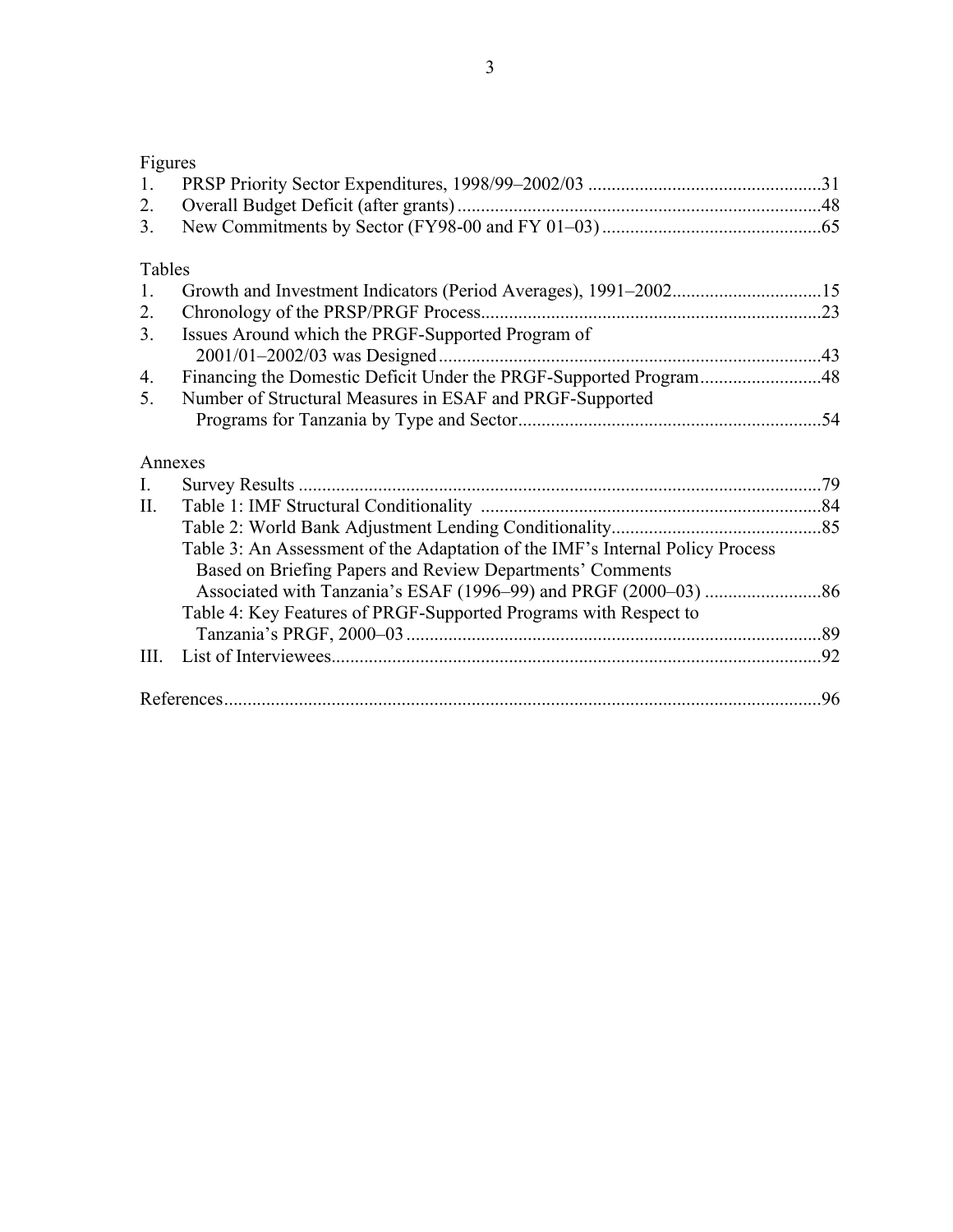## **Abbreviations and Acronyms**

| <b>ASDP</b>   | <b>Agricultural Sector Development Program</b>                 |
|---------------|----------------------------------------------------------------|
| <b>BEST</b>   | Business Environment Strengthening in Tanzania                 |
| <b>BWIs</b>   | <b>Bretton Woods' Institutions</b>                             |
| CAS           | <b>Country Assistance Strategy</b>                             |
| <b>CCM</b>    | Chama Cha Mapinduzi                                            |
| CG            | <b>Consultative Group</b>                                      |
| <b>CSD</b>    | Civil Service Department                                       |
| <b>DAC</b>    | Development Assistance Committee                               |
| Danida        | Danish International Development Agency                        |
| <b>DAWASA</b> | Dar-es-Salaam Water and Sewerage Agency                        |
| <b>DFID</b>   | Department for International Development                       |
| EPZ           | Export promotion zone                                          |
| <b>ESAF</b>   | <b>Enhanced Structural Adjustment Facility</b>                 |
| <b>ESRF</b>   | Economic and Social Research Foundation                        |
| FAD           | Fiscal Affairs Department (IMF)                                |
| <b>FDI</b>    | Foreign Direct Investment                                      |
| <b>GDP</b>    | <b>Gross Domestic Product</b>                                  |
| <b>I-PRSP</b> | <b>Interim Poverty Reduction Strategy Paper</b>                |
| <b>HBS</b>    | <b>Household Budget Survey</b>                                 |
| <b>HIPC</b>   | <b>Heavily Indebted Poor Countries</b>                         |
| HQ            | Headquarters                                                   |
| <b>HRDS</b>   | Human Resource Development Survey                              |
| <b>HSDP</b>   | <b>Health Sector Development Program</b>                       |
| <b>IDA</b>    | <b>International Development Association</b>                   |
| <b>IEO</b>    | <b>Independent Evaluation Office</b>                           |
| <b>IFMS</b>   | <b>Integrated Financial Management System</b>                  |
| <b>ILFS</b>   | <b>Integrated Labor Force Survey</b>                           |
| <b>IMF</b>    | <b>International Monetary Fund</b>                             |
| <b>IMG</b>    | Independent Monitoring Group                                   |
| <b>JSA</b>    | Joint Staff Assessment                                         |
| <b>LOI</b>    | Letter of Intent                                               |
| M&E           | Monitoring and Evaluation                                      |
| <b>MDAs</b>   | Ministries and development agencies                            |
| <b>MDF</b>    | Multilateral Debt Fund                                         |
| <b>MTEF</b>   | Medium Term Expenditure Framework                              |
| NGO           | Nongovernmental Organization                                   |
| <b>NPES</b>   | National Poverty Eradication Strategy                          |
| ODI           | Overseas Development Institute                                 |
| <b>OED</b>    | <b>Operations Evaluation Department</b>                        |
| <b>PAF</b>    | Performance Assessment Framework                               |
| <b>PADEP</b>  | Participatory Agricultural Development and Empowerment Program |
| <b>PDR</b>    | Policy Development and Review Department (IMF)                 |
| <b>PEDP</b>   | Primary Education Development Program                          |
|               |                                                                |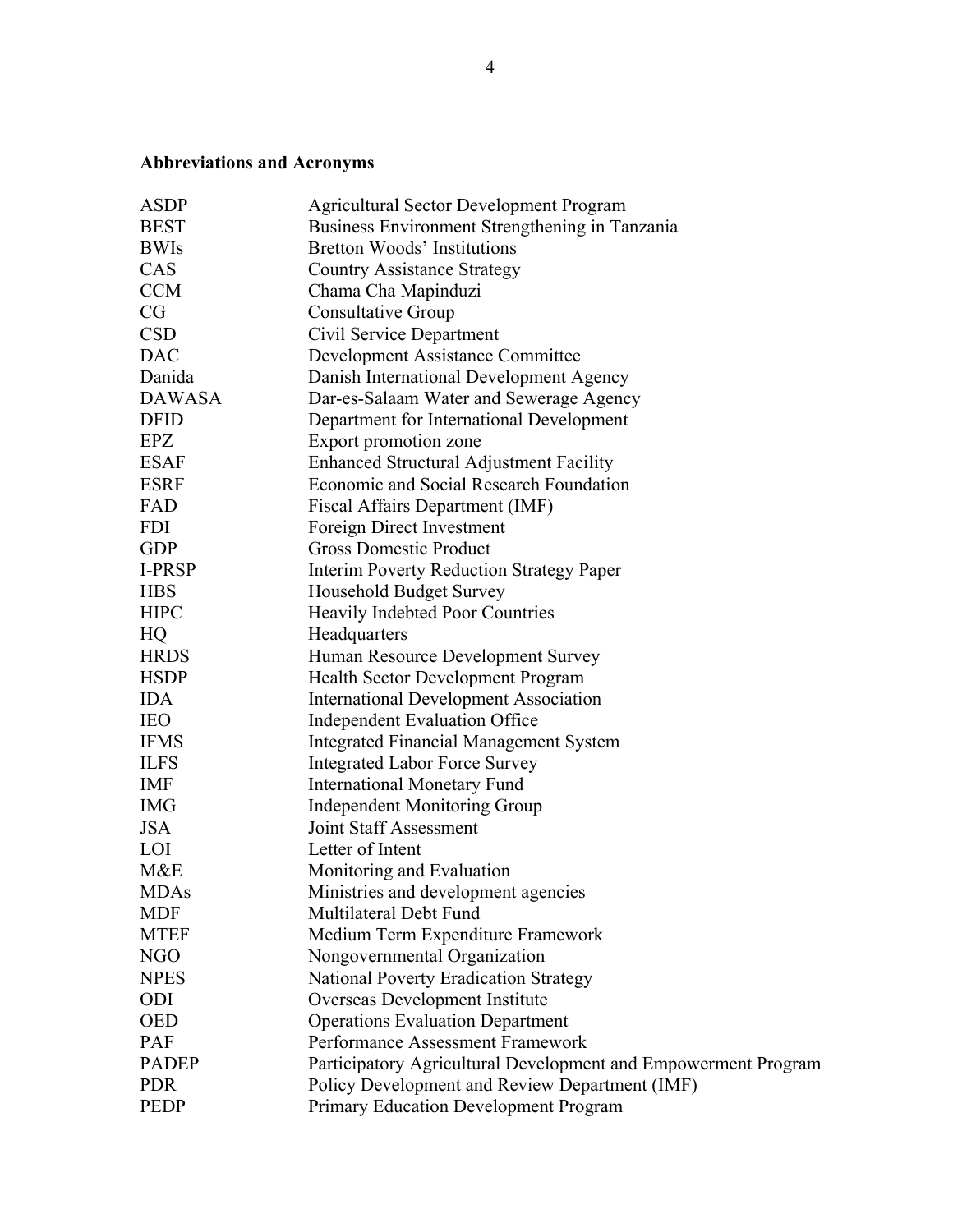| <b>PEM</b>   | Public expenditure management                                  |
|--------------|----------------------------------------------------------------|
| <b>PER</b>   | <b>Public Expenditure Review</b>                               |
| <b>PFP</b>   | Policy Framework Paper                                         |
| <b>PHDR</b>  | Poverty and Human Development Report                           |
| <b>PMMP</b>  | Poverty Monitoring Master Plan                                 |
| PoMoS        | <b>Poverty Monitoring System</b>                               |
| <b>PPA</b>   | Participatory Poverty Assessment                               |
| <b>PRBS</b>  | <b>Poverty Reduction Budget Support</b>                        |
| <b>PREM</b>  | Poverty Reduction and Economic Management network (World Bank) |
| <b>PRGF</b>  | Poverty Reduction Growth Facility                              |
| <b>PRS</b>   | <b>Poverty Reduction Strategy</b>                              |
| <b>PRSP</b>  | <b>Poverty Reduction Strategy Paper</b>                        |
| <b>PSIA</b>  | Poverty and Social Impact Assessment                           |
| <b>PWMI</b>  | Poverty and Welfare Monitoring Indicators                      |
| <b>REPOA</b> | Research on Poverty Alleviation                                |
| Sida         | Swedish Agency for International Development Cooperation       |
| <b>SOE</b>   | <b>State-owned Enterprise</b>                                  |
| <b>SSA</b>   | Sub-Saharan Africa                                             |
| <b>SWAP</b>  | Sector-wide approach                                           |
| <b>TA</b>    | Technical assistance                                           |
| <b>TAS</b>   | Tanzania Assistance Strategy                                   |
| <b>TRA</b>   | Tanzania Revenue Authority                                     |
| <b>UNDP</b>  | <b>United Nations Development Program</b>                      |
| <b>VAT</b>   | Value-Added Tax                                                |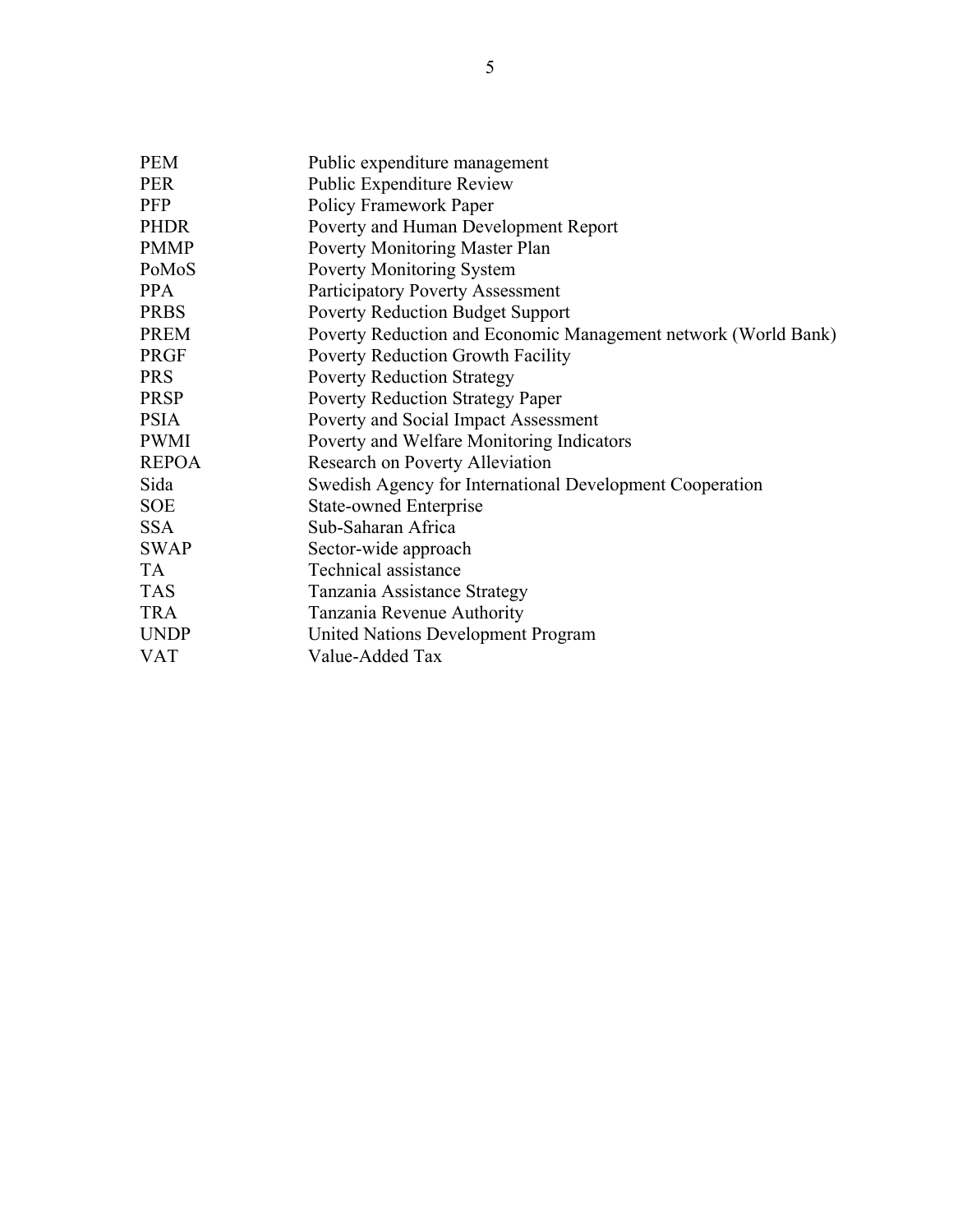#### **EXECUTIVE SUMMARY**

#### **The PRSP process**

The initial formulation of the PRSP took place within an extremely compressed timetable, under pressure to reach the HIPC completion point. Civil society inputs in the preparation of the PRSP were limited and hence had little influence on the initial policy content of the PRSP. The Ministry of Finance officials indicated that at the beginning they were frustrated over the lack of clarity of what was expected from a PRSP. A *country-led* and *comprehensive*  poverty reduction strategy, set in the context of the *long-term* Vision 2025, already existed in the form of the National Poverty Eradication Strategy (NPES). With respect to *partnerships*, the Helleiner report had initiated a fruitful dialogue with the country's external partners and the Tanzania Assistance Strategy (TAS)—aimed at coordinating donor assistance—was under formulation. So what potential did the PRSP have when it was introduced? A review of the existing strategy documents and the evolution of the process, as evidenced from the preparatory phase and the subsequent three years of implementation, suggests that the PRSP process has indeed added value in some important areas, although challenges remain.

A key contribution of the process has been the opening up of a dialogue between the government and civil society. Civil society is now more actively engaged in national policymaking through channels such as participation in the public expenditure review (PER). The PER has broadened to become the main avenue for public policy debate and strategy formulation in Tanzania. The institutionalization of the policy dialogue, through the PER process, where the World Bank played a critical supporting role, has been crucial—although it is not possible to attribute this development to the PRSP approach per se. The PER process provided a forum for follow up of the policy debate which was very important given initial gaps in the poverty reduction strategy. It is broadly participatory, government-led and encourages domestic and external partnership. It also facilitates a multi-sectoral resultsorientation of the PRSP via links to the budget and assessments of the poverty focus of expenditure.

One area where stakeholder involvement has been limited is on macro policy issues involving mainly the government, donors, and the World Bank and the IMF. While this is partly due to the weak technical capacity among civil society groups, it also reflects limited success by the IMF in framing key macro policy issues in a manner digestible to a wider audience and in ensuring that all major macro issues were included in that debate. IMF staff were not clear as to what their role should be if some key policy issues were not emerging and were reluctant to intervene too actively in what was meant to be a government-led domestic debate.

The PRSP has enhanced the mobilization of resources and focused them on priority sectors with public expenditure reviews as major inputs. During the PRSP process the shares of priority sectors in expenditures have risen steadily, although PER analyses have shown that spending within priority sector needs to be better targeted to the poor. The PRS process has substantively enhanced national processes for poverty monitoring and a master plan now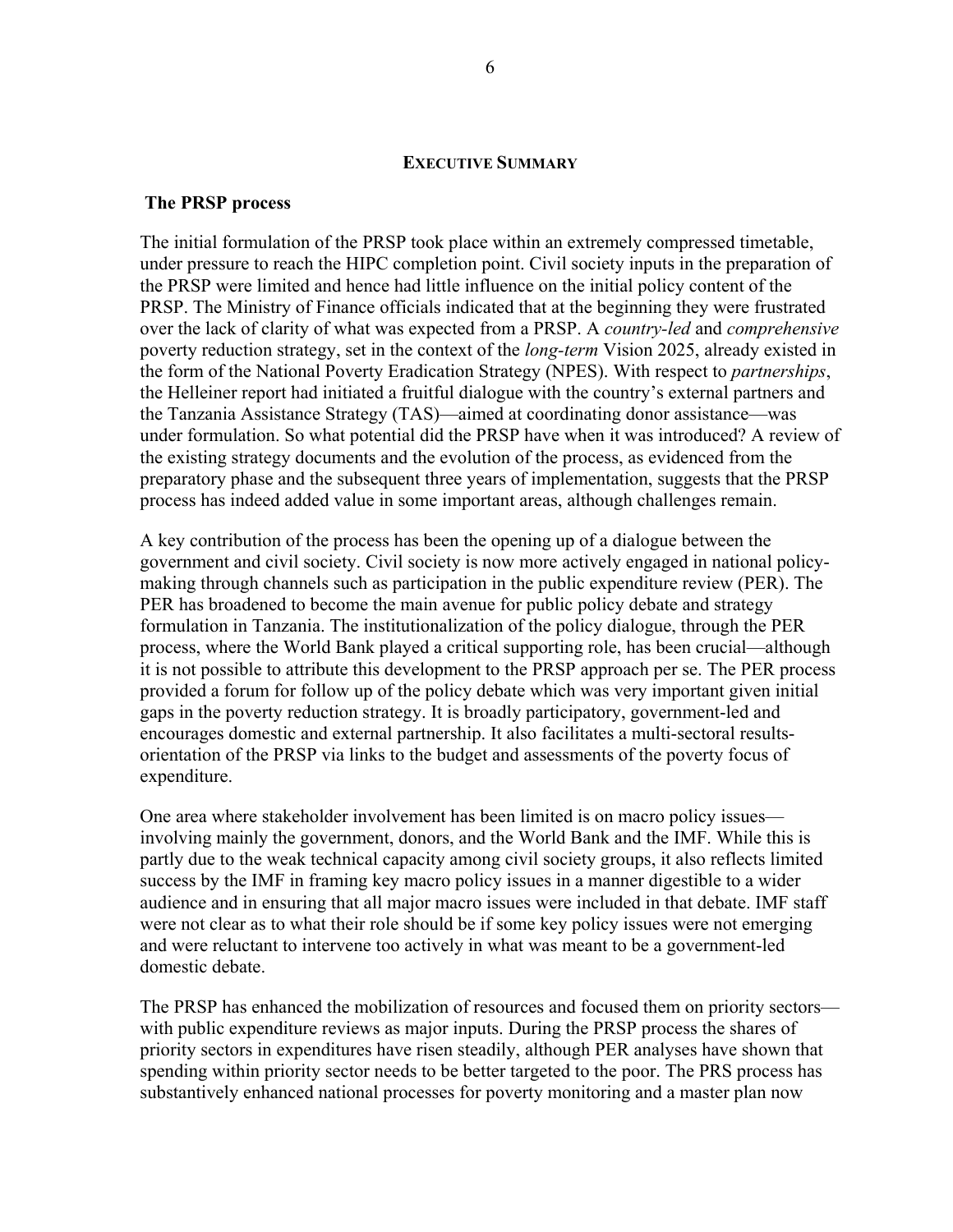guides all monitoring activities. But the feedback between monitoring of results and policy actions remains in need of improvements.

In retrospect, the issue of poor domestic capacity has not been adequately considered given the broad agenda of reform—both within the process of implementing the PRSP and more broadly as part of ongoing government reforms—particularly management and coordination at the sub-national level. Lack of capacities has led to serious delays, and may ultimately lead to inadequate outcomes.

The PRSP process has been partnership-oriented. External partners view the PRSP as the guiding framework for development assistance and have attempted to streamline their processes accordingly. The BWIs have also aligned their processes and their behavior in the field, along the lines of the PRSP approach, although in the view of domestic stakeholders more remains to be done. Two issues of concern on partnerships are the still low levels of involvement in the process of the business community and the continuing high transactions costs for the government of numerous donor missions, some of which are still not well coordinated.

In the initial phase of its implementation, the PRSP has been mainly focused on improving service delivery, particularly in education and health, by increasing social sector expenditures. Several stakeholders also noted that the poverty diagnosis of the PRSP was not comprehensive enough, with a bias towards nonincome aspects. The income-oriented elements of a broader growth and poverty reduction strategy were delayed by the late completion of sector specific strategies, notably for agriculture and rural development. This also reflects the legacy of the initial focus on social expenditures of the HIPC process. The completion of sector strategies and action plans in later years and the more elaborate PRSP progress reports have helped to expand on and balance the implementation of the strategy.

The ownership of the PRSP is strongest at the level of top leadership and the Ministry of Finance, followed by priority sector ministries, but is found to be much lower in nonpriority central ministries. Among civil society and local government, ownership has been mixed, being a function of their involvement in the process, with Dar-based groups more favorable to the process than those outside. Parliament has been largely outside the process, and its ownership is low.

The main conclusions from Tanzania's PRS experience are fourfold. First, it is the *process*, not the *document* itself that matters. Despite the compromised quality of the initial participatory process, the insufficient poverty diagnostics and lack of a broader growth strategy in the initial PRSP, three years after the launch of the PRSP policy-makers have been able to flesh out the strategy and improve poverty monitoring mechanisms. Second, while there has been commitment to the strategy at the top leadership level, there is by no means a full consensus on many key issues among all stakeholders involved in the exercise. The sustainability of the PRS process depends upon a broader level of participation by Parliament, nonpriority sector ministries, and civil society, including in the macroeconomic policy framework. Third, capacity constraints and lack of clarity about the role of the BWIs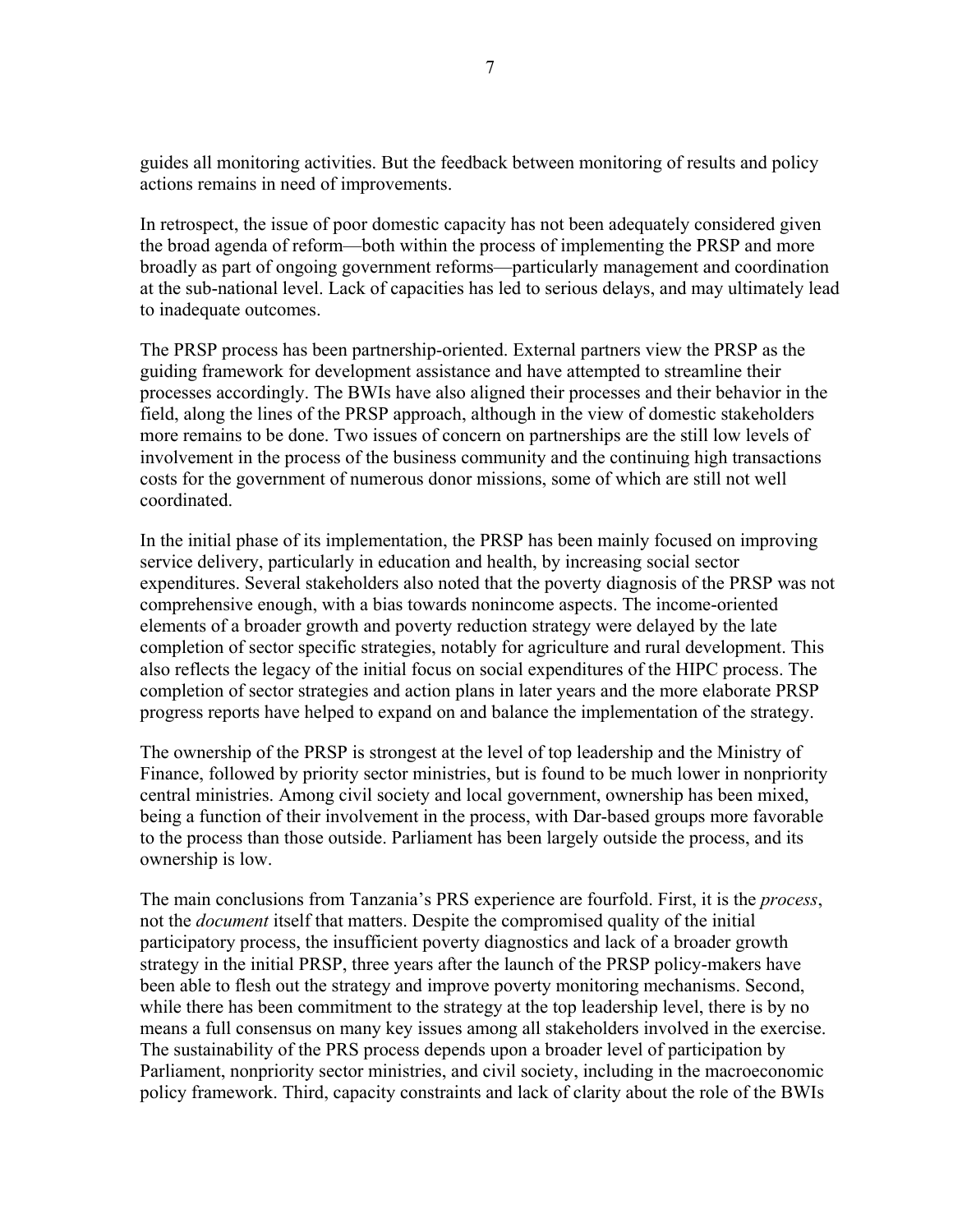if major policy issues are not emerging in the debate are currently hindering such participation and need to be addressed. It is also clear that wide differences of view about the scope and goals of participation remain. Fourth, the PRSP process requires closer World Bank and IMF collaboration, including a clearer delineation, as part of the PRSP framework, of what analytical inputs should be delivered.

#### **IMF role and the PRGF**

The consultation processes under the PRSP did, over time, have a significant impact on the content of macroeconomic policies, and the PRGF-supported framework did show considerable flexibility. In this sense, there was eventually an "alignment" with the key objectives of the PRSP although the process was not driven by preparation of the original PRSP. In assessing how the PRSP process affected the scope of policy choices available to the government and how the PRGF adapted to these policy choices, we examined in depth four policies in the macroeconomic area. They included two cases, the PRGF programming framework and cash budgeting, where a broader debate in the PER working groups led to a more flexible fiscal stance and increased priority expenditure better insulated from temporary budget shocks; one case, trade reform, where the political nature of the problem and the lack of a domestic debate on the lines of the PER evaded easy resolution; and a last case, fiscal federalism, which, though considered a priority by the government and with clear relevance for the PRSP, was approached very cautiously by IMF staff, in light of the fairly limited local capacities and the IMF's own experience from other countries, and thus the alignment of the PRGF remained incomplete.

Lack of capacities within government led to delays in policy formulation and implementation, although the process of interaction and debate finally led to the convergence of views on key macroeconomic issues. However, effective networking by key government officials, reinforced by donor concerns that the initial macroeconomic framework did not sufficiently accommodate increased aid flows, helped bring onboard technical expertise from local consultants, academics engaged in local research-oriented NGOs, and others from abroad. Their participation in the PER macro working group and workshops organized by the government, as well as technical contributions to policy discussions helped move the process forward. In this sense, the substantive revisions that were made in the original PRGF program design reflected an effective contribution of the institutional framework set up for consultations between stakeholders and the use of outside expertise to strengthen capacity. However, this participatory process was incomplete since it largely involved government, the BWIs, and bilateral donors, with civil society stakeholders largely on the sidelines.

With regard to internal IMF policy formulation and review processes, the overall conclusion is that the IMF does seem to have evolved towards better discussion of the PRGF-PRSP linkages, as well as poverty issues more broadly, and did show flexibility in modifying the program design. However, while the program was able to accommodate higher aid inflows and did modify the targeted fiscal path, in light of the slower-than-expected-response of private sector investment and demand for credit, the assumptions on growth remained largely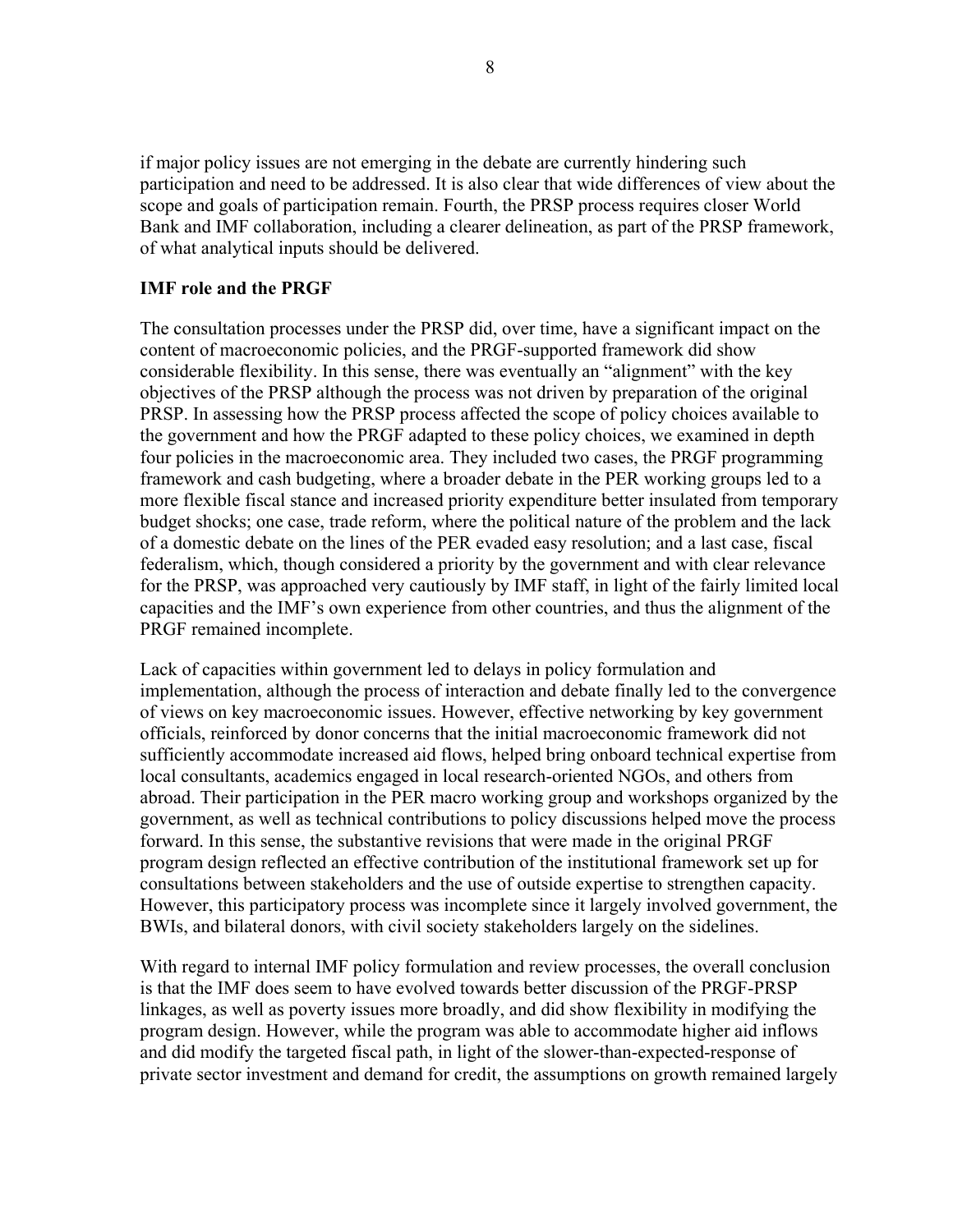exogenous to program design. Moreover, PSIA still did not play a significant role as a guide to policy formulation.

#### **World Bank effectiveness**

The Bank played a facilitative role, providing technical advice to the government during the short formulation period of the PRS as well as in identifying key process issues, which influenced the sectoral contents of the strategy and helped promote a more participatory process. Stakeholders were critical of the Bank's "intrusive" influence in the initial stages of the formulation of the strategy, but acknowledged that this keenness was tempered by the country office. Overall, the principal drafters of the PRSP described the formulation as a government-led process with the BWIs not influencing the substance of the final strategy. Government officials, however, did complain about having to adhere to "formatting requirements" for the BWIs.

Civil society members, on the other hand, were critical that during formulation the Bank did not exert more influence on the government to increase their participation. But they were cognizant of the dilemma faced by the Bank in urging the government to expand the consultative process while respecting the "country-led" principle. Further, the Bank as well as the civil society was reluctant to hold up Completion Point under HIPC to demand a more extensive consultative process. During implementation, the Bank has promoted the participation of civil society within the national PRS processes with encouraging results. Civil society participation has been a feature of the PER process and is being further strengthened year by year.

An area where the Bank could have been better prepared for the PRSP was in assisting Tanzania to conduct a Household Budget Survey prior to 2000. During implementation of the PRS, however, Bank staff have provided substantial technical advice in analyzing the results of the Household Budget Survey and in establishing the Poverty Monitoring System. The Bank's technical expertise and sectoral inputs in education and health and via the PER process have supported the 1st and 2nd Annual Progress Reports and have been greatly appreciated. The PER process in particular has been well recognized for its support of the PRSP and its principles, and the Bank has played a leading role in promoting and expanding the PER from an external technical assessment to a country-led participatory process involving a wide range of stakeholders. Besides providing secretariat services to the bi-weekly PER meetings until the end of 2003, Bank staff have fostered the momentum of the process and have continued to provide high-quality technical expertise.

In other areas of the Bank's analytical support, some key shortcomings came to light in the formulation of the PRSP, and some of these remain. There are continuing knowledge gaps between the micro-macro linkages, specifically the micro-economic social and poverty impacts of macro-economic and structural policies, analysis on the sources of growth and the poverty impact of alternative policy and strategy options. At the sectoral level, the depth and breadth of the Bank's analytical work was uneven prior to the formulation of the PRSP.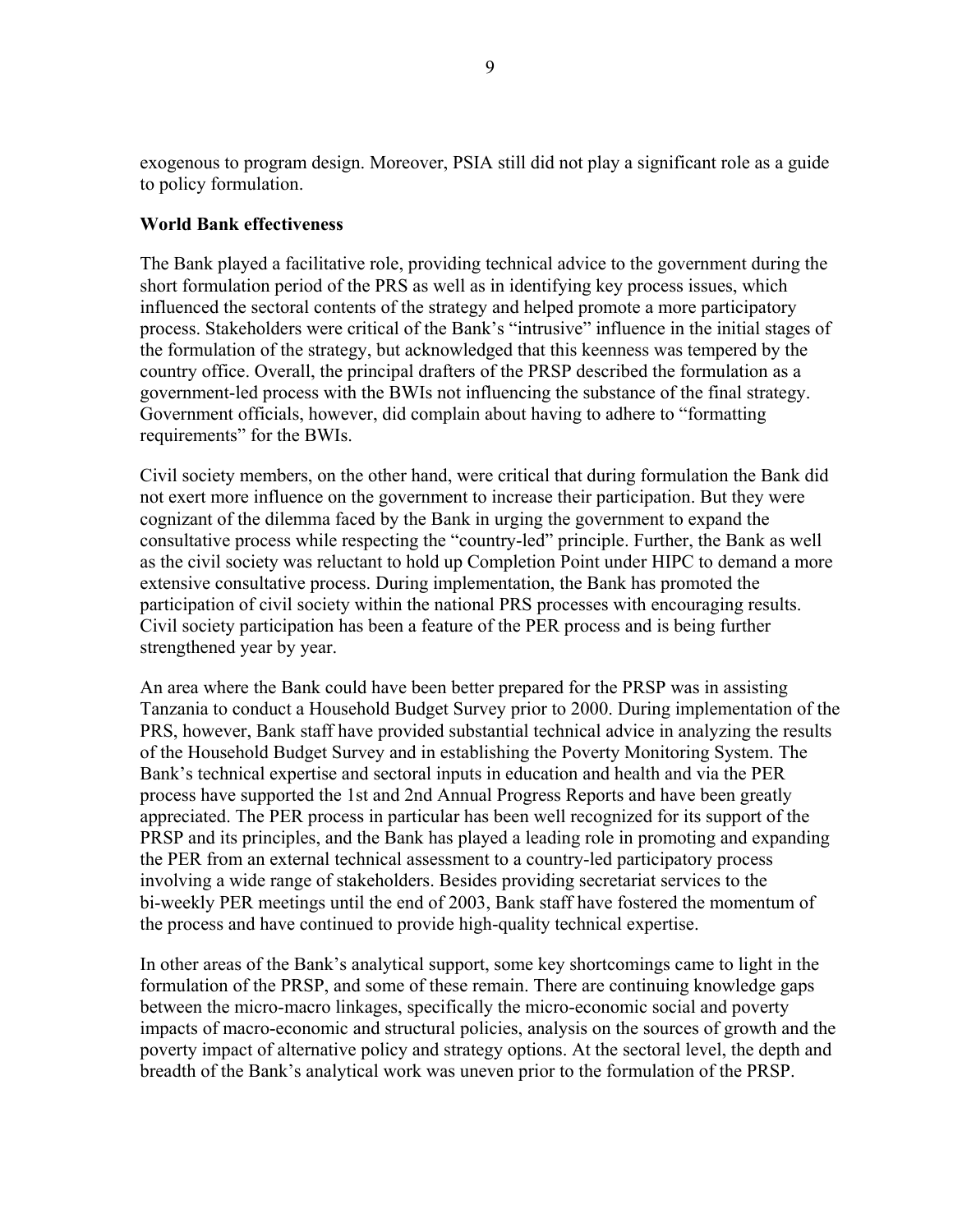Work in agriculture, for example, should have started much sooner and the Bank could have been more assertive in promoting the growth agenda in the PER/MTEF processes.

The Bank's lending portfolio in the last three years has been well aligned with the PRSP, and the recently introduced PRSC signals a further shift towards alignment with country processes. The PRSC1 is programmatic, aligned with the PRS policy matrix and has much less conditionality than previous policy-based lending instruments.

The Bank's overall behavior vis a vis respecting the "country-led" principle is widely recognized as having improved significantly. The Bank was already moving in this direction but the PRSP has helped moved it much further and faster. Interviewees described a "sea change" in the Bank's behavior, and have cited the strong role of the country office in promoting this change. But there is still room for improvement, with some national stakeholders feeling that the "Washington consensus" has become a "Washington-Dar" consensus. Government officials and NGOs also feel that some sector teams are more resistant to the principle of country ownership and often fail to adequately consider alternative viewpoints.

The Bank has continued to promote the "partnership" principle. The Bank's proactive role in the participatory PER process, the alignment of the PRSC within the framework of the PRBS, and its engagement with the DAC, are important steps that have enhanced the collaboration of donors in Tanzania. There are still complaints about the Bank's coordination at the sector level which relate to the large numbers of missions that regularly arrive from the Bank. At the same time stakeholders have acknowledged that the complaints at the sectoral level are strongly correlated with capacity problems within ministries, an area where the Bank's and donors' technical assistance has not been successful in addressing.

#### **World Bank-IMF collaboration**

The PRSP process has fostered greater coordination amongst the World Bank and IMF teams working on Tanzania, although there remain important gaps—including the setting of priorities for timely delivery of PSIA. On conditionality, the BWIs have narrowed their focus to areas of their specialty, but this has not resulted in substantial reductions in aggregate conditionality. The Joint Staff Assessments of the PRSP and the Progress Reports have been important in providing a forward-looking perspective on the process but have been fairly uncritical, especially with respect to implementation capacity at the local level. As commentaries on a multi-stakeholder process, however, questions have been raised on their limited inclusiveness.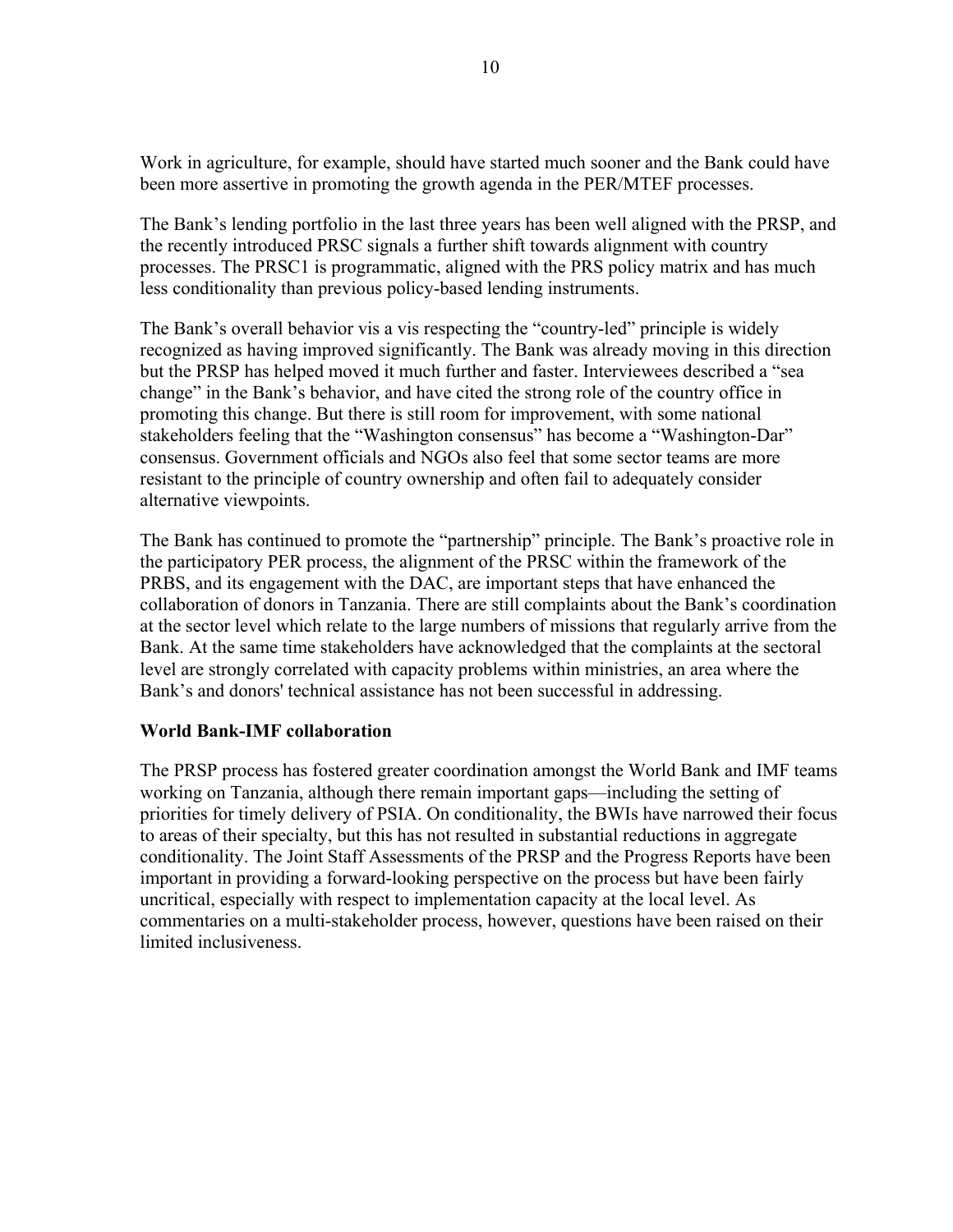#### **I. INTRODUCTION**

1. This evaluation of the Poverty Reduction Strategy Paper (PRSP) and Poverty Reduction Growth Facility (PRGF) processes in Tanzania was jointly undertaken by the Operations Evaluation Department (OED) of the World Bank and the Independent Evaluation Office (IEO) of the IMF. The goal of the evaluation, as emphasized in the joint terms of reference, is to inform the policies and internal processes of the World Bank and the IMF, but not to evaluate the performance of the government.<sup>1</sup>

2. The evaluation is based on interviews and documents collected in the course of two visits to Tanzania in February and April, 2003, during which a number of stakeholders, including government officials, Members of Parliament, external development partners, business groups, academics, NGOs, as well as other civil society groups were met.<sup>2</sup> The evaluation also draws upon in-depth interviews of staffs of the World Bank and the IMF, including current and former members of the Tanzania country teams in Washington and Dar es Salaam; published and internal documents from the two institutions; and recently published and nonpublished studies on PRSP-related processes in Tanzania.<sup>3</sup> A survey covering 100 stakeholders, familiar with the PRSP process, was undertaken in May, 2003.<sup>4</sup>

3. The report is laid out as follows: Section II provides a background to the poverty situation in Tanzania as well as the economic and political context. The section also looks at the national strategies and processes for policy formulation that preceded the introduction of the PRSP and the PRGF. Section III discusses the Poverty Reduction Strategy Paper process in Tanzania, starting with a look at the relevance of the process to the key development challenges facing the country and then turns to the issue of how the underlying principles of the PRSP have been applied. It concludes with an analysis of the preliminary results.

 $\overline{a}$ 

<sup>&</sup>lt;sup>1</sup> The report covers Tanzania's experience with the PRSP/PRGF process up to mid-2003. A draft of the report was transmitted for comments to the Government of Tanzania. Subsequent developments, including the PRS review process for the second PRSP and the Third Annual Progress Report, have not been discussed explicitly in the assessment.

 $2^2$  The February 2003 visit comprised the scoping mission, whose outcomes also helped shape approaches in the other country cases. Members of the scoping mission included from IEO, David Goldsbrough (Deputy Director) and Steve Kayizzi-Mugerwa, and from OED, Bill Battaile (Task Manager) and Madhur Gautam. Members of the main evaluation mission, April 2003, were Madhur Gautam and Shonar Lala (OED) and Steve Kayizzi-Mugerwa (IEO).

 $3$  A full list of interviewees is given in Annex II, Table 4.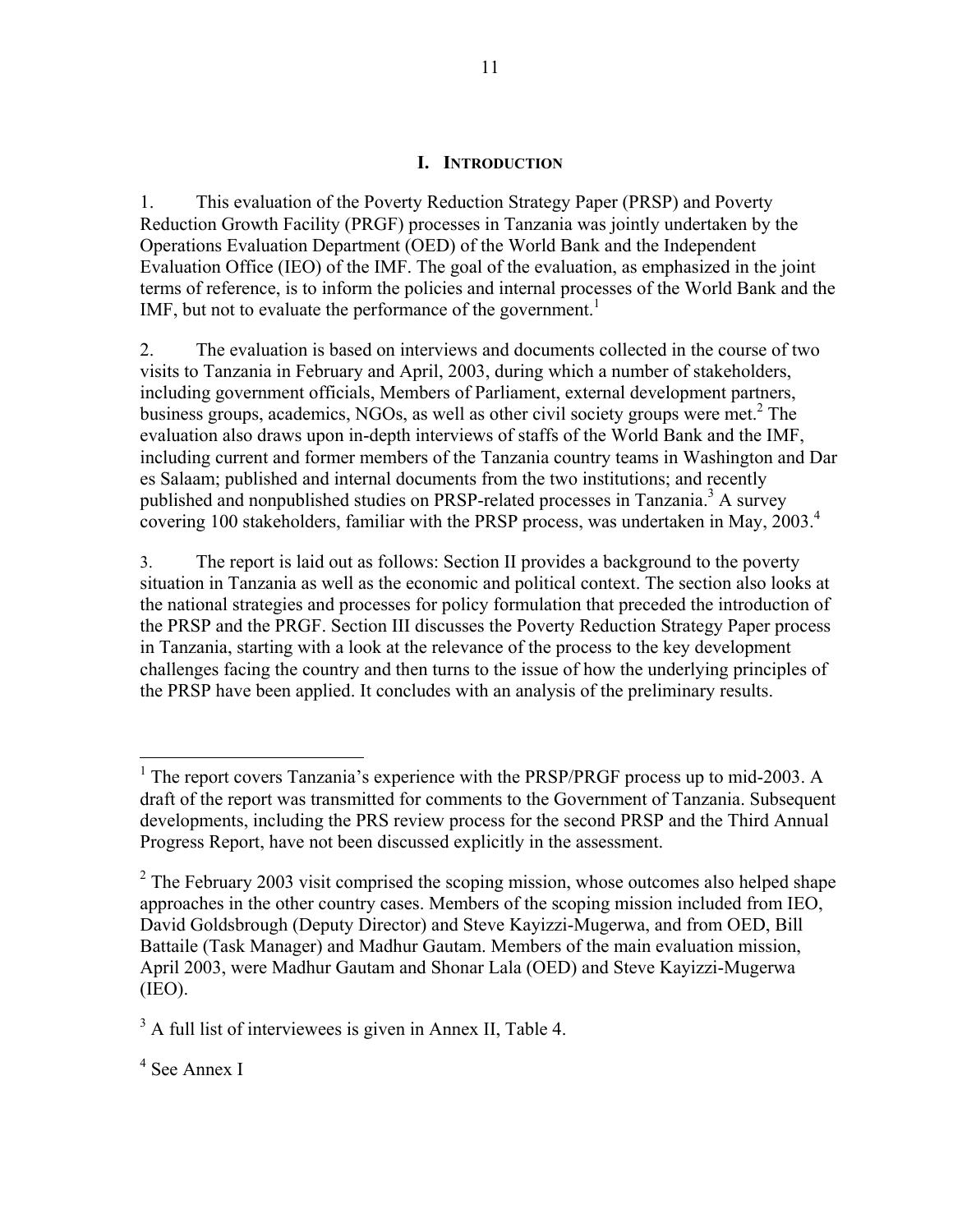4. Section IV evaluates the PRGF/PRSP process in Tanzania from the point of view of the IMF—specifically at how the PRGF-supported program adapted following the launch of the PRSP, including the changes that have taken place in the IMF's internal policy formulation processes. The section concludes with a look at the problems encountered in aligning the PRGF-supported program with the PRSP, using an approach that focuses on how policies responded to four specific issues, and an evaluation of the extent to which the IMFsupported program evolved towards the key features of PRGF-supported programs.

5. Section V discusses the role and effectiveness of the World Bank in supporting the PRSP process in Tanzania. The analysis focuses on two areas: i) support during PRSP formulation, with particular attention paid to the way the Bank carried out its support with respect to the "country-driven" principle; and ii) alignment during implementation of the Bank's financial and nonfinancial assistance to PRSP-defined priorities as well as its role in supporting the "country-driven" and "partnership" principles.

6. Section VI looks at World-Bank-IMF collaboration during the PRSP process, dwelling on the issues of coordination and priority setting, the joint staff assessment of the PRSPs, and aggregate Bank-Fund conditionality. Section VII provides the main conclusions and lessons of the evaluation.

## **II. BACKGROUND AND CONTEXT**

### **A. Poverty**

7. By any measure, poverty in Tanzania is deep and pervasive. The country ranked 160th on the 2001 Human Development Index, below the average for Sub-Saharan Africa. Per capita income was US\$280 in 2002, which is well below Sub-Saharan Africa's average of US\$450. According to the Household Budget Survey for 2001/02, 12.6 million Tanzanians, 36 percent of the population, live under the basic needs poverty line, with about one in five living in abject poverty. The majority of the poor live in rural areas and are largely subsistence farmers. Inequality is high and regional and urban/rural income disparities are marked.

8. Over the past decade, Tanzania has not seen any significant downward trend in poverty. Only Dar es Salaam saw a substantial decrease in the population under the basic needs poverty line, from 28.1 percent in 1991/92 to 17.6 percent in 2001/02. The lack of national household survey data between these two points renders it difficult to assess whether poverty has been correlated with trends in real GDP per capita, which declined during the first half of the decade but has increased since 1995. But inequality has increased slightly over the last decade in both urban and rural Tanzania.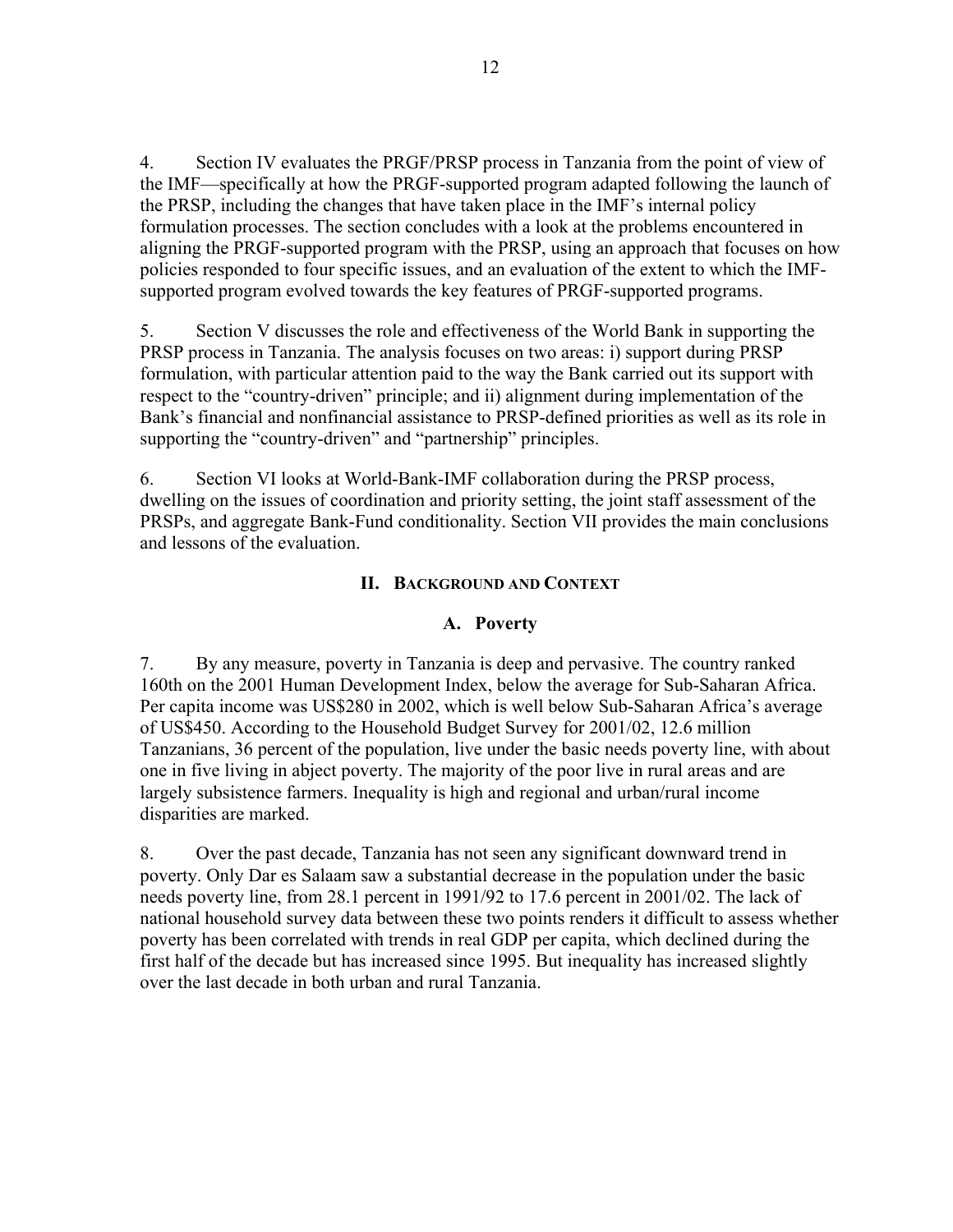9. Nonincome or social indicators also portray a picture of stark poverty.  $5 \text{ In } 2002$ , life expectancy at birth was only 43 years, while a third of under-fives suffered from malnutrition. Infant mortality rates were over 100 for every 1000 live births. In recent years, this situation has been exacerbated by HIV/AIDS which is now the leading social concern, with serious demographic and economic implications. It is estimated that 10 percent of the population was infected by 2000. Stunting is widespread, with 44 percent of under-fives being moderately stunted in 1999. An important exception to the above numbers is the level of adult literacy. With 76 percent of the adults classified as literate, Tanzania's population is more literate than many of its neighbors due to high primary school enrollment rates in the 1970s, which have not, however, been sustained. $6$ 

10. As in the case of income poverty, trends in social indicators in the past decade are disappointing. Net enrollment rates for primary education increased marginally in the 1990s, from 54.2 percent in 1990 to 58.8 percent in 2000, but were still lower than rates in the early 1980s. Since 2000, rates have increased substantially to 65.5 percent as a result of the cancellation of user fees but the quality of education has declined markedly during the period. In 2001, only one-third of boys passed the Primary School Leaving Examination and a fifth of girls. The 1990s showed little progress in improving health markers with stagnation in infant and under-five mortality rates and a steady increase in the prevalence of HIV.

## **B. Economic and Political Context**

11. The hopes of rapid economic growth and poverty reduction that have existed since independence in 1961 have yet to be realized. While external shocks and increasing foreign debt have been very disruptive in the past three decades, the fragility of the economy is also reflective of poor initial conditions at independence, including lack of trained manpower and paucity of investments in social infrastructure and production capacities. Analyses have also cited lack of flexibility in the policies pursued by the government since the late 1960s as a major factor (see Bigsten et. al. 2001).

12. Beginning in 1967, the government adopted the Arusha Declaration as a blueprint for the country's development strategy. It involved the nationalization of most of the economy, as well as the resettlement of villagers in larger communities in the countryside in order to improve their proximity to services. This policy stance, based on *Ujamaa* (or African socialism) was supported by many donor countries as well as multilateral institutions,

 $\overline{a}$ 

<sup>&</sup>lt;sup>5</sup> The last Participatory Poverty Assessment (PPA), carried out in 1997, identified landlessness, lack of agricultural inputs, inability to feed oneself, lack of access to health and education services, dependency and powerlessness, and physical disability as defining characteristics of the poor (Narayan 1997).

 $6$  Average adult literacy rates for Sub-Saharan Africa were 62.4 percent in 2001 (Government of Tanzania, 2003a).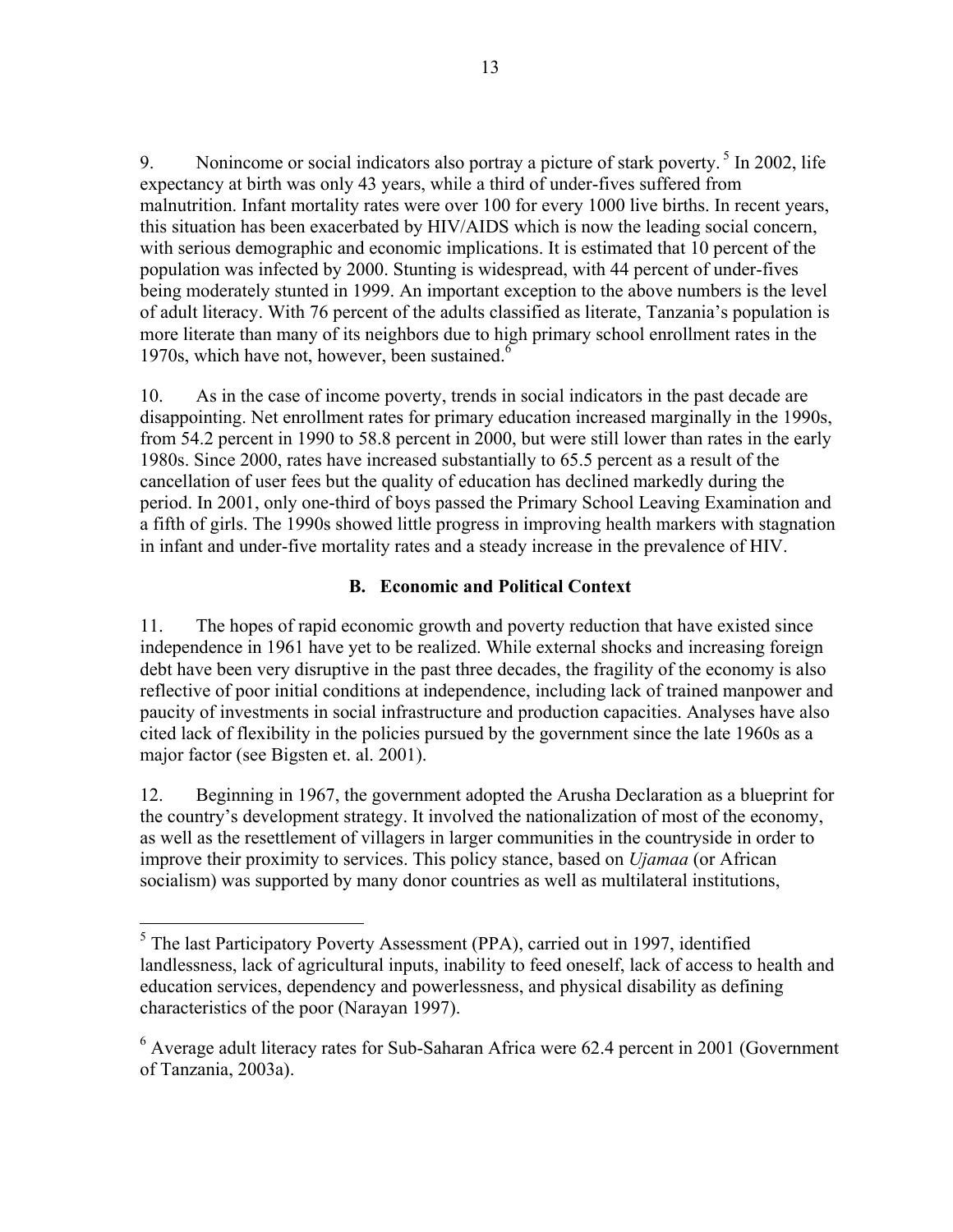resulting in considerable inflows of aid. However, the *Ujamaa* experiment failed to deliver the promised rapid social advancement—for example following the onset of the villagization project in 1973 agricultural output began to decline. Although the goal of *Ujamaa* was a selfreliant economy, Tanzania was to become more dependent on donors than before (Collier, 1991).

13. The late 1970s and early 1980s were marked by a deepening economic and social crisis. The war with Uganda at the end of the 1970s and the second oil shock led to a severe resource shortage. The economic policies pursued in the previous decade were questioned, with policymakers divided between those supporting and opposing market reforms. Importantly Julius Nyerere, the leader of the country from independence, retired in 1985 but continued to be the leader of the ruling party (CCM).

14. The collapse of the economic system in the 1980s led to a decline in growth, weakening of the state and to the disengagement of the public at large from any meaningful political participation. From the mid-1980s Tanzanian leadership came under increasing pressure to undertake democratic reforms, both from within the country and from its external development partners. Change—combining economic reforms with political liberalization and decentralization—has not been easy. The government has had to address a number of competing demands under serious financial and human resource constraints. Moreover, the control regime in Tanzania had generated a number of vested interests and its removal was bound to be resisted by politically powerful groups. Thus, earlier economic reforms were inconsistently implemented and were subject to reversal (see Wangwe, 1997).

15. A confluence of factors—poor economic performance, inappropriate policies and deteriorating governance—led to a breakdown in the relations between Tanzania and its external partners in the mid-1990s. In mid-1994, a group of "Independent Advisors on Development Cooperation Issues Between Tanzania and its Aid Donors" was formed to assess whether development cooperation could be strengthened. The report of the group (known as the Helleiner report, after its chairman) contributed to a major revamping of relations with donors. With rapprochement in the wake of the Helleiner report and with a new government at the helm, Tanzania has undertaken far-reaching economic reforms since the mid-1990s. Multiparty democracy has also been strengthened with the first multiparty election held in 1995. The ruling Chama Cha Mapinduzi (CCM) remains the dominant political force in government and in other important areas of political life in Tanzania. Although political liberalization has been difficult to implement in its entirety, the evolution to multi-partism has been spared the serious political disturbances that have been witnessed in neighboring countries. Indeed, in combining economic and political reforms with peaceful conditions at home, Tanzania has distinguished itself in a region otherwise dominated by serious domestic disturbances.

16. Tanzania finally embarked on sustained economic reforms in 1996 because the government was willing to implement reforms, even politically costly ones, and the donors insisted on greater accountability. First, the elections of October 1995 were won by Benjamin Mkapa, with his victory seen as an endorsement for continued economic reform. Second, the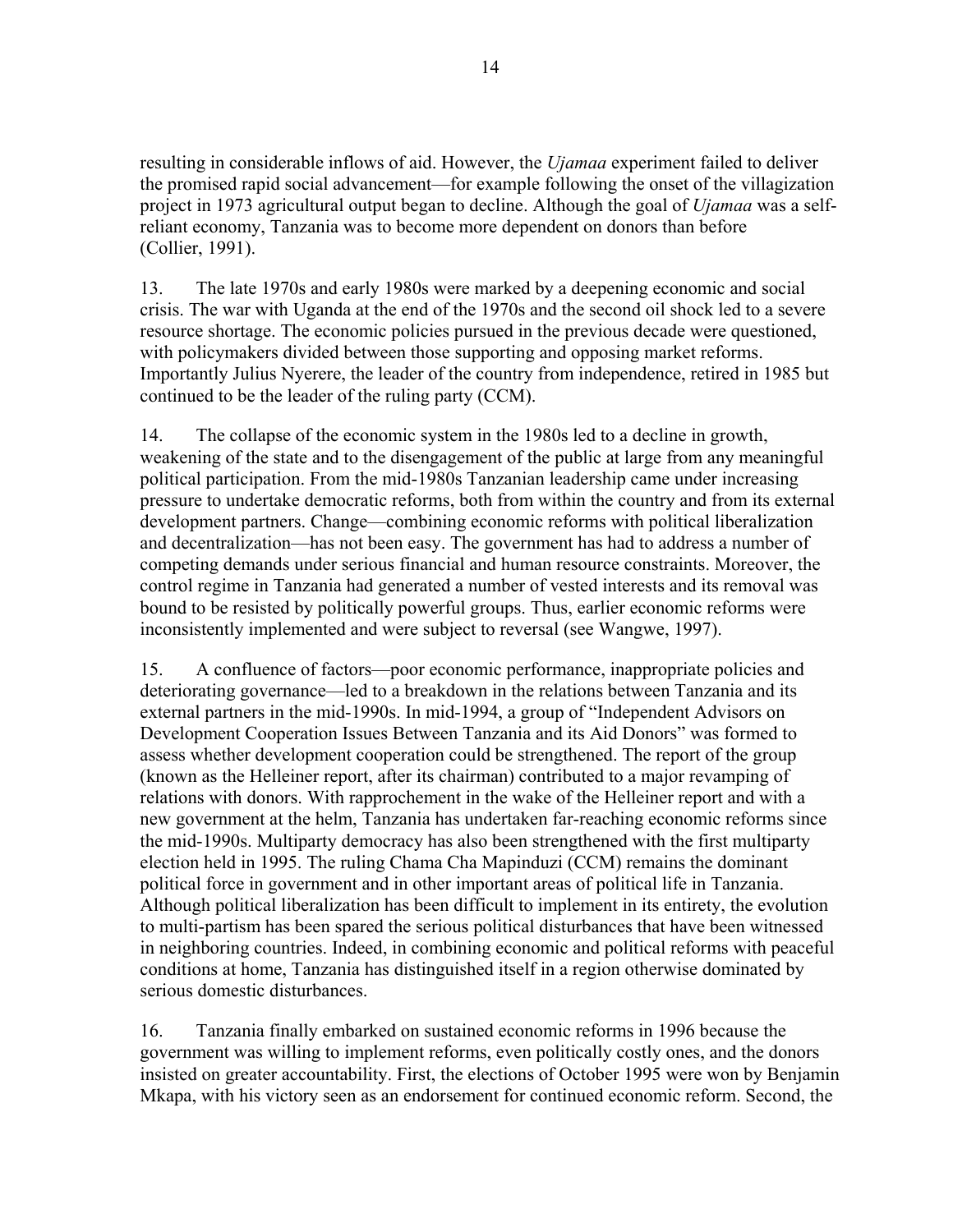donor community indicated more emphatically than before that in the absence of tangible results in implementation and accountability it would not continue funding the government's programs.

17. Table 1 shows that compared to the previous period, economic performance improved during 1996–99, with increased growth and lower inflation. This trend was strengthened during 2000–02.

18. The most important budgetary challenge has been the government's poor capacity to generate revenue. In spite of the creation of the Tanzania Revenue Authority (TRA) in 1996 and the introduction of VAT in 1997, government revenue has not risen much above 13 percent of GDP (compared to an average of close to 20 percent for Sub-Saharan Africa). The main causes of poor revenue generation are tax evasion, discretionary and statutory tax exemptions, a very limited tax base, and weak tax administration. Towards the end of the 1990s, the government adopted a more holistic approach to tax reform with the removal of tax disincentives and the streamlining of the legislation and licensing procedures for domestic and international trade.

19. Trade expanded by less than expected during the 1990s, despite trade liberalization and the privatization drive aimed at encouraging foreign investment and inflows of capital goods. This was partly to blame on the negative impact of commodity price shocks. Increased aid inflows, following HIPC, helped to reduce the current account deficit. The HIPC initiative also led to a decline in the large external public debt, from 130 percent of GDP in the early 1990s to 75 percent of GDP in 2000 (Table 1).

| Economic Indicator                                  | $1991 - 95$ | 1996-99 | $2000 - 02$ | 1991-2002 |
|-----------------------------------------------------|-------------|---------|-------------|-----------|
| Gross fixed capital formation                       | 24.4        | 15.8    | 16.6        | 19.6      |
| Real GDP growth (in percent)                        | 1.8         | 3.8     | 5.5         | 3.4       |
| Real GDP per capita, in 1990 U.S. dollars           | 181.7       | 183.9   | 196.2       | 186.1     |
| Real GDP per capita growth (in percent)             | $-1.0$      | 1.1     | 2.7         | 0.6       |
| Inflation, average (in percent)                     | 27.4        | 14.0    | 5.3         | 17.4      |
| Government balance including grants                 | $-2.8$      | $-1.1$  | $-2.0$      | $-2.0$    |
| Grants                                              | 2.9         | 3.8     | 5.0         | 3.7       |
| Government revenue excluding grants                 | 12.4        | 12.5    | 12.8        | 12.5      |
| External current account balance (including grants) | $-8.7$      | $-9.8$  | $-2.7$      | $-7.6$    |
| Real exports of goods and services growth           |             |         |             |           |
| (in percent)                                        | 4.4         | 1.8     | 12.5        | 5.5       |
| External public debt                                | 131.4       | 98.5    | 75.7        | 106.5     |

Table 1. Growth and Investment Indicators (Period Averages), 1991–2002

(In percent of GDP; unless otherwise indicated)

Sources: The Tanzanian Authorities; and IMF database (WETA)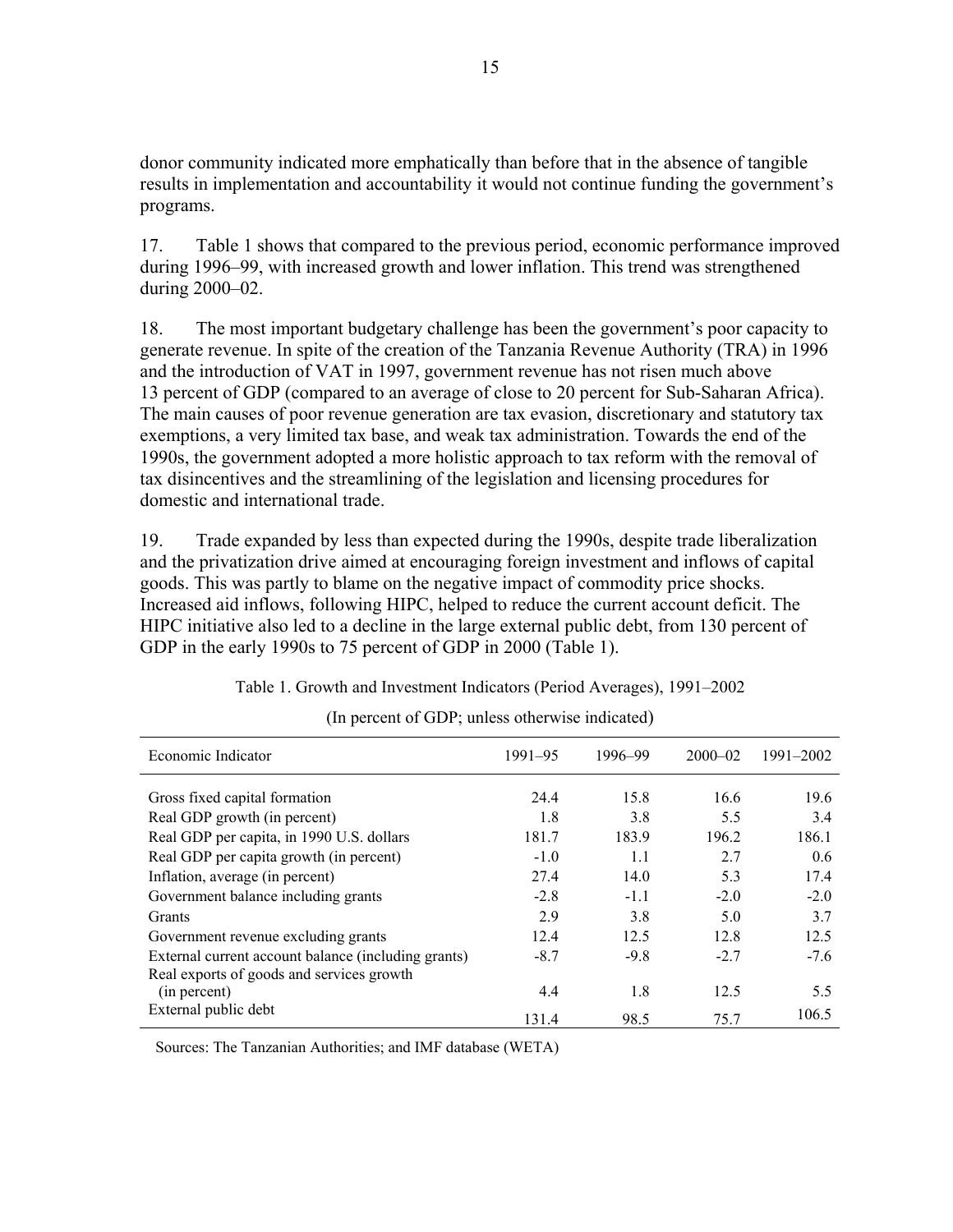20. Agricultural output has grown at 3.7 percent per annum since 1990 although characterized by swings due to both weather and price shocks. Performance in the industry sector has been closely patterned on the speed of economic reform. In the early 1990s, performance was uneven and sometimes negative, but picked up strongly after 1995. Mining has accounted for a large part of the recent expansion as the investment undertaken by multinationals began to generate higher output. In contrast, manufacturing output has been below expectations. The business community has blamed this on poor incentives, including high taxes, inadequate tariff protection and smuggling. The service sector has expanded rapidly since the late 1990s, a reflection of the higher priority that education and health have received in government spending in recent years and the expansion into these areas by the private sector.

21. In the new millennium, however, the question of sustainability remains. In a retrospective look at the post-independence economic performance, the government's Vision 2025 statement from 1998 lists four factors which "have impeded the realization of the goals of the development plans and programs" in Tanzania.

- A donor dependency syndrome and a dependent developmental mindset.
- A weak capacity for economic development.
- Failures in good governance and in the organization of production.
- Ineffective implementation syndrome.

22. As the current regime reaches the end of its political mandate (presidential elections will be held in 2005) these challenges have come to the fore once again. How should the government ensure that the current reform process is maintained? The advice given to the government on this score has sometimes been conflicting. Some domestic activists have argued, for example, that tying reform processes more closely to the political process by including parliamentarians, leaders of local governments, and even the opposition, would ensure the survival of the process. Others have suggested, however, that robust lock-in measures, notably legislation and the opening up of the economy to market competition, are the only viable avenues to ensuring the longevity of the reform process.

#### **C. National Policy and Strategy Formulation**

23. In the second half of the 1990s, the government introduced a number of national strategies for development and poverty reduction as well as changes in its budget and policy formulation processes:

- a) Development Vision 2025.
- b) National Poverty Eradication Strategy (NPES).
- c) Tanzanian Assistance Strategy (TAS).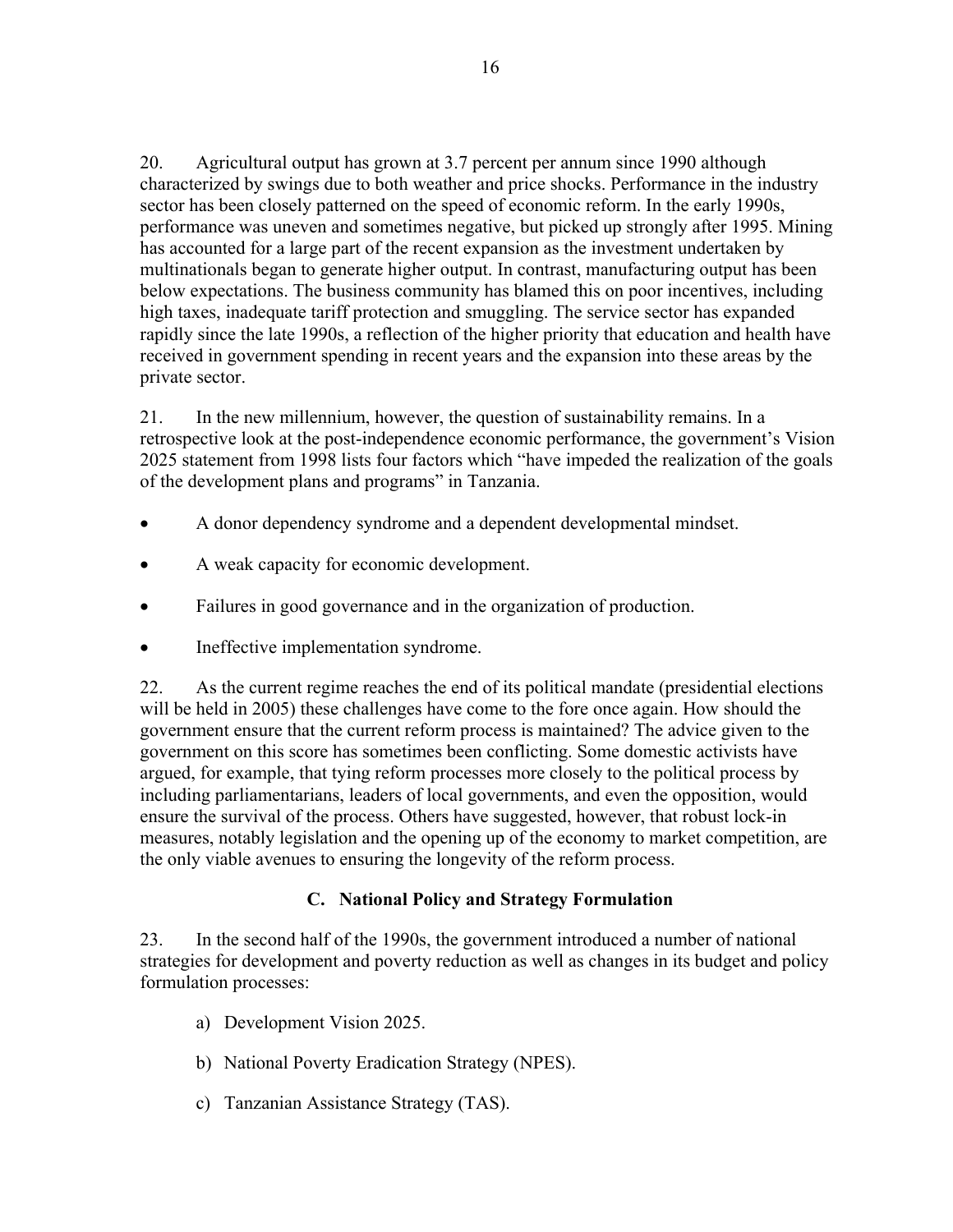d) The Public Expenditure Review/Medium Term Expenditure Framework (PER/MTEF). 7

24. The Vision 2025 document was an attempt at updating Tanzania's national vision, first expressed in the Arusha Declaration. It projects a future free of poverty and with high levels of human development, with Tanzania graduating to a middle income country by 2025. Importantly, it discusses the imperatives of integrating Tanzania into the new global economy—competitive, diversified, and economically stable (growing at 8 percent and above) and characterized by good governance and the rule of law. However, beyond these broad development goals, the document does not provide a strategy of how to achieve them nor does it discuss the policies required in any detail.

25. The National Poverty Eradication Strategy of 1997 was more specific in its goals and strategies. Within the broader Vision 2025, policymakers saw NPES as the means to coordinate policies and programs in the medium to long-run (up to 2010) (see Box 1). The NPES defined goals in the areas of economic growth, income levels, primary education, literacy, access to water and sanitation, disease burden, mortality and health, employment, housing and infrastructure—some with indicators and targets specified, and others without.<sup>8</sup> Although the NPES was formulated under a participatory process, it failed to specify priorities among its many planned interventions, making it inappropriate as an action plan. Crucially, the macroeconomic framework, costing strategies for the program, and its targets were not explicit.

## **Box 1. Tanzania: Priority Areas of the National Poverty Eradication Strategy (1997)**

- A. Policies and strategies for creating and enabling environment for poverty eradication: governance, coordination, participation.
- B. Policies and strategies for creating capacity for poverty eradication: economic growth, agricultural, industrial sector and mining sector development, promotion of cooperatives, infrastructure, resource mobilization.
- C. Sectoral policies and strategies for poverty eradication: education, health, water supply, employment, environment and settlement.

 $\overline{a}$ 

 $8\,\text{For example, one of the specific goals was to increase the average income to between }$ US\$ 300-500 per annum by 2010, while one without a specified target was to reduce the rate of unemployment among women and youth.

 $<sup>7</sup>$  In addition, CG meetings were moved to Dar es Salaam to reinforce domestic-policy</sup> making processes. An Anti-Corruption Strategy which emphasized increased transparency, accountability and governance, and an External Debt Strategy aimed at preventing the country from reverting to serious external debt problems post-HIPC, were also introduced.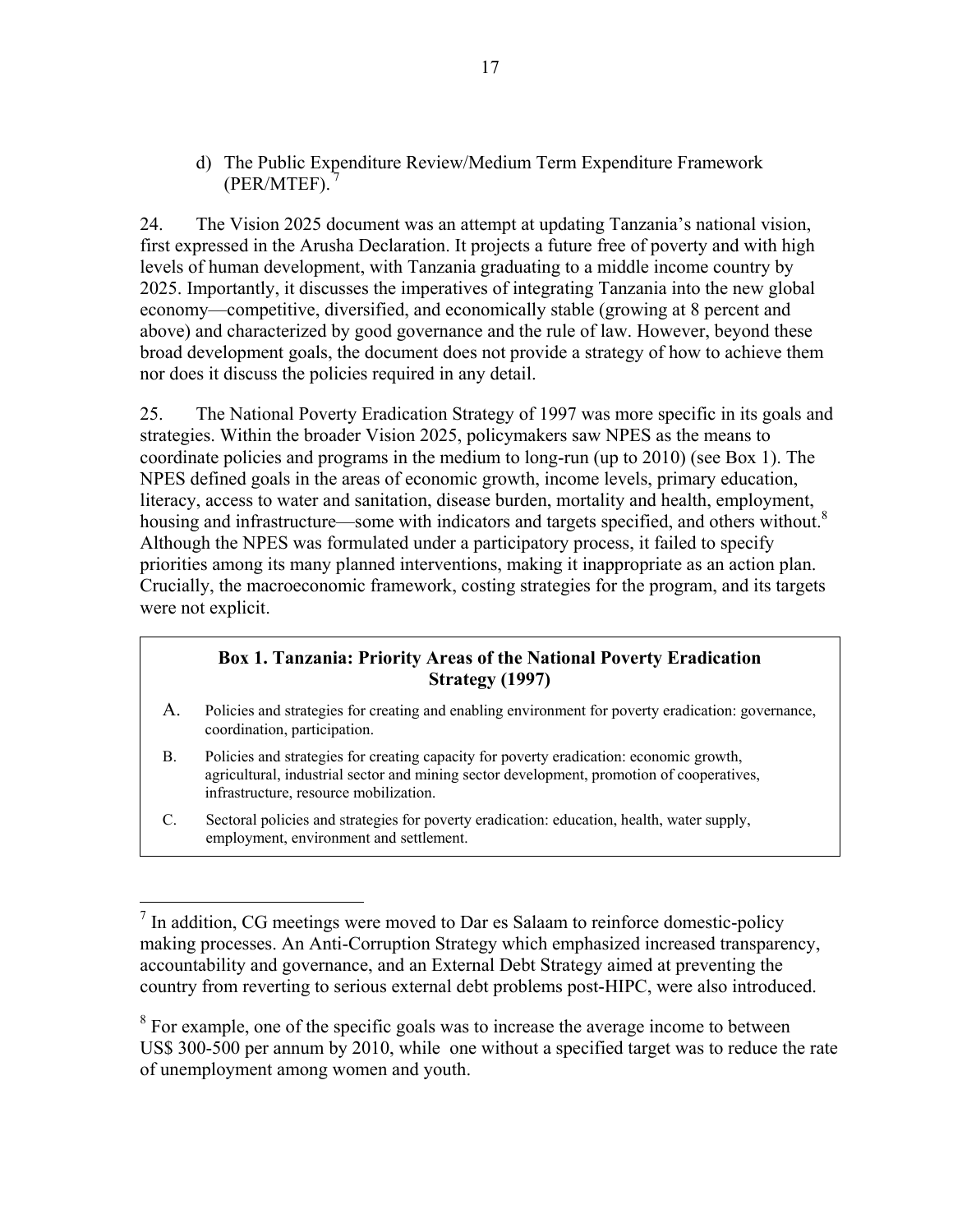26. The Tanzania Assistance Strategy was the government's attempt to "restore local ownership and leadership by promoting partnership in the design and execution of development programs" after the deterioration of relations with donors in 1995. However, the multi-stakeholder Working Group drafting the TAS was interrupted by the work required for reaching completion point under the HIPC initiative—that is preparation of the PRSP. The interruption of the TAS process implied that, when completed in 2002, the document's focus had narrowed to achieving best practices in development cooperation—promoting local ownership and leadership, improving predictability of aid and harmonizing domestic policies and procedures. Monitoring aid effectiveness in terms of progress made in poverty reduction was to be undertaken under a PRSP-led process.

27. The public expenditure review (PER) process had become the main avenue for policy debate and strategy formulation among domestic stakeholders and with donors by 1998 before the PRSP process was launched. At the apex is a PER working group, which is responsible for guiding all aspects of the PER process, including approving the annual work program. A PER macro sub-group debates aspects of the macroeconomic framework. There are also sector working groups focusing on areas such as health and education. The PER groups include government officials, civil society, external partners and the private sector. The PER process is credited with raising a number of important issues, including the need to adjust the application of the cash budget to reduce its negative impact on priority expenditure. PER working group bi-weekly meetings, drawing on the wide network that the PER process has created in the last few years, have provided key inputs into the government's policy analysis.

28. The PER process revolves around the government's budget cycle, and thus feeds directly into it. The PER's work program is prepared in July, at the beginning of each financial year. In May of the following year (a month before budget presentation), the PER working group organizes a PER consultative meeting, attended by representatives from all stakeholder groups, including government, the donor community and civil society organizations. Three hundred people attended the PER consultative meeting in May 2002.

29. The PRSP process picked up both positive and negative features of earlier strategymaking exercises. The government's experience with the formulation and implementation of national strategies was useful for the PRSP process, including a quicker process of internalization and ability to map out participatory strategies. It is quite likely that some of the eventual shortcomings of the PRSP, including lack of concrete operational guidelines and costing of interventions, were spillovers from the earlier strategies. The proliferation of poverty eradication strategies also made it harder for officials and other stakeholders to view the PRSP as different from previous attempts. Indeed there was a real risk of seeing the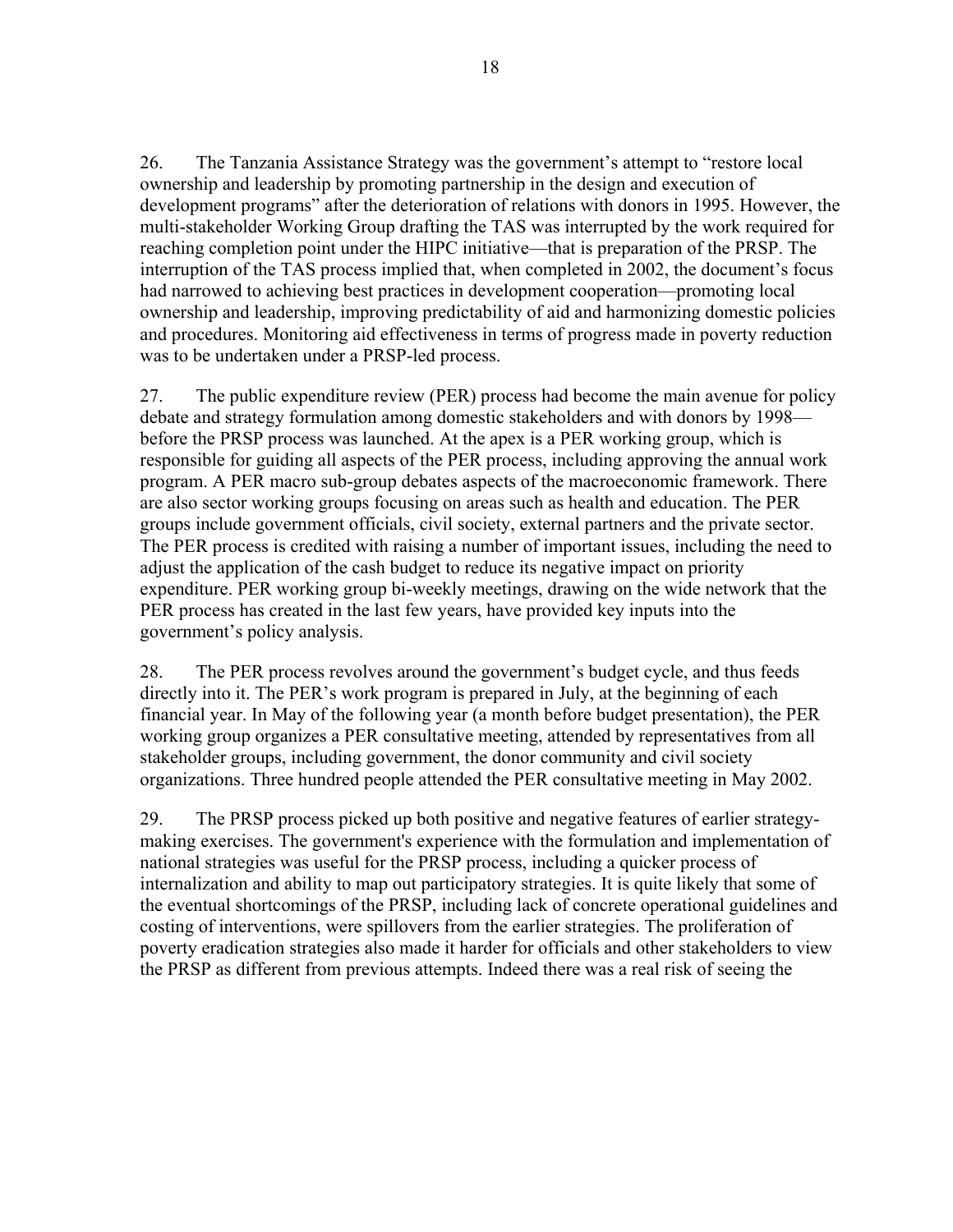PRSP as only one of many strategies rather than the strategy to encapsulate all poverty eradication efforts.<sup>9</sup>

## **III. THE POVERTY REDUCTION STRATEGY PAPER (PRSP) PROCESS**

## **A. Relevance**

30. Any assessment of the relevance of the PRSP process in Tanzania should bear in mind two factors : first, is the issue of the potential value added of the PRSP, given that a number of national strategies were already in place or in the process of being developed when the "requirement" of developing a PRSP was "imposed" by the BWIs, as perceived by many stakeholders in Tanzania. The second factor refers to the distinction between the actual PRSP document and the strategy as subsequently elaborated—important since the document was not intended to be an end in itself but a "live" document with periodic updates.

31. In the view of many stakeholders, the PRS is fully consistent with the existing approaches and strategies of the government for poverty reduction but, in principle, adds value in some important respects, building on earlier efforts. Survey respondents ranked the relevance of the PRSP approach highly.<sup>10</sup> As noted earlier, the Vision 2025 and the NPES were too broad in scope and lacked sufficient prioritization of actions to make them fully operational. Some specific areas in which the PRSP process was particularly relevant are discussed below; how well the process has actually delivered on these potential value additions is addressed in subsequent sections.

32. The results-oriented principle of the PRS was intended to help government *mobilize and focus resources* on the priority sectors. While in the 1990s, the Rolling Plan and Forward Budget's priority sectors were broadly defined: social services, infrastructure, law and order and the environment, by the first year of the MTEF for FY00–02, the priority focus had been narrowed (to roads, water, health, education, agriculture and the judiciary) and priority items within these priority sectors were defined for the first time. So a trend towards prioritization and protection of expenditures did take place particularly after the introduction of the MTEF.

<sup>&</sup>lt;sup>9</sup> A paper commissioned by Danida (2001) to look at Tanzania's experience with the PRSP claims that since most of the interventions presented in the Tanzanian PRSP were already contained in the NPES, Vision 2025 and TAS, the PRSP added little.

 $10$  Overall, relevance received the highest mean score among all the categories in the survey. The questions—"The PRSP process has added value to the country's response to the challenges of poverty reduction, compared to previous strategies/policy frameworks" and "The PRSP framework improves on past modalities for donor assistance"—were among the five most positive responses in the survey, with mean scores of 3.4 on a scale of 1 (Completely Disagree) to 5 (Completely Agree).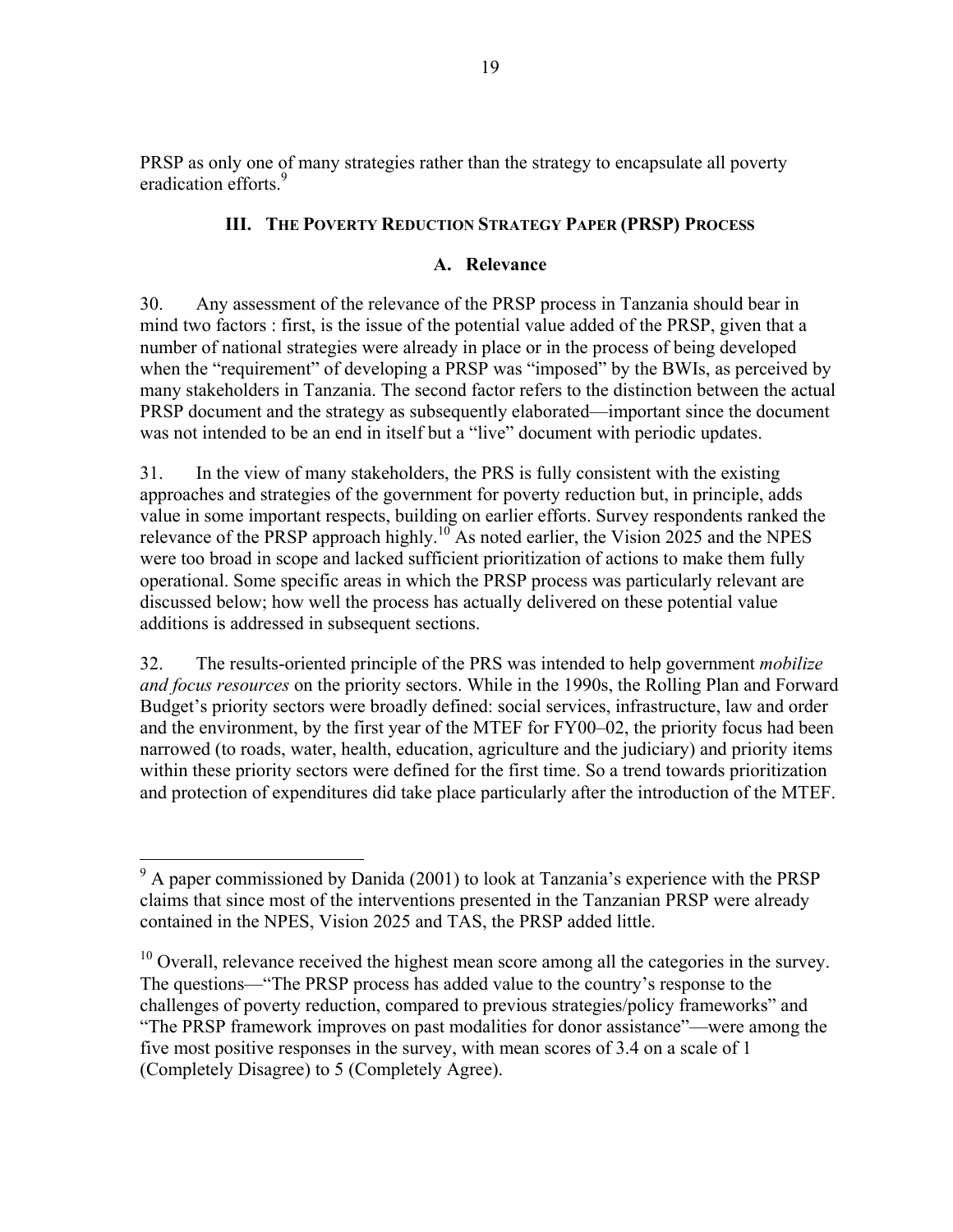But there was still much progress to be made in the strategic prioritization of expenditures in Tanzania, and the PRS process provided a framework for achieving this.<sup>11</sup>

33. The PRS has also helped to *improve the monitoring of poverty reduction targets* and bring a results-orientated approach to the poverty reduction efforts. Prior national poverty strategies and monitoring initiatives had been characterized by lack of baseline data and sporadic use of targets. Indeed, the Country Economic Memorandum for 2000 identified the "lack of analytical capacity and good data at the country level" as among the key challenges in the design and execution of poverty reduction programs in the country.<sup>12</sup> The NPES, for example, refers to 21 goals, of which only 9 had specific targets. The 1999 Poverty and Welfare Monitoring Indicators (PWMI) compiled a list of 75 indicators in 14 sectors, but here too few targets were included, and recent baseline data were not available. Moreover, a coordinated consistent approach to data collection and poverty monitoring along with a feedback mechanism into policy formulation and expenditure allocation, critical for finetuning and modifying a "living" poverty reduction strategy document to the emerging needs and trends, was missing.

34. The PRS enabled the *participation of a broader swathe of civil society* in national policy-making than had been the case thus far. Although NGOs proliferated in the 1990s, their policy dialogue with the government was limited to political or governance issues.<sup>13</sup> Vision 2025, NPES and TAS had been prepared in a consultative manner, but the emphasis of participation was on hearing the views of line ministries and government officials and the participation of NGOs and other civil society organizations was minimal.<sup>14</sup> Encouraging "a more meaningful participation in the development process<sup> $15$ </sup> by all citizens was central to efforts to enhance accountability and governance and was consistent with contemporary research on the benefits of broadening decision-making power via greater inclusion.<sup>16</sup>

<sup>12</sup> Ibid. Chapter 4

1

 $13$  Mogella (1999)

<sup>15</sup> See Government of Tanzania and World Bank (2001), p. 43.

16 See Government of Tanzania and the World Bank (2001). See also Isham, Narayan and Pritchett (1995), and Narayan and Pritchett (1997).

 $11$  See Government of Tanzania and World Bank (2001), p. 108.

<sup>&</sup>lt;sup>14</sup> From interviews undertaken for the evaluation. Government officials indicated, however, that CSOs had, at this point in time, serious capacity constraints which prevented them from participating effectively.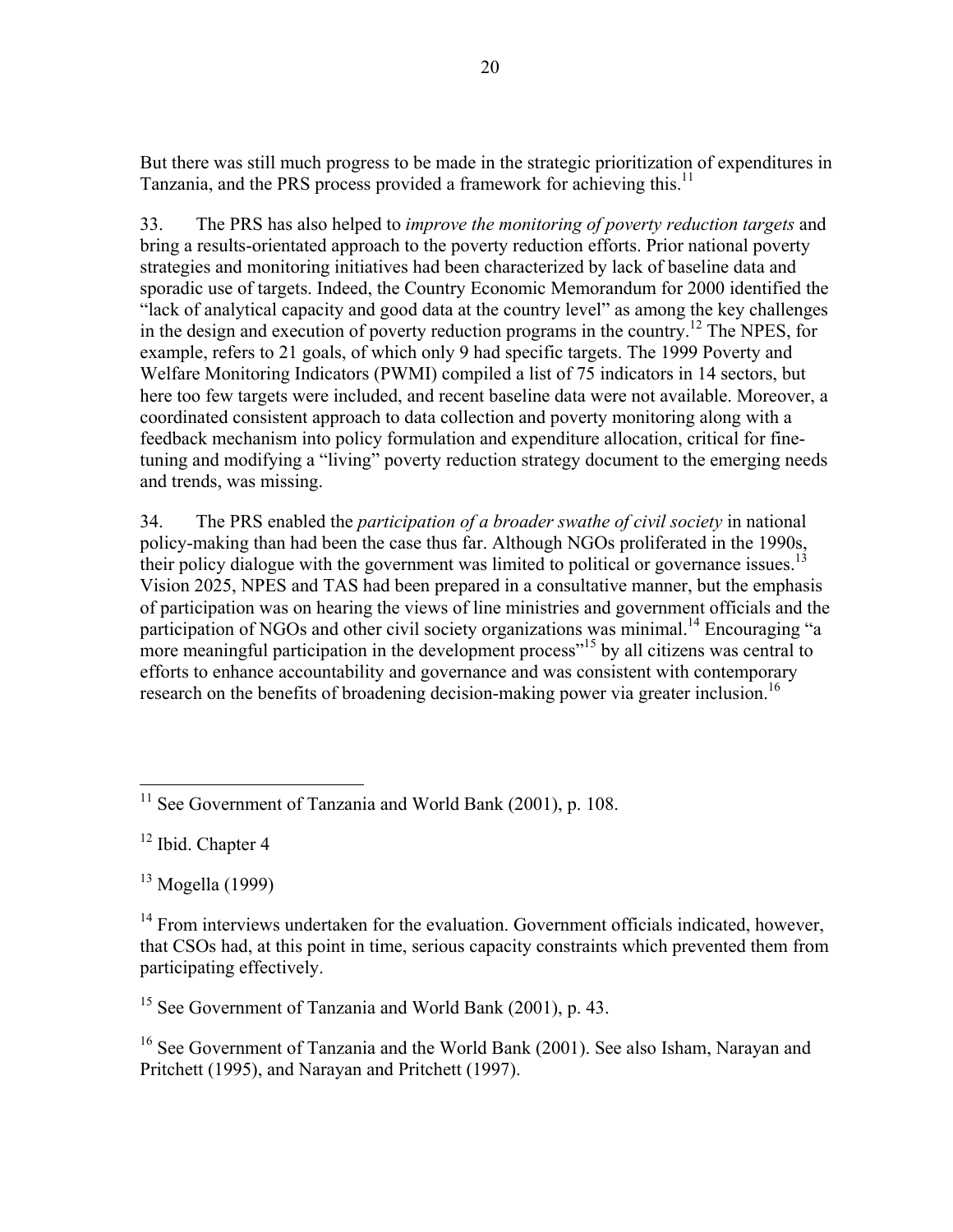35. In other areas as well, the relevance of the PRSP is high in terms of consistency with the country's own on-going processes and agenda. In Tanzania, a *country-led process* was already in practice, with the government taking leadership in key strategic areas following the reforms initiated in 1995. While the ownership of development projects and programs prior to the PRSP was characterized as "unsatisfactory,"17 the formulation of a wholly-owned and country-led strategy, the TAS, to look at issues of donor-government cooperation was underway at the time of the PRSP's introduction—with working groups set up and background papers commissioned.18 The Policy Framework Paper (PFP) had also evolved into an increasingly collaborative process with the last PFP of 1998–99 being considerably more country-led than the previous one in 1994.<sup>19</sup>

36. Similarly, on the principle of *enhancing partnership*, by the time that the PRSP was initiated, Tanzania's relationship with external partners had improved significantly following the crisis in 1994–95 (Helleiner, 1999). The TAS, which was prepared in consultation with the donor community, was meant to provide a common framework for development assistance.<sup>20</sup> The consultative and expanding PER process that was in place since 1998 was already opening the lines of communication between the government and its external partners, as indeed the decision to relocate the annual CG meetings to Dar es Salaam in 1997. At the sector level, sector-wide approaches (SWAPs) were nascent but did exist in the health sector. A system of program aid via the Multilateral Debt Relief Fund (MDF) already existed in 1998 (albeit for servicing external debt obligations to the multilateral institutions). Thus, while the PRS principle of partnership was fully consistent with these ongoing efforts, the changes were already under implementation and the PRSP helped reinforce these processes.

37. Finally, Tanzania had already adopted a *comprehensive* and *long-term* strategic approach to poverty reduction. The NPES was prepared using inputs from a rural participatory poverty assessment (PPA), and it encompassed a broad definition of poverty and priority areas, including many income and nonincome measures. Governance, economic

1

<sup>18</sup> TAS work on priority areas was retained for the preparation of the PRSP.

19 OED (2000), Helleiner (1999)

<sup>20</sup> With the goal of reviewing the original Helleiner recommendations and to provide an updated analysis of the partnership process, an Independent Monitoring Group (IMG), including Tanzanians and others, was set up in 2002 to monitor the evolution of partnership and the extent to which the TAS principles were being adhered to. The work of the group provides a good example of the institutionalization of the review processes in Tanzania (see Alonso and Utz, 2003). The monitoring exercise was to be repeated on the basis of 2-3 years. Among the recommendations of the Independent Monitoring Group (2002)was the need for the government to adopt reduced aid dependence as a policy objective.

 $17$  Helleiner (1995)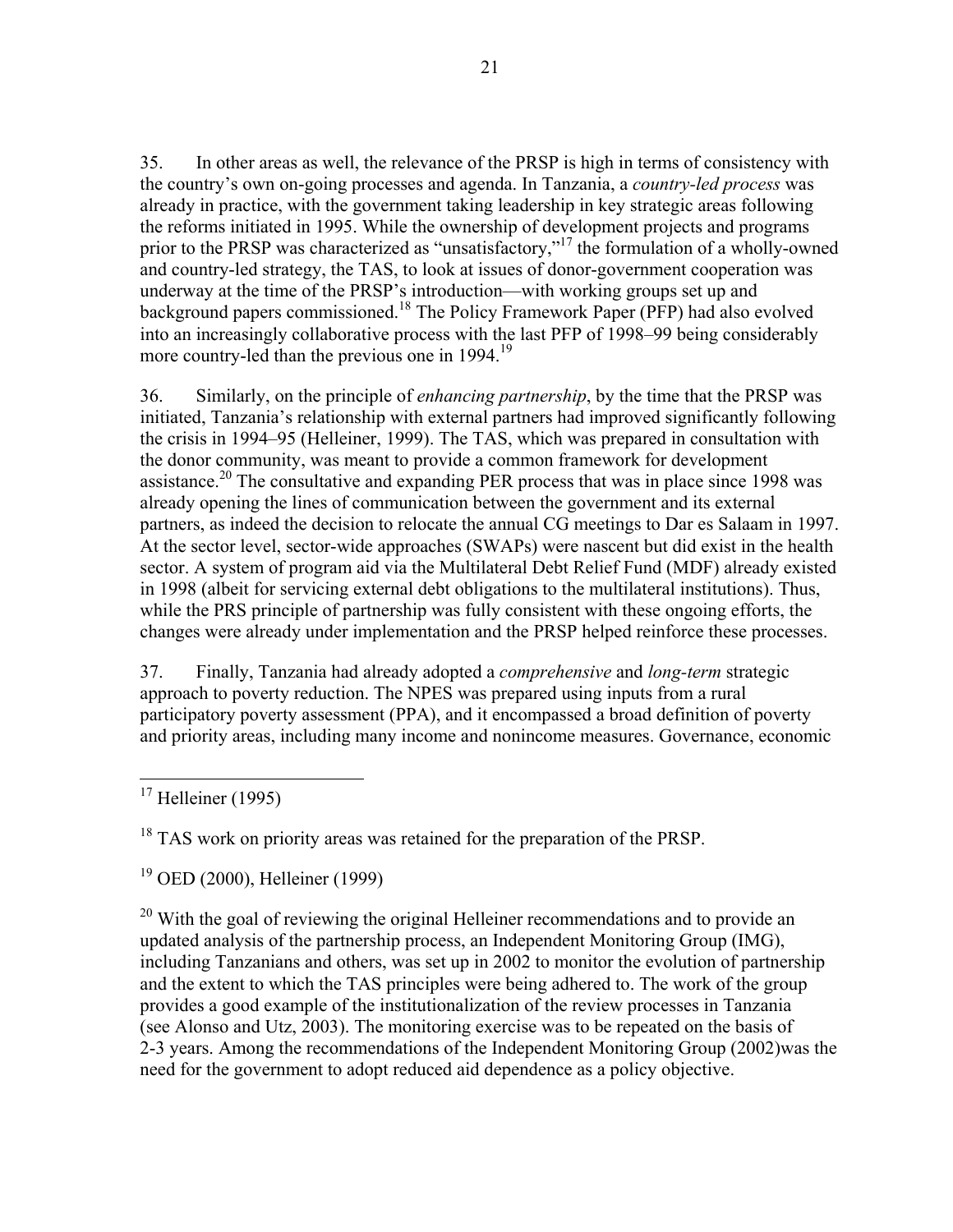growth and poverty eradication feature as prominent priority areas. The long term Vision 2025 provides the context for the NPES and lists achievements to be attained by  $2025$ <sup>21</sup>. Thus while not all targets in the NPES and Vision 2025 were quantified and neither explicitly acknowledges the limited sustainability of previous programs, a comprehensive and longterm outlook and strategy were clearly evolving.

#### **B. Preparation**

38. The formulation of the PRSP took place within an extremely compressed timetable, under pressure to reach HIPC completion point (see Table 2). The government began the preparation of the PRSP in March 2000, once the Interim Poverty Reduction Strategy Paper (I-PRSP) was completed. The I-PRSP made no pretence to being participatory, its main purpose being to provide a road map to the HIPC completion point, including steps to be taken in the preparation of the full PRSP.

39. For the consultations for the PRSP, the government organized zonal workshops during May–June 2000 in all regions of Tanzania, with the goal of soliciting views from the whole country. The PRSP document was prepared by a technical committee of Tanzanians experienced in working on development issues (Government of Tanzania, 2000a). Members of Parliament reviewed the document in July 2000, and one month later, a draft of the PRSP was presented for discussion at a national workshop, attended by representatives from all stakeholder groups (including the World Bank and the IMF). The draft was subsequently cleared by the cabinet in September. Thus, six months after its initiation, the PRSP was ready.<sup>22</sup> It highlighted four broad sets of measures: sound macroeconomic policies; expenditure prioritization to ensure that support to key programs and social services was maintained, in spite of budgetary constraints;<sup>23</sup> enabling the poor to share increasingly in the benefits of globalization, by promoting export-oriented policies in agriculture and industry; and raising investment.

 $\overline{a}$ 

 $2<sup>1</sup>$  Not all these achievements have specific quantifiable targets assigned to them, however. One goal is a "reduction in infant and maternal mortality rates by three-quarters of current levels." Another less specific goal indicates that "Tanzanian society should show strong adherence to and respect for the law."

 $^{22}$  As of September 2003, the average time between completion of the I-PRSP and PRSP for all countries was 20 months (World Bank and IMF, 2003).

 $^{23}$  In other words since revenue was only expected to rise by only 0.7 percent of GDP, no strong revenue effort was anticipated.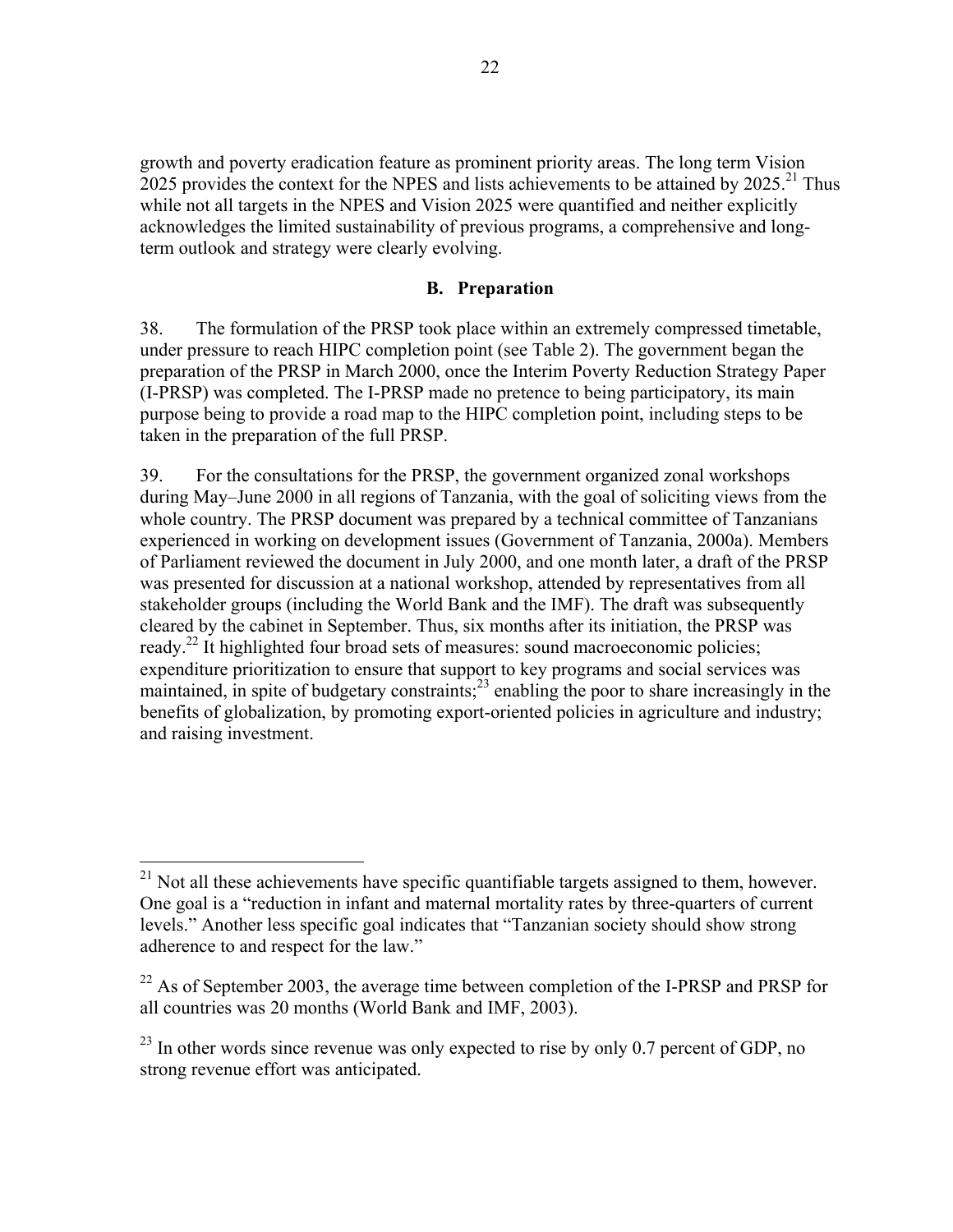| Event                                                                     | Date             |
|---------------------------------------------------------------------------|------------------|
| Tanzania declared eligible for debt relief under enhanced HIPC initiative | November 1999    |
| Interim-PRSP endorsed/HIPC decision point reached                         | March 2000       |
| PRGF-supported program 2000-2003 launched                                 | March 2000       |
| Draft PRSP debated in zonal workshops in Tanzania                         | May-June 2000    |
| Draft PRSP debated by Parliament                                          | <b>July 2000</b> |
| Draft PRSP debated at National Workshop                                   | August 2000      |
| Draft PRSP reviewed and approved by Tanzanian Cabinet                     | September 2000   |
| PRSP approved by IMF/World Bank Boards                                    | December 2000    |
| First progress report of the PRSP                                         | September 2001   |
| HIPC completion point reached                                             | November 2001    |
| Second progress report of the PRSP                                        | April 2003       |

#### Table 2. Chronology of the PRSP/PRGF Process

Sources: IMF and World Bank Reports cited in the references.

 $\overline{a}$ 

40. The joint staff assessment (JSA) of the PRSP, completed in November 2000, found the document weak in several areas—including poor macro-micro linkage and inadequate costing of the proposed interventions. The JSA also noted that the PRSP did not discuss adequately the fiscal, monetary and structural policies required to ensure sustained levels of growth, nor did it justify how the sources of growth were identified. The issue of unambitious revenue targets was also noted. Nevertheless, the mood in government and among donors was in favor of bringing the process to closure. Many Bank and IMF country staff interviewed as part of this evaluation expressed the view that Tanzania's good macroeconomic performance, rather than the speed at which the PRSP was being drafted and any "gaps" in the document, should have been the basis for reaching the HIPC completion point. They argued that focusing on the document rather than the process belied the claim that the ultimate goal was domestic ownership and a country-driven process.  $24$ 

41. Ministry of Finance officials indicated to the joint evaluation team that they had received imprecise guidance from the Bank and the IMF at the beginning of the PRSP process. They noted that after responding to the concerns of one institution, similar concerns would be raised by the other. Given their limited capacities, this complicated the preparation of the PRSP. The authorities' complaints raise the issue of insufficient clarity on the tradeoff between ensuring a country-driven process and providing an operational policy framework with guidance on the advice that staffs were expected to give during the PRSP process.

 $24$  Donors had sent a "joint bilateral note" in support of Tanzania to the Boards of the IMF and World Bank in Washington in early 2000.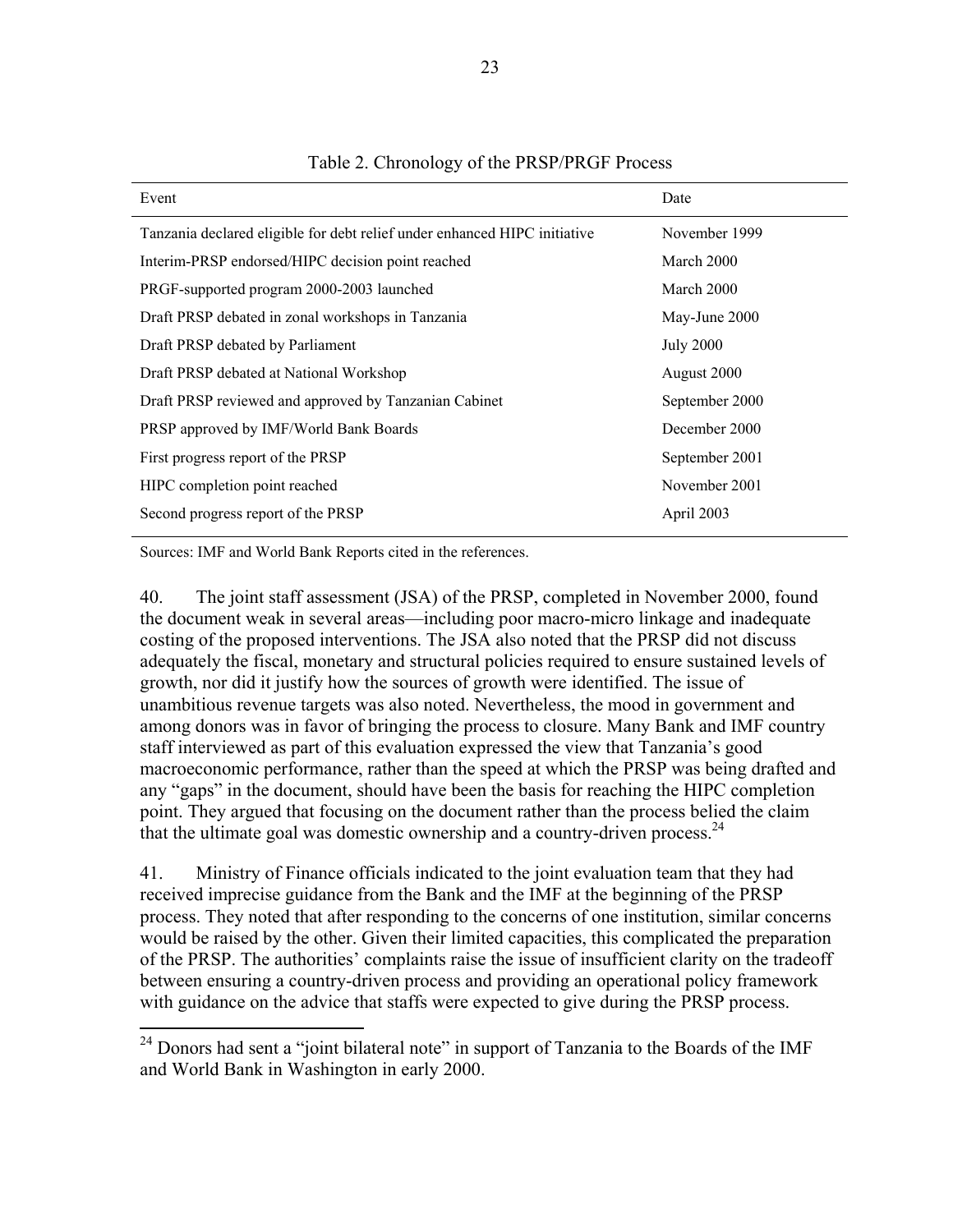Although the joint staff assessment argued that the PRSP could have taken a broader perspective on poverty alleviation issues, the Executive Boards of the Bank and Fund found that the document provided an adequate basis for Fund and Bank support. In making this decision, the BWIs took into account the progress the country had achieved in creating an environment for sustainable growth, and the government's commitment to the implementation of a comprehensive set of pro-poor policies which they hoped would be further elaborated in the subsequent PRSP progress report.<sup>25</sup>

## **C. Application of the Underlying Principles and Assessment of Change**

## **Country-driven with broad-based participation**

## *Ownership of the PRSP process*

42. The stakeholders interviewed for this evaluation were divided in their views on the issue of ownership of the PRSP. One view held that conceptually, since the PRSP was an externally imposed condition, a requirement for qualifying for HIPC debt relief, there could not be genuine ownership of the document or the strategy. The other view is that the process itself has been beneficial—it has added value to official thinking and has helped move government policy towards more effective poverty reduction. These contrasting views are reflected in the survey findings, in which responses to questions on whether the process was country-driven were among the most polarized in the survey.<sup>26</sup> Going beyond these arguments, perhaps a truer measure of ownership is the commitment to the strategy and its implementation.

43. A second, more universal, criticism of the process in Tanzania is that the need for approval by the Boards of the BWIs contradicts one of the key underlying principles of the PRSP process. 27 This remains a thorny issue, as there is an inherent tension between the goal

1

 $^{25}$ In the event, the draft of the first PRSP progress report was also found to be weak, having failed to respond to many queries raised by the JSA on the full PRSP, including presentation of a poverty profile on the basis of a household budget survey, better costing of PRSP programs, and linkages of the macroeconomic policies to poverty reduction. The IMF's main review department (PDR) had even wanted to have the decision on HIPC completion point delayed until a better report was prepared, although area department staff argued that viewed as a process, and taking account of constraints, the PRSP approach was proceeding well. The progress report (Government of Tanzania 2001a) was eventually published in November 2001, enabling the country to reach HIPC completion point.

<sup>&</sup>lt;sup>26</sup> See Annex I for more information.

 $27$  The Boards do not "endorse" the PRSPs in and of themselves. Rather, the Joint Staff Assessment accompanying the PRSP "recommend endorsement (or rejection) of the strategy *as a basis for Bank and Fund concessional lending* to the country concerned" (World (continued)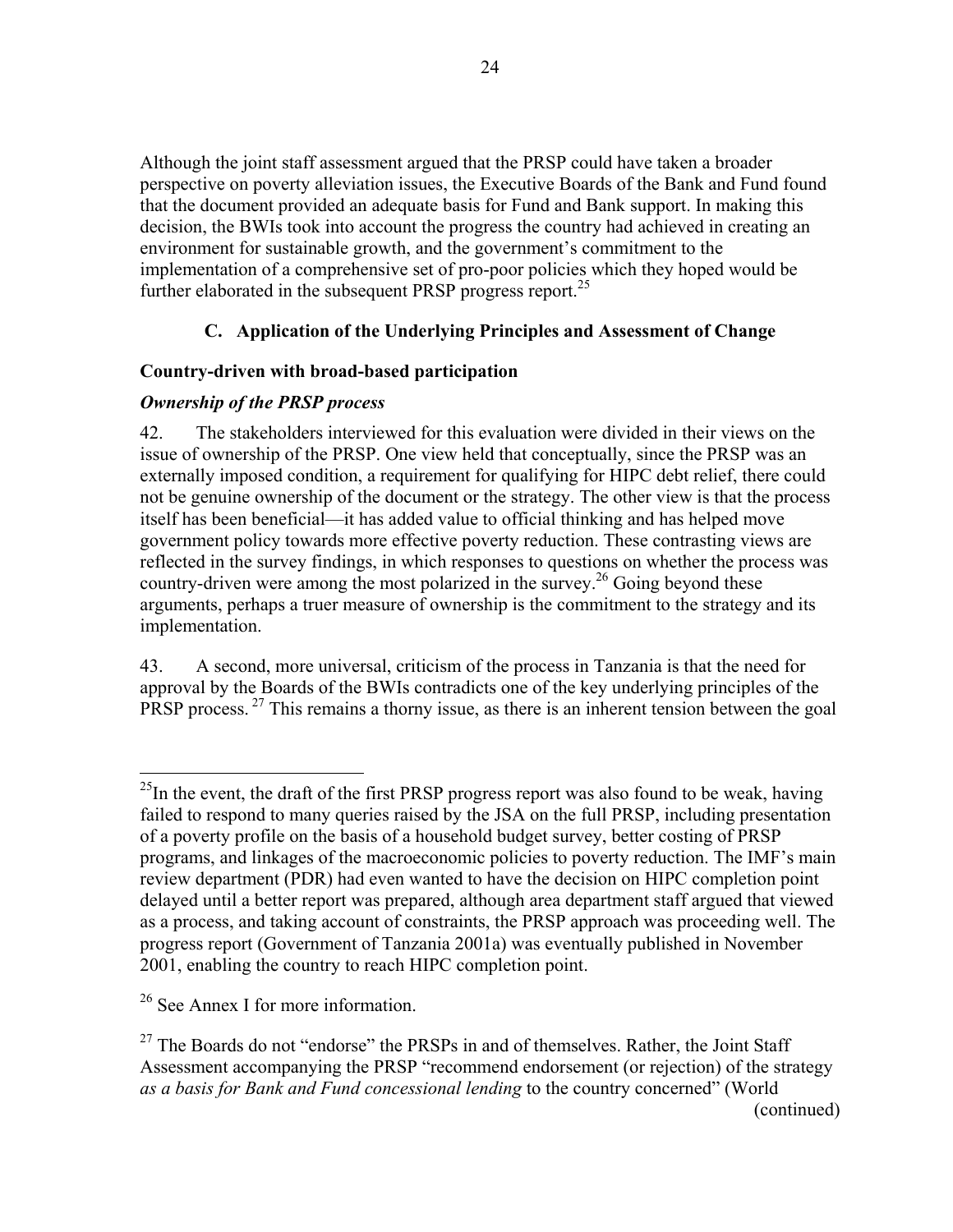of aligning aid programs to the PRSP and the fiduciary responsibility of external partners to their own taxpayers and what they perceive to be high priority issues. The tension thus boils down to differences in priority setting between external and domestic stakeholders, differences in the quality of analysis and strategy, and how to set acceptable standards of performance, with implications on domestic managerial and technical capacity.

44. While at the level of top leadership there is complete ownership of the process, that of the Parliament is more circumscribed. For instance, MPs feel that their current role in approving budgets is more of rubber stamping, which is ironic given that they are ultimately accountable to their constituencies for the performance of the government. The central administration, however, feels that the function of the Parliament is to provide oversight and to hold government accountable—there is thus a potential conflict of interest in involving MPs in the technical aspects of the process, which could compromise their oversight function.

45. Within government, the ownership of the PRS is strongest in the Ministry of Finance, followed by priority sector ministries, and is much lower in nonpriority sector ministries and local government. Another source of friction is the current focus on priority areas and shifting of the budget to specific activities at the cost of others. Not being a priority sector has naturally generated a decline in interest in and commitment to the PRSP process.<sup>28</sup> However, even among the priority sectors, the buy-in into the principles of the strategy, primarily shifting from an input to a results-oriented focus, is limited. Several ministries and agencies remain more committed to their sector programs, and the associated donor funding, than to the PER/MTEF, nor are they willing to subject themselves to the budget discipline that the overall PRSP process seeks to enforce. Here the role of donors in financing offbudget projects is important—many have yet to provide details on the full extent of their commitment.

46. Ownership among the civil society groups is a function of their involvement in the process. Many of the major Dar-based NGOs are more positive about the PRSP and are more actively involved than some of the more remote rural based NGOs (although most are members of networks with representatives in Dar es Salaam). This does not imply, however, that the CSOs endorse all of the elements and the processes associated with the PRSP and its implementation—indeed a number are highly critical of parts of the strategy and aspects of its implementation. More important, most of the NGOs are interested in discussing options and issues in a constructive manner and the government has, overtime, become more open to this dialogue as discussed below.

Bank/IMF 1999a&b). Domestic stakeholders were not aware of this distinction or regarded it as unimportant, not affecting the central role of the BWIs in the process.

 $28$  See also KK Consulting Associates (2001).

1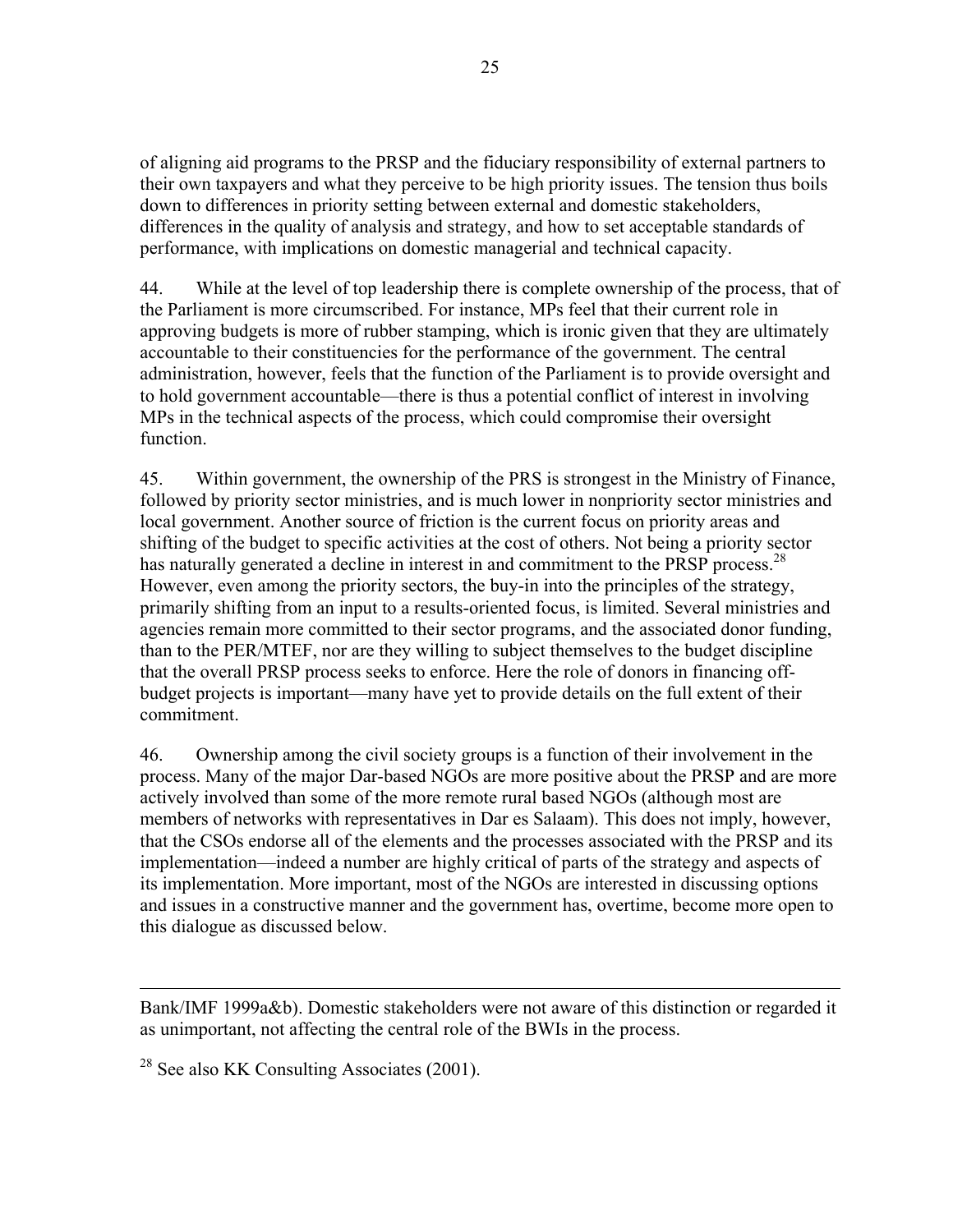### *Broad-based participation*

*Participation in the poverty reduction strategy debate* 

47. There have been two distinct phases to the consultation process: the PRSP preparatory phase and the implementation and monitoring phase. As noted, the timeline for the preparation of the PRSP was very condensed because of the rush to get to the HIPC completion point and precluded adequate consultations with both national and international Dar-based NGOs and grass-roots organizations, a shortcoming which has been widely criticized. The World Bank unsuccessfully tried to convince the government to carry out a more inclusive participatory process which would involve civil society. But civil society inputs had limited influence on the policy content of the  $PRSP<sup>29</sup>$  Subsequently, however, a dialogue has opened up between NGOs and the government. Civil society is now much more actively engaged in national policy-making through channels such as working groups for the public expenditure review, poverty monitoring and the Consultative Group meetings.

48. This evolution has been part of a learning curve for both the government and the NGOs. Prior to the PRSP, the involvement of NGOs in national policy making was very limited. NGOs lacked capacity to effectively participate in policy debates. In some instances, this lack of capacity still limits constructive engagement in policy discussions, especially macroeconomic policy. McGee et. al. note that "Civil society itself recognizes that it is better prepared now than at the outset for such processes, and is occupying the spaces that the PRS has opened to demand of government the institutionalization of pluralist, participatory and deliberative policy processes."30 In light of the grassroots linkages and the comparative advantage of NGOs in reaching the poor and in service delivery, for example some NGOs are undertaking their own monitoring activities, the government has realized that it stands to benefit from the feedback and transparency that an open participatory process brings.

49. While the process is thus widely acknowledged to have become much more participatory and inclusive, there remain several areas for improvement. The NGOs are in general highly critical of the manner in which the initial consultative process was carried out especially the selection of NGOs for invitation to the zonal and other workshops as this had implications for setting the agenda. $31$  With better organization of NGOs and other CSO umbrella groups, there is now more effective participation in national workshops. But the

 $30$  Ibid.

 $\overline{a}$ 

 $31$  For example, representatives of the NGO Policy Forum explained that had NGOs participated more actively in the PRSP formulation process, they would have put governance issues on top of the agenda. In their view, lots of money was being thrown at poverty but without ensuring that it reached the poor. Trade unions added that they would have emphasized sustainable livelihoods and employment.

 $29$  See McGee with Levene and Hughes (2002).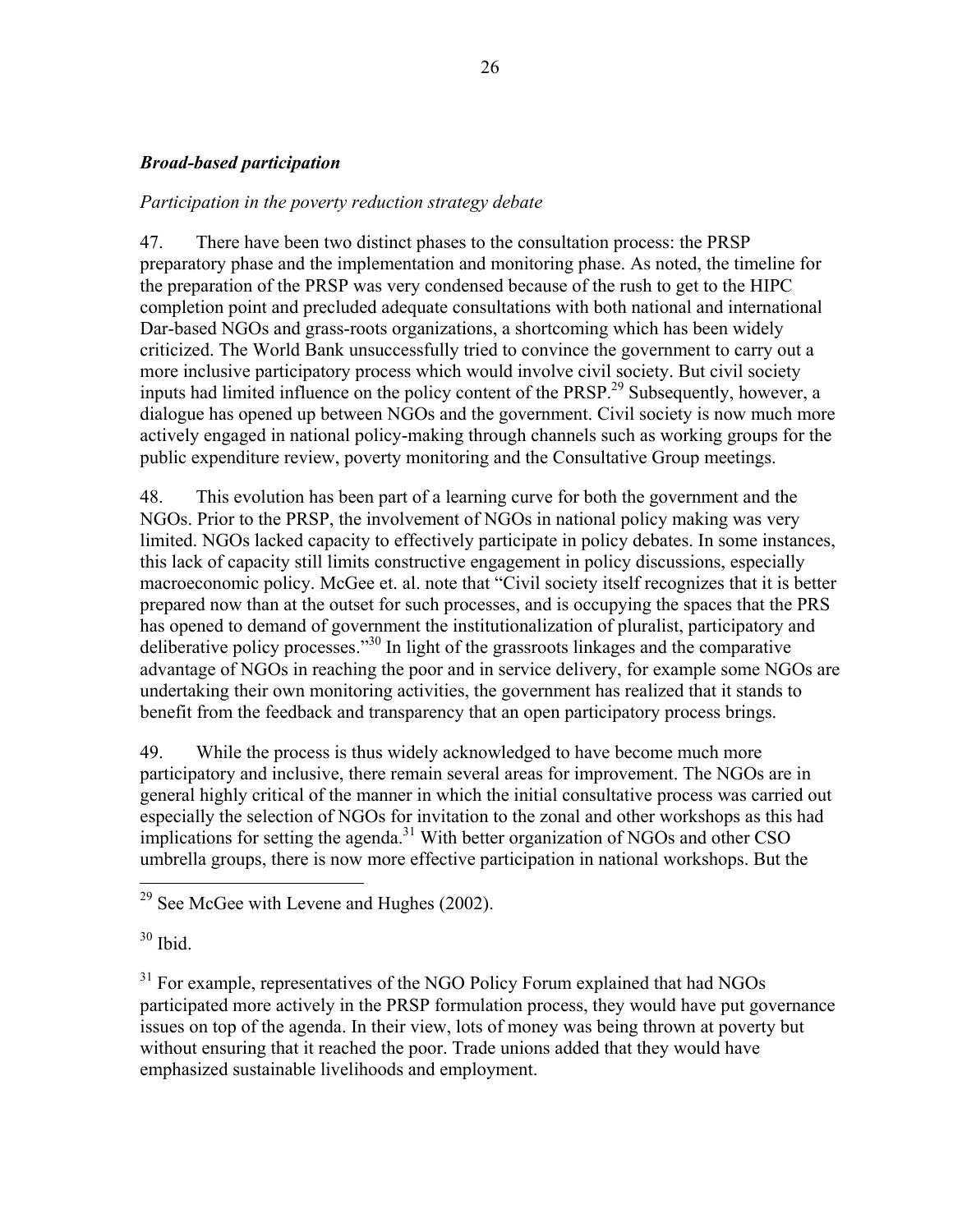composition of the various PRSP working groups remains nontransparent and the criteria used to determine participation is viewed with suspicion. For example, for the poverty monitoring working groups, NGOs are mostly confined to the Dissemination working group, which, though consistent with the advocacy nature of many of the NGOs, implies little NGO presence in the more influential working groups.<sup>32</sup> There are also complaints from some of the underprivileged and vulnerable groups (such as the disabled persons) about not having adequate access to the national processes in order to have their voice heard.

50. During the PRSP process, many academics have, in individual capacities and as members of research-oriented NGOs played an important role in policy formulation.<sup>33</sup> These institutions have been key participants in the PER process from inception and have also held workshops and training seminars on their premises for the benefit of civil society. They thus play an important intermediating role, while also helping to enhance analytical skills among civil society groups.

51. As noted, the role of the Parliament was limited. This is partly a result of weak institutional capacity and lack of a more proactive involvement at the grassroots level, notably during the zonal workshops, but is also because the government has done little to more actively engage parliamentarians. The PRSP document was presented to the Parliament during a brief seminar to obtain feedback and political endorsement. Moreover, MPs enter very late in the planning and budgeting process, when it is too late to make any major changes to priorities or budget allocations. A Tanzanian academic has argued, in a background paper commissioned for this case study, that since Parliament, the ruling party, CCM, other political parties and CSO groups are still relatively weak in comparison to the government, the process has been monopolized by the central bureaucracies, leading to their expansion. He is concerned about the implications of this recentralization for the sustainability of the process (Mukandala, 2003).

## *Participation in the formulation of the macroeconomic framework*

 $\overline{a}$ 

52. The Ministry of Finance and Bank of Tanzania were most involved in the formulation of macroeconomic policies, while knowledge and participation elsewhere in government were very rudimentary. Indeed the Independent Monitoring Group (2002, p.18), found that a number of line ministries were entirely "out of the loop", especially with respect to their involvement in macro discussions. More than two-fifths of the survey respondents disagreed

 $32$  There is one NGO representative in the Research and Analysis working group, and none in the Surveys and Census and Routine Data working groups.

<sup>&</sup>lt;sup>33</sup> The most notable of such groups are the Economic and Social Research Foundation (ESRF) and Research on Policy Alleviation (REPOA). The latter also acts as the secretariat for the poverty monitoring working group for the PRSP. See also Government of Tanzania (2001c).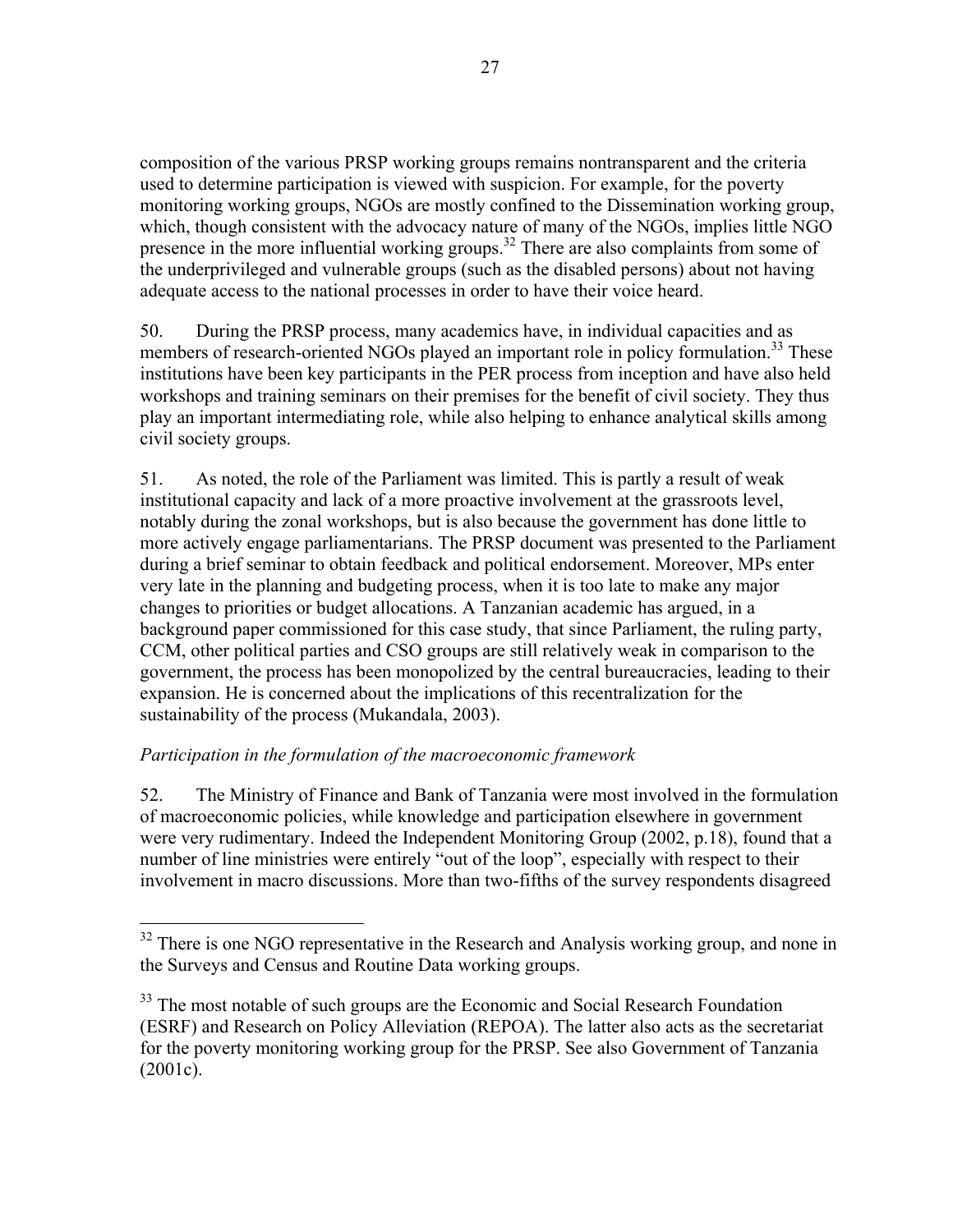that the formulation of the macroeconomic framework of the PRSP had been sufficiently participatory.<sup>34</sup> Some respondents blamed their limited involvement on lack of incentives, since keeping abreast of the changes implied little change in their professional situation. A number of nonpriority sector ministry officials argued that since their activities were not on the priority list for expenditure allocation (in contrast with health and education, for example) their views were not taken seriously by government.<sup>35</sup>

53. Many NGOs and other civil society groups, such as trade unions, business groups and employers' associations argued that while macroeconomic policies were now more frequently and openly discussed by the government and in broadly inclusive forums, there was nevertheless an important difference between attending meetings with government and donors, which they now did routinely, and being able to have an impact on policy (see for example Evans, 2001). Further, they said that although macroeconomic policies affected their members in a variety of ways, the rationale for and importance attached to the policy choices of the government were poorly explained in the gatherings. Some respondents argued that while NGOs were looked upon as allies by the government during its attempts to reach HIPC completion point, their demands for direct involvement in all major policy processes thereafter, including macroeconomic policies, irritated the government. Moreover, lack of resources constrained NGOs and other groups from effective participation. A number of NGOs noted in interviews that although donor funding was available during the PRSP formulation process to facilitate their participation, funds became quite scarce after its completion.

54. Although a good number of civil society groups had heard of the PER working group and some were members of the sector PERs or of those for cross-cutting issues, many NGO representatives felt that membership of the key macro sub-group was too restricted. Ministry of Finance officials as well as the World Bank country team indicated that membership of the working groups was not restricted but that frequent attendance was a requirement if the process was to continue to be useful. However, one group cited the exclusion of an individual they had nominated who was making statements in newspapers about corruption and transparency. The few from civil society that attended the meetings of the macro sub-group

 $\overline{a}$ <sup>34</sup> 44 percent of respondents disagreed or completely disagreed with the statement "The formulation of the macroeconomic framework of the PRSP has been sufficiently participatory." The mean for this question had one of the five lowest standard deviations (indicating high level of consensus) among the questions in the survey. See Annex I for details.

<sup>&</sup>lt;sup>35</sup> For example, the Ministry of Lands was of the view that since it was responsible for mapping land and physical structures it was crucial to activities in agriculture, tourism and mining and that it was necessary to be put on the priority list for expenditures, and to have access to donor funding (which had dried up when it became a nonpriority sector). The Ministry of Lands has since become a priority sector.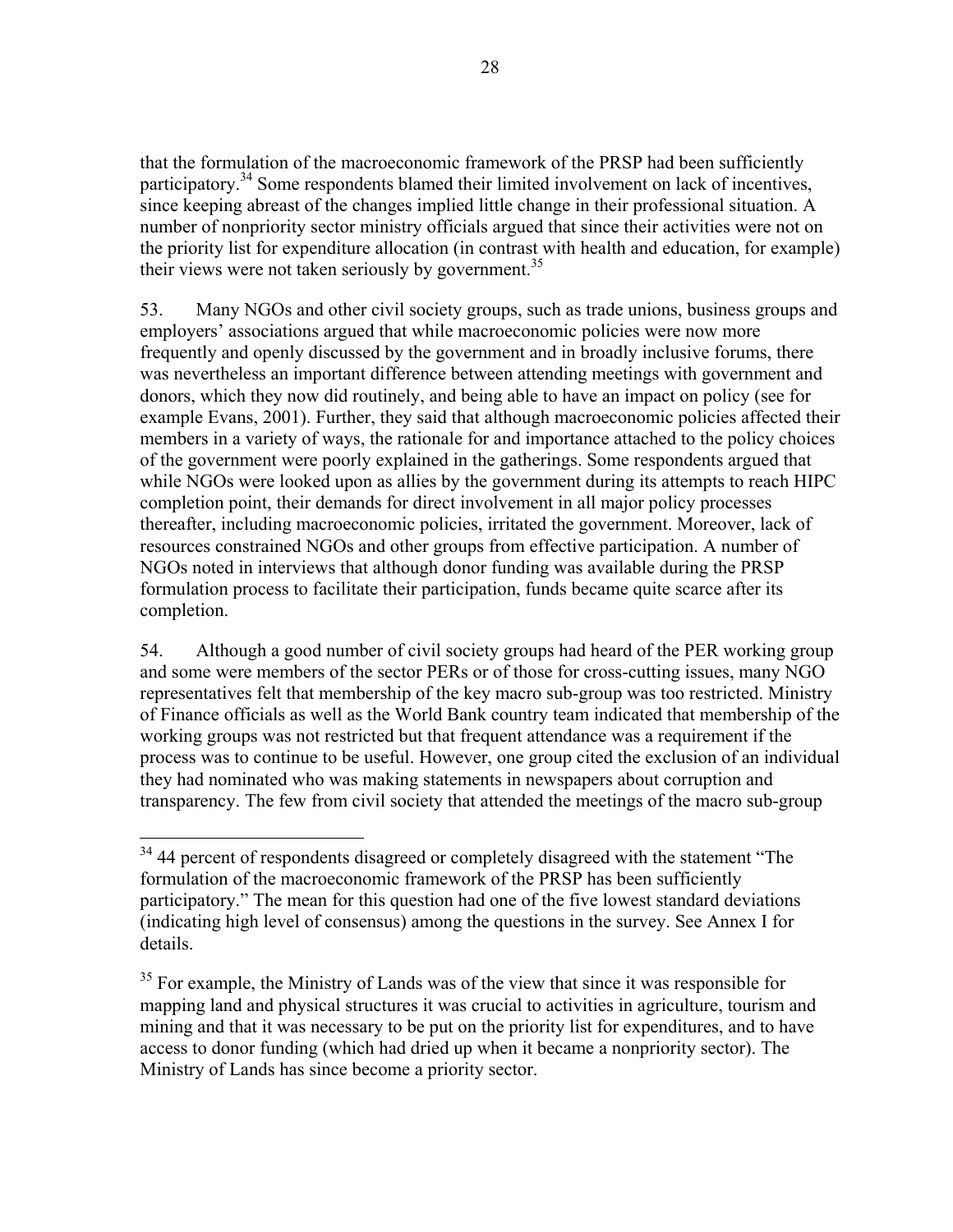thought that discussions were often difficult to follow, partly for lack of adequate training in economics. Thus capacity constraints were also important in limiting CSO participation in the macro policy debate.

55. A number of IMF staff interviewed were of the view that if the macroeconomic framework and related policies had emanated from a more robust domestic debate, some of the subsequent disagreements on policy might have been avoided. However, the macroeconomic debate had to be initiated by the government, either through Parliament or via the participatory processes it was encouraging. Although there was certainly a debate over expenditure priorities, some of the other issues, including the overall macroeconomic framework and the tradeoffs it involved, did not surface during the initial participatory process. It was also hoped that trade issues, on which there had been some disagreements with the IMF, could have been addressed more comprehensively as part of a broad-based PRSP process and public debate. The most notable disagreement was over the pace of tariff reform, which exposed domestic industries to foreign competition. Interviews also suggested that there was some ambiguity about the role that IMF staff were expected to play, especially if some major policy issues were not emerging in the broader policy debate. Nevertheless, as will be discussed further in Section IV, a more comprehensive discussion of macroeconomic program design and the accommodation of aid flows did subsequently take place, albeit with little input from civil society.

## **Comprehensive in recognizing the multi-dimensional nature of poverty**

56. The definition of poverty in the PRSP includes both "income" and "nonincome" poverty. The definition relied on feedback from the zonal workshops conducted for the PRSP and on a variety of (somewhat dated) sources—the 1991/92 Household Budget Survey, the 1993 Human Resource Development Survey (HRDS), the 1995 PPA, and a 1998 survey done by REPOA. A comparison of the facets of poverty in the PRSP with those in the NPES shows that the two definitions overlap in many areas, although there are differences—with the PRSP also including social well-being (mainly governance issues) and vulnerability as important dimensions of poverty (see Box 2). Thus, the PRS's poverty definition was wider than the poverty profile of the NPES.

57. A majority of stakeholders, across all groups including government, indicated that they considered the current balance in the PRS between social sectors (education and health) and other sectors important for poverty reduction to be inappropriate since it did not pay enough attention to issues of income generation. Stakeholders noted that the poverty diagnosis in the PRSP was not comprehensive enough because the conceptualization of vulnerability, particularly with regard to disabled persons, was shallow, and feedback from the poor at zonal workshops on how governance severely affects their well-being was not given sufficient weight in the PRSP document. They blamed this on inadequate consideration of their inputs during the rushed consultative process.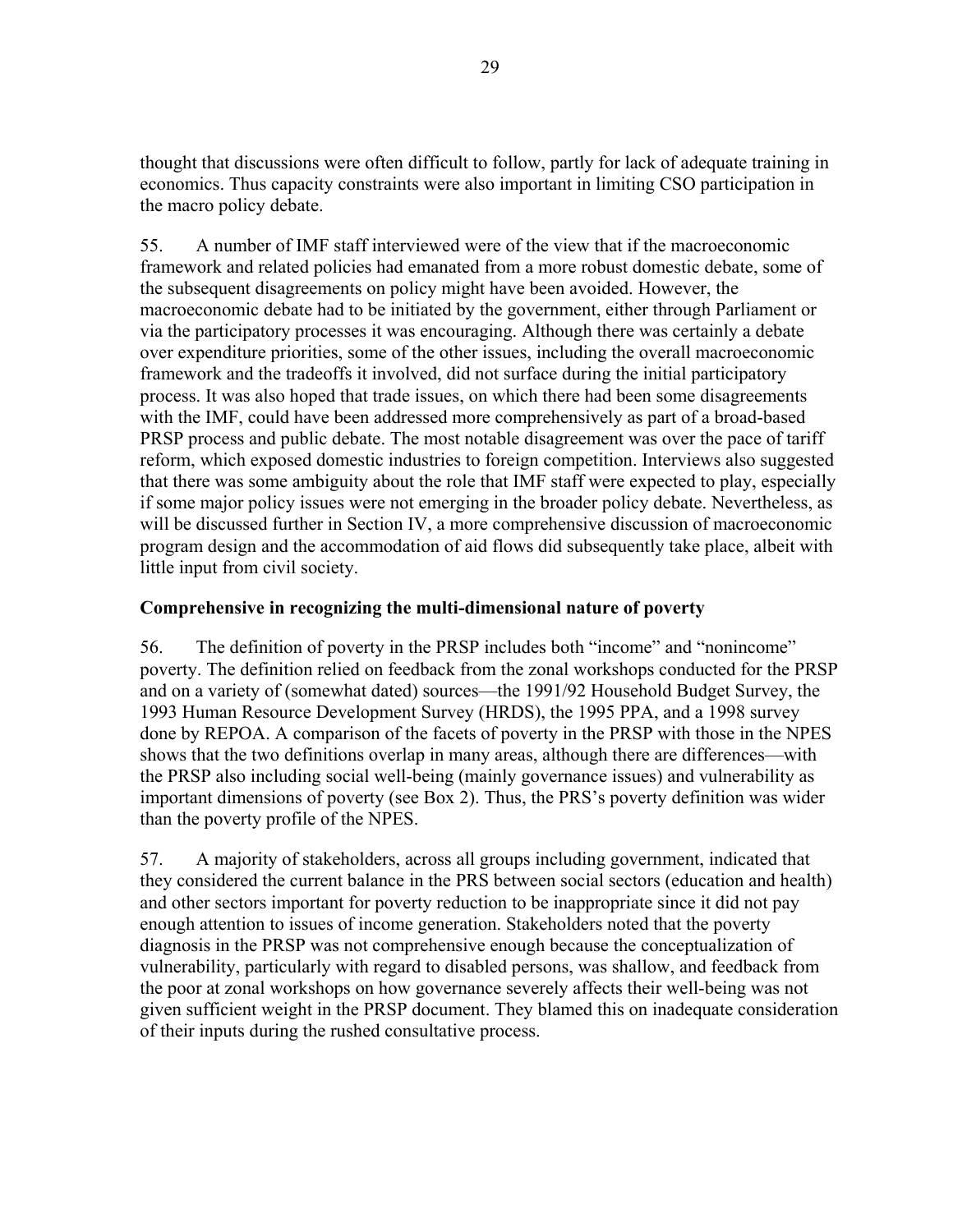| Box 2: Definition of Poverty in the PRSP and NPES                                              |  |                                                                                    |  |
|------------------------------------------------------------------------------------------------|--|------------------------------------------------------------------------------------|--|
| <b>PRSP</b>                                                                                    |  | <b>NPES</b>                                                                        |  |
| Income Poverty $\Leftrightarrow$ Low Incomes                                                   |  |                                                                                    |  |
| Education $\Leftrightarrow$ Illiteracy                                                         |  |                                                                                    |  |
| Survival $\Leftrightarrow$                                                                     |  | High Mortality Rate/Poor Health Services                                           |  |
| Clean & Safe Drinking Water $\Leftrightarrow$<br>Social Well-Being/Governance<br>Vulnerability |  | Nutrition $\Leftrightarrow$ Malnutrition<br>Inadequate Clean and Safe Water Supply |  |
|                                                                                                |  | Environmental Degradation<br>Unemployment<br>Homelessness and Poor Housing         |  |

58. Aside from the definition of poverty, the focus in implementation of the PRS has been skewed towards improving human capabilities and survival (mainly primary education and basic health)—at the expense of both income poverty and other aspects of nonincome poverty (such as nutrition, vulnerability and social well-being/governance). In monitoring, for example, the Second Annual Progress Report does not include any social wellbeing/governance (although progress in governance is discussed<sup>36</sup>) or vulnerability indicators, acknowledging only that defining vulnerability indicators is challenging and that an on-going PPA exercise will help address this in the next progress report.<sup>37</sup>

59. Resource allocation has shown similar patterns with two-thirds of total priority sector expenditures (30 percent of total expenditure) in 2001/02 targeted at the human capabilities and survival dimensions of poverty i.e. education and health. On the other hand, the agriculture and roads sectors received less than a third (28 percent) of priority sector expenditures in the same period. It is, however, difficult to extrapolate from this, as in some sectors, such as agriculture, financial inputs may be less important than policy reforms. However, the draft PER on the development budget for 2003 notes that "the strategic weakness in implementing the PRS suggested by the 2002/2003 budget estimates relates to areas of spending that might be expected to directly generate sustainable increases in the

 $\overline{a}$ 

<sup>&</sup>lt;sup>36</sup> See Ronsholt et. al. (2003). The study indicates that the Local Government Reform Program emphasizes governance indicators more than the PRSP. However, baselines are not yet available.

<sup>37</sup> The *Third Progress Report* (2002/03) which was completed in April 2004 (Government of Tanzania, 2004), that is after the Tanzanian case study was finalized, acknowledges that challenges exist in the translation of macro level achievements to the micro level, in commitment to good governance and in ensuring quality and equity in social service delivery.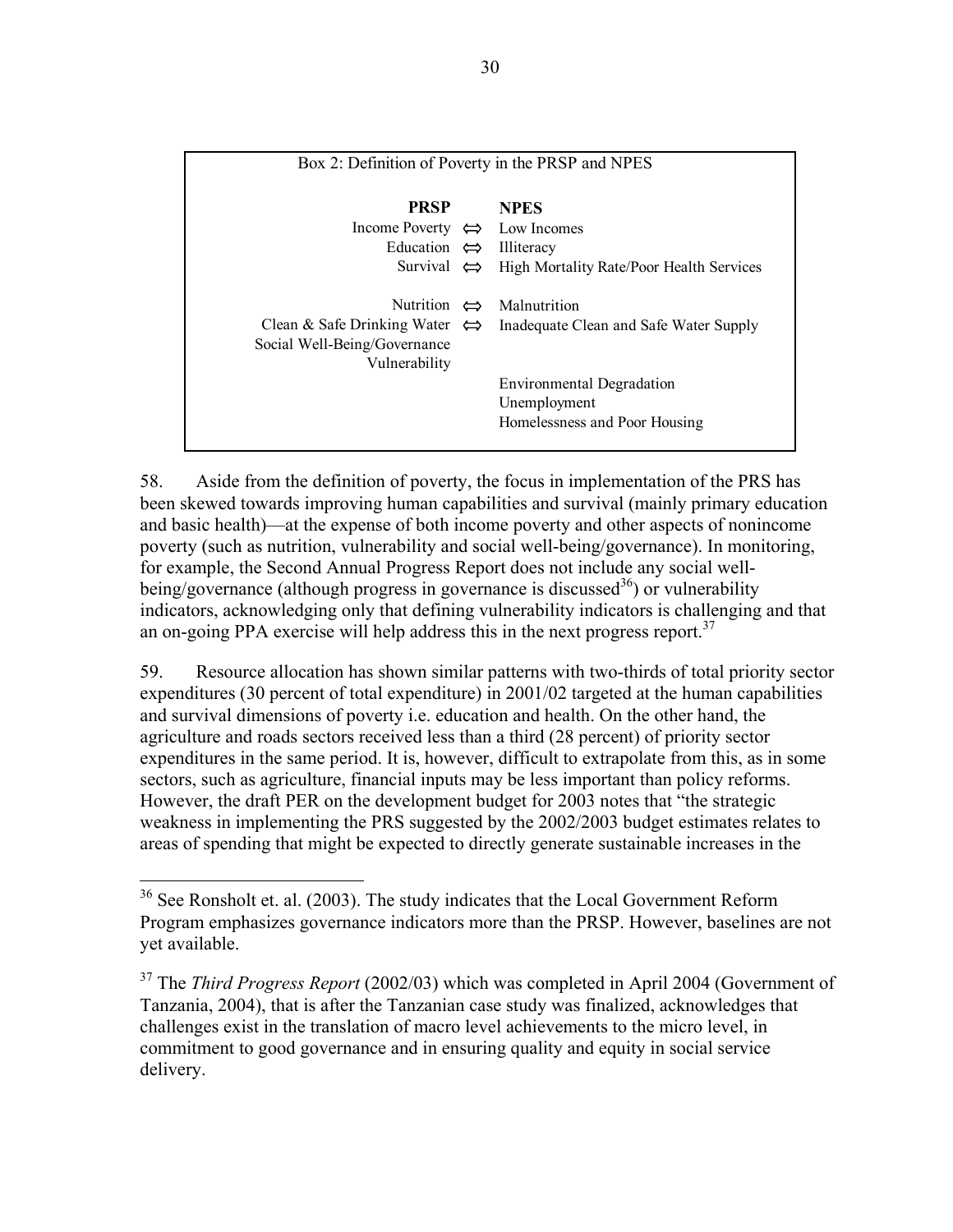income opportunities (livelihoods) of the poor, particularly through investment in rural infrastructure and support for improvements in productivity of poor farmers."

60. In part, the lop-sided implementation is a result of delays in completing sector specific strategies. While health and primary education are most advanced in strategy formulation, with programs for each developed in 1999 and 2001, respectively, the secondary and tertiary sub-sectors are still developing their strategies and programs. The agricultural sector strategy was not finalized until 2001, while the corresponding Agricultural Sector Development Programme (ASDP) was not ready at the time of the evaluation mission. Similarly, while a Rural Development Strategy has been developed, its program of implementation still needs to be costed. In environment and gender, work is still on-going to integrate and mainstream these cross-cutting areas into the PRS process.

Figure 1. Tanzania: PRSP Priority Sector Expenditures, 1998/99-2002/03 61. These delays also reflect the interests and attention of external partners. As discussed below, donors continue to play a major role in setting priorities in sector working groups. Thus, the more active working groups such as health and primary education, where SWAPs have been in place for some time,

also have the most advanced strategies and programs, and are able to bid for a bigger share of the budgetary resources.

62. In addition, observers have commented that minimal attention has been paid to the composition of growth and its impact on poverty in order to make necessary changes and to fine-tune the PRS strategy.<sup>38</sup> The income poverty indicators in the Second Progress Report measure



Source: The Tanzanian Authorities; and figures from 1998/99 to 2001/02 are actual; 2002/03 are as budgeted.

rural and national poverty lines but do not contain intermediate indicators to track the effect of macroeconomic and structural reforms on poverty. The lack of attention to distributional issues is compounded by the weakness previously mentioned in monitoring vulnerability in the PRS.

## **Results-orientated and focused on outcomes that benefit the poor**

## *Prioritization and mobilization of public expenditures in priority sectors*

63. The PRS has enhanced the prioritization and the mobilization of financial resources in the priority sectors. Although efforts were ongoing in this area (as discussed in Section IIA on Relevance), particularly with respect to the MTEF for FY00–03 and the analytical work deriving from the PER process, the PRS has provided a poverty-focused policy framework

<sup>1</sup>  $38$  An Agriculture Survey was planned in 2003 to explore the linkages with poverty.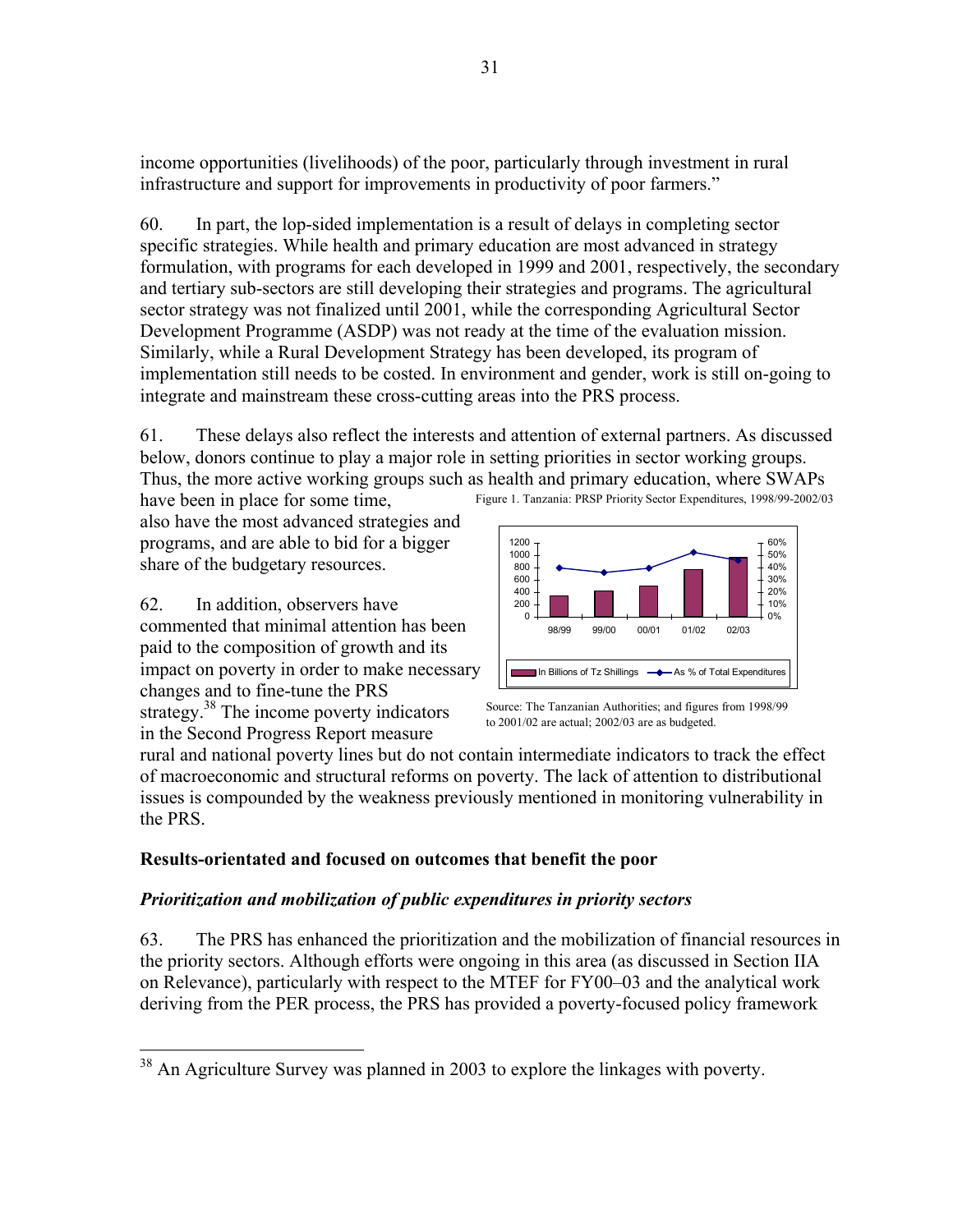for budgeting that was lacking in the earlier Rolling Plan/ Forward Budget.<sup>39</sup> A DFID/ODI assessment of the MTEF in Tanzania also concludes, on the basis of preliminary findings, that one of the positive factors influencing the success of the MTEF exercise has been the role of the PRSP in identifying policies and priority programs that form the basis for prioritizing the allocation of public expenditure resources.<sup>40</sup>

64. The share of PRS priority sector expenditure increased from an average of just over half of recurrent expenditures in FY99 and FY00, the two years prior to the PRSP, to 68 percent of recurrent expenditure in FY02. In nominal terms, total priority sector expenditures rose from approximately T Sh 500 billion in FY01 to T Sh 760 billion in FY02, an increase of over 50 percent (substantial in light of the low inflation) (Figure 1). As a percent of GDP, priority sector expenditures have grown from 6.5 percent in FY01 to 8.9 percent in FY02. Recurrent expenditures within priority sectors have also increased from 36 percent in FY01 to 45 percent in FY02 and are anticipated to comprise 50 percent of total recurrent expenditures in the next budget year. Priority sector expenditures are budgeted to further expand to 10.1 percent of GDP in FY03.

65. Perhaps as an indicator of the initially very optimistic projections of the PRSP, a 2002 study for the EU finds that budgeted allocations to the priority sectors in FY03 were below original projections. Moreover, the report also notes stagnation in the projected expenditure shares of the priority sectors between FY03 and FY05.<sup>41</sup> However, differences between the original projections and the budgeted amounts reflect the view of the government that the PRSP is a "live document." Moreover, they noted that since the original costing of sectoral programs was weak, adjustments were required.

66. The MTEF and budget guidelines for FY02 and FY03 have seen an increase in the number of sectors designated as priority sectors (called "key areas"). They now include 8 items additional to those mentioned in the PRSP: Police and Prisons, Good Governance, Census, Energy, Core Statistics, Lands, Controller and Audit General, and the Poverty Monitoring and Master Plan. This has contributed to an increase of 18 percent in the allocation to priority sector expenditures (Ronsholt, 2002), which should be taken into account in judging the expansion in "priority spending".<sup>42</sup> However, the expansion of priority

 $41$  See Ronsholt (2002), cited in Ronsholt et. al. (op. cit).

 $42$  Although "justice" had been declared a priority sector, respondents at the Ministry of Justice and Constitutional affairs during interviews for this evaluation noted that the emphasis was on lower level courts, while the prisons and the police were not considered priority sectors. The expansion was thus a clear attempt to correct the anomaly, but also indicating that a learning process was taking place.

 $\overline{a}$ <sup>39</sup> See Government of Tanzania (2001d) and Naschold and Fozzard (2002).

 $40$  Bird (2002).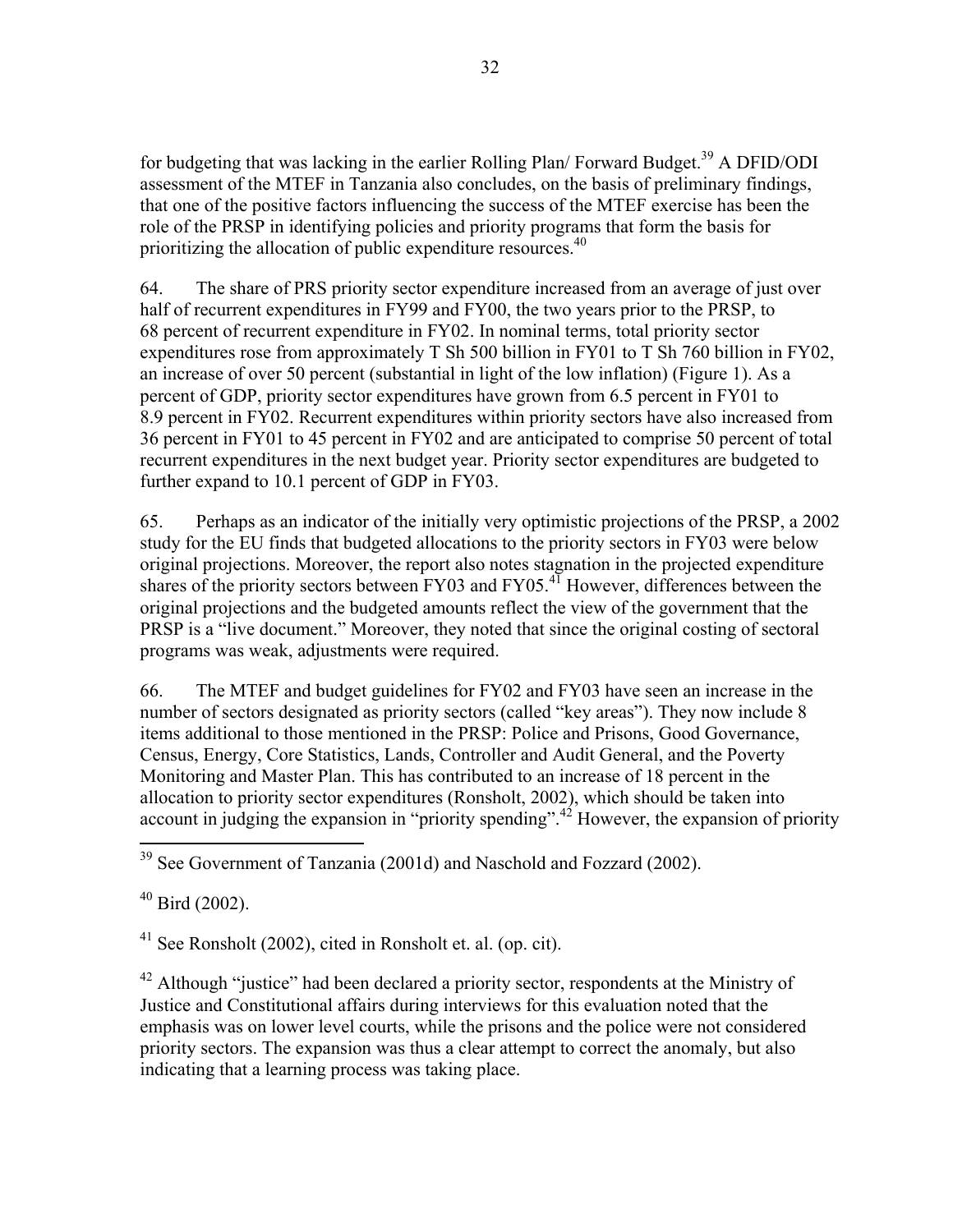sectors has not resulted, strictly speaking, from a broad consultative process, although the PER framework, where such discussions take place attracts a diverse cross section of stakeholders. There is also evidence that in FY02, the government protected priority sectors (where expenditure increased by 2.4 percent of GDP) in spite of donor budget support falling below estimates, indicating a high degree of commitment.

## *Poverty focus of public expenditures within priority sectors*

67. Improvements in strategic resource allocation via the MTEF process have been supported, and indeed facilitated, by the participatory Public Expenditure Review (PER) process, active in Tanzania since FY98. The scope of the PER process has variously included tracking of expenditure allocation and its impact, support to the government's budget management process and systems, fiscal management and support to improve the coordination of donor aid into the budget. Chaired by the Ministry of Finance, with its secretariat originally housed at the World Bank, the PER process has involved a progressively larger group of stakeholders in its working groups including line ministries, external partners and civil society.

68. One of the objectives of the annual PER is to provide analytical work on the effectiveness of expenditures in the priority sectors. The FY03 PER in fact specifically set out "support to the implementation and monitoring of the Tanzania PRS" in its Terms of Reference, reflecting the greater institutionalization of the PRS in broader government processes.

69. However, spending within sectors is not well targeted to the poor. Box 3 demonstrates the lack of pro-poor targeting of expenditures within many priority sectors. This is in spite of the fact that the PER uses PRS targets as the benchmark for assessing overall performance in the sector. While this demonstrates the alignment of the PER with the PRS, it raises concerns that the PRS targets are not adequately defined to serve as the appropriate guide for assessing sectoral performance in the PER.

## **Box 3. Tanzania: Lack of Pro-Poor Targeting of Expenditures**

 The targeting of expenditures within priority sectors is not necessarily pro-poor according to findings of the 2003 reviews of sectoral expenditure. In health, allocations to local government are not correlated with poverty, taken as a proxy for health/health service need. The geographical distribution of development expenditure increases in the water sector does not suggest an effective poverty focus. Interviews with government officials in the Ministry of Health and Water and NGOs working in these sectors confirmed these findings. In general, geographical resource allocation is mainly determined by historical trends and funding of pre-existing facilities which leads to a bias in allocation of resources against the poorest regions and districts of the country.

Source: Government of Tanzania (2003c).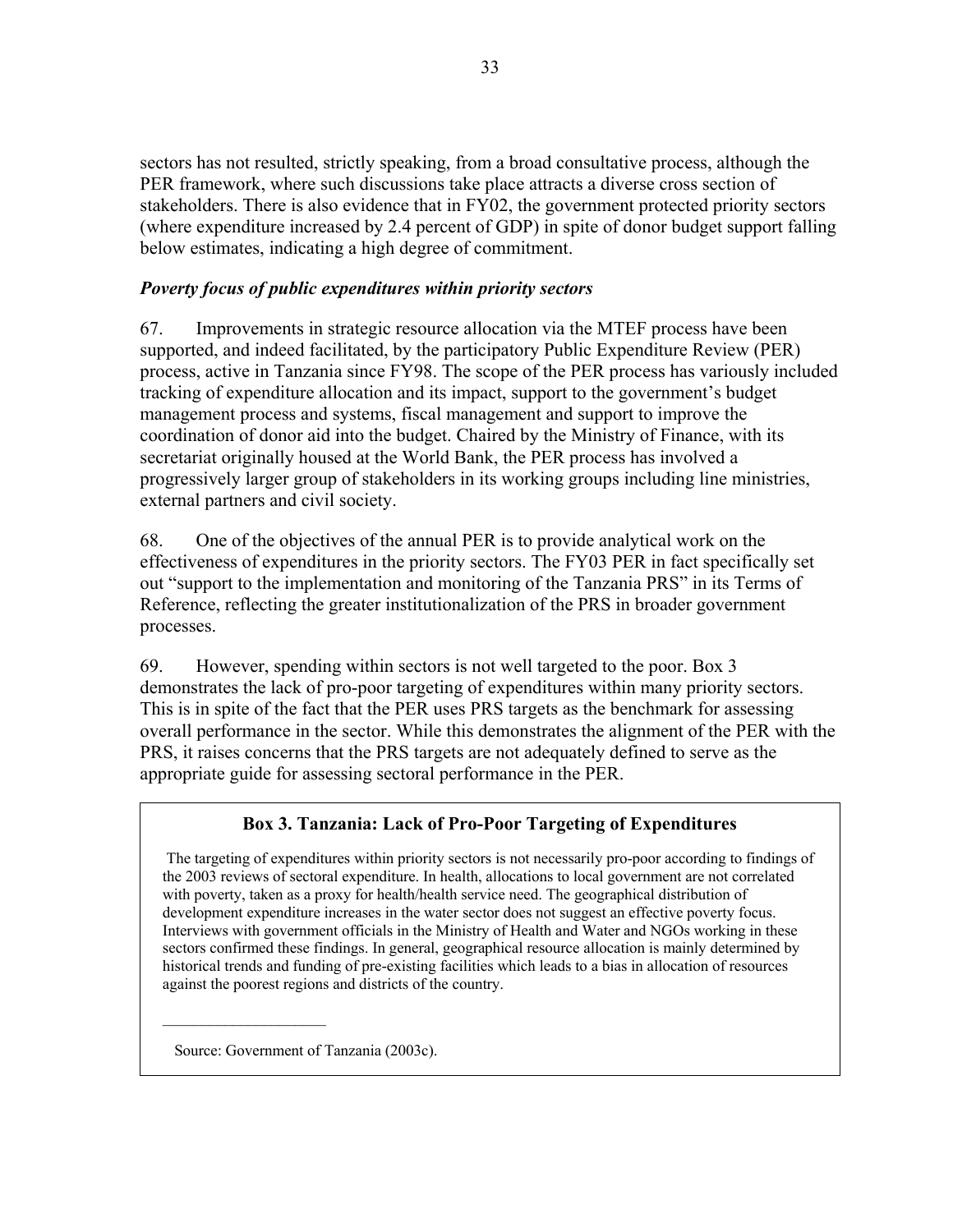#### *Poverty monitoring*

70. The PRS process has substantively enhanced national processes for poverty monitoring although there are some inconsistencies in the follow through of actual PRS targets.

71. As described earlier (in the section on relevance) the NPES, and later, the PWMI, were both inconsistent in their elaboration of targets, and lacked robust and recent baselines. The baseline for indicators in the PRSP, selected from the PWMI, was based on a Household Budget Survey from 1990/91, and thus was outdated.

72. The PRSP described the planned surveys from which baselines and targets would be established, and referred to the development of a more elaborate monitoring system, which was underway. In December 2001, the Poverty Monitoring Master Plan (PMMP) (see Box 4) was launched which sets up the institutional framework for monitoring and evaluating the PRSP, the Poverty Monitoring System (PoMoS).

## **Box 4. Tanzania: The Poverty Monitoring Master Plan (PMMP)**

The 2001 PMMP situates the institutional home for poverty monitoring in the National Poverty Monitoring Steering Committee, with a broad membership of different stakeholder groups. Four Thematic Working Groups (TWGs), the Surveys and Census Group, the Routine Data Group, the Research and Analysis Group and the Dissemination, Sensitization and Advocacy Group report to the Steering Committee. The Poverty Monitoring Secretariat provides administrative and coordination support to the Working Groups and the Steering Committee.

Source: Government of Tanzania (2001b).

 $\mathcal{L}=\mathcal{L}^{\mathcal{L}}$ 

73. The government completed the 2000/01 HBS and the Integrated Labor Force Survey (ILFS), and published in 2002 the Poverty and Human Development Report (PHDR) which analyzes the results from the HBS. The Second Progress Report has updated the income poverty, human capabilities and survival targets of the PRS using the new baselines from the 2000/01 HBS. The results of the August 2002 Population Census, an Agricultural Survey and a Participatory Poverty Appraisal (PPA) in the pipeline for 2003 are anticipated to further enhance the PRS baseline and targets.

74. The Local Government Reform Program has attempted to create further subindicators for use at the local level. As mentioned, however, baselines are not readily available for the LGRP indicators (some of which would be quite problematic to obtain).

75. One area of confusion, however, is the government's follow through of targets from the original PRSP. Besides the human capabilities and survival targets which have been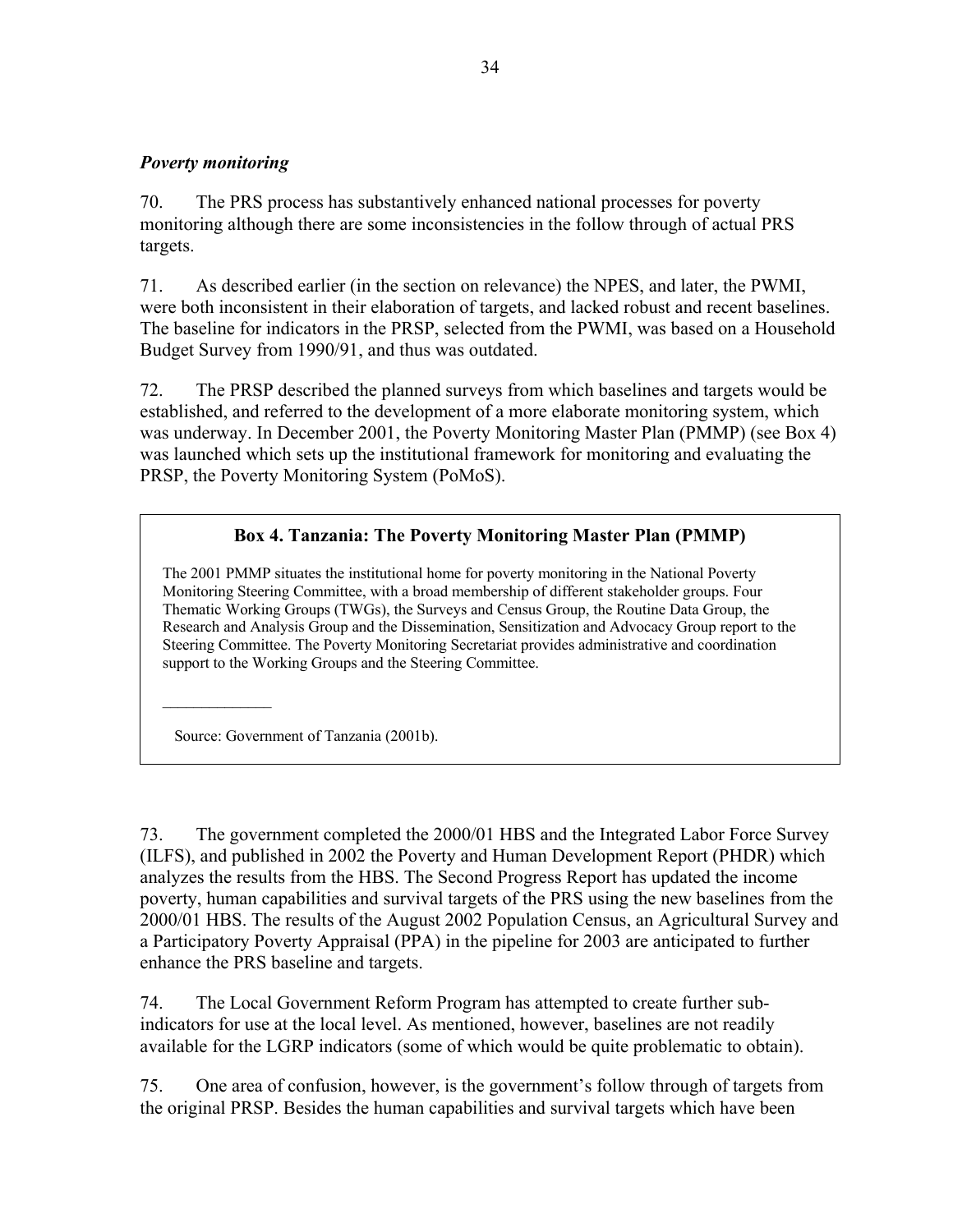enhanced, revised and explicitly monitored in the Second Progress Report, targets in other areas have been omitted (for example, "development of a private sector strategy by 2003," "expansion of investment productivity"), mentioned in passing in the text ("average time taken to settle commercial disputes"), or have never been defined explicitly ("strengthened professional and cost effectiveness of public service reform.")

## *Feedback of monitoring into performance*

76. While the PER/MTEF and poverty monitoring systems processes have contributed to better tracking of poverty expenditures, prioritization and protection of priority sectors, and clearer tracking of targets with baselines, there is still a major gap vis-à-vis the feedback of PRS monitoring to actual policy formulation and performance. Information across the results chain (inputs, outputs, outcomes and impact) has not been integrated by policy-makers in a meaningful way. Some of the strengths and weaknesses are:

- i) *Within sectors*, allocations and re-allocations are generally informed by and follow the recommendations of the PER. For example, the 2002 Education Sector PER raised the issue of inadequate financing of operating costs in secondary education. The government therefore increased the allocation of funds to the department of secondary education.
- ii) Findings from the PER rarely inform resource reprioritization *across* sectors as sectors are bound to work within the budget ceiling given to them by the Ministry of Finance. There is some element of performance budgeting which requires that ministries and development agencies (MDAs) have to meet certain action plans before they get their budget—but that only covers "other charges" or about 20 percent of the priority sector budget. The fact that there is no inter-sectoral reallocation is not surprising since donors require that allocations to some sectors remain protected or keep growing.
- iii) Performance assessments of public service personnel are done by a separate agency, the Civil Service Department (CSD), which determines salaries and hiring. Although, recent documents and actions plans of CSD refer to the PRSP strategy, actual assessments are not based on PRS targets.
- iv) The Local Government Reform Program has also developed an M&E system for local government (from where 70 percent of PRSP funds will be disbursed). However, it is different and separate from the PRSP monitoring system.
- v) Each central ministry has its own method for data collection, but which eventually feeds into aggregate national statistics. The information flow is unidirectional (flows upwards) and does not feed back into decision making at the local level. The Routine Data Thematic Working Group has thus encountered a number of problems related to the parallel systems of data collection in the different agencies.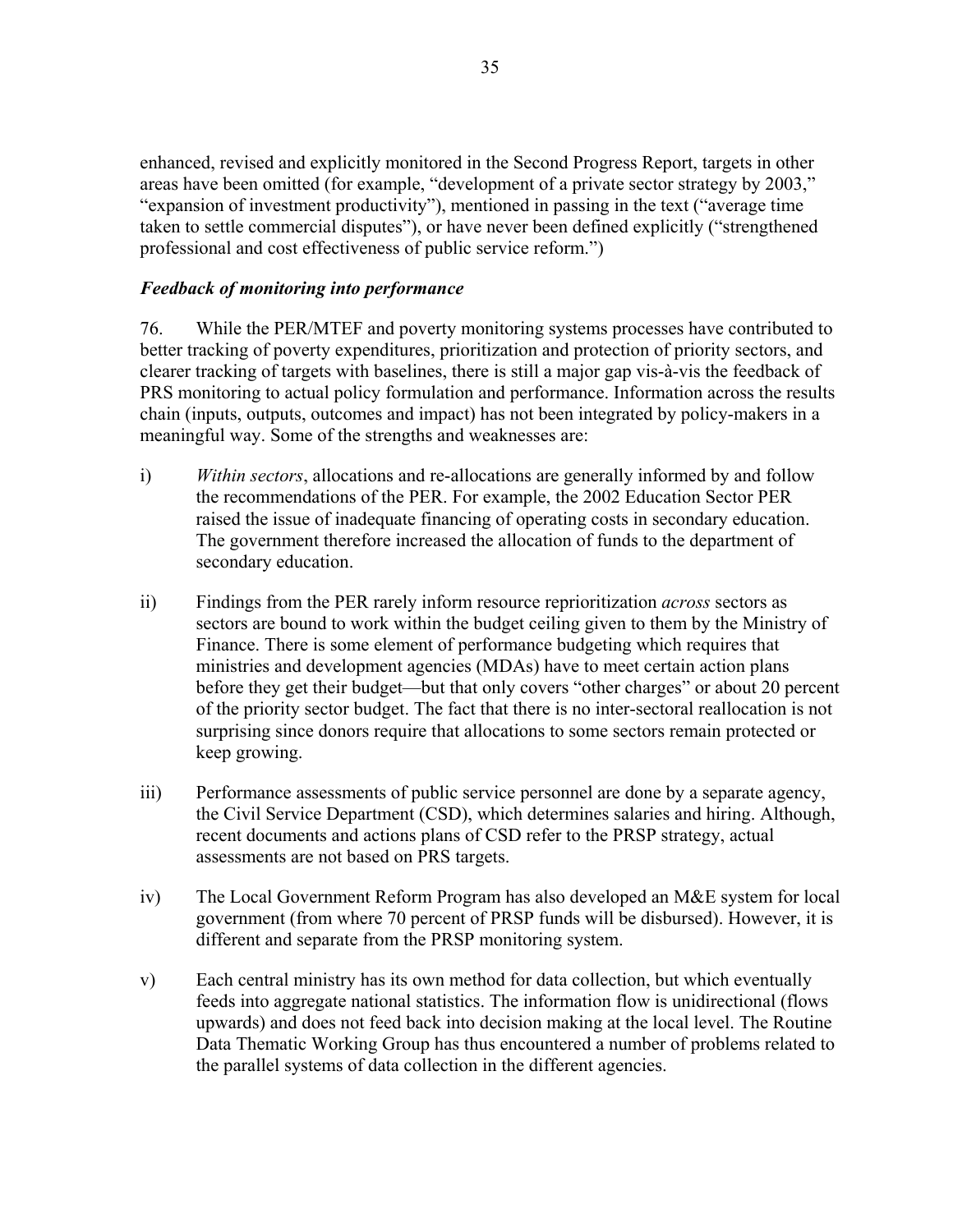77. Overall, the PRS is significantly more results-oriented than previous strategies. Much progress has been made in funding priority sectors, and in improving national processes for poverty monitoring both in terms of availability of data and setting up an institutional mechanism. However priority sector expenditures are not necessarily pro-poor and the feedback from monitoring into implementation is insufficient and likely to be hindered by capacity constraints at all levels, particularly at the sub-national level.

## **Partnership-orientated involving coordinated participation of development partners**

78. Before the advent of the PRSP, the TAS was being developed to guide governmentdonor relations. The government views the PRSP and TAS, eventually completed in 2002, as complementary: the "PRSP provides a medium-term strategy for poverty reduction in the context of the HIPC Initiative. Whereas the PRSP details the characteristics of poverty and monitorable benchmarks for poverty reduction in the medium and long term, TAS provides a broad strategic national framework for managing external resources to achieve Tanzania's development objectives" (Government of Tanzania, 2002).

79. The external partners view the PRSP as the guiding framework for development assistance, and indeed the PER/MTEF and budget processes are now fully aligned with the PRSP. However, the objective of the PRSP is narrower in the government's view—focused on short to medium-term poverty focused activities. To the extent that the priority sectors identified are getting preferential treatment in budget allocations, this could potentially pose severe long-run development challenges in meeting other expenditures necessary for promoting long-term growth and sustaining poverty reduction.

80. From the beginning of the PRSP process, external partners have been consulted regularly and at key points in the process leading up to the finalization of the PRSP. This participation was, on the whole, at a healthy arms length so as not to interfere with the indigenous development of the PRS. Units of the World Bank and the IMF charged with the task of providing technical support for PRSP development in member countries were initially very eager to be involved in a "hands on" manner in the PRSP process but eventually stepped back. However, it is also acknowledged that at the beginning the World Bank and the IMF were not sure what their individual or joint roles in the process would be. The World Bank, with a stronger presence in the country than the IMF, provided technical advice and played a facilitation role which was widely appreciated. During the implementation phase, the process has continued to actively engage development partners in shaping national policies and strategies (e.g., CG meetings are now country based, and much more open and inclusive than before; external and internal development partners are invited to the annual PER/MTEF workshops, as well as to the poverty week, etc.)

81. Some of the NGOs have been critical of a perhaps too influential World Bank role in the process—sentiments partly stemming from the suspicions arising out of the PRSP being a condition for access to HIPC relief and the need for BWIs' approval of the PRSP as a suitable basis for their concessional lending. But in fact, it was the World Bank's insistence on a greater role for the NGOs that made possible a level of consultation that, despite its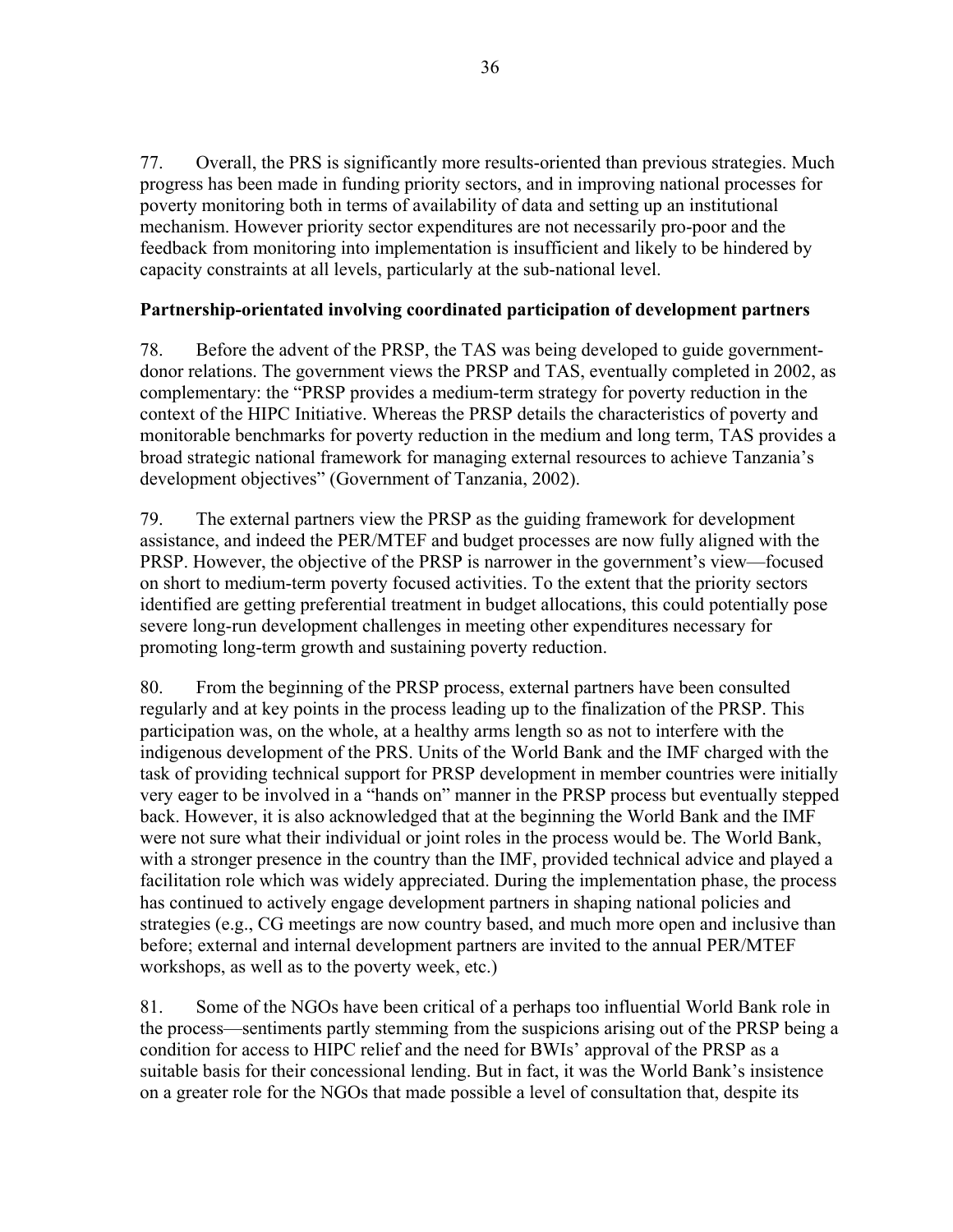shortcomings, was wider than experienced before and has opened the door for the broader consultative process that followed. Although the IMF was less involved in the participatory processes of the PRSP, the IMF's approach has been increasingly influenced by the PRSP process. The domestic debate, especially that under the PER, has led to changes in program design, especially with respect to a more flexible fiscal stance and increased priority expenditures. However, dialogue on these issues seems to have been largely confined to that between the government, the BWIs and donors. Civil society gave little input (and many are unaware that the program did adapt). This appears to represent a combination of limited technical capacity by CSOs on these issues and the fact that the IMF did not frame them in a way that would contribute to a broader debate. These issues are discussed further in Section IVB.

82. However, the acceptance of NGOs as fully-fledged partners in the PRSP process has not been friction free. First has been the issue of legitimacy. In a country with a strong central government and where previously most civic activities were linked to the ruling party, the rise of the NGOs sector during politically turbulent times, demanding participation in all policy processes, and the fact that the first set of NGOs were funded by donors, who also emphasized the need for their participation in all processes, led to suspicion in government circles that NGOs were being used by external partners to put pressure on the government not least in the political arena. Second, the right of NGOs to speak on behalf of the poor and to demand transparency and accountability from the government was questioned. Some parliamentarians blamed NGOs for supplanting them from their policy-setting role. In an effort to bring "order" to the NGO sector, but interpreted by other stakeholders as an attempt by the government to restrain its activities, an NGO bill was passed by Parliament in November 2002. Indicating a departure from the broad-based approaches that are being encouraged, the bill was not discussed outside official circles, notably by the NGO community on which it was targeted.

83. Beyond process, external partners are also substantively involved through various forums, but particularly through the sector and other working groups. They continue to wield substantial influence on strategy and policy formulation at the sectoral level, which eventually feeds through to the national level. The majority of the regular attendants at group meetings are external partner representatives and NGOs, with key government counterparts often missing. The discussions are often dominated by external partner representatives and specialists and it is far from evident whether the priorities are fully domestically owned and supported. There are also several complaints about some of the roles played by external participants, such as setting the meeting agenda or writing consultants' terms of reference. These actions in part reflect the lack of time and capacity in participating government agencies, but also indicate the continuing legacy of external partner influence on domestic strategy formulation and the setting of priorities, raising concerns about the ownership of strategies and programs, even in the high priority sectors.

84. An important outcome of donor efforts at aid harmonization and policy alignment was the establishment of the Poverty Reduction Budget Support (PRBS) group in early 2000. This group replaced the Multilateral Debt Fund which was created to assist the country to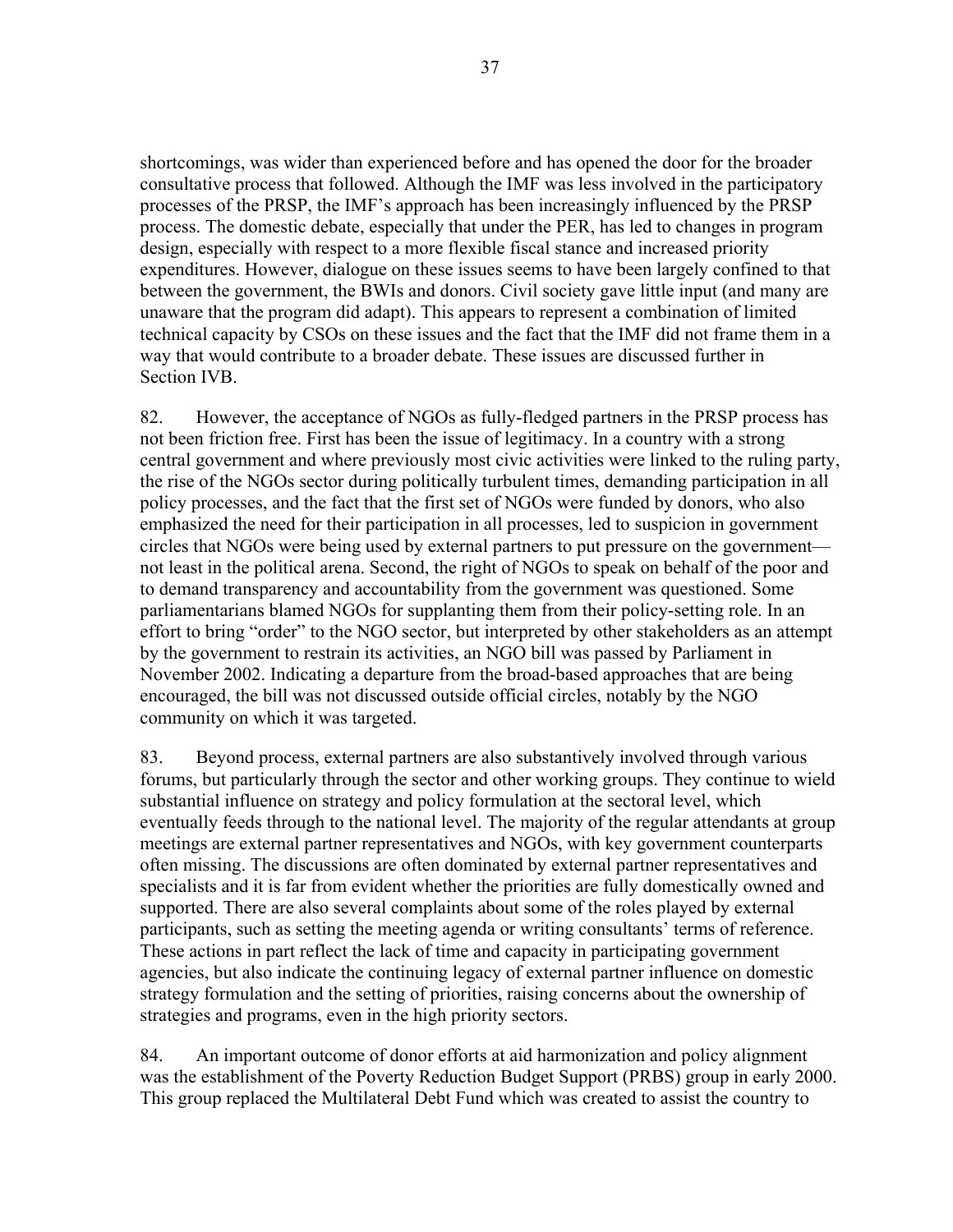remain current in debt repayments to the multilateral agencies but had become redundant with the introduction of the HIPC initiative. The PRBS group, comprising eleven likeminded donors, participates in the PER process, holding regular meetings with the government, and is seen as an important player in the poverty reduction strategy.<sup>43</sup> Support from the PRBS group is directly channeled to the budget, with its conditionality based on a commonly negotiated performance assessment framework (PAF). The PAF focuses on macroeconomic management, public expenditure management and governance.<sup>44</sup> Generally, external partners are keen to participate in these harmonized processes, and recently the government held a joint portfolio review of the World Bank and the UN system. However, although donor harmonization is seen as desirable, and a move in the right direction, a recent review (Sida, 2002) has argued that it could have a downside, as when the most influential members of the group use it as a cartel, putting the government in a poor negotiating position.45

85. Through the PER process, the government has been able to establish a data base on donor commitments to the country over the medium term, enabling it to design its MTEF. Since this information is freely available, peer pressure is thus generated on the donor side.

86. Two other issues on partnerships are the still relatively low level of involvement in the process of the business community and the still high transactions costs for the government. Although private-sector led development has been emphasized during the PRSP process, the participation of the business sector has been marginal. Interviews with the umbrella organizations of the business community revealed that a number of issues which they considered important, including taxation, electricity tariffs, water supply, infrastructure development and the regulatory environment were not given adequate consideration.<sup>46</sup>

1

 $45$  The Sida (2002) report argues that the government's purchase of an expensive air-defense system had led important donor agencies to threaten an aid embargo, urging other members of the PRBS group to do the same. A number of donor respondents also indicated the fear of being turned into "silent partners," while others cited concerns over governance issues.

<sup>46</sup> The newly started Business Environment Strengthening in Tanzania (BEST) program is yet to have an impact.

 $43$  Three meetings are held with the government per year: an annual review in November; a mid-term review in March; and a review after the budget in August.

<sup>&</sup>lt;sup>44</sup> The PRBS is now linked to the World Bank's Poverty Reduction Support Credit negotiated in early 2003, with conditionality outlined in the PAF (see PRBS Donors and the Government of Tanzania, 2002). Participants in the process are tied together by a memorandum of understanding. However, there is also a local Development Assistance Committee (DAC) which promotes dialogue among the donor community. Conditionality in the IMF-supported program is not directly part of this coordination mechanism.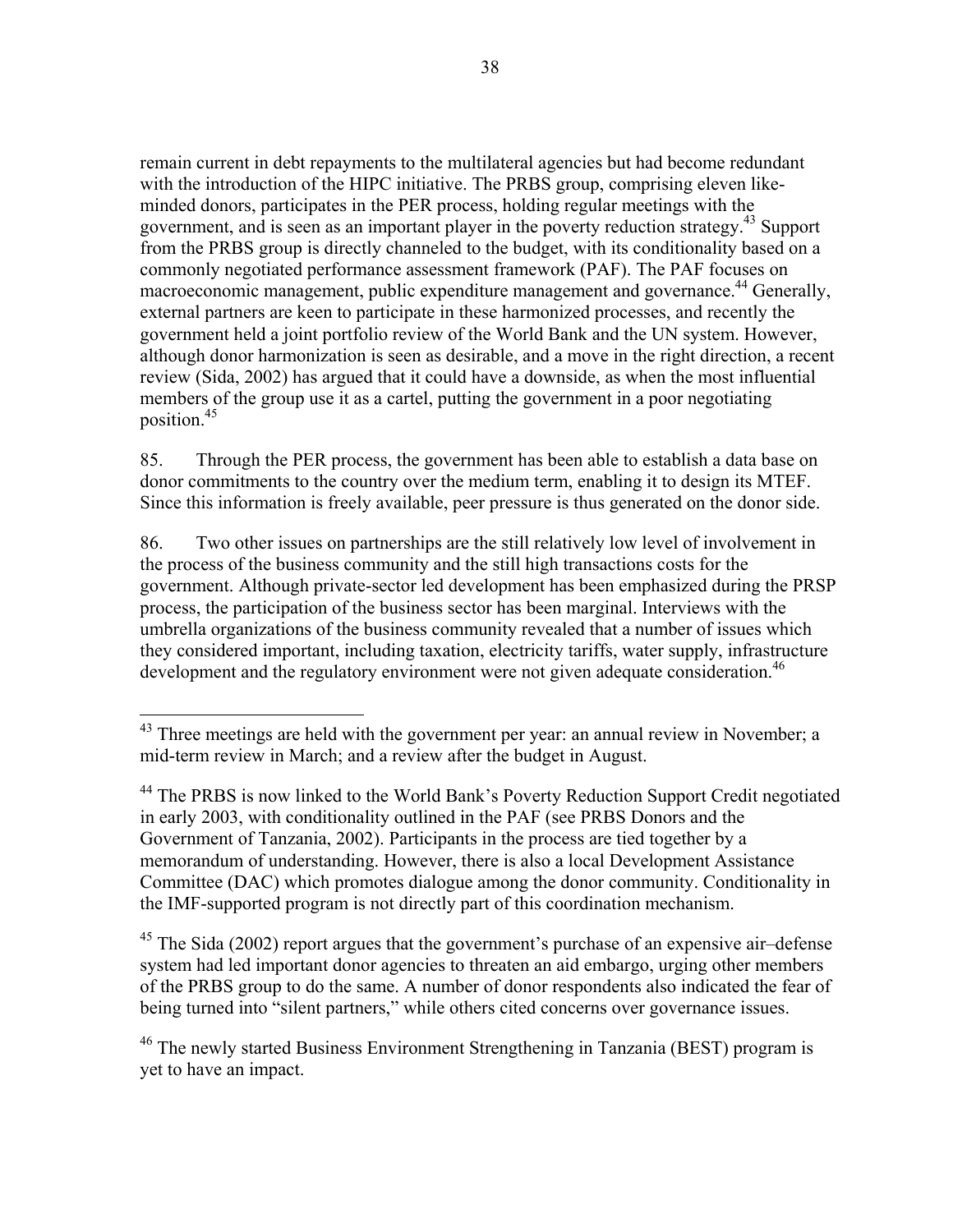87. Although as noted, donor processes as well as those of the BWIs have been streamlined and aligned with the government's budget cycle, the transaction costs of the government have not been reduced. The number of missions remains high, while donors are still reaching bilateral agreements with the government. Moreover, external partners have their own time constraints and prefer to deal with high-ranking officials in key ministries, notably the Ministry of Finance, during negotiations in order to expedite processes. As a result, policymakers have very little time left over for "thinking." There is thus a serious case of dispersion of capacities, authority and resources to manage key functions. Government officials indicated that while donor alignment will eventually reduce these costs, setting up the mechanisms for monitoring and the follow-up required to ensure accountability and transparency will likely increase them in the medium term. A key recommendation of the IMG, yet to be implemented, was that the annual PER and the CG meetings should be merged as a way of reducing transaction costs.

# **Based on long-term perspective**

88. The narrow focus of the PRS implementation on human capabilities and survival (discussed earlier) raises concerns on whether the priorities of the PRS are consistent with the objectives of the long-term Vision 2025—namely achieving a high quality of life for all Tanzanians, a society characterized by good governance and the rule of law, and an economy which is competitive, diversified, semi-industrialized and macro-economically stable. The PRS, as it is currently being implemented, is not heading in the direction of achieving the holistic goals of the Vision 2025.

89. An example of a less than comprehensive focus of the PRS is in the education sector, which absorbs the bulk of PRS funding. PRS targets focus exclusively on primary education, which has also seen the highest budget increases in recent years. The implementation of the Primary Education Development Program (PEDP) has favored access and enrollment rates over issues of quality. There is a need to include PRS targets from, and gradually expand resource commitment to, the secondary and tertiary sectors in a holistic manner in order to "create a critical mass of a well-qualified human resource to face the challenges of globalization" if the objectives of Vision 2025 are to be met.<sup>47</sup>

90. The financial sustainability of the PRS in the long-term is an additional concern. Investments in primary education and health care, without significant accompanying efforts to boost domestic resources through income generation and savings, are not tenable in the long run. The government has recognized that it must broaden its own revenue base in order to ensure the sustainability of programs in education.<sup>48</sup> Local governments are unlikely to be

 $\overline{a}$ <sup>47</sup> Government of Tanzania (2003c).

<sup>48</sup> Ibid.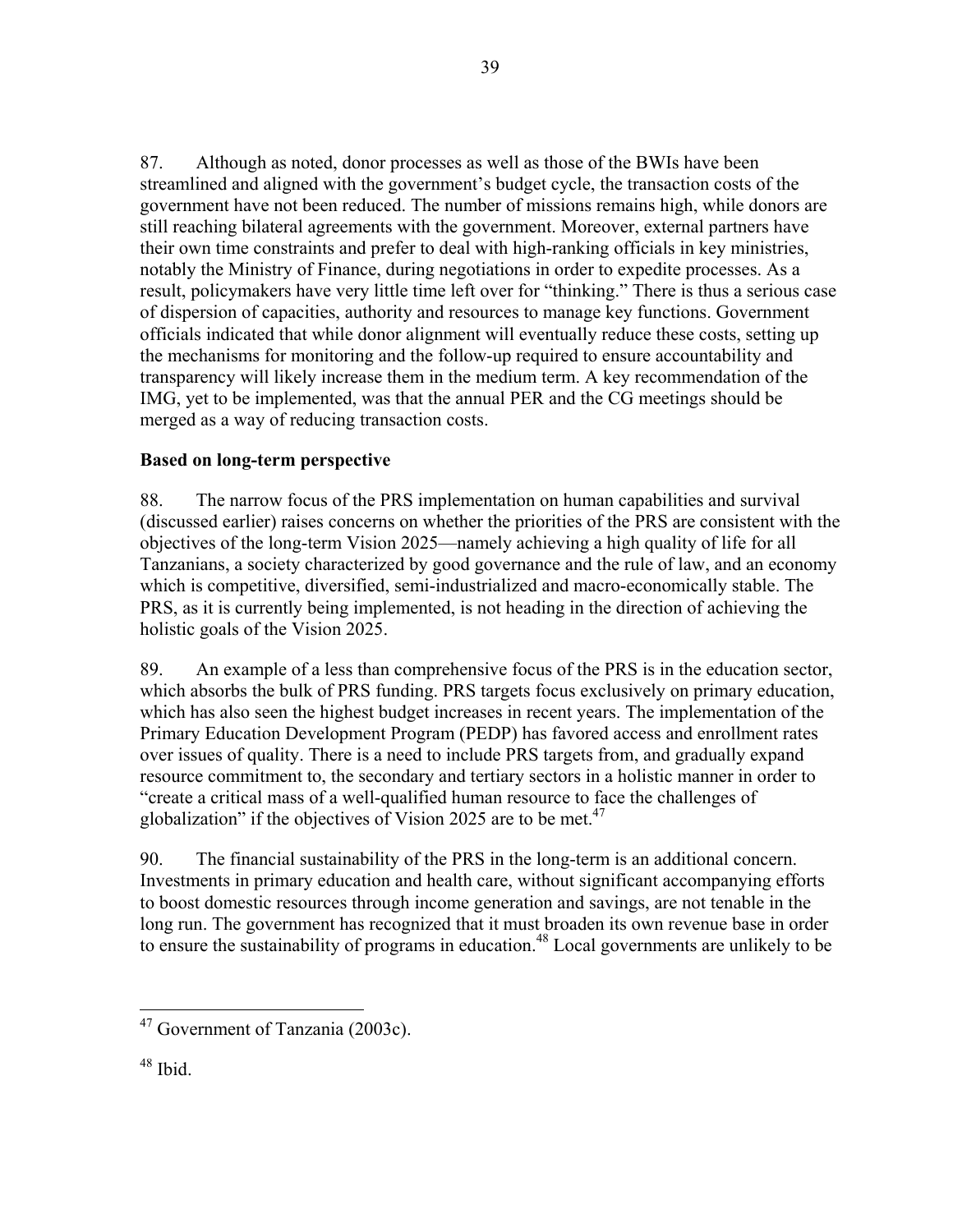able to meet the future maintenance costs of schools funded by the central government.<sup>49</sup> Similarly, although the health sector has seen an increased share of central government expenditures it is largely from donor basket funding.

91. The response of the government to these relatively new concerns, which are being expressed by a broad group of stakeholders and in its own public expenditure reviews will dictate the long-term sustainability of the PRS priorities and its commitment to the Vision 2025.

## **D. Preliminary Results**

92. Despite the compromised quality of the participatory process and insufficient poverty diagnostics, for lack of adequate data, the PRS process is now well entrenched in the policy making and strategy formulation processes in Tanzania. However, there are a number of risks associated with the multiple initiatives currently being implemented, in particular, fiscal and administrative decentralization, civil service reform and public sector reform. The implementation of the PRS down to the grassroots level requires that the initiatives be better sequenced in order to enable capacity to be developed at the local and regional levels. Establishing a realistic mechanism for implementation at the sub-national levels remains the biggest challenge that the government faces in delivering the results promised by the PRSP.

93. Although it is too early to give a definitive evaluation of the impact of the PRSP approach, at the time of the evaluation mission, the process had been under implementation for some three years and CSOs and other observers had reported a noticeable improvement in service delivery, including at the village level. The Second PRSP Progress Report records a sharp increase in gross enrolment at the primary school level from 77.6 percent in 1990 to 100.4 percent in 2002.50 There were also increases in the number of teachers as well as classrooms at that level. The Report sees the tackling of the low quality of education as an important remaining challenge, however. In the health sector, the supply of drugs has greatly improved, including at local health units, attributed to an innovative cost-sharing approach drawing on the views of local communities. However, the high prevalence of HIV/AIDS and malaria have implied a rather marginal impact on the overall disease burden and other health indicators.

94. However, there have been no strong impacts on rural incomes and consumption levels. Although the Second PRSP Progress Report notes that a measure of policy coherence has returned to agriculture with the completion of its sector strategy, the government remains keenly aware of the inadequate real sector response and has already expanded the list of priority sectors. It is also planning to revisit the strategy in efforts at striking a better balance

 $\overline{a}$ 

50 The *Third Progress Report* (2002/03) was completed in April 2004 (Government of Tanzania, 2004) and was not available at the time of writing this report in late 2003.

<sup>&</sup>lt;sup>49</sup> Government of Tanzania (2003b).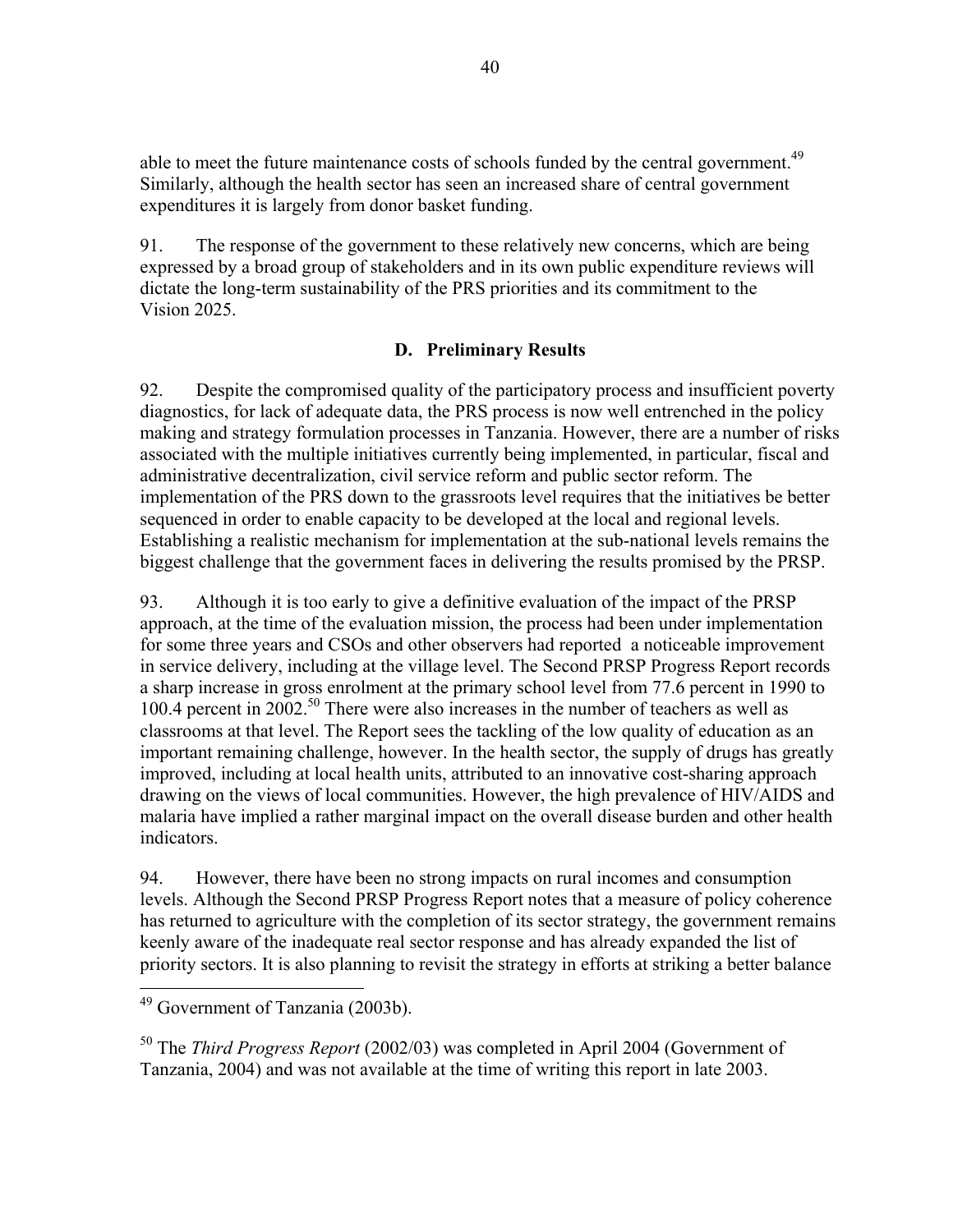between income and nonincome aspects of poverty. The Report indicates that the next steps will include paying more attention to cross-cutting issues, including the environment, gender, HIV/AIDS and employment, as well as the implications of the restructuring of local government.

95. A level of institutionalization, in key central ministries and for key policy formulation and budget processes, has been achieved under the PRS. The government has established a good monitoring and evaluation system, capable of providing necessary feedback into the policy and strategy formulation, although weaknesses remain. Capacity constraints and the political economy of changing policies and budget allocations imply that the penetration of the process and principles at the lower, and arguably more critical levels for achieving results, is slow.

96. There is ample evidence that the policy and strategy formulation process, at least at the national level, is much more participatory and transparent than before, and the focus on poverty reduction priorities has increased.<sup>51</sup>

# **IV. IMF ROLE AND THE PRGF**

# **A. IMF Inputs**

## **IMF inputs into the macroeconomic framework**

97. The PRGF-supported program was launched in April 2000, following the completion of the interim-Poverty Reduction Strategy Paper (I-PRSP) in March 2000, which was a prerequisite for reaching decision point under the HIPC initiative. Thus, the PRGF preceded the full PRSP by six months. It became the IMF's main vehicle for providing inputs into the macroeconomic framework of the poverty reduction strategy in Tanzania and for participation in domestic debates and processes and collaboration with the World Bank other donors.

## *IMF inputs into the PRSP*

 $\overline{a}$ 

98. The IMF was involved in the formulation of the PRSP's macroeconomic policy framework both via its PRGF-supported program, which, as noted, was in place before the full PRSP, and directly via its policy advice during staff missions, correspondence between staff and the authorities, and participation by resident mission staff in the policy debates in Tanzania during the period that the PRSP was being formulated. However, while the draft PRSP discussed extensively some aspects of poverty reduction, such as service delivery and human capital development, strategies for growth as well as issues related to revenue

 $<sup>51</sup>$  This general indication of positive learning by doing effects of the PRS process is</sup> strengthened by the results of the recent Third Progress Report (Government of Tanzania, 2004), with prioritization and effectiveness seen as crucial to further progress.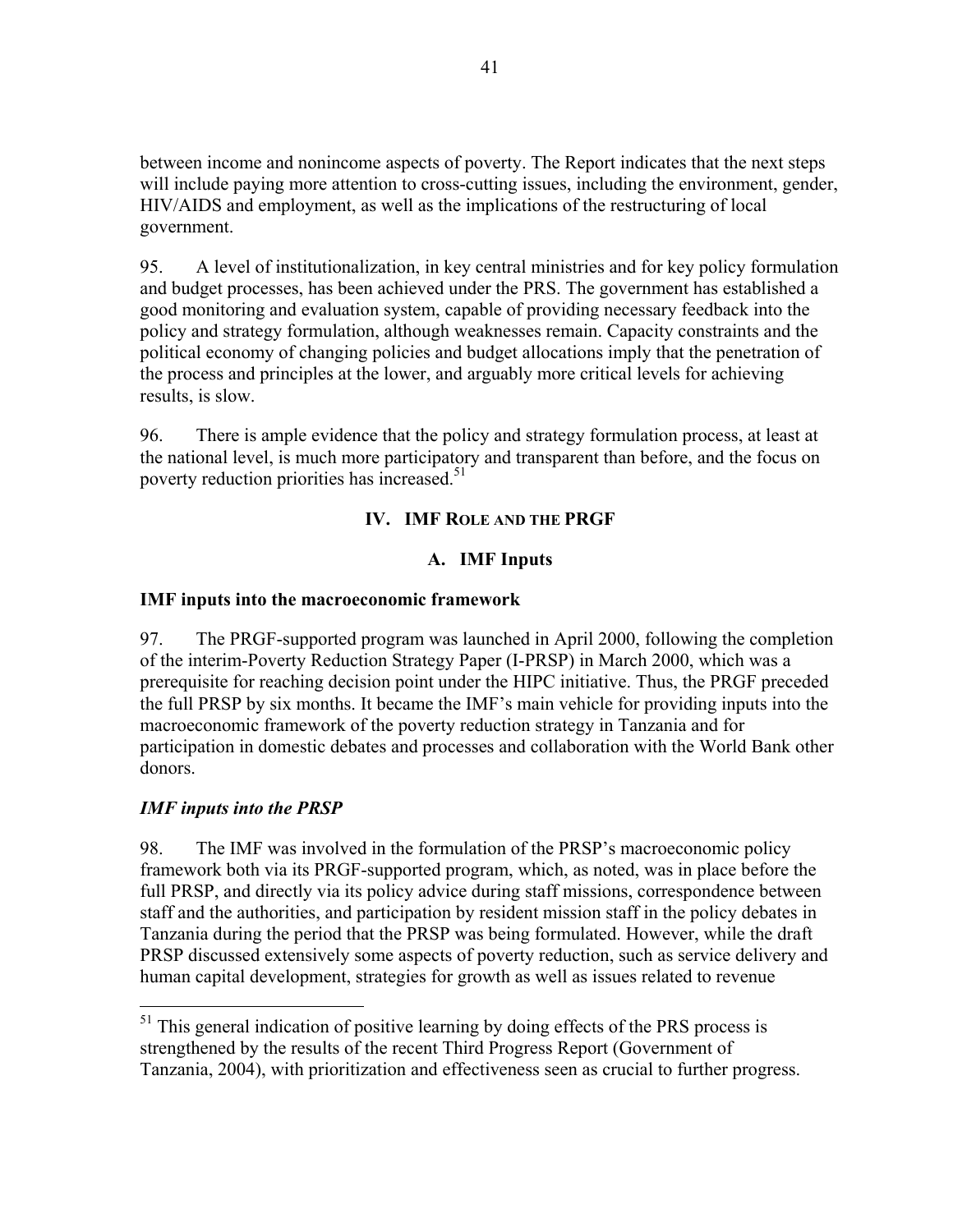generation and public expenditure management, highlighted in the IMF-supported program as requiring focus, were addressed in only a limited manner. The conclusion reached was that the PRSP preparation required more time to meet these requirements, although a joint IMF-World Bank mission did not propose more specific interventions to support the process.

99. This experience suggests that IMF staff faced a dilemma. On the one hand, the PRSP was expected to become the government's overall policy guide, including in the macro area, which required that it address all major issues in a manner that would provide broad operational guidance for other parts of the policy framework, including the PRGF-supported program. On the other hand, it was important that the PRSP emerge from a country-driven process. Interviews with staff suggest that they had insufficient guidance on how they should intervene in the domestic debate if important macro policy issues were not being addressed. Thus, while an arms-length approach to the PRSP preparation process seemed expedient, a number of procedural and technical difficulties discussed in this evaluation could have been avoided if a means of interaction with the authorities during PRSP preparation had been devised so as so ensure that all major policy issues were addressed in the process while not impairing domestic ownership.

# *Design and content of the PRGF-supported program*

100. The medium–term objective of the PRGF was to create conditions favorable for higher growth, with a particular focus on poverty reduction. Macroeconomic objectives included increasing growth from 5.2 to 6 percent annually by the end of the program, and reducing inflation from 7 percent to rates comparable to those among Tanzania's main trading partners, that is about 4 percent. Monetary expansion was to be kept at about 10 percent per year. Surprisingly for a program focusing on poverty reduction and the expansion of service delivery, total government expenditure was expected to remain relatively unchanged at about 16 percent of GDP. Grants as a percent of GDP were also projected to decline by a full percentage point during the program. The implication was that increasing priority expenditure would require reduction in nonpriority spending relative to GDP. At this stage, the higher resource inflows expected from the HIPC initiative and grants were not yet sufficiently factored into the projections. The original PRGF thus projected a fairly restrictive fiscal stance.

101. However, comparison of the PRGF-supported program to the ESAF arrangement of 1996–1999 indicates differences in three important aspects: (i) public expenditure reviews came to play an important role in the design and implementation of the PRGF-supported program, eventually increasing resource flows to priority sectors; (ii) the program coincided with an unprecedented inflow of donor support to Tanzania, which meant that a broader range of expenditure priorities could be addressed within a wider resource envelope; and (iii) the two programs also differed in terms of conditionality (see below).

102. In retrospect, the design of the PRGF-supported program did show flexibility to allow changes in focus and targets, as dictated by the requirements of the PRSP (see Table 3). In the first year of the program the emphasis was on the consolidation of macroeconomic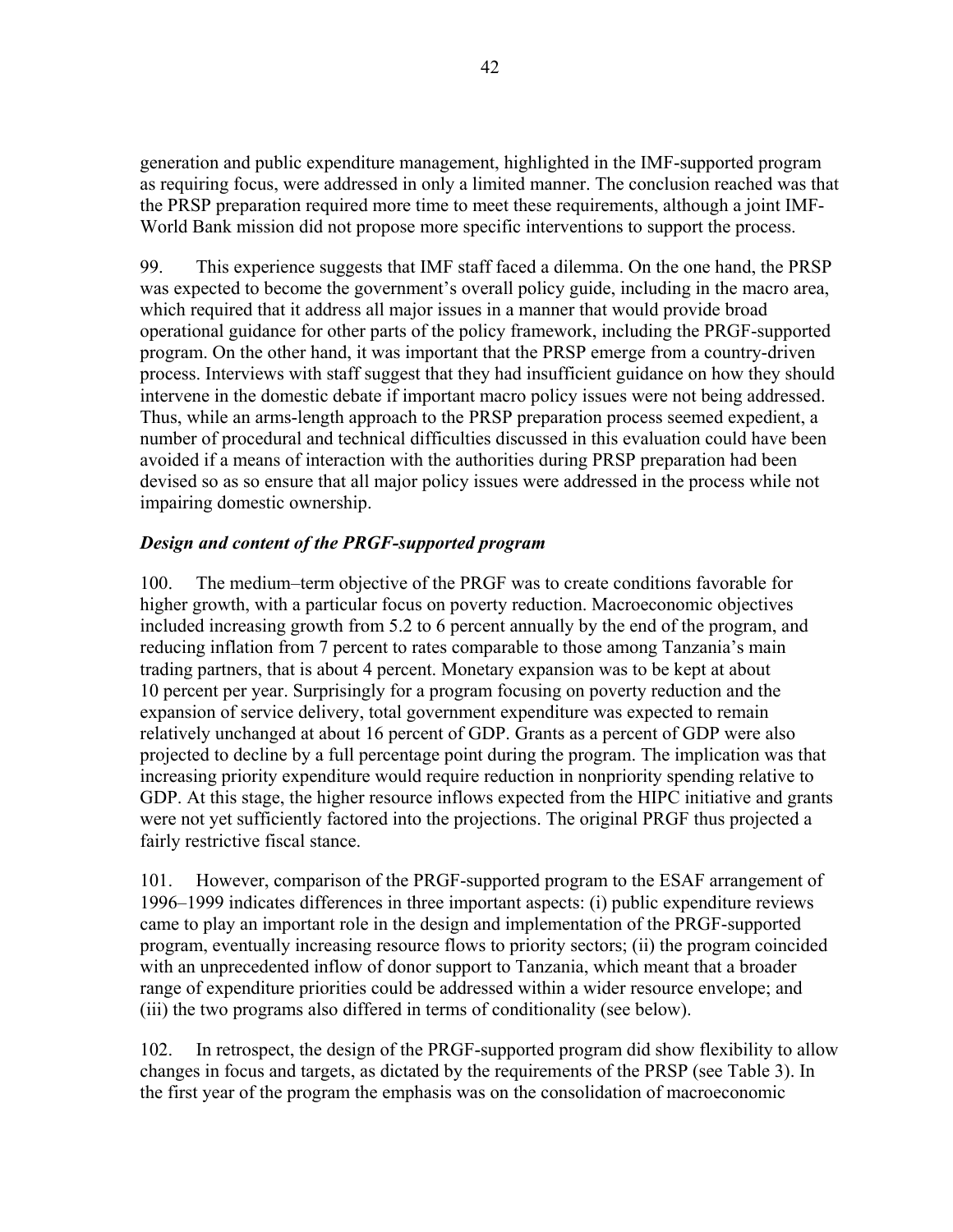stability; commitment and expenditure controls to ensure transparency and accountability; revenue generation; and the expansion of credit to the private sector. In the second and third years of the program—that is after the introduction of the PRSP—the focus was extended to ensuring higher outlays on priority sectors; increased focus on the IMF's core areas of responsibility; and modifications to the design of the financial program, especially toward increased fiscal flexibility.

|  | Table 3. Issues Around which the PRGF-Supported Program of |  |
|--|------------------------------------------------------------|--|
|  | $2000/01 - 2002/03$ was Designed                           |  |

|                                                                                     | Emphasized from<br>the beginning of<br>the program | More pronounced<br>after first year of<br>the program |
|-------------------------------------------------------------------------------------|----------------------------------------------------|-------------------------------------------------------|
| 1. Consolidation of macroeconomic stability                                         | X                                                  |                                                       |
| 2. Focus on structural reforms in the IMF's core areas of<br>responsibility         |                                                    | X                                                     |
| 3. Reduced conditionality                                                           |                                                    | X                                                     |
| 4. Commitment and expenditure controls to ensure transparency<br>and accountability | X                                                  |                                                       |
| 5. Higher outlays on priority sectors                                               |                                                    | X                                                     |
| 6. Increasing fiscal flexibility                                                    |                                                    | X                                                     |
| 7. Revenue generation                                                               | X                                                  |                                                       |
| 8. Expansion of credit to the private sector                                        | Х                                                  |                                                       |

Source: IEO Staff assessment, based on program documents.

#### **Changes in internal fund procedures**

#### *Changes in approach in the field*

103. The PRSP/PRSP process has led to a number of changes in the IMF's procedures in the field. Interviews at the Ministry of Finance, Bank of Tanzania and the President's Office, Planning and Privatization, indicated that since 2000 the key economic projections were reached by consensus. This was considered by government officials to be an important departure from the past, when missions routinely arrived in Tanzania with the bulk of their analysis largely completed. An equally important sign of change, from the point of view of government, is the fact that Tanzanian officials now write the government's letter of intent (LOI), with IMF staff commenting afterwards as appropriate. In the past the first draft of the LOI was written in Washington, with the government commenting when it was completed. Officials also noted that IMF staff had shown greater flexibility in light of domestic institutional constraints. For example, while the IMF had wished to have the Accountant General report directly to the Minister of Finance and not to the Pay Master General as was the tradition, the government argued successfully that this would rob the latter of his authority. The IMF conceded the point, even though staff had concerns with the approach adopted.

104. Government officials and the donor community also indicated that the timing of IMF missions was now better aligned with the budget cycle of the government. The first (review)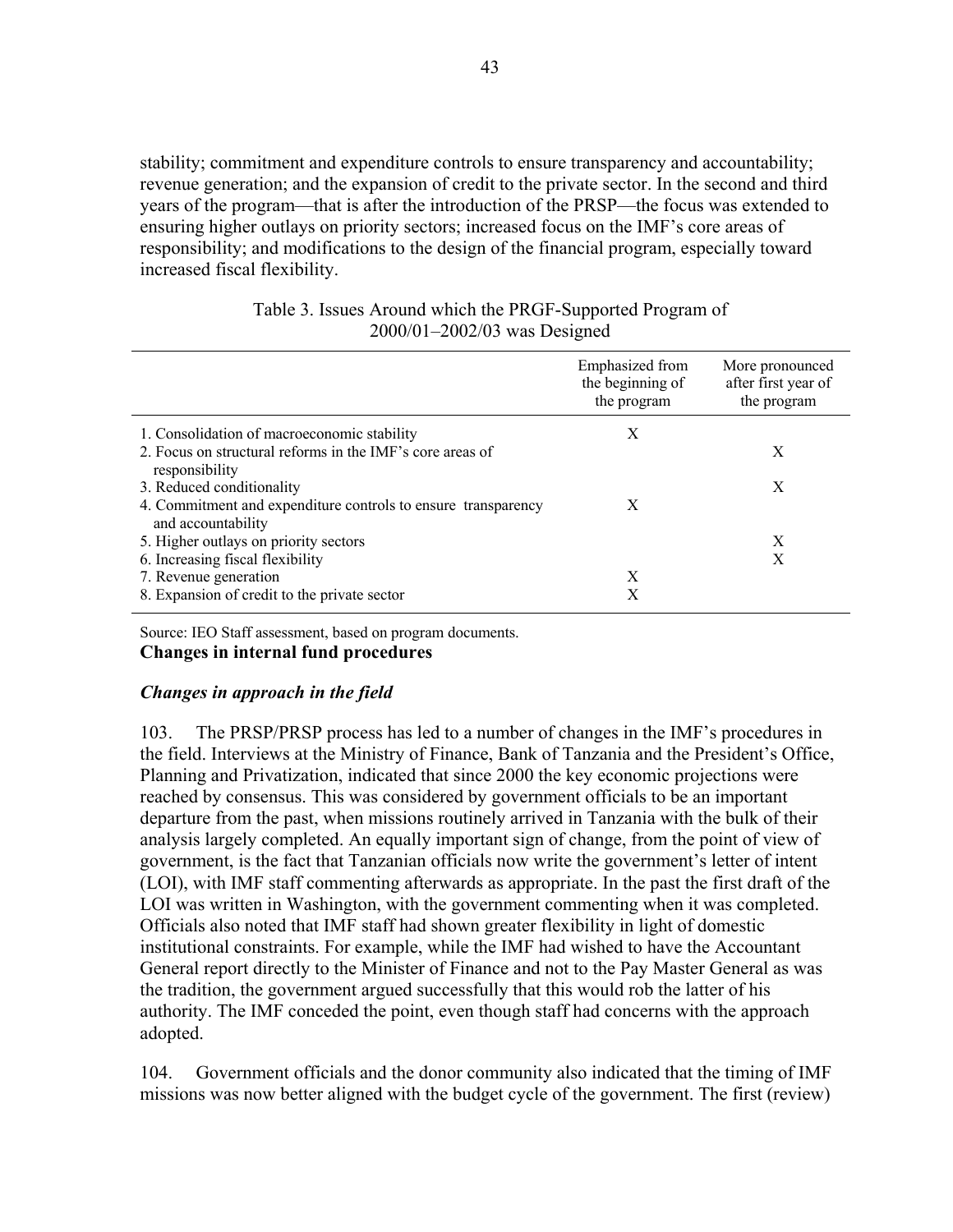mission comes earlier in the year before the government's budget plans are firmed up, enabling the IMF to make initial pronouncements on where it sees the process moving. The second mission arrives later in the year, enabling the IMF to undertake a review of the implementation of the new budget. By implication, the IMF missions are also better aligned with other donor processes, notably the Poverty Reduction Budget Support (PRBS) group which provides budget support to the government, and where the missions' assessments are crucial to the group's work. However, many donors, including UN agencies, felt that IMF staff still preferred to remain in the background, even when they could help to explain to stakeholders why the IMF was pressing for certain macroeconomic measures. They also argued that the organizational model of relying on relatively short-term missions from Washington and a small resident mission staff in Dar es Salaam tended to limit what can be achieved by the IMF in terms of participating in a broader policy debate.

105. Most of those interviewed agreed that the IMF has made it a point to listen to a broader range of views, and not just those from the Ministry of Finance and the Bank of Tanzania. However, respondents also noted that mission interactions with officials outside these institutions were in the nature of public relations, providing little opportunity for exchange of views on policies.

106. The role of the IMF Resident Representative in the domestic policy debate in Tanzania has clearly been enhanced during the PRSP/PRGF process. The Representative is not only invited to all major meetings on the economy, often with a major role assigned, but is also routinely invited to workshops organized by NGOs and groups with which the IMF would have had little contact only a few years ago. The IMF Representative is also considered a key member of the donor community, in the case of the PRBS group expected to attend meetings and to provide advice on macroeconomic issues on a regular basis. However, the IMF Representative's office is quite small (the only other technical member of the staff being an economist recruited from the Bank of Tanzania) and can only take on a limited number of assignments and tasks.

107. As will be discussed further below, the existence of an established mechanism—the public expenditure review (PER) process—which channeled ongoing discussions on economic policy among stakeholders beyond the initial PRSP discussions, facilitated the opening up of the policy debate in the macro area even though many stakeholders do not yet feel fully included. $52$ 

 $\overline{a}$ 

 $52$  Initially, the IMF was not engaged in the PER process, while the bulk of the donor community was on board. However, interviews with officials and the donor community suggest that active involvement on the part of the IMF Resident Representative from the late 1990s, including regular attendance of the meetings of the PER macro sub-group, helped raise the IMF's profile in the domestic policy debate.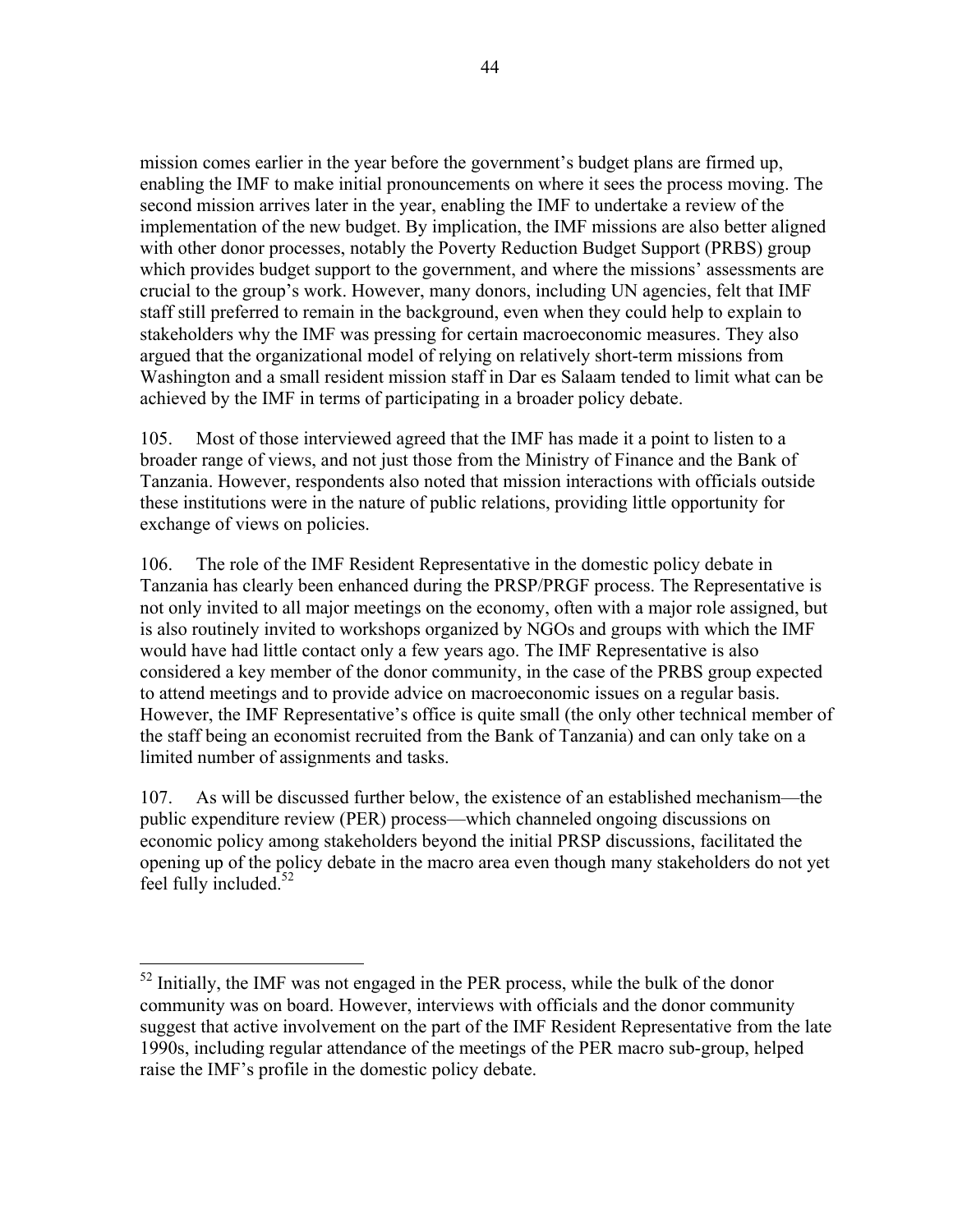### *Changes in internal IMF policy formulation procedures*

108. To assess the extent to which internal IMF processes have adapted to the PRSP and PRGF, we assessed internal briefing papers and review departments' comments against a series of specific criteria derived from the objectives and key features of the PRSP and PRGF (see Appendix 1).<sup>53</sup> The overall conclusion of this exercise is that the IMF does seem to have changed its internal processes with respect to how briefing papers and internal review comments address the key policy issues to be discussed with the authorities – although the changes have been more incremental than expected. Internal policy formulation and review processes have evolved towards better discussion of the PRGF-PRSP linkages, as well as poverty issues more broadly, while a similar improvement in focus is evident with respect to mobilizing external resources for domestic financing of priority expenditures as well as encouraging domestic participatory processes in resolving policy issues. However, internal briefs and associated review comments rarely discuss policy alternatives, nor do they suggest ways of protecting program objectives in the event of negative shocks. A key shortcoming, given the emphasis on it in policy statements of the IMF, is lack of discussion of PSIA, including how to make it operative. Although mentioned in later briefs, PSIA has still not been a substantive input into the process.

### **Change in Technical Assistance (TA)**

 $\overline{a}$ 

109. The Fiscal Affairs Department (FAD) has been the main source of IMF TA to Tanzania in the period since the mid-1990s, and is used here to illustrate how IMF TA aligned with the PRSP.<sup>54</sup> In the area of fiscal policy, the PRSP set the following goals: Allocate budget expenditure according to the medium expenditure framework and the PER guidelines; expand the use of the integrated financial management system; and strengthen expenditure management capacity at the local level.

<sup>&</sup>lt;sup>53</sup> For each criteria, the processes were ranked according to a four-scale range (highly inconsistent, inconsistent, consistent, highly consistent). While such judgments inevitably involve a subjective element, the division of the broad issue of the extent of adaptation of internal briefing paper processes into a series of sub-criteria, with a broad indication of what we would expect to see to warrant a particular classification, should provide some degree of uniformity to the judgments. Further details of the methodology underlying the classifications will be provided in an Annex to the main evaluation report. It should be stressed that this particular assessment is focused on the contents of the briefing papers, not on final outcomes of negotiations. Moreover, we include a ranking of "ESAF" briefing papers only to obtain an indication of what changes have taken place over time. There is no suggestion that briefing papers for this period could or should have been "consistent" with approaches that were only fully developed later (see Annex II, Table 3).

 $<sup>54</sup>$  The other main areas of technical assistance were with regard to monetary policy, banking</sup> reforms and statistics.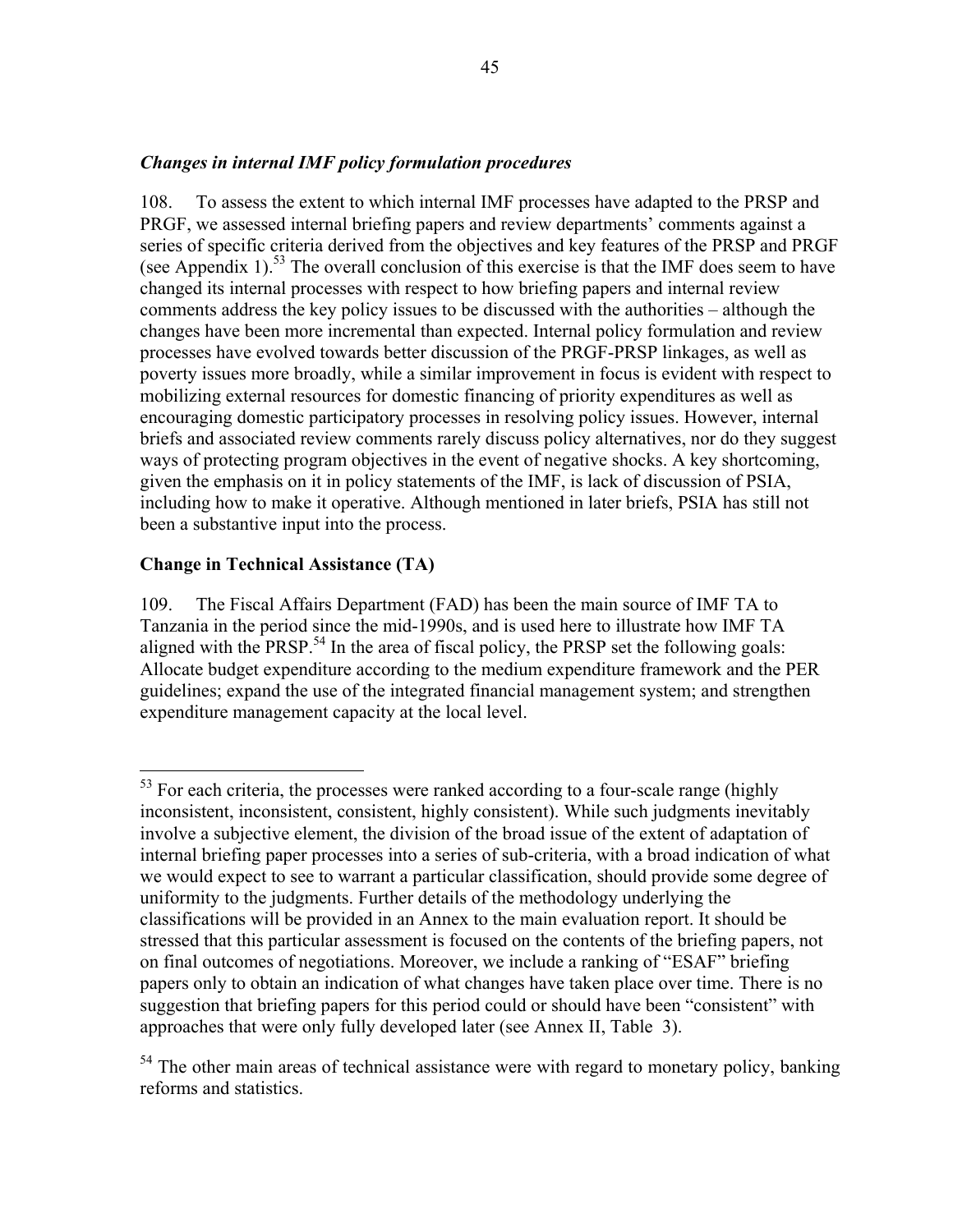110. The main areas of IMF fiscal TA to Tanzania in 2000–2002 focused on public expenditure management, fiscal decentralization and tax administration, respectively, and therefore do appear to have addressed the PRSP objectives. The TA reports underlined the need to raise institutional capacities at the central and local levels in order to ensure better budget execution and to raise public sector accountability and transparency. IMF staff also urged a slowdown in financial decentralization to allow for the development of technical capacities at the local government level.

111. More generally, interviews undertaken in the Ministry of Finance during the evaluation indicated that the government was not always satisfied with the procedures used in procuring IMF TA and how it was administered. For example, a number of officials expressed concerns that the government was not allowed to identify its own consultants, even though, in its view, there was a sufficient number of local consultants that could undertake some of the tasks. Officials argued that their limited involvement in the choice of consultants tended to reduce their ability to monitor TA activities. Moreover, in their view, IMF TA was often too closely linked to IMF conditionality—for example targeted at helping the government prepare legislation related to key reforms, and not to capacity building. However, IMF staff argued in interviews that while there might have been such incidents in the past, IMF TA is offered on a mutually agreed basis, with the government allowed to specify its nature and duration. They also pointed at the crucial role played by the IMF in strengthening the policy analysis department of the Ministry of Finance. They also noted that in many cases the IMF is, thanks to its expertise, only the implementer of the TA, while financial assistance is from a bilateral donor, with the scope of the activities already agreed with the government.

# **B. Aligning the PRGF with the PRSP**

112. Interviews undertaken for this evaluation revealed that, at least in the first year of the PRSP, the PRGF-supported program provided the benchmarks and guidance required by the government and donor community to plan their activities, making it the key macroeconomic framework behind the process. Was this a transitional issue and are there signs that the situation is changing over time as the PRSP process becomes more embedded?<sup>55</sup> To assess how the PRSP process has affected the scope of policy choices available to the government and how the PRGF has adapted to these policy choices, we have examined in depth four policy issues in the macroeconomic area. The examples include two cases where a broader

 $\overline{a}$ 

<sup>55</sup> Another way of posing this question would be in terms of *temporal* alignment (i.e., of whether the timing and phasing of the PRGF program formulation process was aligned with the PRSP cycle) and of *policy* alignment (i.e. of whether the program, especially its macroeconomic framework incorporates and is consistent with the strategy set out in the PRSP). See Box 1 "Defining the Concept of Alignment" in *Aligning the Poverty Reduction and Growth Facility (PRGF) and the Poverty Reduction Strategy Paper (PRSP) Approach— Issues and Options* (see IMF, 2003).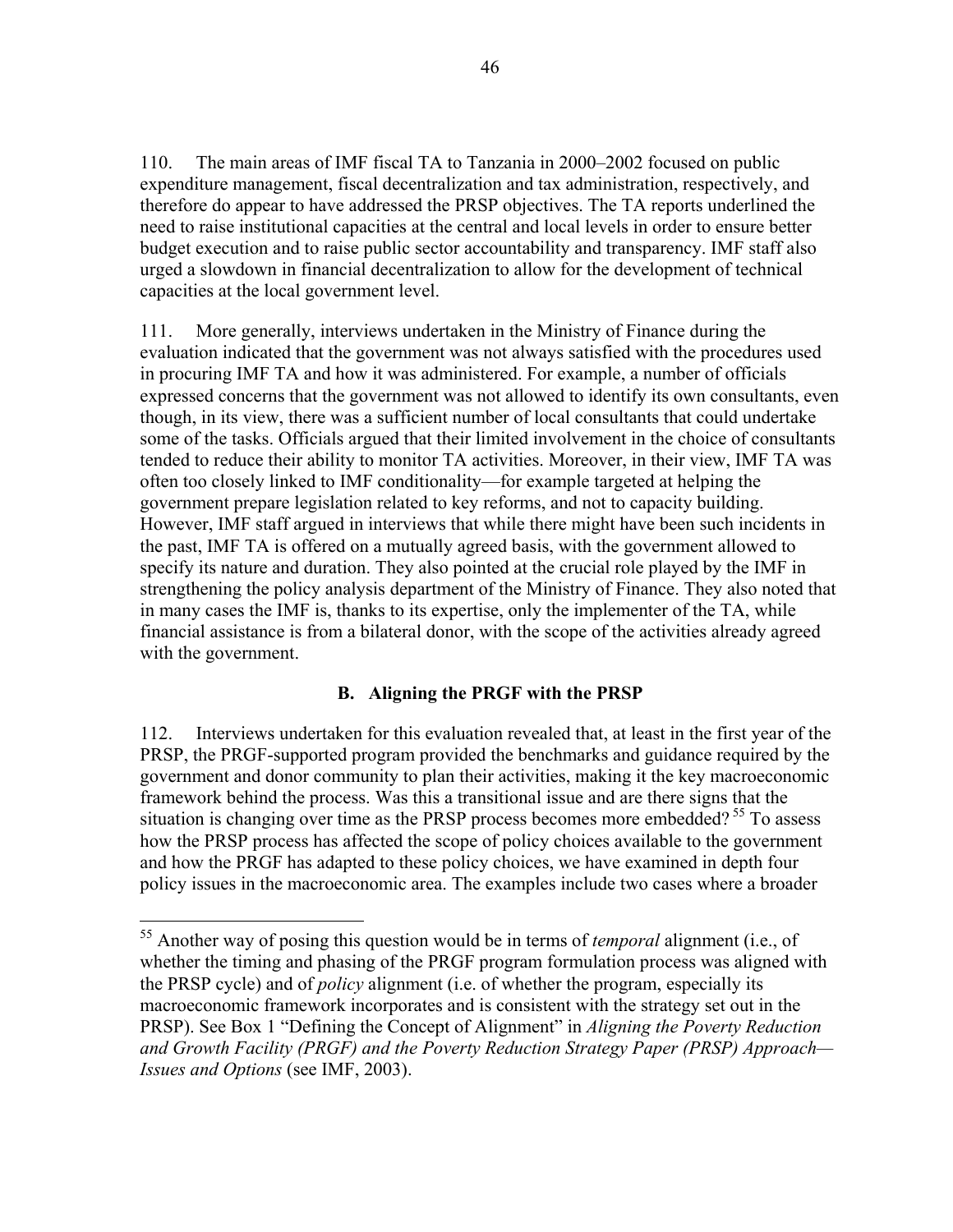debate in the PER working groups led to a convergence of views that in turn led to important adjustments to the macroeconomic measures; one case where the political economy nature of the issues and lack of a domestic debate along the lines of the PER have evaded easy resolution; and a last case where, in spite of the government seeing it as a priority and discussion under the PER working group, and with clear relevance for the PRSP, IMF staff remained skeptical and alignment of the PRGF remains incomplete. The examples are: (i) how the financial programming framework was adapted to make it more accommodating to increased aid flows and domestic financing; (ii) how the cash budgeting process was relaxed—along with greater realism in overall budgetary projections; (iii) trade reform; and (iv) fiscal federalism.

### *Adapting the financial programming framework*

113. The macroeconomic framework underlying the original PRGF-supported program as well as the PRSP was designed along the lines of the earlier ESAF-supported program, reflecting the earlier focus on restoration and maintenance of macroeconomic stability. Notably, the government continued to maintain a tight fiscal stance, involving net repayments to the banking system, in a bid to boost credit to the private sector. The private sector was, however, not able to use the expanded liquidity to any large extent, while, thanks to HIPC-related inflows and grants, international reserves were expanding rapidly, reaching seven months of imports of goods and services in 2002, as opposed to the four months targeted in the PRSP and PRGF. The combination of higher concessional financing, a sharp accumulation of reserves, negative net bank credit to the government, and continued fiscal arrears suggested that the fiscal stance was too tight. Moreover, there were signs that the wrong things were being squeezed by the cash budget controls. This was of real concern to the donor community which commissioned papers under the auspices of the PER macro subgroup to look at issues of fiscal flexibility and budget sustainability (see Bevan, 2000; 2001).

114. Ultimately, the debate was shaped by two issues: First, the medium-term expenditure framework (MTEF) required modification in order to accommodate increased aid flows. The PER macro sub-group argued that it was possible to finance a more ambitious set of targets and recommended that the MTEF projections be based on the most likely scenario—which was that aid inflows would remain at a high level in the medium to long run. Second, that the envisaged "crowding in of the private sector" via fiscal restraint that characterized much of the design of the ESAF-supported program and continued during the first annual program of the PRGF-supported program had in practice overestimated the speed and response of private sector credit demand. Although macroeconomic stability had been restored, the government was reluctant to undertake net domestic financing to expand priority expenditures or to compensate delays in donor disbursements.

115. The PER macro sub-group's analysis of the problem found immediate resonance within the government and the donor community. Moreover, the IMF did show flexibility in adapting the financial program to the revised circumstances (see Table 4 and Figure 1 (where original ESAF and PRGF projections are inserted)). The overall deficit (before grants) was allowed to increase almost twofold between 2000/01 and 2002/03 from 5.4 to 9.8 percent of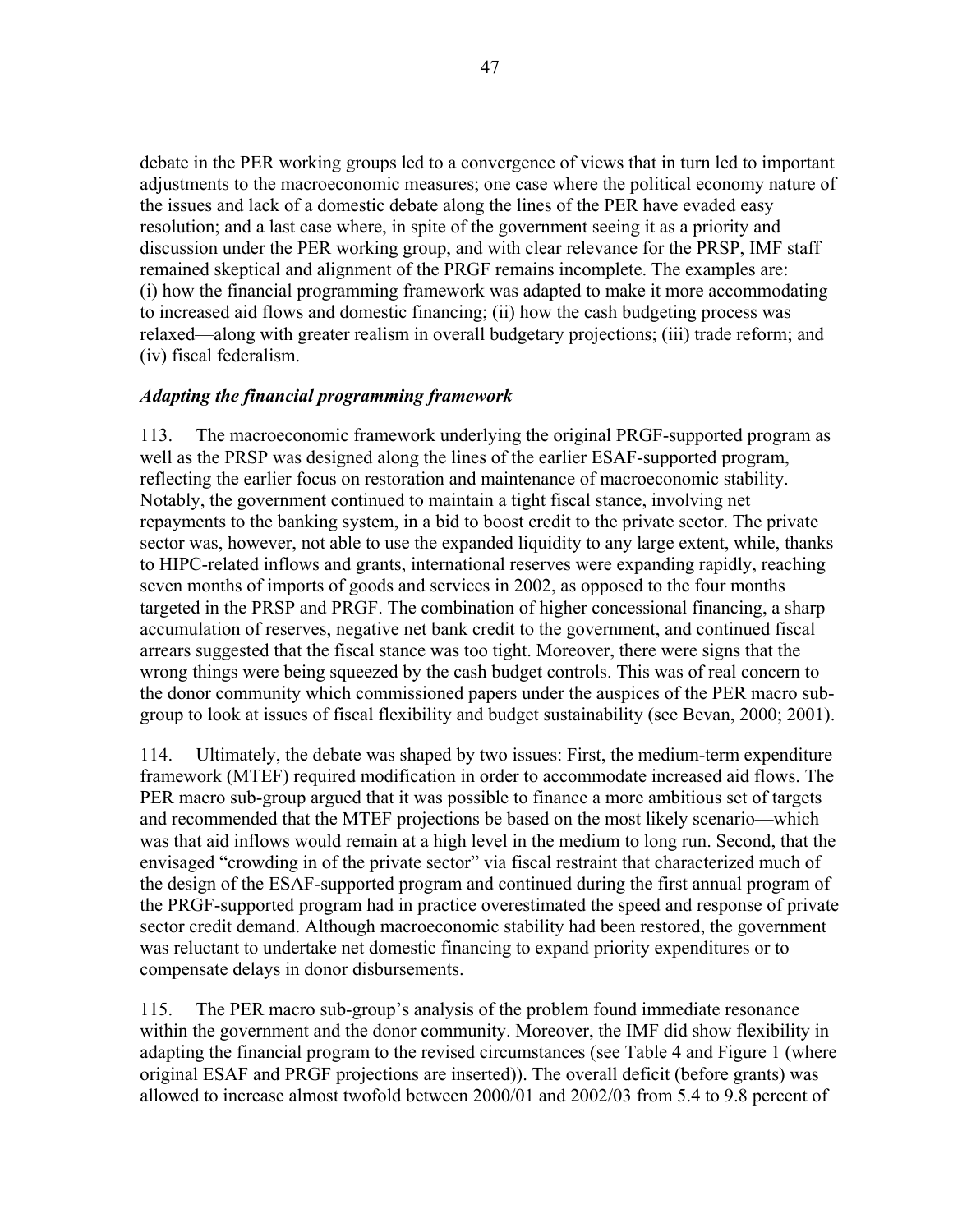GDP. Priority expenditures were projected to increase to 9.6 percent of GDP in 2002/03 from 4.7 percent in 1999/2000. The bulk of the expenditure expansion was thanks to increased grants and concessionary inflows. The government has not increased net domestic financing to any large extent (see Table 4). However, the government had undertaken net domestic repayments on the order of over 1 percent of GDP per year since 1996, and the fiscal flexibility implied by their removal was substantial.

#### Table 4: Financing the Domestic Deficit Under the PRGF-supported Program: Actual Outturns

(In percent of GDP)

|                                                                             | 1999/00           | 2000/01           | 2001/02           | 2002/03           |
|-----------------------------------------------------------------------------|-------------------|-------------------|-------------------|-------------------|
| Overall deficit (before grants)<br>Grants<br>Overall deficit (after grants) | 7.8<br>4.5<br>3.3 | 5.4<br>3.8<br>1.6 | 5.6<br>4.5<br>1.1 | 9.8<br>5.7<br>4.1 |
| <b>Financing</b><br>Foreign (concessionary loans)<br>Domestic               | 1.5<br>1.8        | 1.2<br>0.4        | 1.4<br>$-0.3$     | 3.3<br>0.8        |

Sources: See IMF, 2000a; 2001a; 2002a,b.





116. The experience described above suggests two important lessons. First, the consultation processes under the PRSP did, over time, have a significant impact on the content of macroeconomic policies, and the PRGF-supported framework did show considerable flexibility. In this sense, there was eventually an "alignment" with the key objectives of the PRSP although (for reasons discussed in the preceding section) the process was not driven by preparation of the original PRSP. Second, the process of interaction and debate that led to revisions in the framework involved some, but not all, stakeholders: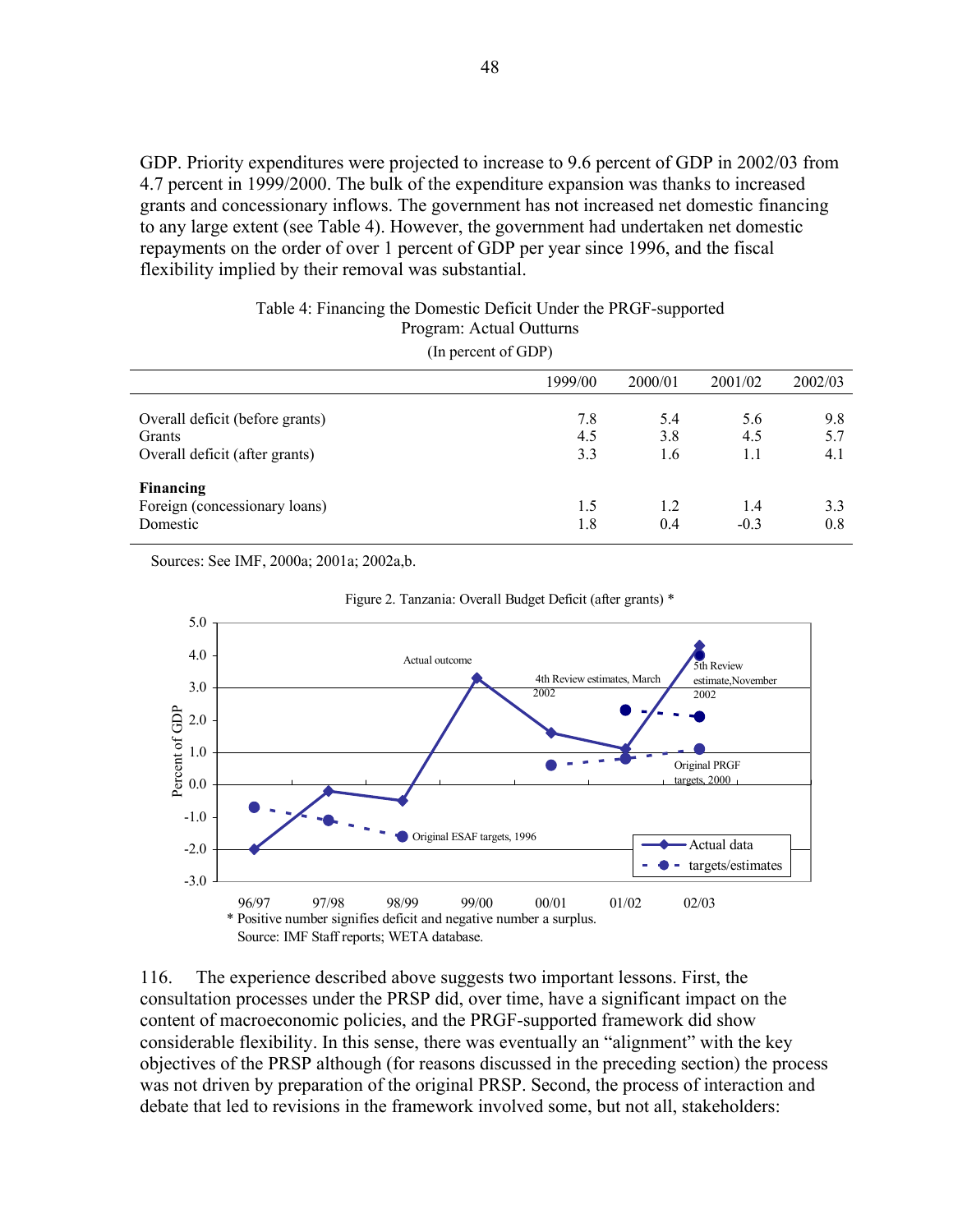government, donors, and the IFIs were involved, but civil society did not participate in any major way on this specific issue. This appears to have reflected in part their technical capacity constraints. But the example suggests that even this should not have been an insuperable obstacle, because one of the key inputs was provided by an outside academic advisor (funded by a donor). However, this relative lack of civil society participation was unfortunate, since it has influenced their perceptions of the process. Indeed, evidence from interviews and the stakeholder survey indicate a striking lack of recognition within civil society that the macroeconomic framework did adapt.

## *The cash budget*

 $\overline{a}$ 

117. The cash budget was introduced in early 1996 by the new government via the creation of a central payments office at the Ministry of Finance and the institution of a single treasury account at the Bank of Tanzania. It works on the simple principle that expenditures in a given period (one month when introduced) should not exceed available resources (i.e. domestic revenue plus donor support). Though meant to be a temporary instrument for correcting fiscal indiscipline, it has proved resilient, helping the government to achieve macroeconomic stability. However, from very early on in the process, the cash budget was seen as a crude tool not able to meet the resource allocation and prioritization required under the poverty reduction strategy. First, it invariably led to expenditure cuts whenever revenue interruption was detected, even if of a temporary duration. Despite attempts to ring fence them, priority sectors also suffered from the effects of the cash budget, directly through reduced outlays, and indirectly via impacts on the nonpriority sectors, such as infrastructure, to which they were linked. Moreover, although priority sectors were guaranteed a certain amount of money on a monthly basis, this was too short a period to enable forward planning. During field interviews conducted for the evaluation, officials in sector ministries argued that the cash budget gave too much power to the Ministry of Finance, as the ultimate allocation to a ministry during a serious cash shortage was arbitrary. Since priority expenditures included wages to civil servants and debt servicing, the item most hit by the cash budget was "other charges" or working capital. Civil servants continued to earn their wages but without basic supplies and equipment. Thus the system impacted negatively on the allocative efficiency of the budget. Moreover, given poor commitment and expenditure controls, government agencies and ministries procured goods on the basis of promissory notes, and incurred subsequent arrears.<sup>56</sup>

118. All these factors contradicted the goals of medium-term expenditure budgeting and prioritization, which required a degree of predictability of cash flow in order to enable planning, as well as the focus on poverty reduction. To protect social expenditures it was necessary to make the cash budget system more flexible and its rationing mechanism more transparent. Reviews of the PRGF-supported program highlighted the need to replace the

<sup>&</sup>lt;sup>56</sup> IMF staff estimated that the stock of arrears amounted to one percent of GDP at the end of 2000.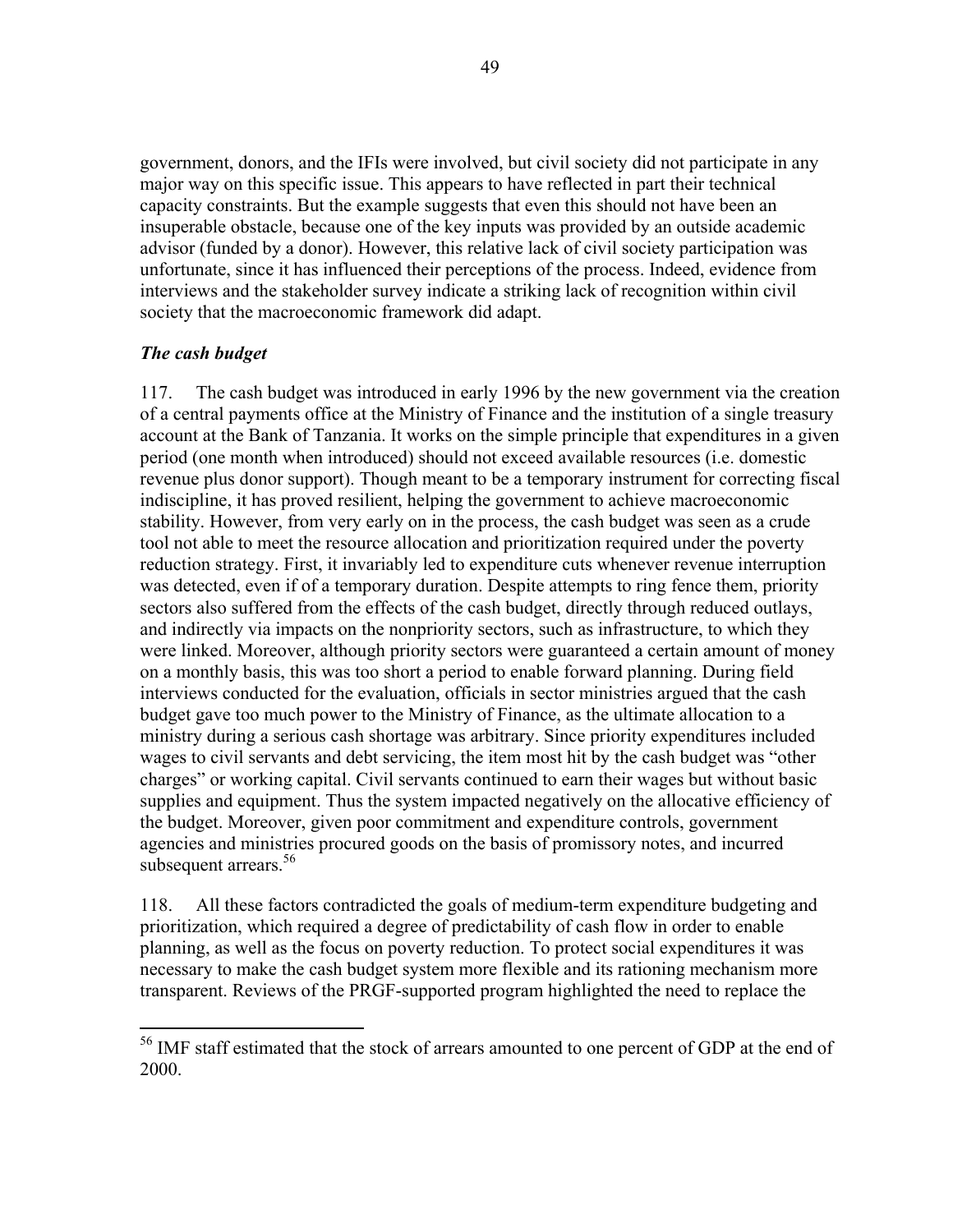cash budget with a more transparent system for resource allocation. On its part, the PER working group focused on resolving the negative effects of the cash budget. As part of its work program in 2001, the working group commissioned a study on fiscal policy management. In the light of HIPC debt relief and higher inflows of grants, the study recommended a fiscal expansion, along with the adoption of a more flexible process for allocating resources to priority sectors (Rutasitara, 2001). This had a direct impact on budget execution and led to a switch from monthly to quarterly allocations for priority sectors, although nonpriority sectors were still allocated money on a monthly basis. Thus although the cash budget is still required for expenditure discipline, the cash budget system did adapt to demands for increased expenditure flexibility. Once again, the consultative process was crucial, albeit again with government, donors and the multilateral agencies taking the lead, and with only limited civil society participation.

## *Trade reform*

1

119. A large part of Tanzania's trade reform was undertaken during the ESAF. At the launch of the PRGF in 2000, the government's trade reforms had been ongoing for the previous four years. They had virtually eliminated all nontariff barriers on imports, while the general export duty was also removed. The simple average of import duties was reduced from 23 to 16 percent. Further reform during the PRGF-supported program has been extremely difficult, with the government coming under increasing pressure from local producers to limit the pace and extent of trade liberalization. The reduction in customs duty rates proposed in the 1999/2000 budget was opposed by local producers.

120. Trade issues were mentioned with very little specificity in the PRSP. The document refers, for example, to the "importance of promoting export-oriented expansion" as well as to the "need to enable the poor to share increasingly in the benefits of globalization" without specifying the policy measures required. There was no mention of further tariff reforms or discussion of the implications for the poverty reduction strategy of the fairly advanced regional integration project on which Tanzanian has embarked with Kenya and Uganda. During negotiations of the PRGF-supported program in late 1999 and early 2000, IMF staff advised the government to undertake further trade liberalization, including a reduction of the top tariff rate from 25 percent and lowering the number of nonzero tariff bands from four to three. However, the government found it difficult to lower tariffs any further, fearing a decline in revenue and a political backlash.<sup>57</sup> In 2001, under pressure from local producers the authorities imposed suspended duties ranging from 10 percent to 50 percent on 12 categories of imports to counter "dumping". Sugar imports also now required licensing and registration (a direct concession to the local sugar mills). IMF staff were concerned about this escalation and advised government to remove the surcharges and controls on sugar imports,

 $57$  Although review departments had advised that a 15 percent top tariff rate be included in the HIPC completion point conditions, the government convinced the mission team that this would damage its revenue base, which was still heavily based on trade taxes.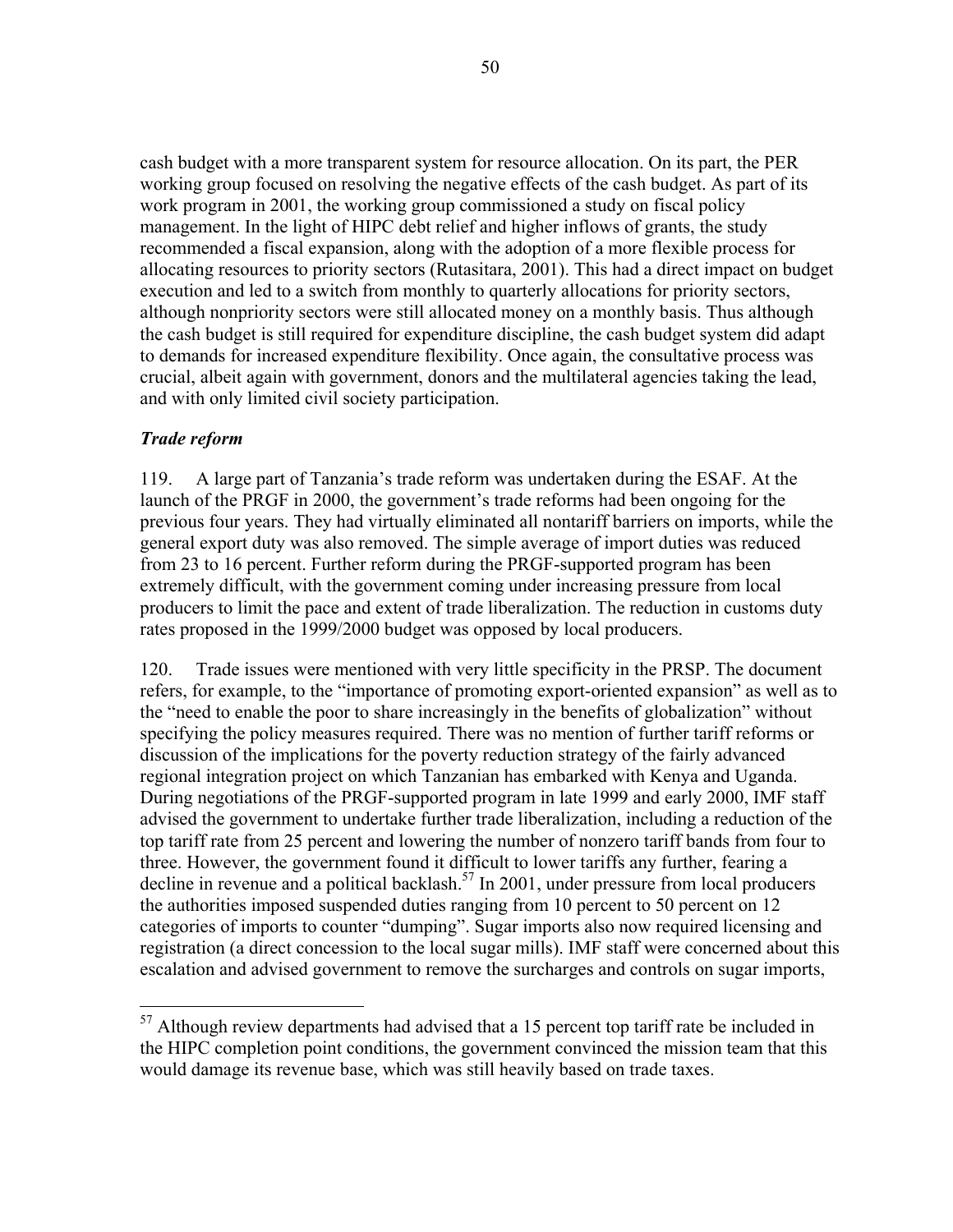arguing that the policies were distortionary, with adverse impacts on the poor groups that the government sought to protect under the PRSP. A completion of a timetable for the elimination of the former was to constitute a performance criterion under the 2002 program.

121. Thus, unlike fiscal management issues under the PER—on which agreements were reached under processes that allowed for significant, albeit imperfect, participation—trade reform was not addressed in any meaningful way by the PRS process and has subsequently proved difficult to move forward. Moreover, there was little effort by the government to analyze the impact of the strategy on poverty or to identify potential winners and losers among the poor. Invariably all efforts at further reduction in customs duties and other forms of protection have been counteracted by new measures to protect domestic producers.<sup>58</sup> Recently, a National Business Council, chaired by the President, was created as a forum for policy discussions between the government and the business community and trade policies will be high on its agenda. It seeks to establish a partnership with government that will ensure increased investment, extension of business activities to the countryside and greater compliance on issues such as taxation. However, the approach does not envision a participatory process on the lines of the PER.

# *Fiscal federalism*

1

122. From the point of view of poverty reduction, fiscal decentralization is very attractive. It is seen as not only bringing resources closer to where the people affected can monitor their use but also as a means of encouraging local ownership. There are many references in the PRSP to the government's intention to devolve fiscal responsibilities for key services to local authorities, including primary education, security and justice, as the most effective way of empowering local communities and reducing poverty. However, IMF staff have consistently opposed a rapid pace of implementation. The report of a (2001b) mission on fiscal decentralization advised that the process be slowed down considerably. It identified a number of problems that needed to be addressed before fiscal decentralization could be expanded. These included lack of budgetary transparency at the local level, lack of clarity on procedures for analyzing local annual budgets, and a general lack of technical capacity at the subnational level.

123. However, while conceding the problems highlighted by the IMF, the government has not been willing to abandon what it sees as one of its important legacies. Already in 1996, it began ceding control over the provision of public services to selected local governments,

 $58$  Legislation on export promotion zones (EPZs) was presented to Parliament in 2002 but was not ratified. The government has also raised the issue of manufacturing under bond (see the Second PRSP Progress Report, Government of Tanzania (2003b)). IMF staff have argued that although these are responses to competition for investors in the region, they contradict the thrust of earlier policies, which was to create an even playing field for private sector participation in the economy.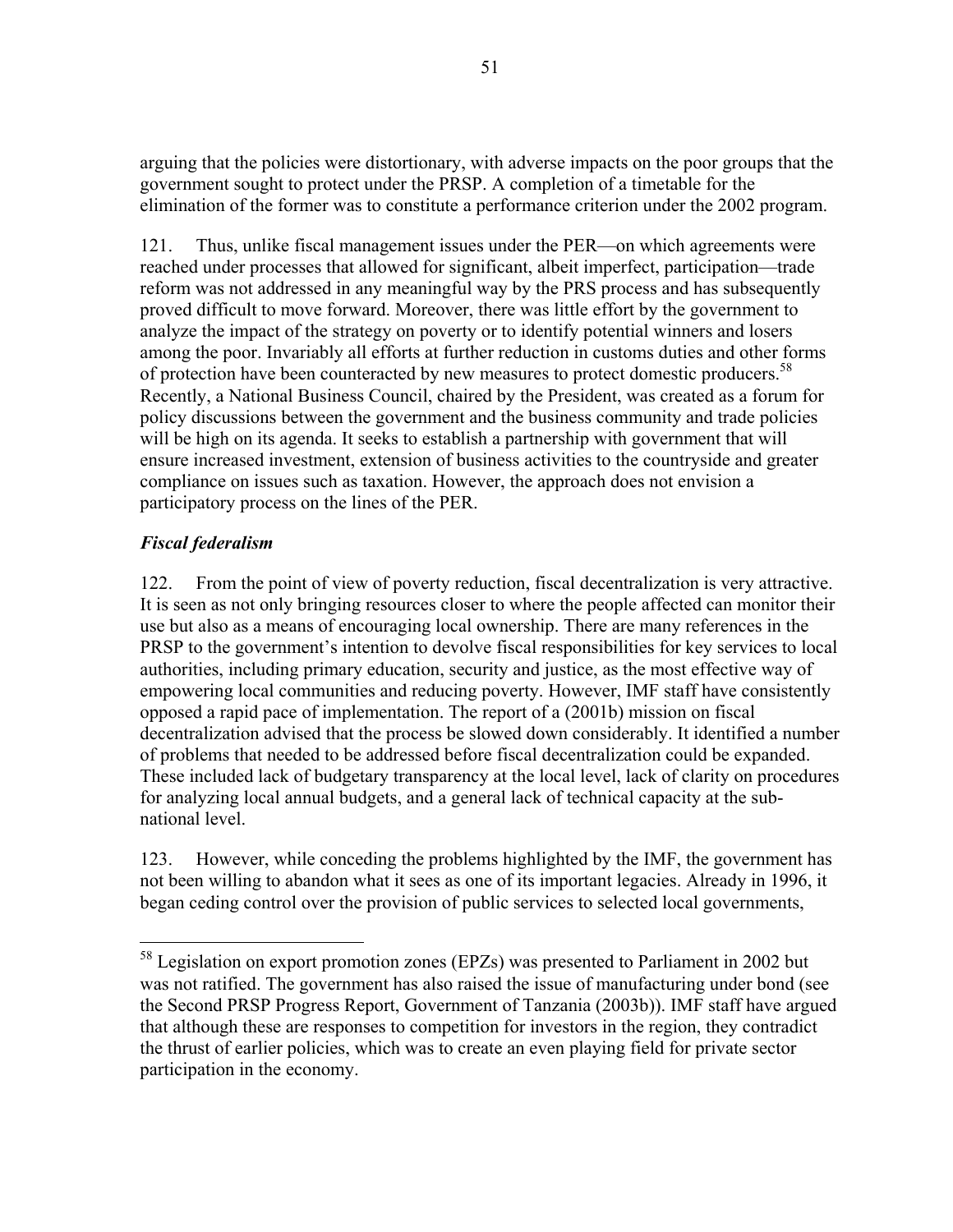with further expansion planned after 2004. In light of its economic and political importance, the question of fiscal decentralization has become a key focus of the work of the PER working group. A number of training seminars have been organized for local level officers under PER auspices. In 2002/2003 the government increased efforts at extending the integrated financial management system (IFMS) to local governments, first embarked on in the late 1990s.

124. In retrospect, how should the IMF have responded to fiscal decentralization, a process that was strongly supported by government as well as other domestic stakeholders, but one where the IMF's cross-country experience suggested a well-founded need for caution on pace and sequencing? There are no easy answers, but clearly there was an argument for mobilizing strong TA (not necessarily from the IMF) to try and overcome the technical obstacles.<sup>59</sup> Merely slowing down the process is not a sufficient response to a legitimate domesticallyowned objective of stronger local communities that are able to prioritize their own expenditures.

125. In conclusion, while establishing causality is not straightforward, the latter years of the PRGF-supported program seem to indicate increasing influence of the PRSP process on macroeconomic policy. The examples shown above indicate that thanks to a domestic debate on important aspects of the macroeconomic framework, in this case on financial programming and the cash budget, the PRGF-supported program became better aligned to the PRSP. Although there were practical limitations to the nature of the debate, with civil society not able to participate fully due to lack of capacities and an evidently more dominant role played by donors as financiers and providers of technical expertise, the results from this debate, in terms of a more flexible fiscal stance and increased priority expenditures, better insulated from temporary budgetary shocks, were fully in line with the spirit of the PRSP. On the other hand, in areas where a broader debate had not taken place, such as in the area of trade liberalization and tariff reform, progress was slow. Last, fiscal federalism falls in a different category. Though clearly a political project, it is one with broad domestic support. The IMF supports it in principle, but is concerned about the speed of implementation, when capacities, especially at the local level are still fairly limited.

<u>.</u>

 $59$  An IMF technical assistance mission in March 2001 on fiscal decentralization outlined the actions required, including strengthening capacities at the local level in the areas of budget preparation and execution as well as fiscal and financial reporting. Given Tanzania's more than 120 districts the capacity-building requirements suggested by these measures are enormous (see Harrison 2001).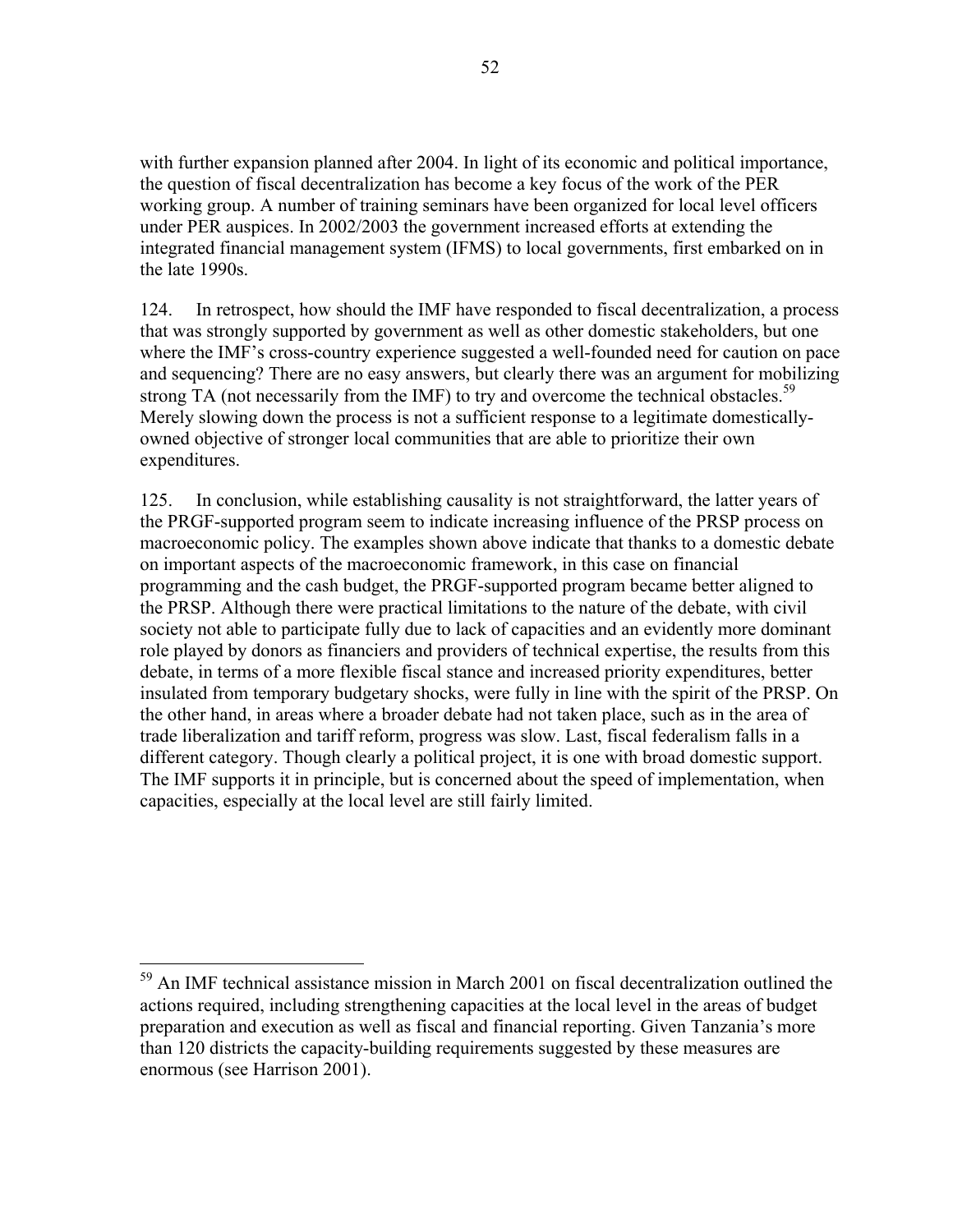## **C. Movement Towards "Key Features of the PRGF"**

126. This section looks at the extent to which the PRGF has moved towards the seven key features of PRGF-supported programs (see Annex II, Table 4).

## **Broad participation and greater ownership**

127. The first annual program (2000/01) of the PRGF was not based on the full PRSP, but drew on the earlier ESAF and on the I-PRSP. Though there was limited stakeholder participation in the macroeconomic framework formulated during this period, the processes on which the poverty reduction strategy was based, such as the National Poverty Eradication Strategy (NPES), Vision 2025 and the Tanzania Assistance Strategy (TAS), had been debated widely within government, civil society and by Parliament and the donor community.

128. The next two years of the PRGF-supported program, were more closely related to the PRSP. Macroeconomic measures, especially fiscal policy, were subjected to greater scrutiny and domestic debate under the PER process. A major outcome of the debate was the reaching of a domestic consensus on the need to increase priority expenditures, with the wider deficit financed by grants and concessional loans. Priority expenditure doubled during the course of the PRGF.

129. However, not all aspects of macroeconomic policy, notably trade liberalization and fiscal federalism, opened up to such debate while the participation of civil society in the macroeconomic policy debate was relatively limited.

## **Embedding the PRGF in the overall strategy for growth and poverty reduction**

130. The PRGF-supported program in Tanzania was embedded in the overall strategy for growth and poverty reduction in three respects. First, public expenditures were increasingly prioritized, with emphasis on accountability and ability of local level recipients to provide feedback to the center. Second, the program encouraged further reforms in key areas of economic activity such as taxation, land reform, and the financial sector, notably microfinance, with a view to expanding private sector activities, not only in the modern sector but also in the informal sector and the rural areas where most of the poor derive their livelihood. Third, with respect to growth, the program focused on the consolidation of macroeconomic stability and creation of incentives for investment. There have been two important shortcomings. First, the government has not been able to increase its revenue by much over the past decade: the revenue effort failed to go much beyond 12 percent of GDP, even as total expenditure as a percent of GDP rose to over 20 percent by 2002. A weak revenue effort puts the long-term viability of the poverty reduction strategy into question. Second, as indicated below, the ability to assess the impacts of these interventions on poverty has been limited by lack of PSIA.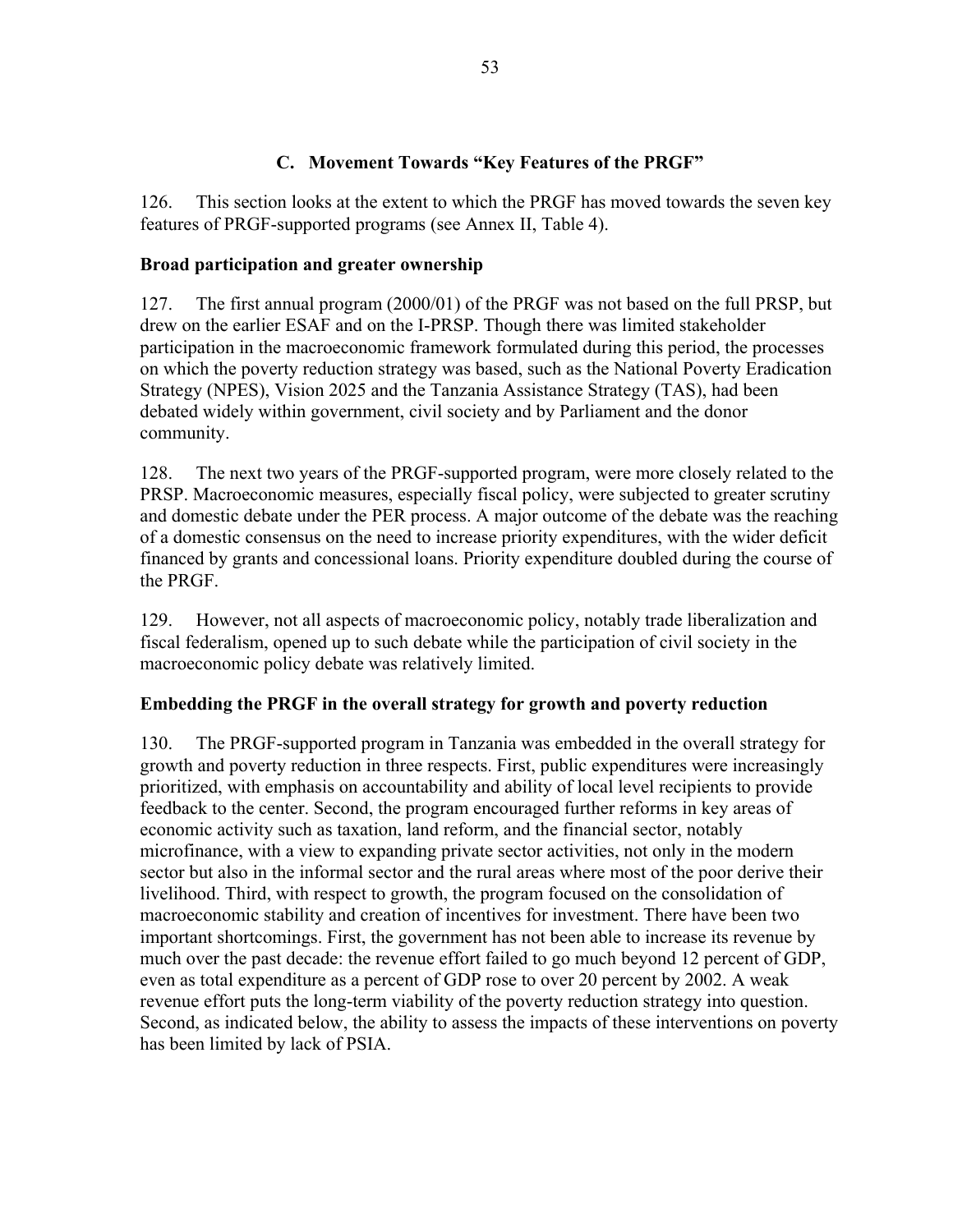#### **Budgets that are more pro-poor and pro-growth**

131. Tanzanian budgets have become more pro-poor during the PRGF, at least in the specific sense that sectors thought to have a huge impact on the welfare of the poor such as health, education, justice and other areas, such as HIV/AIDS, identified in the Tanzanian PRSP receive an increasing share of total budgetary resources. Budgeting is now more firmly based on the mid-term expenditure framework (MTEF), with priorities set under the participatory framework of the PER. The government has also increased the share of funding going to the purchase of goods and services (other charges) as opposed to the wage bill and statutory expenditures (see Box 5).

132. The extent to which budgets have been pro-growth is less clear. First, the development budget remains small. Moreover, there is concern that despite the alignment implied by the PER process, data on total donor-supported public investment projects remain partial and incomplete, leading to variations in the estimated size of the overall budget deficit. Second, while increases in social outlays in current expenditure are bound to raise the level of human capital in the long term, with positive growth effects, a lack of a rigorous method of assessment implies that the efficiency of that spending and its growth impacts are not known with confidence. Although there is an ongoing debate in Tanzania on how best to incorporate key sectors crucial to growth, such as transport and energy, into national priorities without distorting the emphasis on poverty reduction, what the government can do within its current budget constraints—and without greater revenue mobilization—is fairly limited. Thus, while the program design was changed to accommodate higher aid flows and the scope for a higher fiscal deficit was recognized, as before, growth assumptions remained largely exogenous to program design.

## **Box 5: Tanzania: Survey Results on the PRSP: The Role of the IMF**

The section of the stakeholder survey concerning the role of the IMF in the process reveals that while government respondents had a favorable view of the Fund's role, the view of other respondents was often the opposite. However, in each case, close to 40 percent of the respondents did not know or were not sure how to respond—with the largest number of those without an opinion being from civil society.

- With respect to whether budgets linked to the PRGF are more pro-poor and pro-growth than before, government and donor respondents agreed, without ambiguity (scores of 3.5 and above), while international NGOs and civil society generally disagreed (scores of 2.5 and below).1/
- With respect to whether the PRGF indicates greater flexibility in policy design, government respondents again agreed, while donor respondents were neutral. However, international NGOs and civil society did not see the PRGF as enhancing flexibility.
- Finally, on whether the role of the IMF in the PRSP process was helpful, government respondents were only moderately positive, while other stakeholders generally disagreed.

 $\mathcal{L}=\mathcal{L}^{\mathcal{L}}$ 

<sup>1/</sup> The survey used a 5-point scale, with higher scores indicating a higher degree of agreement with the indicated proposition. See Annex I for more details.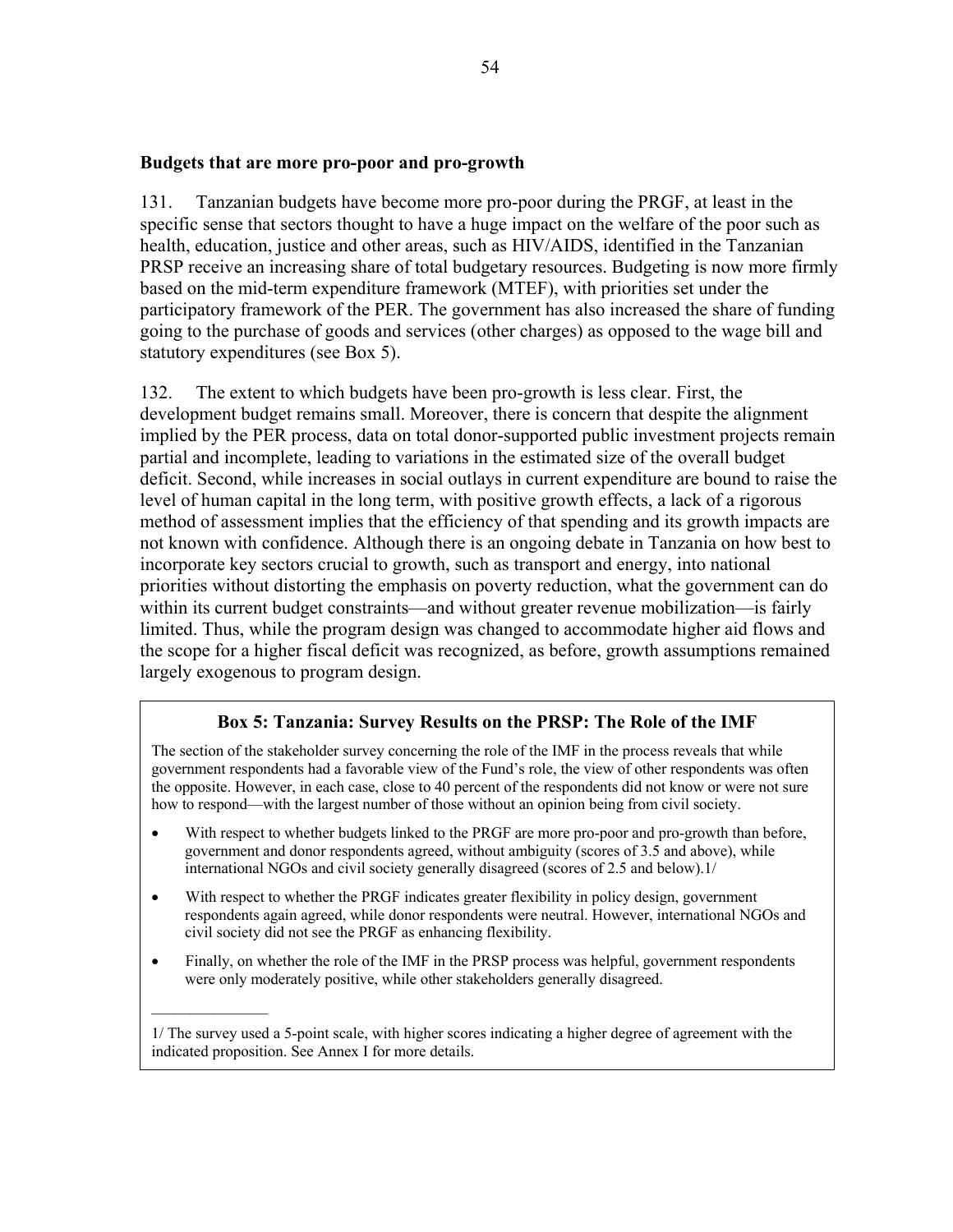#### **Ensuring appropriate flexibility in fiscal targets**

133. In the face of the government's low capacity for revenue generation and its ambition to maintain low inflation, there was not much fiscal flexibility under the ESAF. The government depended on a cash budget to ration resources and undertook net repayments to the banking system in order to consolidate macroeconomic stability and encourage the expansion of credit to the private sector. As described earlier, a debate undertaken under the auspices of the PER, with the participation of donors and civil society and the government, made it clear that the fiscal stance in the initial PRGF-supported program was too tight as evidenced by a combination of higher concessional financing, a sharp accumulation of reserves, negative net bank credit to the government, and continued fiscal arrears. The debate led to the abandonment of the government's policy of maintaining negative net domestic financing and to the restructuring of public expenditures towards increased shares of priority sectors. Thus the PRGF now accommodates higher total spending as well as a higher deficit than the ESAF-supported program. In this sense, the fiscal "policy space" under the IMFsupported program was broadened.

#### **More selective structural conditionality**

134. Structural conditionality under the PRGF has been progressively streamlined, though not necessarily reduced in terms of number of conditions (See Table 5 and Appendix 2). The first year of the program had a number of structural carryovers from the ESAF-supported program, with performance criteria and structural benchmarks imposed on a total of eight areas including trade liberalization, public finance, financial sector development, financial transparency and good governance, petroleum, parastatals, poverty and statistics, in all totaling twenty-five structural measures, with seven focusing on privatization and SOE reform. The last two years of the PRGF saw a sharp reduction in both the numbers of conditions and the areas on which they were imposed, focusing essentially on public finance, financial sector development and governance and financial transparency. Within public finance, the number of structural measures has not been reduced, but there has been a shift of focus towards institutional reforms, including legislation, and public debt management. However, in discussing conditionality, it is important to note that the process is partly endogenous. For example, structural measures on state-owned enterprise reforms were reduced because privatization had matured—similarly for financial sector development. Still, in terms of numbers, conditionality in the last two years of the PRGF was not very different from the ESAF levels (Aggregate IMF/World Bank conditionality is discussed in section VI).

#### **Emphasis on measures to improve public resource management/accountability**

135. The government has been able to increase the level of accountability in central government. The Integrated Financial Management System was introduced at the central level to provide a government-wide system for improving accounting practices and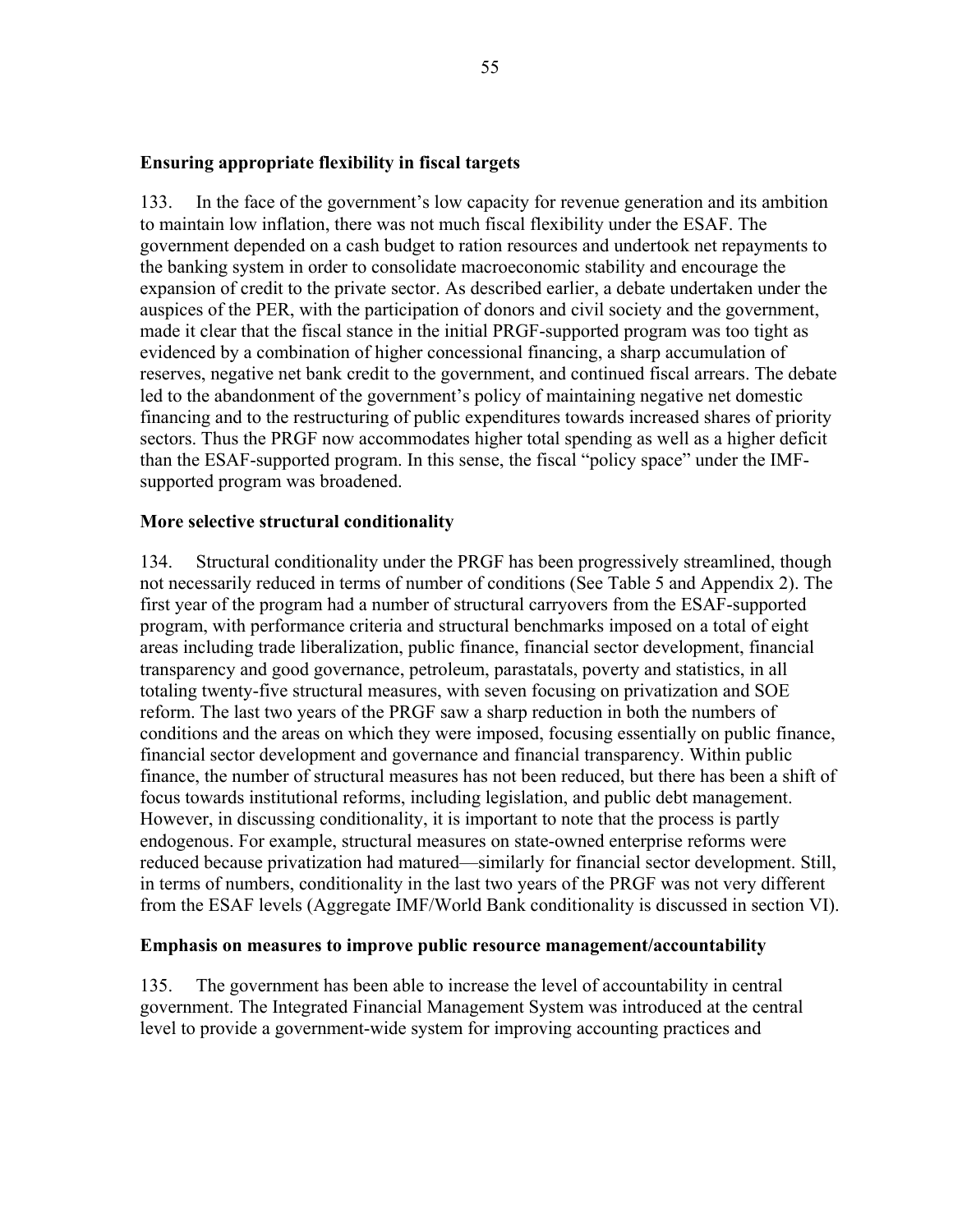accountability, and subsequently rolled out to the districts.<sup>60</sup> The various reviews of the PRGF have included items that focused on streamlining procedures and on closing loopholes that facilitate abuse. In this regard, important legislation and anti-corruption strategies were introduced in 2001, notably the Public Finance Act. It established requirements for internal and external audits for every government ministry and agency. With a view to raising accountability at the local level the amounts of money sent to the districts from the center are published in local newspapers and on notice boards in local administrative centers. Local authorities are also required to present quarterly reports of their revenue sources. With regard to monitoring whether targets under the poverty reduction strategy are being met, the government launched an elaborate poverty monitoring master plan. However, to be effective all these innovations require adequate capacities for data collection and analysis, which are scarce in Tanzania. Monitoring and feedback thus tend to be slow, often relying on ad hoc monitoring and evaluation efforts by donors (see for example Ronsholt et. al., 2003). It is thus too early to tell with confidence what the impact on the ground has been.

#### **Social impact analysis of major macroeconomic adjustments and structural reforms**

136. Poverty and social impact assessments analyses (PSIAs) have not been undertaken in Tanzania, so far. This has not been for lack of suitable areas for their application. IMF staff had as late as mid-2002 identified increased electricity tariffs, retrenchment in the parastatal sector, civil service reform and VAT exemptions as possible areas for undertaking PSIAs. The reason for this delay is not quite clear. During a May 2002 IMF mission, the authorities expressed doubt at their capacity to effectively undertake PSIAs, although IMF staff were of the view that some of the analysis could be done by domestic consultants. Funding was also a constraint, with the World Bank indicating that its budget for economic and sector work for the 2003 fiscal year did not include any support for PSIAs—still, the World Bank is currently undertaking a PSIA of the reform of crop boards. In retrospect, the practical difficulties related to implementing PSIAs, including costs, were underestimated as well as the willingness of policymakers to give the new instrument a high priority.

 $\overline{a}$ 

 $60$  A recent IMF Board paper (see IMF 2002c) on improving poverty expenditure tracking in HIPCs, presents a total of 15 criteria that define the quality of a country's public expenditure management system (PEM). Tanzania had satisfied eight of these by the end of 2001, placing it in a group of nine countries that required "some upgrading" of their PEM systems, as opposed to "substantial upgrading" for some fifteen countries (of the sample of 24 countries none had reached the top level of "little upgrading" required).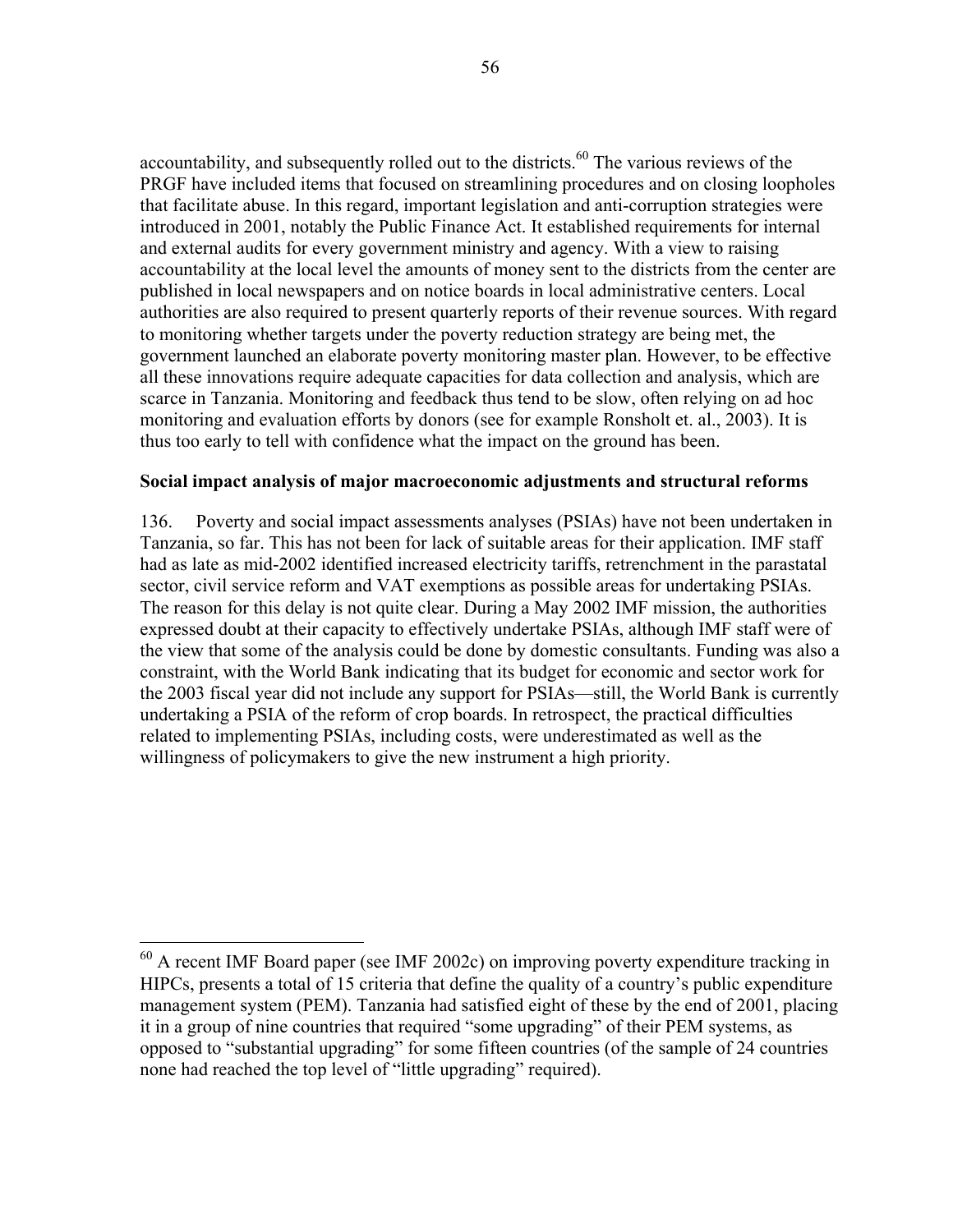|                                                                |                |                 |                 | Table 5. Tanzania: Number of Structural Measures in ESAF and PRGF-Supported Programs by Type and Sector Breakdown 1/ |                |                                                                         |                  |                                |                       |                         |                  |
|----------------------------------------------------------------|----------------|-----------------|-----------------|----------------------------------------------------------------------------------------------------------------------|----------------|-------------------------------------------------------------------------|------------------|--------------------------------|-----------------------|-------------------------|------------------|
|                                                                | Prior          | Performance     | Bench-          | Sectoral breakdown of structural conditionality (numbers)                                                            |                |                                                                         |                  |                                |                       |                         |                  |
| Program                                                        | actions<br>(1) | criteria<br>(2) | marks<br>(3)    | Total formal<br>conditionality<br>$(1+2+3)$                                                                          |                | <b>Public Finance</b><br>i. Revenue<br>ii. Expenditure<br>iii. Other 2/ |                  | Financial<br>sector<br>reforms | Good<br>governance 3/ | <b>SOE</b><br>reform 4/ | Other 5/         |
| <b>ESAF 1996-99</b>                                            |                |                 |                 |                                                                                                                      | (i)            | (ii)                                                                    | (iii)            |                                |                       |                         |                  |
| <b>First Annual</b><br>Arrangement<br>Oct. 1996                | $\overline{3}$ | $\overline{3}$  | $\overline{12}$ | 18                                                                                                                   | $\overline{7}$ |                                                                         |                  | $\overline{2}$                 |                       | $\sqrt{2}$              | 5                |
| <b>Second Annual</b><br>Arrangement<br>Nov. 1999               |                | $\overline{3}$  | 12              | $\overline{15}$                                                                                                      | $\overline{4}$ |                                                                         |                  | $\overline{2}$                 |                       | 6                       | $\overline{2}$   |
| Third Annual<br>Arrangement<br>Jan. 1999                       |                | $\overline{4}$  | 15              | 19                                                                                                                   | 5              | $\overline{c}$                                                          |                  | $\sqrt{2}$                     |                       | 8                       | $\sqrt{2}$       |
| <b>Total for ESAF</b>                                          | $\mathfrak{z}$ | 10              | 39              | 52                                                                                                                   | 16             | $\boldsymbol{4}$                                                        | $\boldsymbol{l}$ | 6                              |                       | 16                      | $\boldsymbol{9}$ |
| <b>PRGF 2000-03</b>                                            |                |                 |                 |                                                                                                                      |                |                                                                         |                  |                                |                       |                         |                  |
| First Year (including<br>First Review)<br>Mar. 2000; July 2000 |                | $\overline{3}$  | 22              | $\overline{25}$                                                                                                      | 5              | $\overline{2}$                                                          | 3                | $\overline{2}$                 | $\overline{1}$        | $\tau$                  | 5                |
| Second and Third<br>Reviews<br>Feb. 2001; Sept. 2001           |                | 5               | 11              | 16                                                                                                                   | $\overline{3}$ |                                                                         | $\,8\,$          |                                |                       |                         | 5                |
| Fourth and Fifth<br>Reviews<br>Mar. 2002; Nov. 2002            |                | 5               | $\overline{12}$ | $\overline{17}$                                                                                                      | $\overline{3}$ | $\overline{2}$                                                          | $\overline{7}$   | $\overline{2}$                 | $\overline{2}$        |                         |                  |
| <b>Total for PRGF</b>                                          |                | 13              | 45              | 58                                                                                                                   | 11             | $\boldsymbol{4}$                                                        | 18               | $\boldsymbol{4}$               | $\boldsymbol{\beta}$  | $\overline{7}$          | 11               |

Sources: IMF Staff reports for various arrangements (ESAF) and reviews (PRGF).<br>
1/ The PRSP was endorsed by the Boards of the IMF and the World Bank in December. 2000, while the PRGF program began in March 2000.<br>
2/ Includ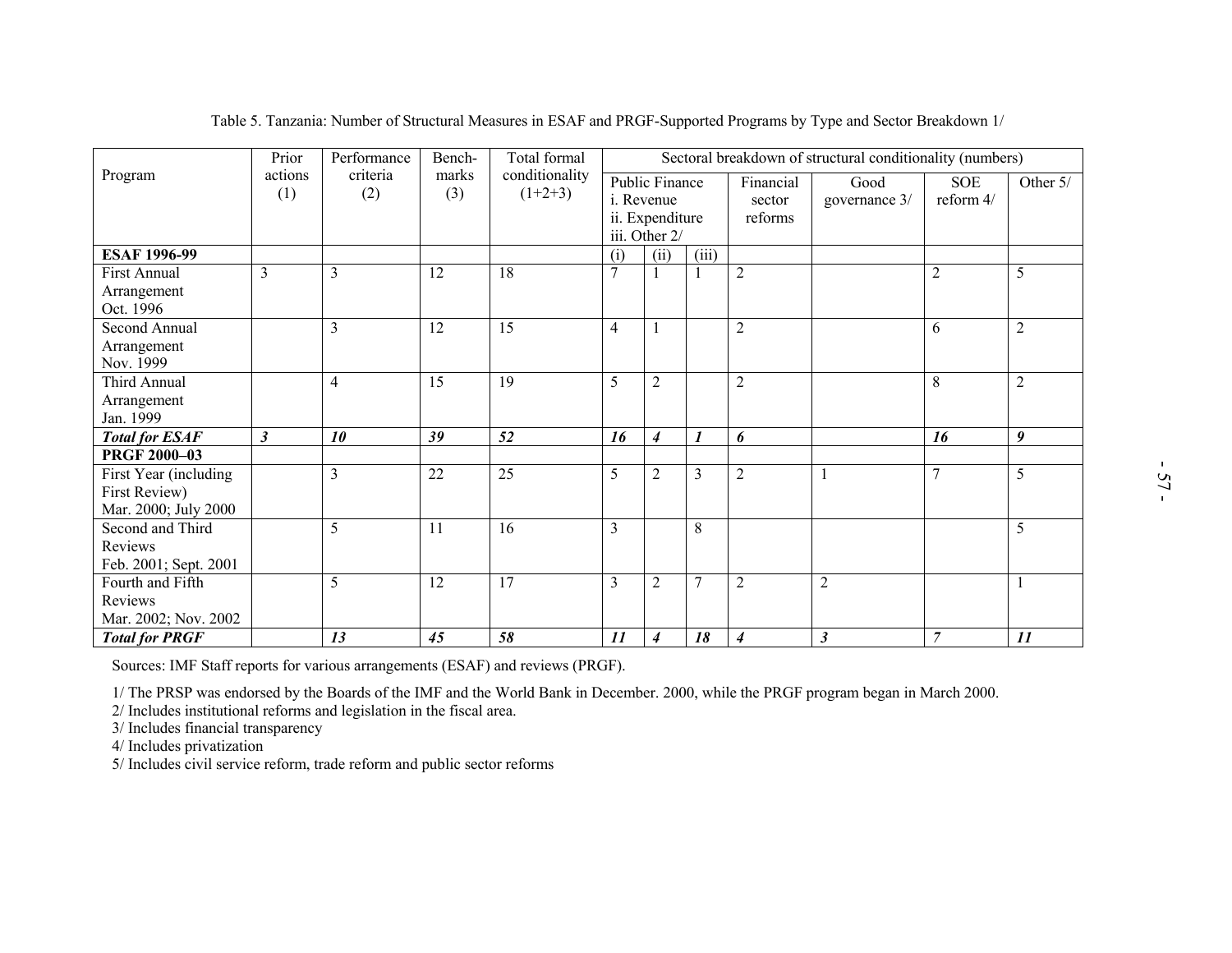#### **V. WORLD BANK EFFECTIVENESS**

137. Section A describes the key analytical inputs from the Bank in the process of formulation of the PRSP and assesses Bank behavior during PRSP preparation. It concludes by addressing whether the Bank's support was conducive towards country ownership. Section B looks at alignment of the institution's support following the PRSP. The Country Assistance Strategy covering FY01–03 provides the basis for the Bank's planned lending and nonlending program. As the CAS was prepared before the PRSP, the overlap between PRSP priorities and the Bank's analytical and lending activities, as they were implemented, is examined. The section concludes with an assessment of the Bank's role in respecting country ownership, promoting donor coordination and working with national development partners since the PRSP was introduced.

138. In Tanzania, the process of formulating the PRSP took six months and the country has been implementing the PRS for more than three years. The findings in the first section relate therefore to a very short phase of formulation, relative to the much longer experience of implementation, to which adequate weight must be given.

### **A. Bank Support During Formulation**

139. As noted earlier, the government's primary concern during formulation was to satisfactorily complete a PRSP in order to receive debt relief under HIPC. The overriding political expediency of achieving debt relief set the tone for most of the government's dealings with the Bank. In general, the government was quite keen to receive guidance and advice in order to complete the PRSP and receive HIPC relief.

#### **Bank's role**

 $\overline{a}$ 

140. The Bank's assistance for the PRSP was spearheaded by the Country Economist based in Washington DC. The Country Director and his team in the country office also played an important role in supporting the team responsible for drafting the PRSP. The network anchor in PREM provided direction and support during formulation. During the six month period of formulation, Bank staff assessed Tanzania's progress towards a draft PRSP, proffered advice on areas that would be covered by the JSA and gave extensive comments on drafts. Washington-based staff carried out one joint Bank/IMF mission at the end of June 2000.<sup>61</sup>

 $<sup>61</sup>$  OED did not have access to Bank correspondence files for this period. Information on this</sup> mission was drawn from the IMF's "Briefing Memorandum for Staff Visit for Discussions on the PRSP," June 22, 2000, which states that this mission went out with the objective of reviewing the nature and scope of the participatory process, encouraging the authorities to continue involving donors, discussing the data to be used to establish monitoring indicators for the PRSP and following up on progress with HIPC Completion Point conditions.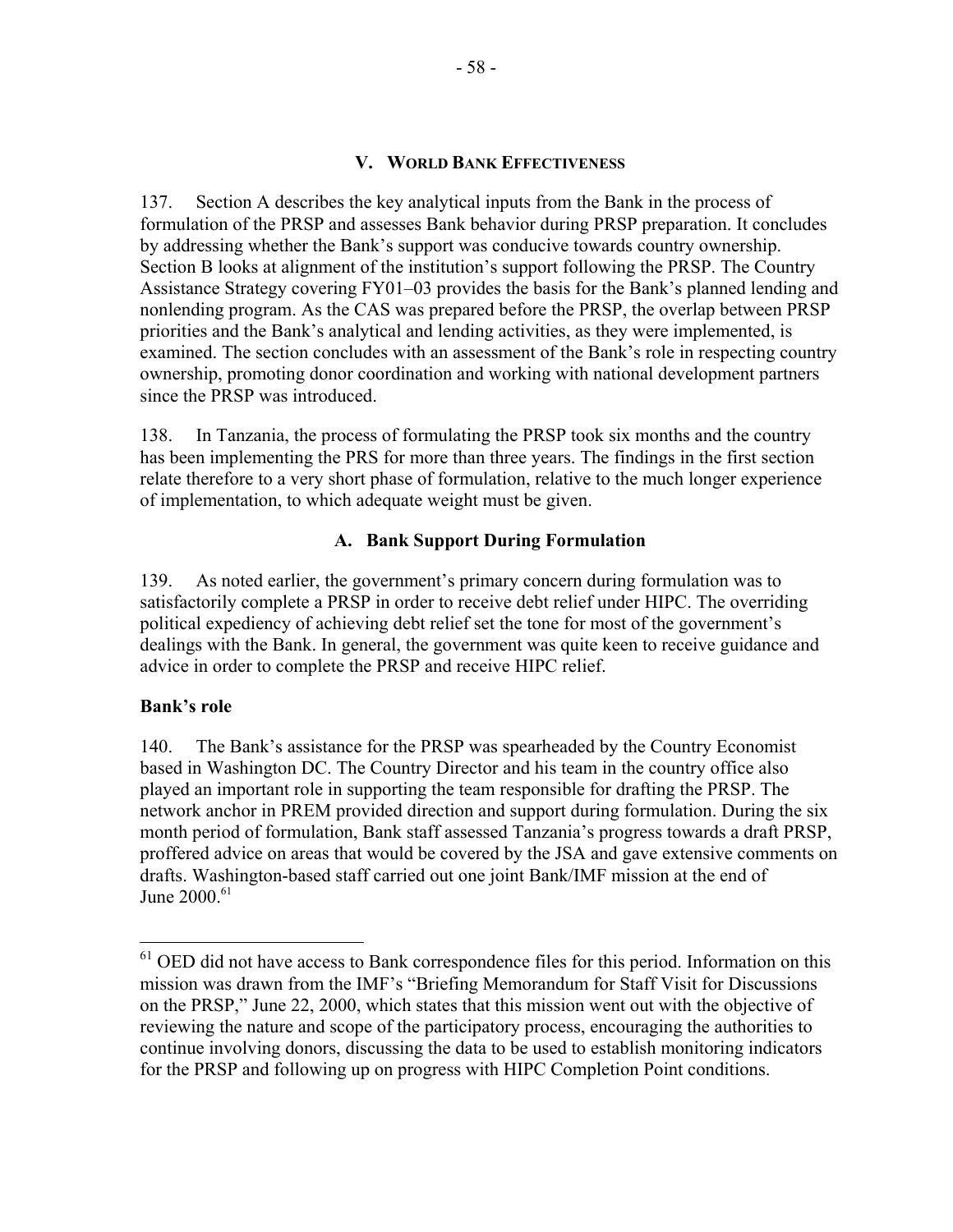141. The role played by Bank staff during the preparation of the PRSP was described variously by stakeholders as "facilitative" and as one of "active involvement." As reported in earlier sections, HQ staff were initially very eager in providing assistance to the government in preparing the PRSP. Other external partners were very critical of these "intrusive" actions by HQ staff which they believed did not respect the government's ownership of the PRSP (since most other donors were not very involved at the start of the PRSP process). However most stakeholders agreed that Bank staff at the country office responded quickly to these objections and were able to effectively contain Washington's influence on the process. Key members of the team responsible for drafting the PRSP concluded that the process was "government-led".

142. An area that senior government officials criticized was the "formatting requirements of BWIs" for the submission of the PRSP to the Bank's Board of Directors.<sup>62</sup> Government officials objected to the fact that they had to adhere to BWI formatting requirements for a nationally owned document. In addition, the editorial changes the Bank made to the draft PRSP have been viewed by some stakeholders as indicative of the Bank's intrusiveness in the process, resulting in the final draft of the PRSP losing some of its local "flavor" (Mukandala 2003). The principal drafters of the report, however, were adamant that no substantive changes were introduced into the draft.

143. During formulation, the Bank encouraged the government to deepen the consultative process for the PRSP but was unsuccessful in this area. Yet, the JSA did not reflect the widespread opinion of stakeholders that the consultative process was rushed and mechanistic. Civil society groups are critical that the Bank did not exert more influence to facilitate their participation, particularly in discussion of the macroeconomic framework for the PRSP. They acknowledge, however, the Bank's dilemma between respecting country ownership and "enforcing" participation as a conditionality. The Bank, for its part, did not want to hold up Tanzania's Completion Point under HIPC to allow a more effective consultative process. For that matter, neither did civil society. Thus, the design of the PRSP with its links to HIPC put the Bank and other stakeholders in a difficult position vis a vis the consultative process.

## **Analytical inputs**

 $\overline{a}$ 

144. Prior analytical work conducted by the Bank was useful in supporting the preparation of the PRSP. Previous studies included a comprehensive Country Economic Memorandum  $(2000)$  and from 1997 onwards, a series of Public Expenditure Reviews.<sup>63</sup> The absence of a Poverty Assessment, given that a Household Budget Survey had not been carried out since

 $62$  The policy documents issued by the BWIs at the time that Tanzania was formulating its PRSP do not stipulate formatting requirements for submission of the PRSP to the Boards of the two institutions (World Bank/IMF 1999a and b).

 $63$  The role of the PERs is discussed in the next section.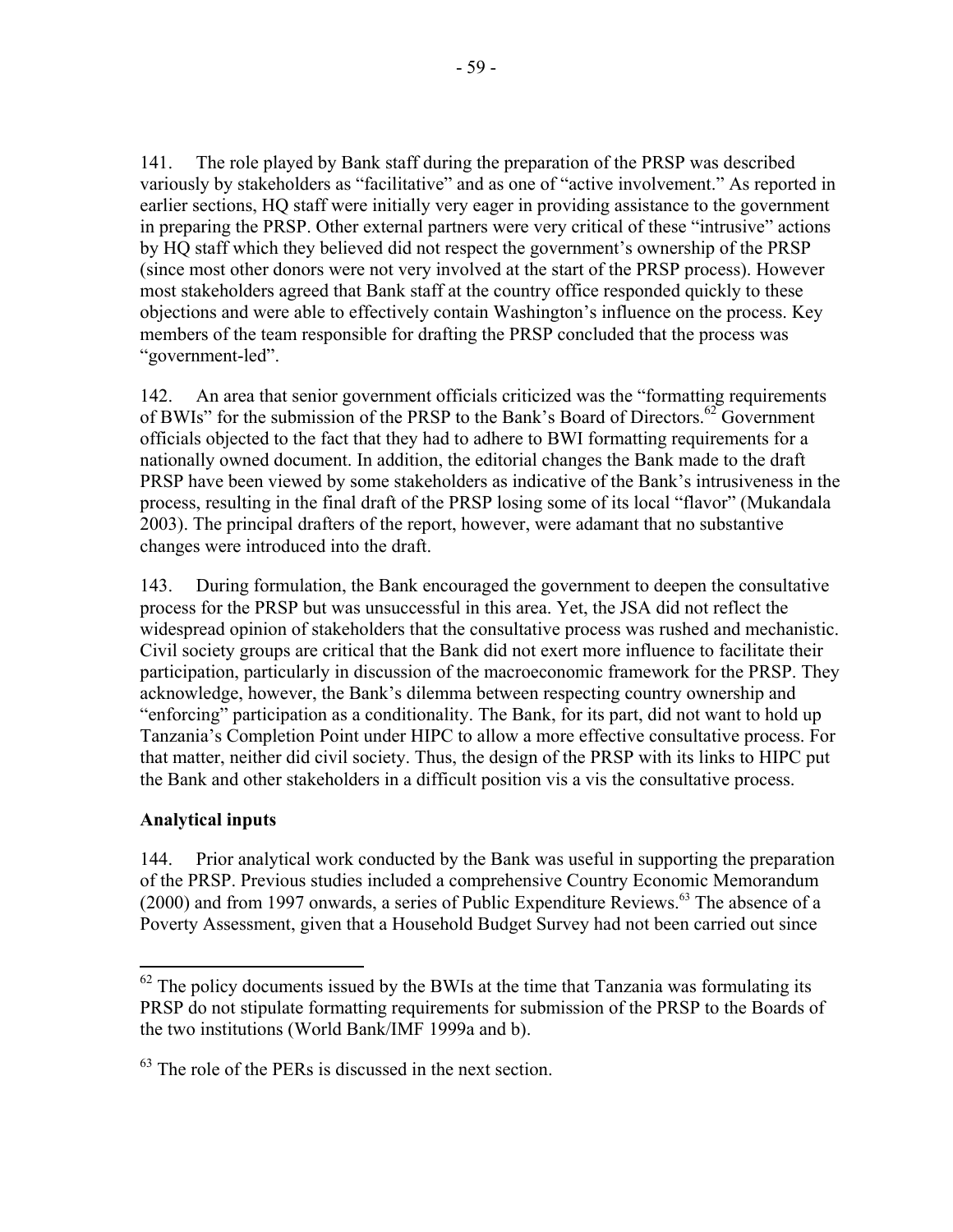1990/91 and the ability of the Bank to contribute in this area, is noteworthy. This was flagged in OED's Country Assistance Evaluation, completed in early 2000, which recommended that the Bank could assist Tanzania in "helping to improve its social and economic database"64 and the June 2000 CAS had responded by planning a FY02 Poverty Assessment upon release of the results of the 2000 Household Budget Survey. It is unclear why a survey and Poverty Assessment had not been carried out earlier. The PRSP was significantly handicapped without recent survey data from which the government could draw a baseline for its targets.

145. In its advisory role, the Bank provided technical inputs which eventually influenced the sectoral contents of the PRSP. First, the Bank stressed the importance of tackling corruption, which had been raised as an issue by many participants during the consultative process. As a result, the government included the judiciary as a priority sector in the PRSP (although civil society felt that this did not constitute sufficient attention to governance). Second, cross-cutting issues such as gender and the environment were revised based on Bank feedback. Finally, Bank staff strongly influenced the policy decision made in the PRSP to eliminate user fees for primary education.<sup>65</sup> National and international NGOs had been lobbying intensely on this issue during the formulation of the PRSP. The government (and the Bank) had resisted canceling user fees on the basis that cost-sharing was an essential component of their strategy, and the draft of the PRSP shared with stakeholders in August 2000 reflected this view. But the final draft of the PRSP that was submitted to the Cabinet abolished user fees for primary education.

146. Many civil society organizations expressed the concern that the strong influence of the Bank on the contents of the PRSP, while appreciated in the case of eliminating user fees in primary education, was a potential risk to country ownership. Government officials interviewed did not have any complaints on or reactions to the Bank's influence on the policy contents of the PRSP as the desire to reach HIPC Completion Point was foremost on their mind.

147. The Bank played a substantial advisory and facilitation role in the formulation of the PRSP. Civil society was critical of this role but appreciated the Bank's influence on some of the policy content of the PRSP. Yet they regretted that the Bank had not exerted more influence on the government in order to open up greater space for their inclusion. This highlights the tensions for the Bank between respecting a country-led process and influencing the government to ensure broad-based participation of all stakeholders. Government officials for their part were not very concerned that the Bank had wielded considerable influence on the process beyond their serious objections to "formatting requirements" and heavy editing of the PRSP by the Bank. Given the uncertainty of what was expected of a PRSP, and under

 $\overline{a}$ 

 $64$  OED (2000), p.28.

 $65$  For further information, see the following accounts: Alonso (2002) and Holtom (2002).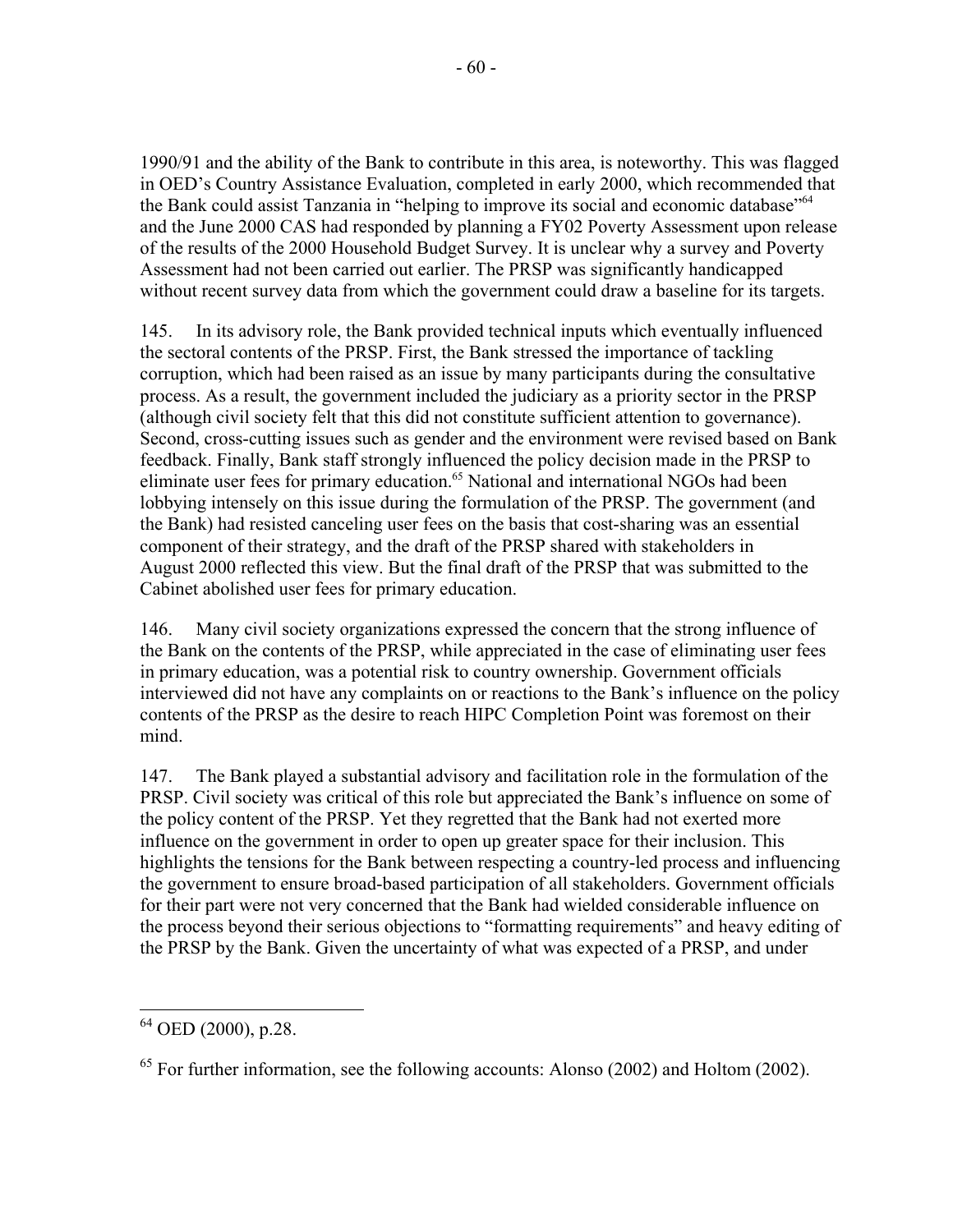pressure to reach HIPC Completion Point, the team responsible for drafting the document was generally appreciative of the Bank's guidance and support.

# **B. Bank Support and Alignment For Implementation**

# **Bank's role**

148. The Bank continues to play a strong coordination and facilitation role following endorsement of the PRSP by the BWIs in November 2000. It has continuously engaged in a dialogue with the government on the formulation of the 1st and 2nd Annual PRSP Progress Reports (dated August 2001 and March 2003) as well as on overall implementation of the PRSP. Support is formally coordinated through the PRSP Task Manager based in Washington, although the country office continues to play a strong role in PRSP discussions, with the cluster leader for all tasks related to the PRS process, public expenditure management and programmatic lending located in the country office.

149. Based on the information available to OED, the Bank conducted 4 PRSP related missions between October 2000 and March 2003. An October 2000 mission, conducted jointly with other donors, had the objective of clarifying the role of Bank assistance in developing the Rural Development Strategy and exploring linkages with the government's ongoing work on agricultural sector strategy. A May 2001 joint Bank/IMF mission discussed progress with the implementation of the PRSP and provided initial comments to the government on the PRSP draft Progress Report. A December 2001 mission followed up on issues related to the outstanding poverty analysis and implementation of the Poverty Monitoring System. The mission had intended to initiate a discussion of the impact of growth on poverty, but this discussion was not advanced much further. Finally, a mission conducted in March 2003 reviewed the draft JSA of the 2nd Progress Report with the government.

# **Bank behavior in promoting underlying principles**

150. Subsequent to the formulation phase, the Bank's overall behavior in terms of promoting country ownership is widely perceived to have improved significantly. There has been a "sea change" in the Bank's behavior, and this was reported across the board from representatives in government, civil society and donor agencies. Using 1995 as a benchmark year, the Bank's record in supporting country ownership was very poor. The Independent Monitoring Group reported in that year that "in practice the Bank (along with other donors) ignores the first conclusion of its own recent report on aid effectiveness that aid is most effective when it supports programs and projects that are "owned" by the recipient country." The Bank was also criticized by other donors for its "unwillingness to engage in serious substantive discussions" with them.<sup>66</sup> From this dismal point, the Bank progressed quite rapidly. The collaborative 1998-99 PFP and 1998 and 1999 PER processes had indeed

 $\overline{a}$  $66$  See Helleiner et. al. (1995).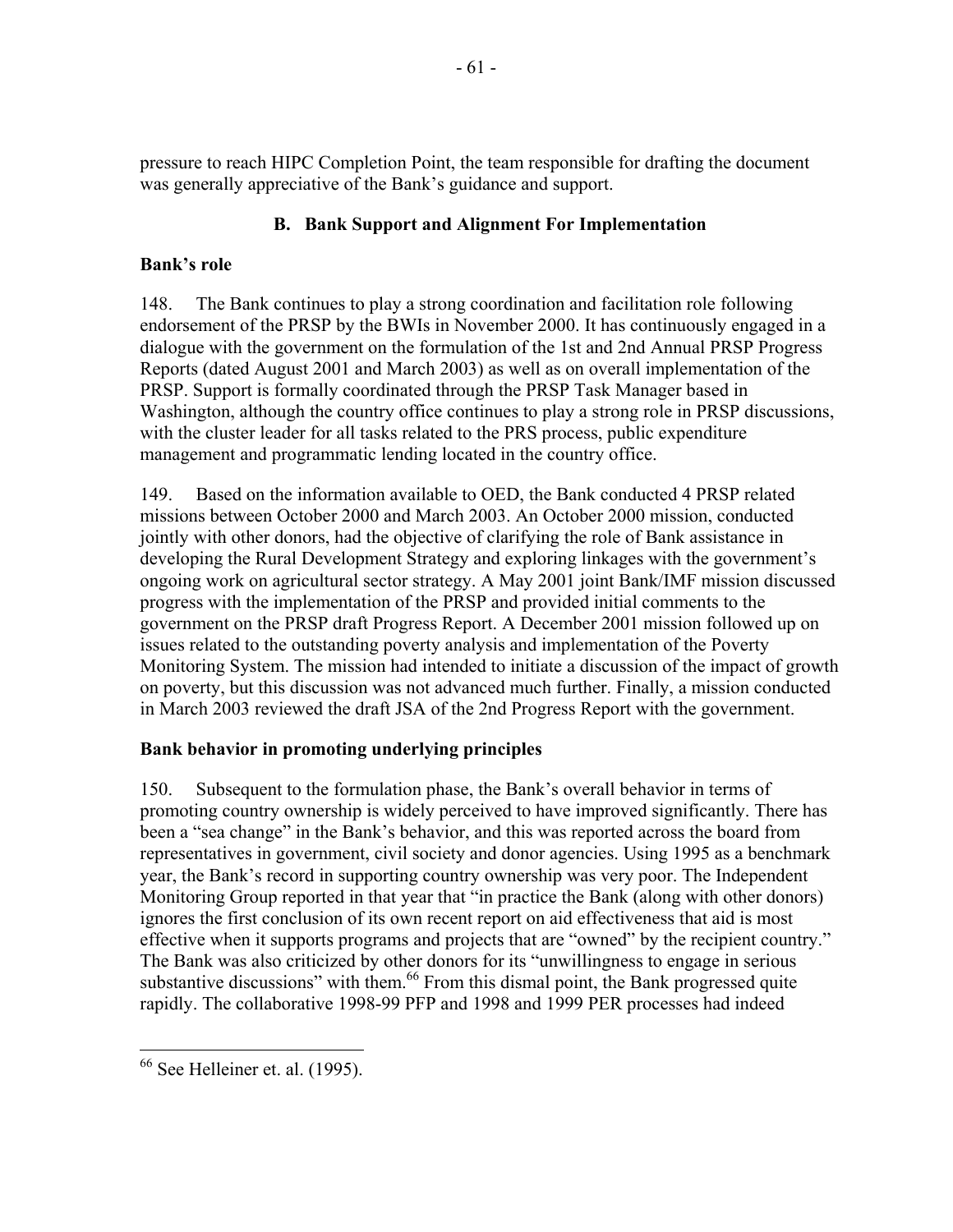already been noted as a best practice by OED for stimulating "support for a country-driven formulation of the development strategy."67

151. With the introduction of the PRSP and its principles, the Bank's respect for country ownership has gone much further. A senior Ministry of Finance official noted that "bank behavior has changed dramatically in supporting country-driven processes". There has been a reduction in the Bank's adjustment lending conditionality which is now derived from the PRSP (discussed in detail below). One sector ministry noted that the World Bank has played a key role in improving the government's ability to decide and the donor's ability to give advice and assistance; an NGO in that same sector was in full agreement with this characterization. Two mechanisms have added to the impact of the PRSP in supporting this change. First, the Bank's continuous involvement in working groups around the PER/MTEF process has provided a collaborative framework for much of its support (described in next section). And second, the relocation of the Country Director to Tanzania in 2000 supported by a team of Tanzanians at the country office has been critical in shifting ownership from the Bank to the country.

152. But there is always more room for country ownership—as one government official quipped, "The consensus has moved from Washington to Washington-Dar consensus." Staff in the country office do a better job of fostering country ownership than sector missions from Washington. The latter often fail to adequately consider alternative viewpoints and are not willing to relinquish control to the ministry. While ministry officials were widely appreciative of the Bank's technical skills, they complained that sector staff like to "come into the kitchen too often while you are cooking." Weak technical capacity at all levels within government is part of the problem and the technical assistance provided by the Bank (and other donors) has not been successful in addressing this problem. At the same time, Bank sector staff "hold hands too easily" which inhibits learning amongst ministry staff. Project implementation units run separately from ministry processes create parallel structures that have also discouraged capacity-building within the ministry. Severe disbursement pressures on sector staff work further aggravate the problem.

153. The Bank has continued to promote the "partnership" principle of the PRSP. By 2000, the Bank had already made significant progress in enhancing "country-led donor coordination, encouraging transparency in aid flows and promoting harmonization of donor procedures" (OED, 2000). Moving the 1997 Consultative Group meeting to Dar es Salaam was a major step in this direction undertaken by the Bank. Subsequently, the Bank has gone further. The government and other donors pointed out the Bank's proactive role in involving donors in the PER process, its alignment of the PRSC within the framework of the PRBS, and its constructive engagement with and support of the DAC as important measures that have contributed to greater donor coordination. At the sector level, two sector ministry officials noted that the Bank had exercised its power in a useful way by bringing donors

 $\overline{a}$  $67$  OED (2000), p.26.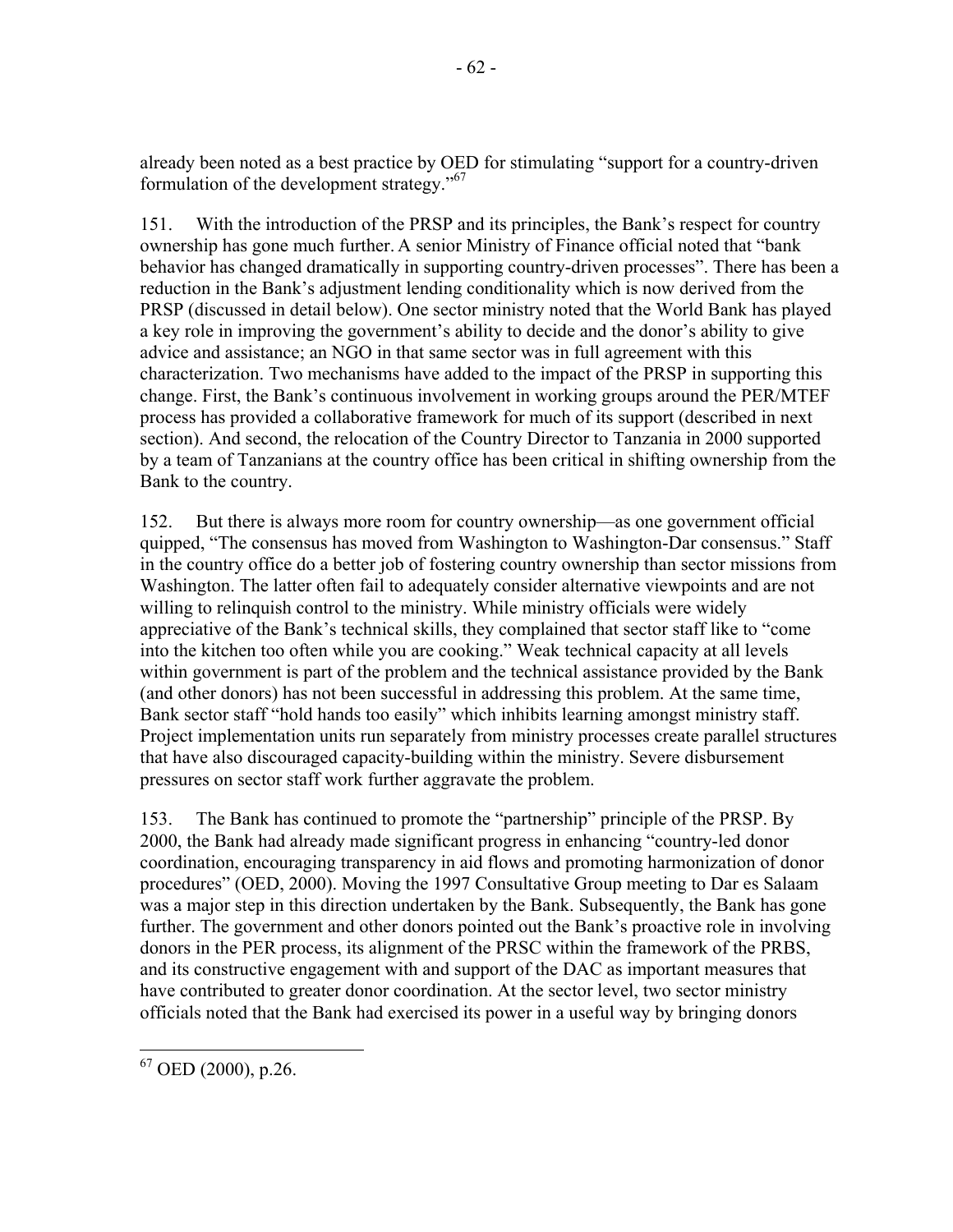together and taking the lead in supporting government to do business. Here too, progressive leadership within the Bank office enhanced by the relocation of the Country Director to Tanzania in 2000 has played a critical role. Results from the OED/IEO survey in Tanzania provide support for the Bank's positive role in donor coordination – almost 40 percent of respondents strongly agreed that the World Bank is promoting coordination of donor assistance<sup>68</sup>

154. There are mixed reviews of the Bank's coordination with donors at the sector working level. While the situation continues to improve, a strong criticism from several donors is that missions from Washington often arrive without adequate notice to or coordination with other partners working in the same sector. Government officials were unanimous in their view that there were too many missions from the Bank. Here too lack of capacity in the government is part of the problem. Senior Bank staff are aware of the "mission overload" and are working on improving coordination. They acknowledge that the PRSP has added new demands on the government's time and that this has not been reciprocated by observing "quiet times" or asking less of the government in other areas. "The other shoe has not dropped." Bank staff also noted that transaction costs are likely to be higher in a transitional period as the existing portfolio and projects are disbursed.

155. Although the Bank was criticized for not exerting greater influence on the government to involve civil society during the formulation of the PRSP, during the implementation phase the Bank has been responsible for their involvement in PER working groups. The Bank also attempted to encourage the government to carry out a broad-based participatory process during the preparation of the first Progress Report but was not successful. Civil society would like the Bank to insist upon greater representation of NGOs in the 4 working groups of the Poverty Monitoring System . But this presents a dilemma for the Bank—in fostering broader country ownership, it risks harming the country-led principle.

# **Alignment of analytical and advisory assistance**

 $\overline{a}$ 

156. During the implementation phase of the PRSP, the Bank provided technical guidance in key areas of the PRSP, including analysis of the Household Budget Survey, advice on the Poverty Monitoring System, sectoral inputs in education and health, support for institutional reform and investment climate promotion, and for the PER process through specific areas of expertise. This is acknowledged both by government officials and other external partners, who continue to look to the Bank for technical inputs and reviews.

157. Stakeholders unanimously acknowledged the positive role of the Bank-supported Public Expenditure Review process in PRSP implementation. As discussed in previous

 $68$  Of 100 persons surveyed, 29 strongly or completely agreed with the following statement— "The World Bank is promoting coordination of donor assistance." (23 answered "Didn't Know" or "Unsure" and were withheld from the analysis.)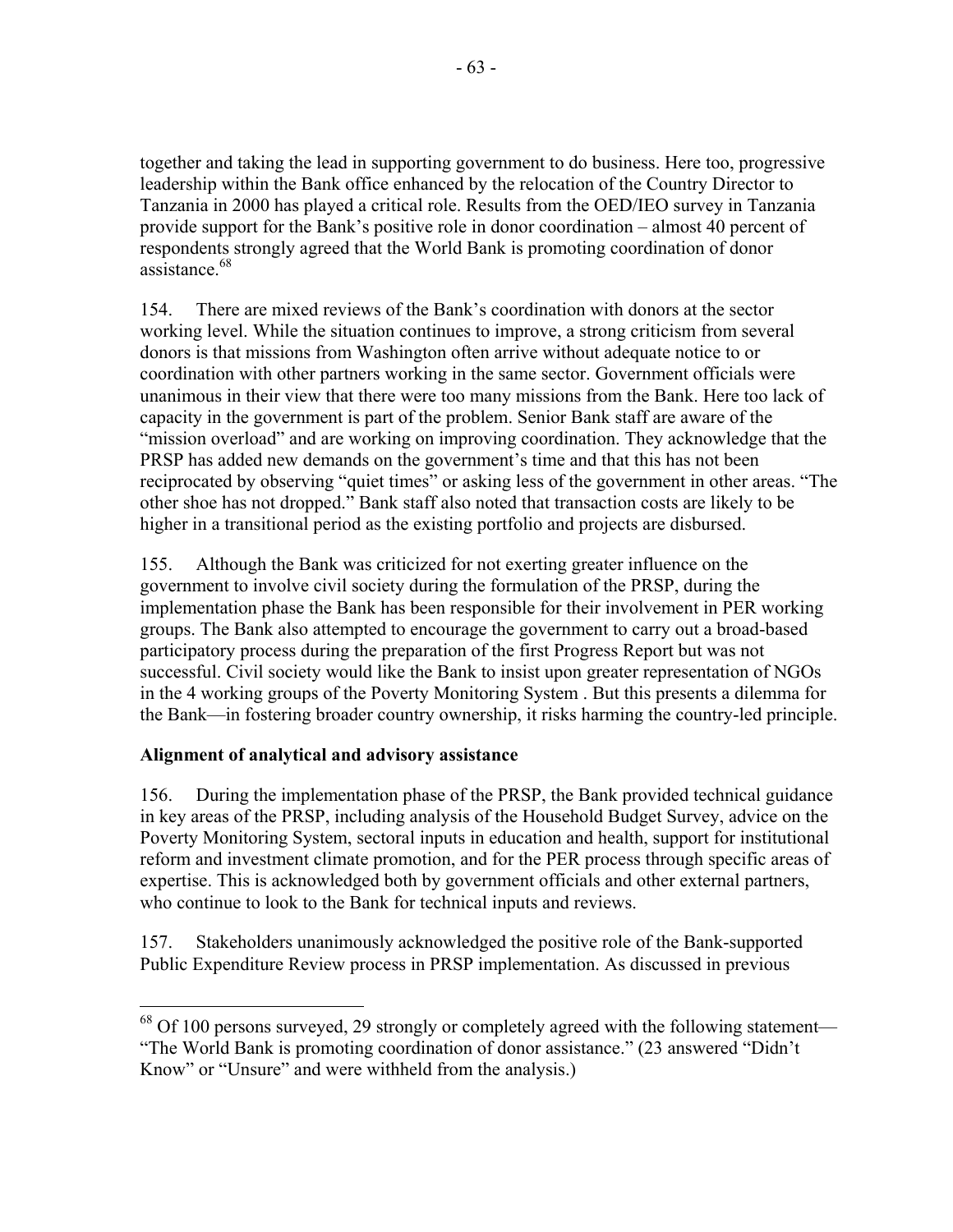sections, the Bank had conducted PERs prior to 1997/98 which were primarily external analytical exercises. From 1997/98 onwards, the PER process changed in two distinct ways. First, the process was aligned to directly support the preparation of budget guidelines and the MTEF while also monitoring the composition and effectiveness of the past year's expenditure allocation and supporting the development of budget management systems. Second, the broad engagement of various stakeholders was encouraged. The PER Working Group now actively includes central and line ministries, external partners and representatives from civil society. In addition, Macro and Sectoral Working Groups were set up with similar membership. All groups have an ongoing work program and meet year round on a bi-weekly basis. The PER process today is broadly participatory, government-led, encourages domestic and external partnership and facilitates a multi-sectoral results-orientation of the PRSP via links to the budget and assessments of the poverty focus of expenditure.

158. The leadership role of the Bank in stimulating a participatory PER process has been widely acknowledged. Until recently, the Bank was providing secretariat services for the process which included offering its offices as the physical venue for meetings and publishing the PER report. In end 2003, they moved this function to the Ministry of Finance. Throughout, Bank staff have provided excellent technical inputs. In the words of a Bank staff member, the PER process supports "the right mix of capacity-building and criticism".

159. There have been shortcomings in other areas of the Bank's analytical support for the PRSP. There is a continuing knowledge gap about the micro-economic social and poverty impacts of macro-economic and structural policies, the sources of growth (particularly in the informal sector), and the poverty impact of alternative policy and strategy options. The Bank acknowledges that this remains an area for much work to be done, but notes that past efforts have been hamstrung for lack of appropriate and adequate data – even to undertake a proper diagnostic of poverty in the country.<sup>69</sup>

160. At the sectoral level, the depth and breadth of the Bank's analytical work has been uneven across sectors. This has resulted in different sectors being at different stages of development of their sector strategies, which in turn has resulted in uneven implementation of the PRS priorities. For example, in agriculture the Bank staff acknowledge that analytical work should have started much earlier than it did. In maintaining a balance between growth and poverty reduction efforts, the Bank, via its lending program, has continued to focus on the growth agenda through its support for business climate issues to promote investment and for institutional reform (e.g. in capacity building for public expenditure management). But it has not been assertive in promoting the growth agenda to maintain the needed balance in policy formulation in the PER/MTEF and budget processes.

 $\overline{a}$ 

 $69$  IMF staff have noted that the Bank has stated that it did not have the resources to carry out PSIAs in FY03. The Bank has agreed with the government to conduct a PSIA on agricultural tax reforms in FY04.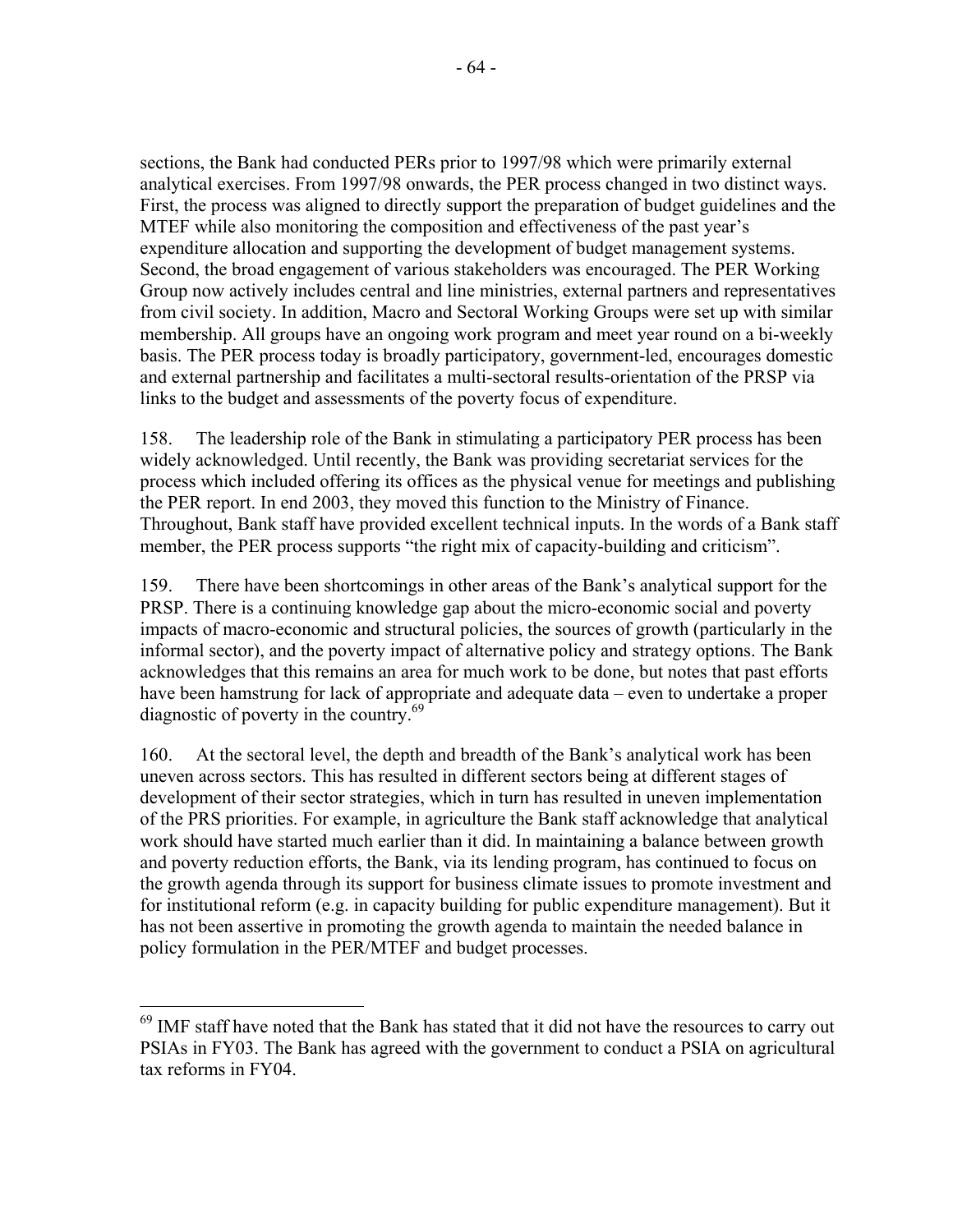#### **Alignment of lending**

161. The Bank's CAS for FY01–03 was approved in June 2000, a few months prior to the endorsement of the PRSP. It is not known why the timing of the 2000 CAS was not delayed in order to align with the PRSP, but its focus—private sector and infrastructure development, sustainable rural development, improved social infrastructure, public sector reform and institution building—is in line with the priorities of the PRSP. New commitments across the three year CAS period reflect a similar picture of alignment: projects that fall into PRSP priority sectors comprised 75 percent of new commitments. (The Songo Songo Gas Development and Power Generation project accounts for the majority of the commitments that were outside priority areas of the PRSP.) Compared with the previous three year period, Bank commitments have broadened from public sector governance and private sector development into priority areas such as education, social protection and water supply (see Figure 3, which compares new commitments by sector during FY01–03 and FY98–00).



162. Bank support of sector budgets increased significantly after the PRSP. Commitments in SWAPs before the PRSP were US\$22 million—since the PRSP, an additional US\$207 million of IDA credits in Tanzania support sector-wide programs. This represents an increase from 5.2 percent of commitments in the 3-year period before the PRSP to 28 percent of commitments in the three-year period after the PRSP. (To the extent that SWAPs are based upon a country-owned program and improve donor coordination, this would demonstrate alignment with PRSP principles.) Before the PRSP, the Bank was participating in the Health Sector Development Program (HSDP) which it had joined in FY00. In FY02, the Bank became the largest financier of the Education Sector Development Program (ESDP) through the US\$150 million Primary Education Development Program (PEDP). In addition, the Bank's US\$57 million Participatory Agricultural Development and Empowerment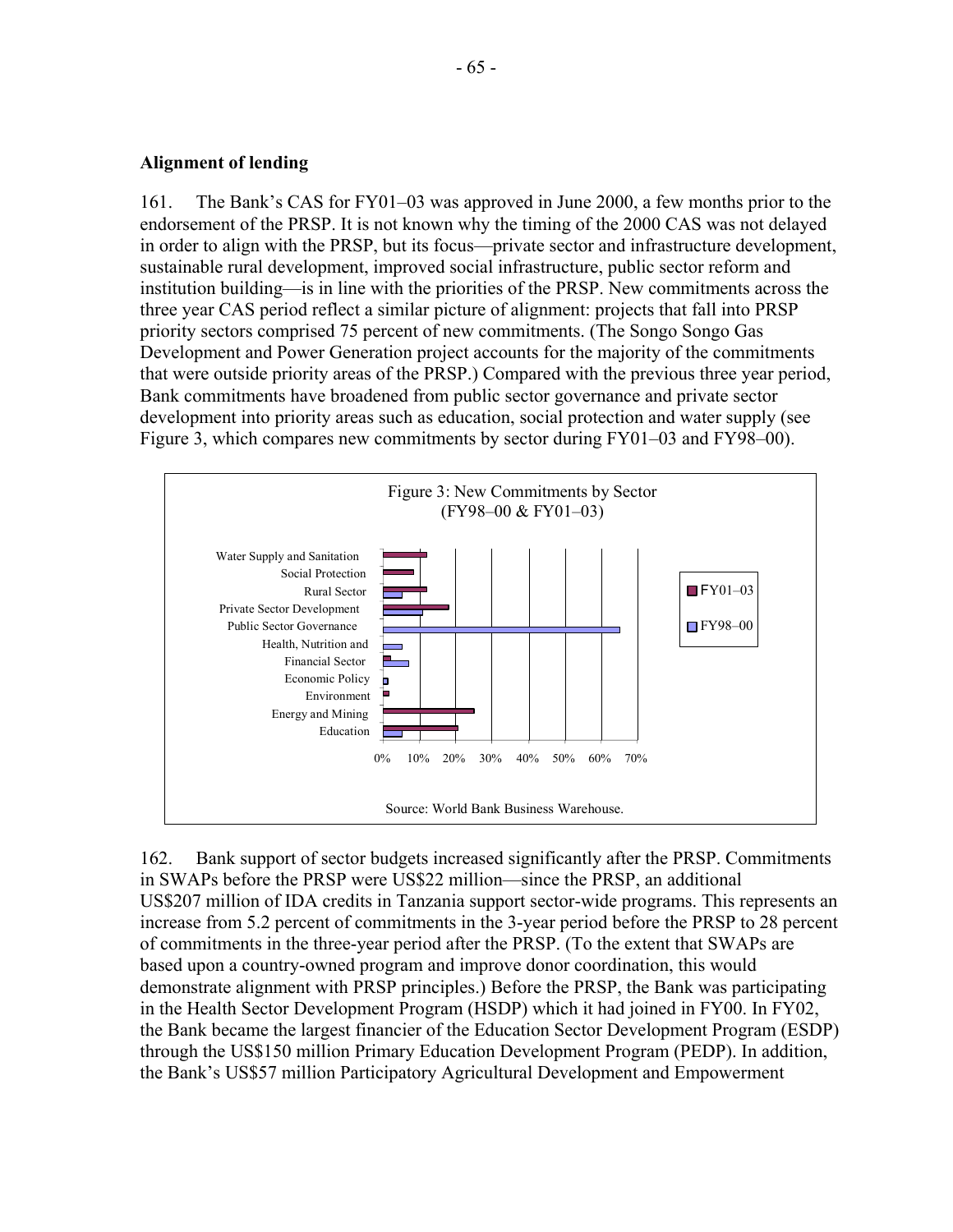Project (PADEP) which became effective in July 2003 supports the government's Agricultural Sector Development Program (ASDP) and the Rural Development Strategy.

163. The Bank's total budget support through adjustment lending (including sector adjustment loans) has actually declined as a proportion of new commitments since the PRSP was introduced. Between FY98 and FY00, 47 percent of new loans were adjustment loans.<sup>70</sup> The percentage of adjustment lending from FY01 to FY03 decreased to 39 percent of new loans. In absolute terms, new adjustment loans have increased from US\$195 million in FY98-00 to US\$284 million since the PRSP.

164. The May 2003 Poverty Reduction Support Credit 1 (PRSC1) represents almost half of the US\$284 million in adjustment lending commitments since the PRSP was approved. The PRSC1 is a programmatic lending instrument specifically designed to support the implementation of the PRSP. It supports government efforts in three areas: (i) reforms in the areas of agricultural and rural development, (ii) institutionalizing Tanzania's monitoring and evaluation systems, and (iii) strengthening public sector performance and the efficiency and effectiveness in the use of resources (see Box 6).

# **Box 6. Tanzania: Poverty Reduction Support Credit (PRSC)**

Approved by the World Bank's Board of Directors in May 2003, the PRSC is designed as a series of three annual single tranche operations of US\$132, US\$150 and US\$175 million each. The PRSC selectively supports the implementation of priority areas of Tanzania's Poverty Reduction Strategy. It emphasizes the "effectiveness of expenditure programs and holding sectors accountable for results and outcomes of programs through a strong M&E system". Second, it "supports greater focus on pro-poor growth policy reforms, especially those affecting rural incomes". The first tranche, PRSC1, became effective in July 2003 and included a grant component of US\$32 million in addition to a US\$100 million credit. The US\$132 million disbursement was based upon the completion of seven prior actions. Two of the prior actions were contingent upon publishing the 2nd Annual Progress Report for the PRS and its approval by IDA. The other five were actions in debt management, financial management, rural development, institutional reforms, and private sector development. The PRSC1 also specifies seven triggers that would make Tanzania eligible for proceeding with PRSC2.

Source: World Bank (2003a).

 $\overline{a}$ 

165. The PRSC1 breaks new ground in aligning the Bank's policy-based lending with the underlying "country-led" and "partnership" principles of the PRSP. First, conditionality has been reduced under the PRSC1 as compared to previous adjustment lending operations in Tanzania. The 1997 Structural Adjustment Credit, the 2000 Programmatic Structural Adjustment Credit and the 2001 Primary Education Development Program had 24, 28, and 23 conditions respectively. The PRSC1 has 14 conditions—7 prior actions and 7 triggers for PRSC2—but it is only the first in a series of three credits. Relative to the *size* of the

 $70$  This does not include the HSDP which is an investment Adaptable Program Loan.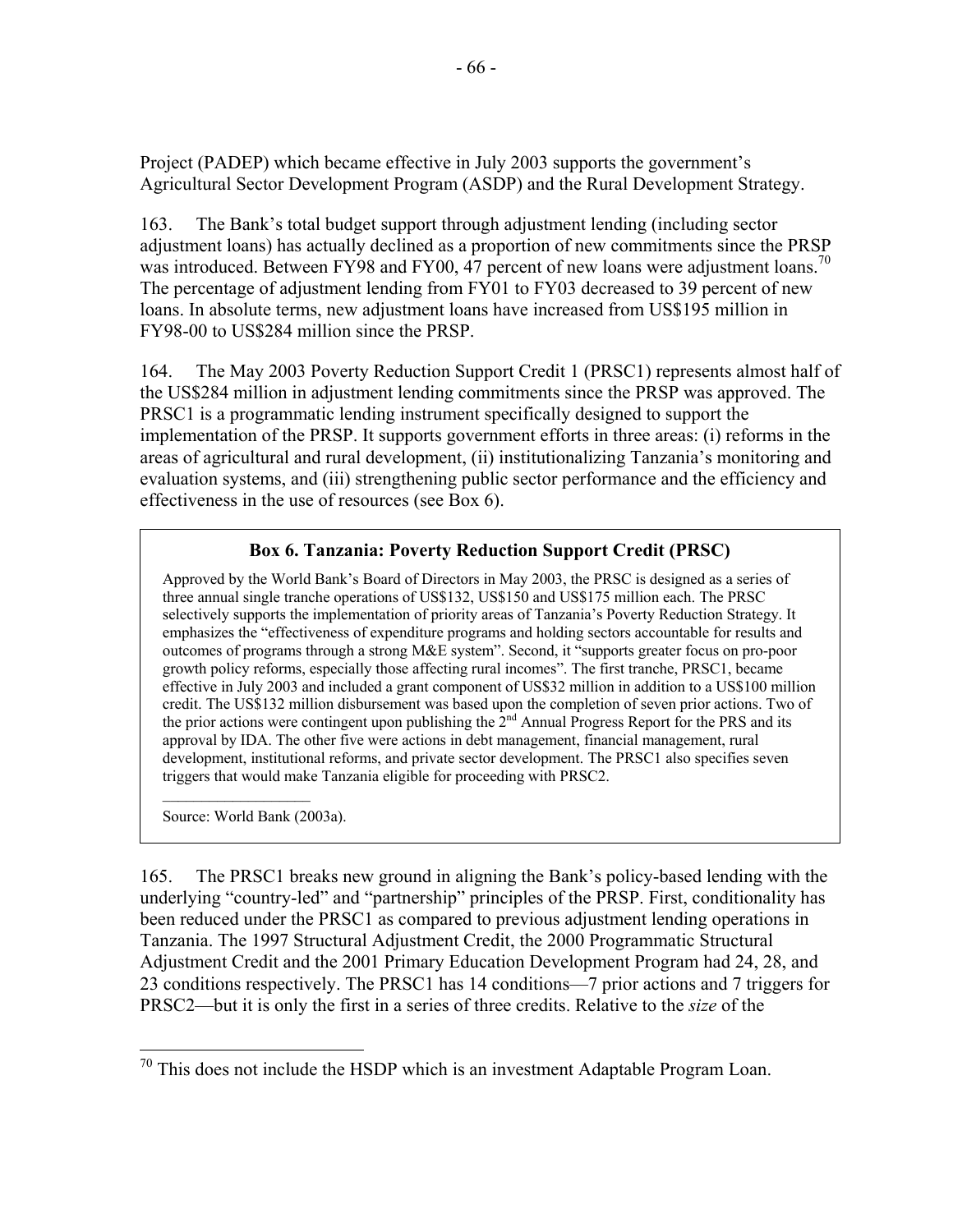programs, however, conditionality has declined much more. The US\$132 million PRSC1 is two-thirds the size of the US\$190 million PSAC but has half the conditions. The reduction in conditionality is largely due to a decrease in conditions in financial and private sector development, mainly related to privatization of SOEs. Under the PSAC, 40 percent of conditions fell into financial and private sector development. Of the 14 conditions in PRSC1, 14 percent of conditions are in that category.

166. Second, the PRSC1 allows the government greater control over its aid flows. Its expost conditionality permits the government to know with certainty what disbursements to expect within the year. It also allows flexibility in the triggers for future tranches so that disbursement is not held up by factors outside the government's control.<sup>71</sup>

167. Third, the Bank has coordinated with other donors in adding the PRSC policy measures to the existing PRBS policy matrix, the PAF, and aligning the timing of the PRSC1 with the preparation and review of the PRBS. The PAF had already been developed by the government and PRBS donors. Its policy matrix uses the PRS as its guiding framework, is broadly aligned with the objectives of the PRS and is synchronized with the PRSP progress reports. The PAF was extended to include a greater focus on rural incomes to provide an adequate policy matrix for the PRSC1.

168. Finally, the PRSC1 conditions were determined in a participatory process with the government and PRBS donors. The OED/IEO evaluation team was invited to observe a meeting in April 2003 in which the Bank, PRBS donors and the government negotiated prior actions and triggers. This session demonstrated how the Bank is working in partnership with other donors to highlight joint priorities and a common framework of action for the PRSC.

169. Overall, government officials and donors were of the opinion that the PRSC1 supports the PRSP and were appreciative that the Bank had aligned its instrument with the PAF policy matrix. Some donors were keen to see a larger share of the Bank's portfolio dedicated to this instrument. But the PRSC1 credit is almost a fifth of new loans committed in the past 3 years, and in terms of disbursements, represents 75 percent of average annual disbursements in the past three years.

170. Although the 2003 CAS had not yet been finalized at the time of writing this case study, the country team has indicated that it will focus on the private sector development pillar of the PRSP and on building government capacity for its implementation, in a framework of gradual transition towards budget support. Most interviewees agree that capacity building will be key in supporting implementation of the PRSP. Bank assistance for private sector development will put greater emphasis on the neglected "income" poverty side of the PRSP. Until the CAS is actually finalized and implemented, it will not be possible to

1

 $71$  The PRSC program document specifies the delay in DAWASA's privatization, where buyers were not available, as an example of this.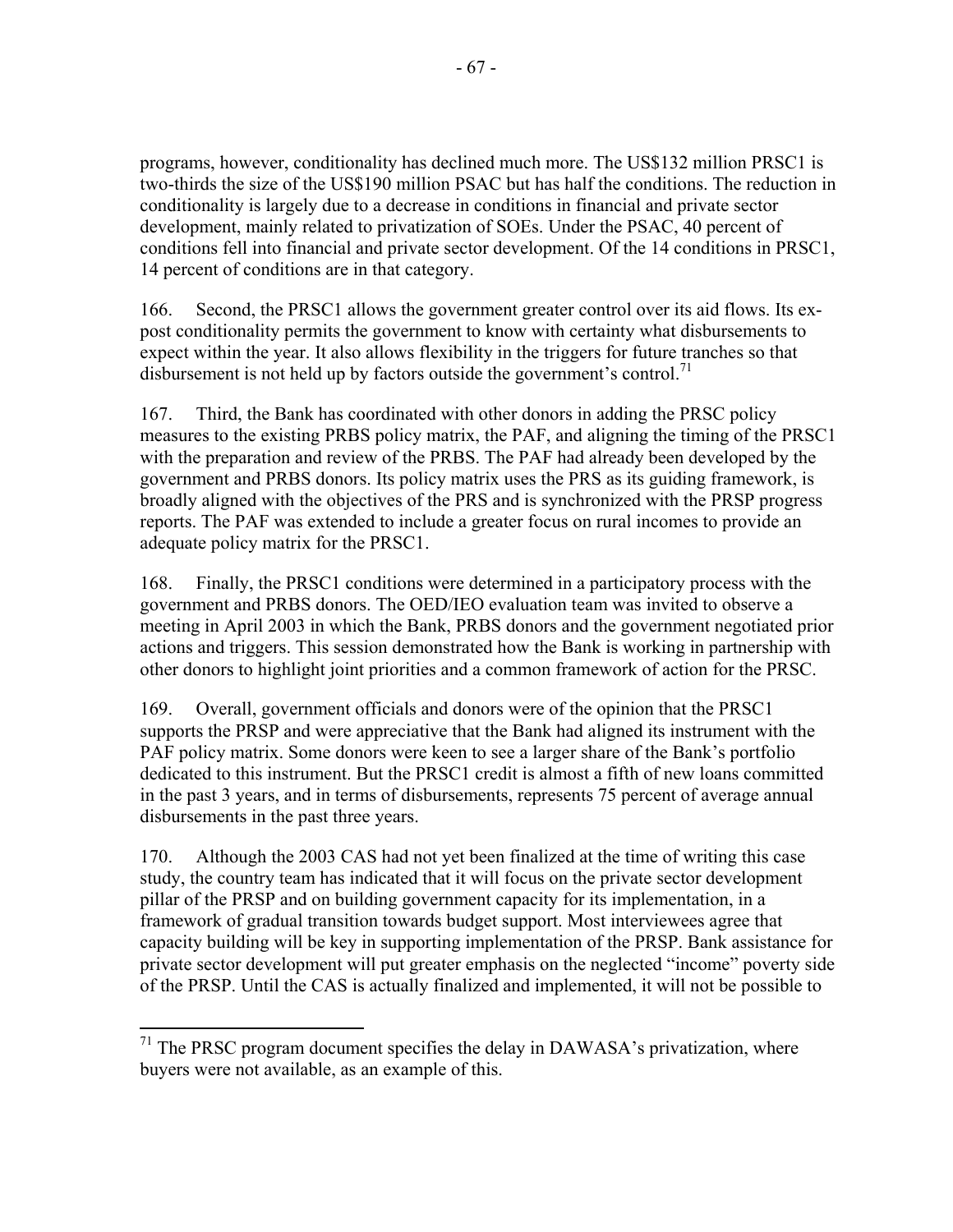evaluate its alignment with the PRSP. But its timing has been delayed to align with the next round of the PRSP.

## **Alignment of other activities**

171. The World Bank Institute has carried out various PRSP related workshops and seminars both at a national and regional level in which government officials, civil society and donors from Tanzania participated. The content of these courses is aligned with the PRSP, and has focused extensively on capacity building in monitoring and evaluation. The impact of these courses is difficult to assess as no feedback on these activities was available from interviewees. One area where support to learning activities was found lacking was the Bank's role in building capacity amongst the Parliament in order to empower it to oversee government.

### **VI. WORLD BANK-IMF COLLABORATION IN TANZANIA**

172. There are three aspects of Bank-Fund collaboration that are especially relevant to the PRSP/PRGF process: the nature of coordination and priority setting in the two institutions' analytical inputs to help foster a broad-based, country-driven policy debate; the Joint Staff Assessments (JSA) of the PRSP; and developments with regard to the "aggregate" level of conditionality and division of labor between the two institutions.

## **A. Coordination and Priority Setting**

173. Most of those interviewed, including IMF and World Bank staff, indicated that dayto-day cooperation was good. A number of joint missions took place (e.g. for monitoring progress on the PRSP), and on issues of mutual interest, including reform of the electricity sector or fiscal issues in local government reform, World Bank-IMF teams had joint meetings with government officials. Several government officials said that an even greater coordination of missions would help reduce the burden on limited local capacity. At the beginning, however, the World Bank and IMF teams raised issues in an uncoordinated manner and government officials expressed frustration over the lack of clarity from the BWIs on what was expected from a PRSP. But, country teams in both institutions eventually reached fairly similar conclusions regarding the pace of reforms and the process of reaching HIPC completion point—i.e., that Tanzanian policymakers had shown a willingness to stay the course and that quicker access to HIPC relief was justified. However, the one-year rule for reaching HIPC completion point after the full PRSP was introduced and Tanzania's HIPC completion point was delayed up to the end of 2001. This delay was received with a certain amount of irritation and anger within government, who had expected to reach HIPC completion point soon after completion of the PRSP. Although country teams argued against this delay, the completion point was still postponed. In retrospect, confusion over how to interpret the Boards' wish to maintain flexibility in the timing of Tanzania's completion point was a major cause of the misunderstanding.

174. Two aspects of Bank-Fund inputs to the broader policy debate are worth noting. First, as already noted above, the IMF was less involved than the World Bank in the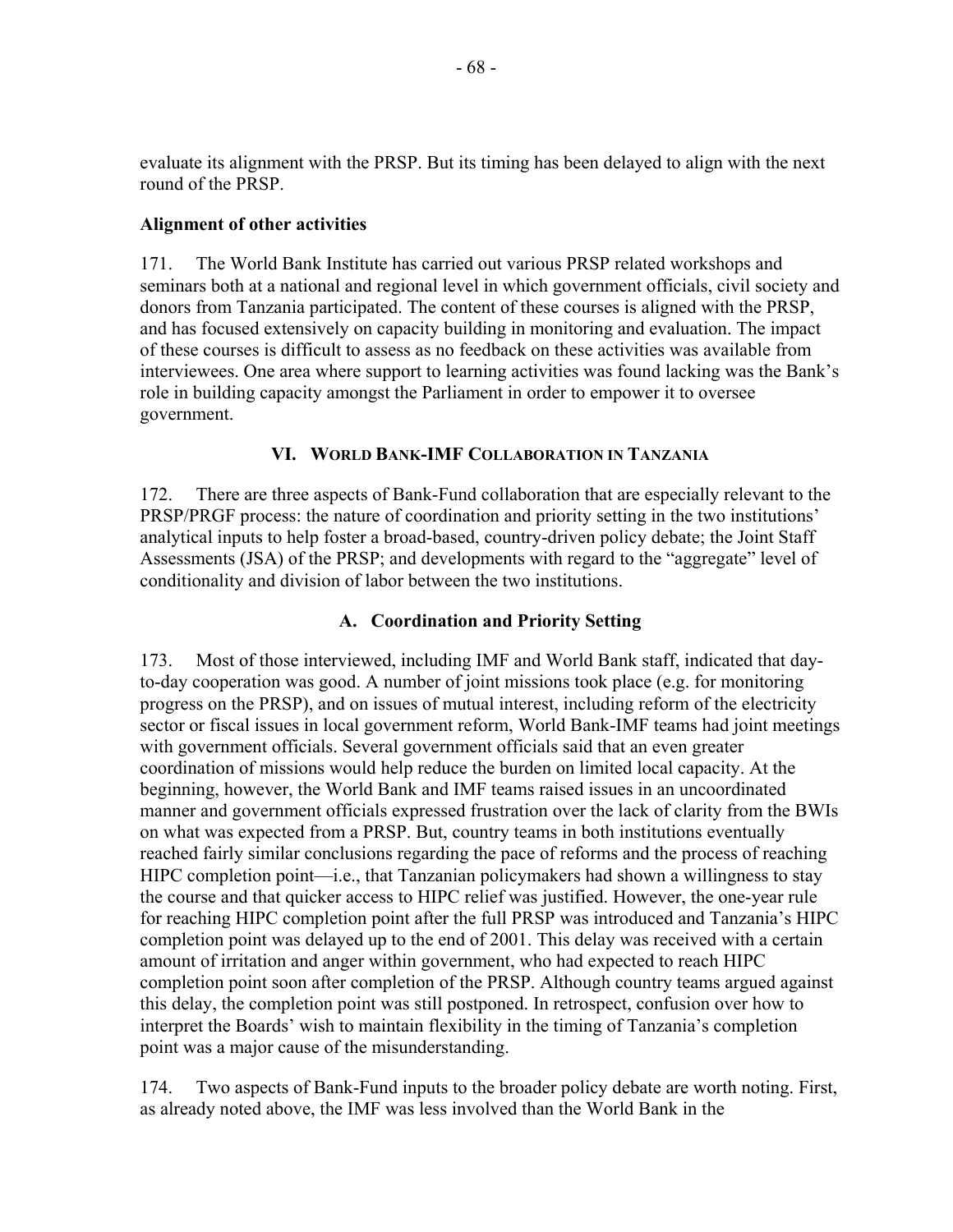"participatory" elements of the debate.<sup>72</sup> Second, in spite of the prominence given to PSIA in policy documents related to the PRSP, none has been undertaken thus far in Tanzania. The long lags involved in producing such assessments appear to reflect their technical complexity and high information requirements that demand considerable preparation. As noted earlier, the World Bank was not able to undertake the analysis within its 2003 work program and the issue was postponed to 2004. In contrast, the IMF appears to have regarded such assessments as essentially a World Bank responsibility.

175. The experience with both these aspects suggests that a greater integration into the PRSP process of what the BWIs themselves should deliver is needed. For example, a clearer delineation, as part of the PRSP framework, of what analytical inputs should be delivered, when, and by which institution would be consistent with the "results based" emphasis of the PRSP approach. It would also give the authorities a greater input into what the priorities should be.

## **B. Joint Staff Assessments**

176. From early 2000 to September 2003, the World Bank and the IMF have written a total of four joint staff assessments (JSAs) on Tanzania, including on an interim-PRSP, full PRSP and two PRSP progress reports—partly indicating the fact that the country was one of the first to complete a full PRSP as well as to reach HIPC completion point. The period covered is also long enough to enable an intermediate evaluation of the impact of the JSAs on the PRSP process. In looking at Tanzania's JSAs, four aspects will be focused on: the clarity and candidness with which the poverty reduction strategy and related policies are described; the extent to which the risks to successful implementation of the strategy are discussed; the impact of JSAs on progress reports, and thereby the PRSP process, and the reaction of other stakeholders to the JSAs as a pronouncement on domestic policies.

177. The JSAs are generally accurate in their presentation of the PRSP process in Tanzania. Both the JSA for the interim-PRSP and that for the full PRSP acknowledge the importance of previous national processes in paving the way to a rapid PRSP process—while also acknowledging that the rush to reach HIPC completion point was also an important factor. The JSA for the full PRSP provides a good discussion of the consultation process, although following the JSA guidelines, it does not formally assess the participatory element.<sup>73</sup> However, while acknowledging the shortcomings of the PRSP and the progress

 $\overline{a}$ 

 $72$  Some respondents argued that this reflected the asymmetry of presence in the field, with the World Bank having a fully-fledged country office that gave it daily access to policymakers and other stakeholders, while the IMF had a small office, with missions from headquarters forming the primary basis of its interaction.

 $73$  The Boards of the World Bank and the IMF have made clear that any such assessment of participation in the JSAs should be left to the Boards themselves, to avoid any suggestion (continued)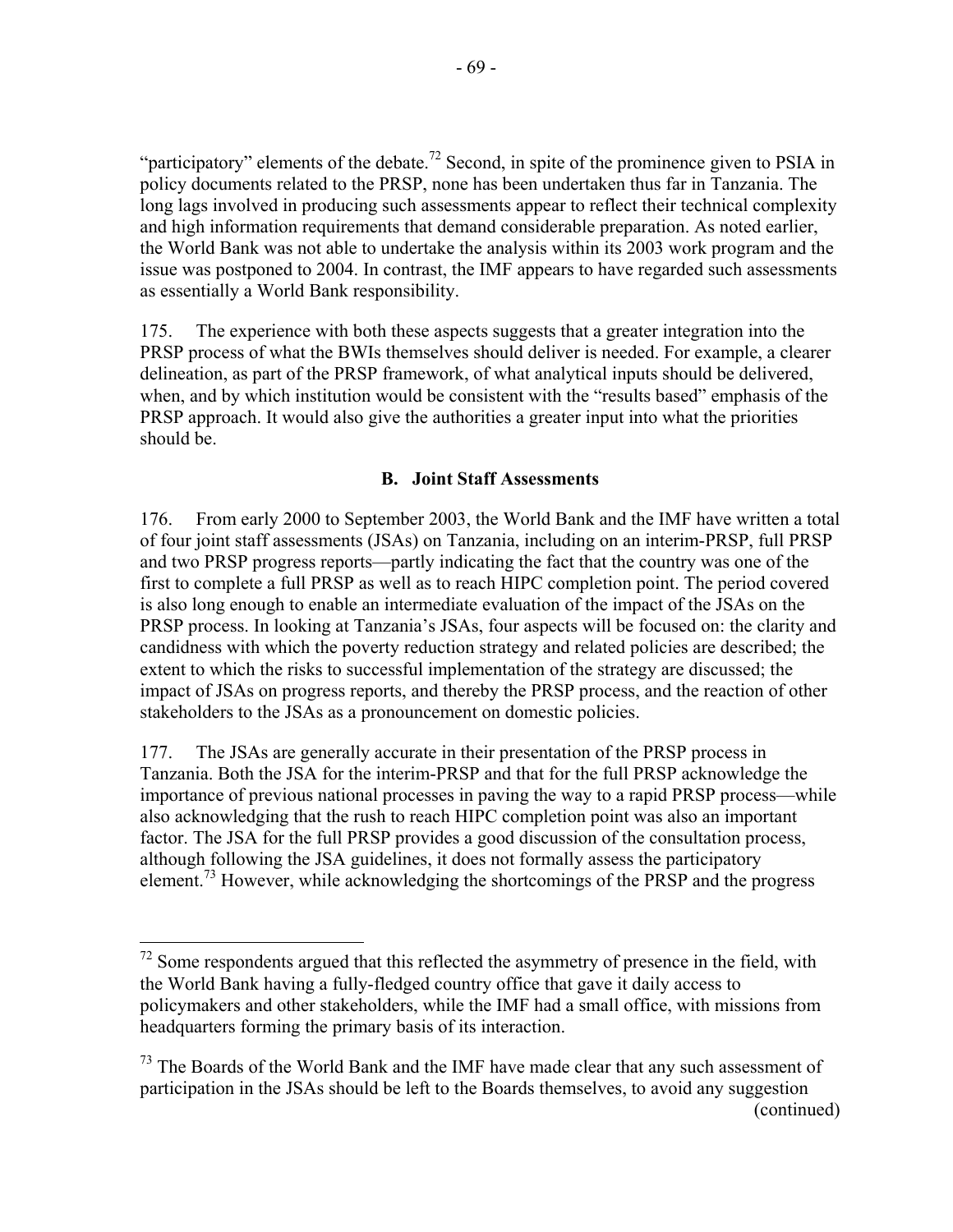reports, often in concluding remarks, JSAs are fairly uncritical. In contrast internal IMF reviews were much more critical of the quality of the first PRSP progress report, which failed to respond to the many queries raised by the JSA on the full PRSP—including the need to present a poverty profile for the country on the basis of a household budget survey, better costing of PRSP programs and linkages of the macroeconomic policies to poverty reduction. On the other hand, the JSA is candid in noting that in some areas, such as health and education, resource constraints will make it difficult to arrive at the medium-term goals set in the PRSP.

178. All JSAs discuss in some detail the nature of the risks to the successful implementation of the poverty reduction strategy. The JSA for the full PRSP acknowledged structural obstacles including imprecise data and the fact that though the need was greatest in the rural areas, policies, owing to weak institutional capacity, were untested there and the level of preparation was inadequate at all levels. The economic risks discussed include external shocks and low revenues, which put priority spending at risk. Though assuming continued donor inflows, they also indicated that these were not beyond reversal.

179. The PRSP progress reports have helped to fill the gaps remaining in the poverty reduction strategy. The quality of the progress reports has improved over the past two years, and many of the gaps left over from a hastily drafted initial PRSP have been closed. The second progress report includes for the first time a good macroeconomic analysis, including a linking of macro policies with growth and poverty reduction, first requested in the JSA for the full PRSP, two years earlier. It also takes up issues on poverty monitoring and compares social economic and poverty-related outcomes for 2002 with PRSP targets.

180. During an era when partnership, transparency and ownership are seen to be important aspects of reform, a document such as the JSA, jointly and exclusively drafted by the World Bank and the IMF, but pronouncing on processes and outcomes in the poverty area in which a number of stakeholders have keen interest was bound to generate controversy. However, it is mainly among international NGOs and bilateral donors in Tanzania, some of the latter being members of the PRBS group, where concerns over the JSA have been raised. They argue that the "J" must be expanded in order to make it more inclusive of other development partners. In their view, issues of importance to the JSA, such as donor coordination and domestic political feasibility, are much too important to be left to the BWIs alone and that more systematic mechanisms for incorporating broader inputs need to be developed.

that the JSA is imposing a 'political test'. In practice, the criteria by which the participatory process might be judged by the Boards are unclear.

 $\overline{a}$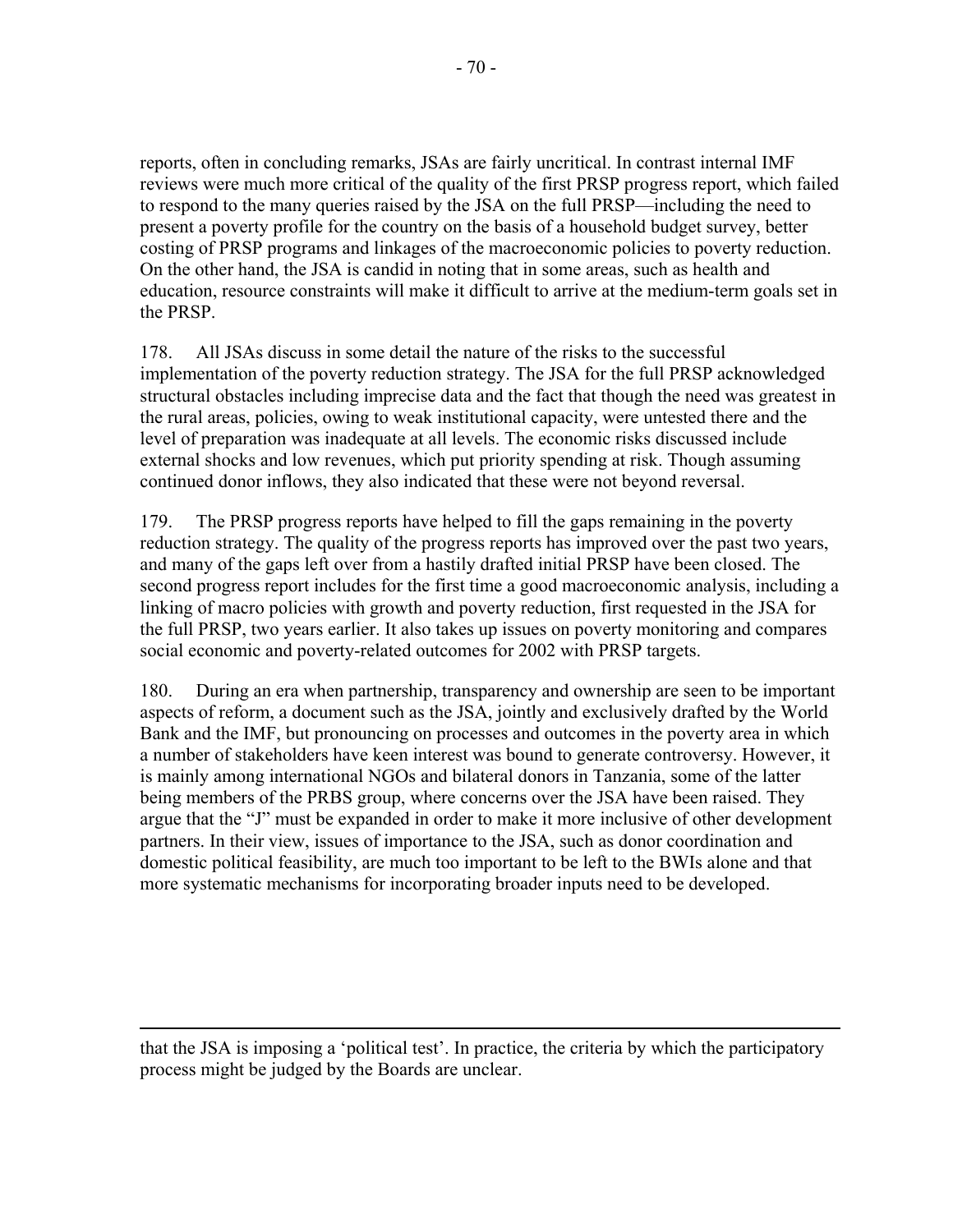### **C. BWI Structural Conditionality**

181. This section assesses changes in Bank-Fund conditionality in light of the PRSP process, by addressing three questions: i) what has happened to the level and focus of aggregate Bank-Fund conditionality; ii) in areas of shared interest, to what extent have there been changes in conditionality and the associated division of labor between the Bank and the IMF; and iii) is Bank and Fund conditionality (post-PRSP) in line with the policy priorities outlined in the PRSP? In analyzing conditions from both institutions, it is important to note that there is no simple method of aggregation, making comparison at specific points in time difficult. The nature, timing, and triggers associated with each institution's conditions vary by program and year, depending in part on the architecture of the programs being implemented. Thus, this analysis looks at the changes in the level and focus of conditionality (including in areas of mutual interest) over a broad time period.

182. The analysis covers Bank and Fund structural conditions for lending operations from late 1996 to 2003.<sup>74</sup> Drawing on the original lending and program documents, conditionality is broken down into 21 categories (see Annex II, Tables 1 and 2). For the IMF, conditions are extracted from annual arrangements under the ESAF and requests and reviews under the PRGF. World Bank conditionality is drawn from lending documents for adjustment operations, both structural and sectoral. For Tanzania, these adjustment operations are the 1997 Structural Adjustment Credit 1 (SAC1), the 2000 Programmatic Structural Adjustment Credit 1 (PSAC1), the 2001 Primary Education Development Program (PEDP) and the 2003 Poverty Reduction Support Credit (PRSC1).<sup>75</sup> For purposes of this analysis, the results can be categorized according to the following three broad questions:

#### *What has happened to the level and focus of aggregate Bank-Fund conditionality?*

 $\overline{a}$ 

183. In aggregate, BWI conditionality in Tanzania has decreased, but not dramatically, since the endorsement of the PRSP at the end of 2000. The Bank's operations prior to the PRSP, the SAC1 and the PSAC1, had 24 and 28 conditions respectively. The PEDP had marginally less conditionality than the two previous adjustment credits (23 conditions). The PRSC1, with 14 conditions, shows a greater decline in conditionality, although the PRSC1 is

 $74$  The lending period was chosen to reflect a sufficient length of time before and after the PRSP during which Bank and IMF operations were active and—where possible—to incorporate a full ESAF- or PRGF-supported program and Bank-approved adjustment operation.

 $<sup>75</sup>$  World Bank conditionality is recorded in the fiscal year in which the associated adjustment</sup> operation was approved. As such, the government may have actually felt the burden of conditionality associated with a second or higher tranche at a time different from the approval of the credit. For these—and other reasons—simply adding up the number of IMF and World Bank conditions at a particular point in time can be misleading.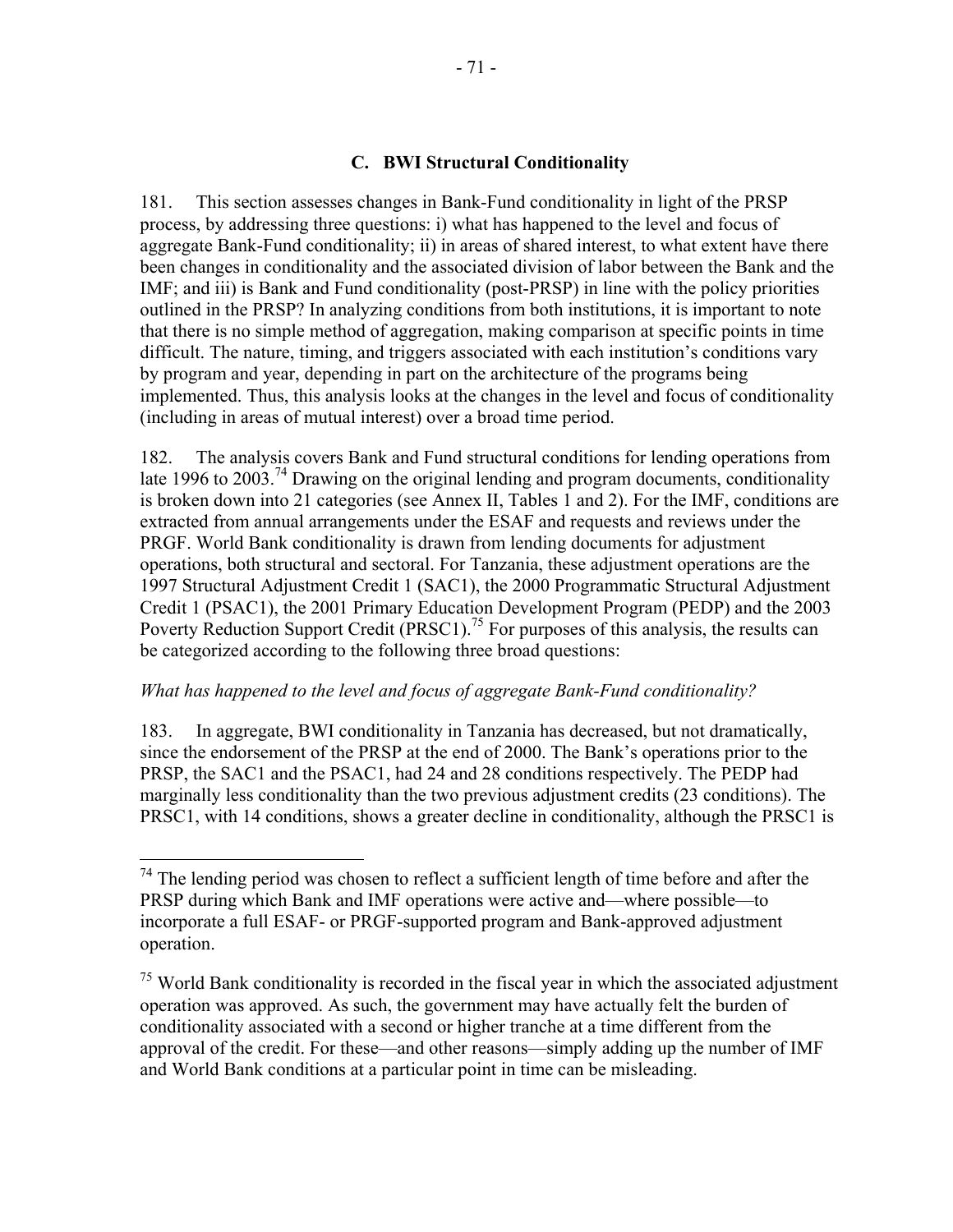the first operation in a series of three expected credits. However, the number of conditions per dollar of Bank commitments is significantly less under the PRSC1. The decline in IMF conditionality has been modest and occurred only after the first year of the PRGF arrangement.

184. Two points related to this overall trend can be noted. First, reforms in the areas in which conditionality saw a dramatic decline, notably SOE reform and privatization, were largely complete. For similar reasons, conditionality in pricing and marketing, notably for petroleum products, was no longer required as reforms there had been concluded. Second, the IMF seems to have increased the level of conditionality in 2000 in a bid to "round-off" reforms in anticipation of the completion of the PRSP. The subsequent reduction in the number of IMF conditions tended to return the total to ESAF levels.

185. The distribution of conditions between policy areas has shifted significantly following the introduction of the PRSP. Debt management, both domestic and foreign, has received increased focus after HIPC completion point from both the IMF and the World Bank, with a number of conditions introduced to prevent debt escalation. In its 2003 program, the Bank introduced conditions related to progress in PRSP implementation and monitoring, and others in the agricultural sector.

# *In areas of shared interest, to what extent have there been changes in conditionality and the associated division of labor between the Bank and the Fund?*

186. Before the completion of the PRSP, the World Bank and the IMF tended to impose conditions on a number of broadly similar areas. Post-PRSP, the overlap has been reduced. The areas of mutual interest now are fiscal treasury systems, debt management, and institution building, regulation and transparency.

187. In fiscal treasury systems, the World Bank has focused on public financial management—notably the development and implementation of the Public Financial Management Reform Program. The IMF has focused on the role of the IFMS in increasing financial transparency at the sub-national level. In debt management, the Bank is concerned with strategies and regulations for prudential debt management—that is with the institutional environment—while the IMF focuses on macro-critical aspects of the debt problem, including domestic arrears. In the area of institution building, regulation and transparency, both institutions have focused on strengthening the business environment and financial transparency. The Bank and Fund also share an interest in land issues, notably the reform of the Land Act—but with the Bank focusing on implications for agricultural development and the IMF on the impact of land transactions on the financial sector.

188. The Bank has moved out of tax/revenue reform, expenditure reform and the financial sector, and the IMF out of the social sectors and civil service reform. Streamlining, in the case of the IMF, is illustrated by increased focus on fiscal policy, where conditions comprised more than half of the PRGF total. This increase in overall fiscal conditionality,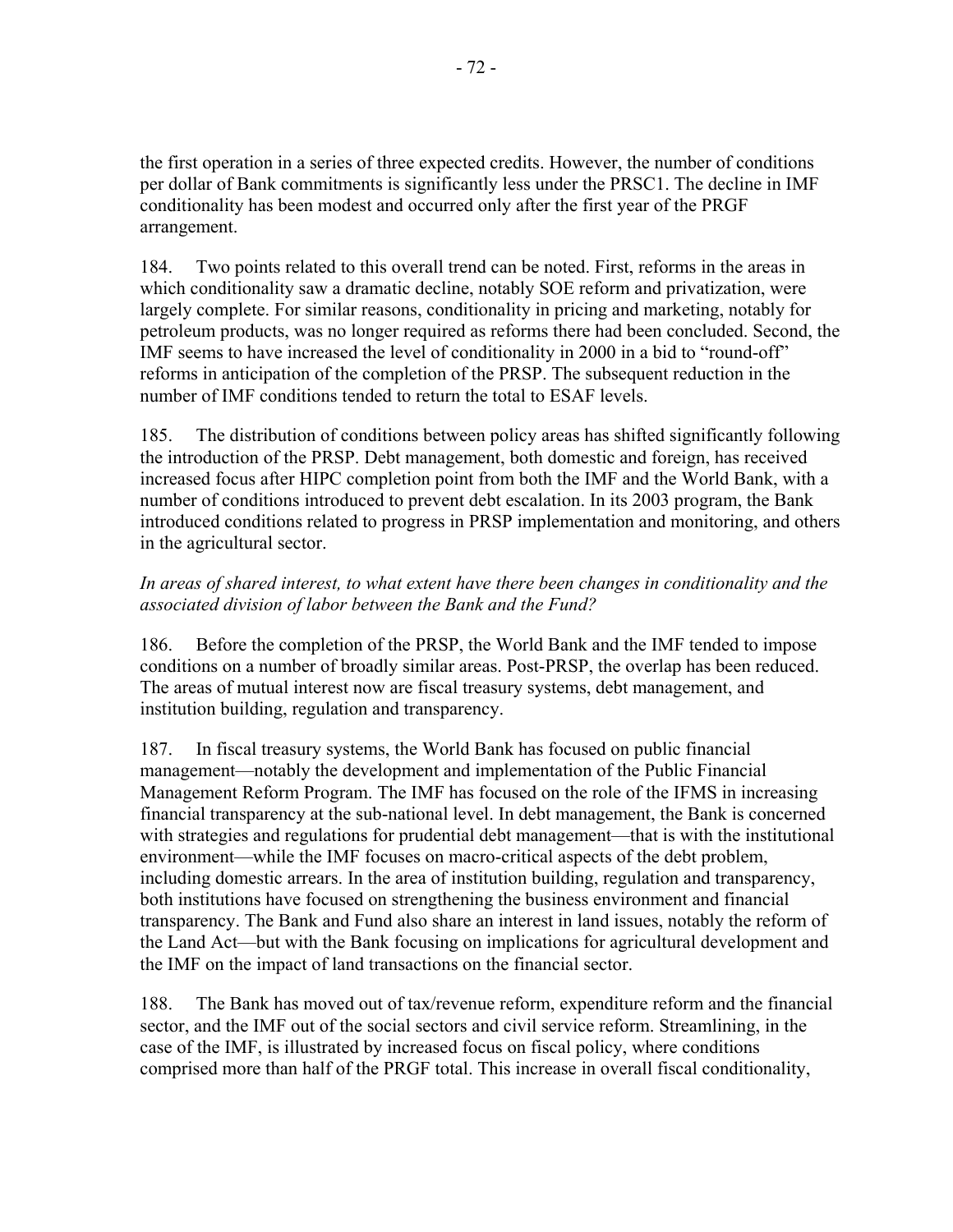even as IMF conditions were being reduced elsewhere, perhaps explains the feeling at the Ministry of Finance that conditionality had increased.

*Is Bank and Fund conditionality (at least post-PRSP) in line with the policy priorities outlined in the PRSP and designed to make a meaningful contribution to the major objectives articulated in the PRSP?* 

189. The Bank's conditionality post-PRSP is aligned with priorities of the PRSP. The Primary Education Development Program, which accounts for the majority of its conditions post PRSP, has been accorded the highest priority in the PRSP. About a third of the conditions in the PRSC are explicitly tied to capacity building for and progress in monitoring and implementing the PRS. The remaining conditions, including conditions in agriculture and public financial management, are drawn from a program that expands upon the policy matrix of the PRSP.

190. IMF conditionality has mainly been geared towards ensuring the soundness of the domestic financial system and the transparency of public accounts. Although the PRSP was far from specific on the requirements in these areas, domestic debates in Tanzania have indicated the importance of effective fiscal policy, debt management and treasury systems at the sub-national level to the PRSP's goals of priority expenditure protection and poverty reduction.

# **VII. CONCLUSIONS AND LESSONS**

# **The PRSP process**

191. One way of summarizing the conclusions about the PRSP process in Tanzania would be to ask what evidence the evaluation suggests about two fundamental questions. First, has the process affected the "way of doing business" in Tanzania, by the government, BWIs and donors especially, as encapsulated in the underlying principles of the PRSP? Second, have these intended changes in process led to changes in actual results? While it is too early to analyze the final impact on the ultimate objectives of growth and poverty reduction, we can ask whether the process led to significant differences in the types of policies implemented, in the direction that give greater emphasis to growth and poverty reduction. In this regard, key messages to emerge from the evaluation would be as follows:

• The answer to both sets of questions would be yes, albeit with significant qualifications. There have been important positive changes in the way of doing business in Tanzania in recent years, although some of the most important (e.g. the PER system and the shift toward a more partnership role with donors following the Helleiner Report) predated the PRSP. Policies have been affected in some important areas—specific examples would include the composition of expenditures, the modification of the macroeconomic program to accommodate higher aid flows, and the elimination of fees at the primary school level—but the approach has had little impact so far on other important policy areas (e.g. trade policy).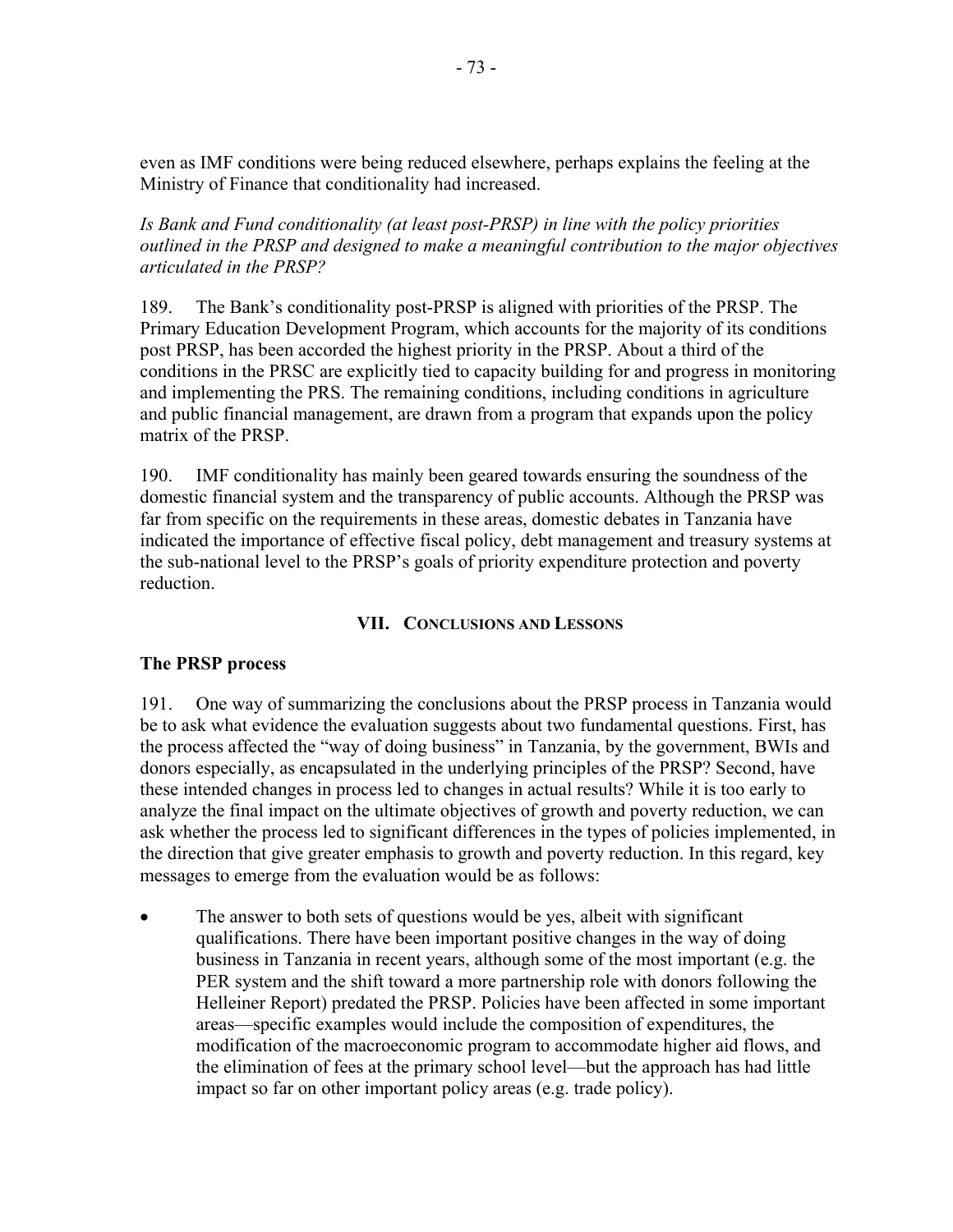- There are undoubtedly tensions between different aspects of the PRSP process, most notably between the emphasis on a country-driven approach and one where key steps in the process have been specified by the BWIs. While these tensions are perhaps inevitable, the most useful elements of the approach are those which build upon domestic institutions and initiatives. These should be emphasized over "Washingtondriven" elements of the process. In this respect, the close link with the externallydriven HIPC debt relief timetable affected the pace and quality of the domestic policy debate.
- Tanzania is a good illustration that it is the PRSP *process*, not the *document* itself that matters. The initial PRSP was weak in many respects. However, three years after the launch of the PRSP, policy-makers have been able to flesh out the strategy and improve poverty monitoring mechanisms. This also raises the issue of why the national strategies that preceded the PRSP were not used more concretely as a basis for the PRS process.

192. The following discussion, organized around the key principles of the PRSP process, elaborates on these messages.

193. A homegrown *country-led comprehensive* poverty reduction strategy, set in the context of the *long-term* Vision 2025, already existed in the form of the National Poverty Eradication Strategy. With respect to *partnerships*, the Helleiner report had initiated a fruitful dialogue with the country's external partners and the TAS was under formulation. So what potential did the PRSP have when it was introduced, besides adding to the proliferation of national strategies in Tanzania?

194. The process provided an opportunity to mobilize and focus resources in the priority sectors; enhance the monitoring of poverty reduction targets; and encourage broad-based participation of civil society in national processes. These were areas that were lacking up to that point in national strategy formulation. Has it delivered in these areas? Evidence from three years of implementation suggests that it has indeed added value in some important areas, although challenges remain.

195. Ownership is ultimately judged by commitment to the strategy, which has been high, especially at the top leadership level. However, a thorny issue that remains to be resolved is the need for endorsement by the BWIs. Among civil society and local government, ownership has been mixed. It is a function of involvement in the process, with Dar-based groups more favorable to the process than those outside and the priority ministries more committed to the PRSP than others. An important limitation is that Parliament has been only marginally involved in the process and its ownership is equally low. In order to extend the political legitimacy of the process and ensure sustainability, bringing Parliament more formally into the process is imperative.

196. The process has, with time, become more *participatory and inclusive.* Civil society participation in this process, while significant, was incomplete and the source of some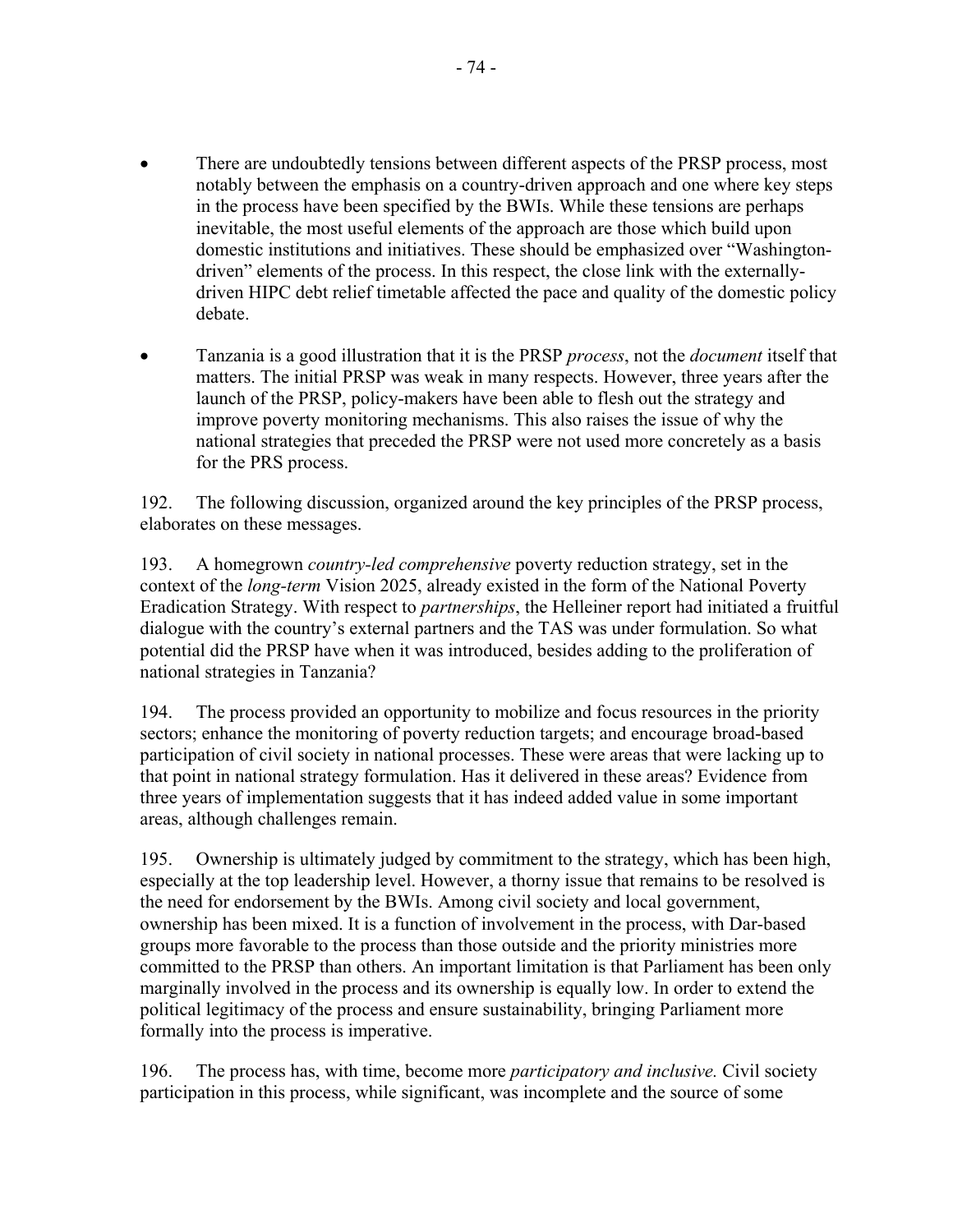frustration to many NGOs. This partly reflected different expectations/ambiguity about what participation was meant to achieve—consultation versus participation in policy decisions. The involvement in macro policy issues was more limited—involving mainly the government, donors and BWIs—than other sectors. While partly an issue of technical capacity, it also reflected limited success of the IMF in framing broader policy issues in a manner digestible to a wider audience and in ensuring that all major policy issues were included in that debate. This was linked in turn to the lack of clarity, in the PRSP approach itself, about what precisely should be the IMF staff's role in such a debate.

197. However, the institutionalization of the policy dialogue, through the PER process, where the World Bank played a critical initiating role, was crucial. It provided a forum for follow up of the policy debate which was very important given initial gaps in the strategy. The PER process today is broadly participatory, government-led and encourages domestic and external partnership. It also facilitates a multi-sectoral results-orientation of the PRSP via links to the budget and assessments of the poverty focus of expenditure.

198. While the PRSP recognizes the multidimensional nature of poverty, it has not been sufficiently comprehensive in its implementation. The conceptualization of vulnerability in the PRS was weak, nor was much consideration given to the relationship between governance and poverty. During implementation, the focus has been on nonincome poverty at the expense of income poverty, hence the emphasis on social sectors and less on investment in productive sectors of the economy to generate sustainable increases in the income opportunities of the poor. On the whole, the PRS has been *results-oriented and focused on outcomes that benefit the poor*. It has enhanced the mobilization of resources and the focus on priority sectors—with public expenditure reviews as major inputs. During the PRSP process the shares of priority sectors in expenditures have risen steadily, although PER analyses have shown that spending within priority sector needs to be better targeted to the poor. The PRS process has substantively enhanced national processes for poverty monitoring and a poverty monitoring and master plan now guides all monitoring activities. However, the feedback between monitoring of results and policy actions requires improvements.

199. In retrospect, issues of poor domestic capacity were not adequately considered. The success of the PRSP process was premised on effective management and coordination at the sub-national level, particularly in rural areas. However, both central and local government structures lacked adequate technical skills to implement and follow-up key aspects of the process. Lack of capacities led to serious delays, and ultimately to inadequate outcomes. That some progress has been made in spite of capacity constraints is partly thanks to effective networking by key government officials, bringing onboard technical expertise from local consultants and academics engaged in local research-oriented NGOs, and others from abroad.

200. Although the private sector, including small scale enterprises, is mentioned in PRSP documents as the future engine of growth and source of employment, its participation in the process has been limited thus far. Its relative lack of involvement is of concern for the sustainability of the poverty reduction strategy as a whole.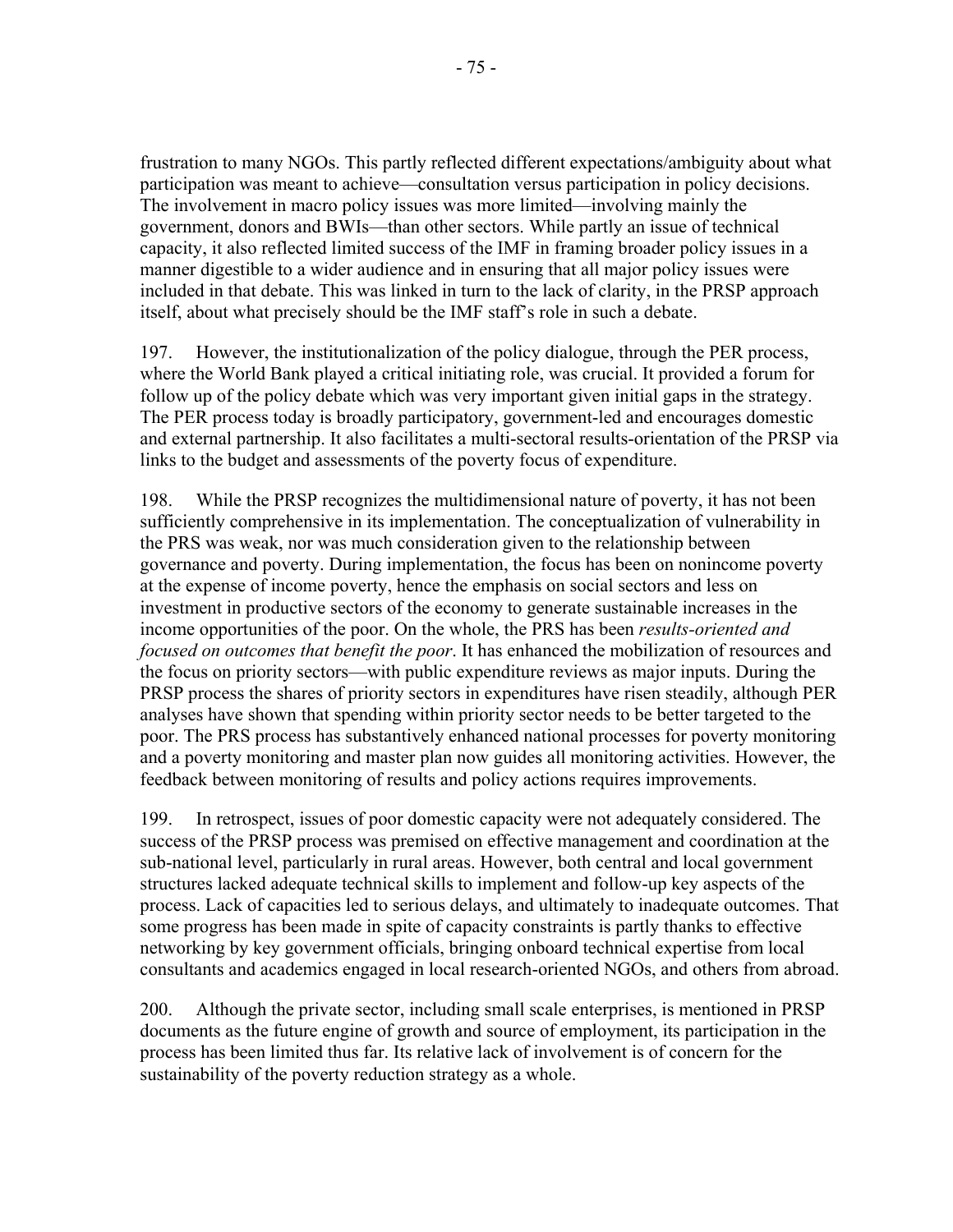## **IMF inputs into the PRSP process and their impact**

201. The IMF's main input into the PRSP process was the macroeconomic framework which was based on the PRGF. Though initially taking a conservative approach to assuming higher aid flows, and incorporating a rapid increase in private sector credit demand that proved too optimistic, the PRGF became increasingly aligned with the PRSP process allowing, in the light of sustained donor support, higher spending on priority sectors. Its conditionality was streamlined, while its focus reverted to the IMF's core areas of competence: monetary and fiscal policy and public expenditure management.

202. The PRSP process has had impacts on internal IMF procedures, with the timing of IMF missions becoming better aligned to the budget cycle of the government. IMF staff now interact in the country with a more diversified group of stakeholders. Still, with a limited presence in the field, the IMF is yet to meet demands for broader interactions with CSO groups and to devote more time to explaining its macroeconomic policies. One illustration of this gap is that, while the fiscal program design did adapt significantly over time—largely in response to government and donors—there was little civil society involvement in this debate, or recognition that anything has changed. The IMF's technical assistance is focused on the key areas of expenditure management, tax administration and fiscal decentralization, and therefore appears to have been aligned with PRSP objectives. However, government officials are demanding more say in the use and mode of delivery of the IMF's TA, which they still see as too closely linked to program targets rather than capacity building. It is also of concern that fiscal TA has only had a modest impact on increasing tax revenue.

203. The internal policy formulation and review process of the IMF has also changed during the PRSP/PRGF process. In internal documents, there are more discussions of poverty related issues, as well as PRSP-PRGF links, while there has been a similar improvement in considering the mobilization of external resources for domestic financing of priority expenditures. However, discussion of policy alternatives or how to protect program objectives in the event of negative shocks, is still limited. Moreover, even three years into the implementation of the new approach, PSIA is yet to provide an input in the IMF's analysis or as a contribution to the broader policy debate. Thus, while there have been changes in internal processes, they have been more incremental than expected.

204. The latter years of the PRGF-supported program indicate that, thanks to a domestic debate on important aspects of the macroeconomic framework, in this case on financial programming and the cash budget, the PRGF-supported program became better aligned to the PRSP. The results, in terms of a more flexible fiscal stance and increased priority expenditures, better insulated from temporary budgetary shocks, were in line with the spirit of the PRSP. However, where a broader debate had not taken place, such as in the area of trade liberalization and tariff reform, progress was slow.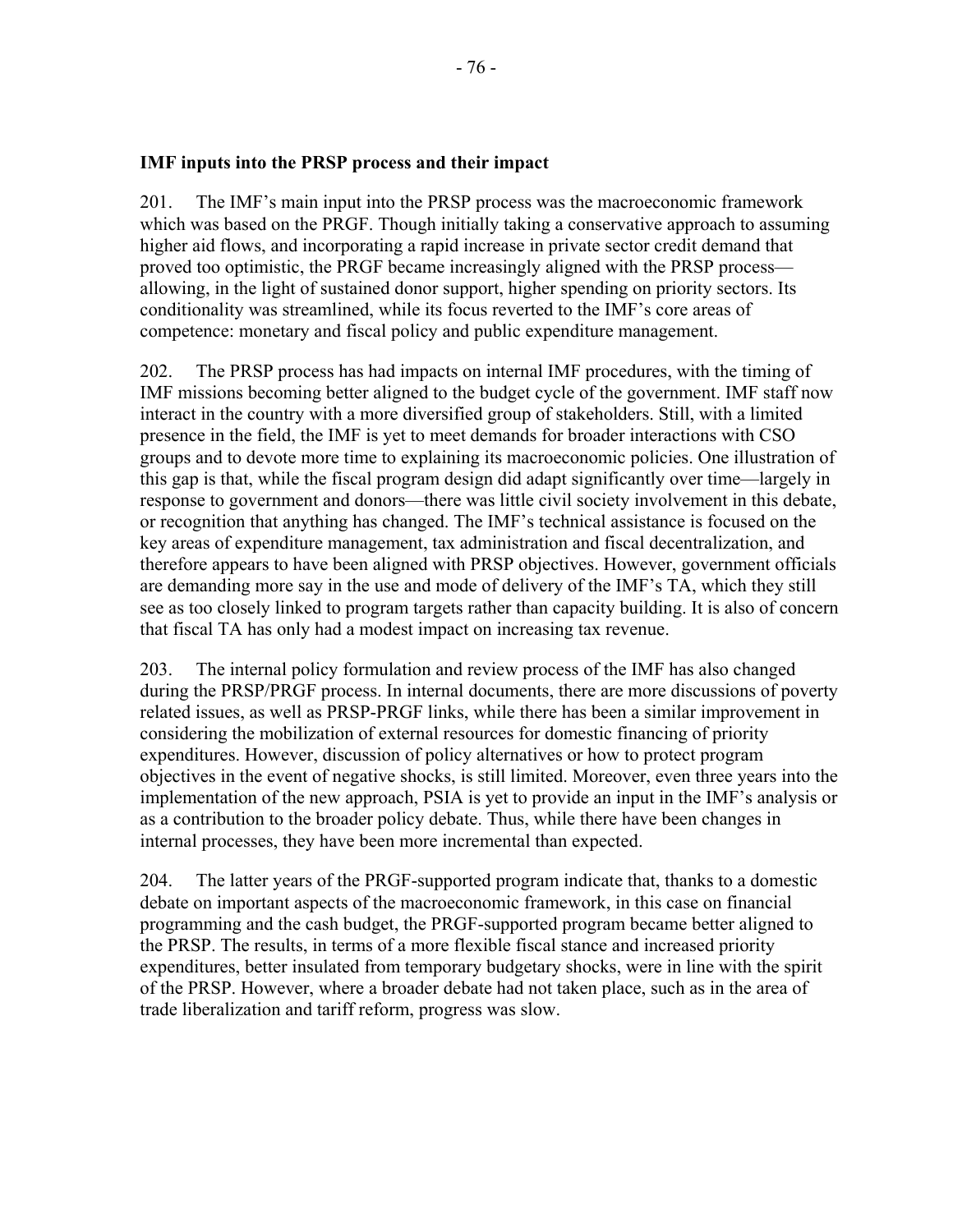## **World Bank effectiveness**

205. The Bank played a facilitative role and provided technical advice to the government during the short formulation period of the PRS, which influenced the sectoral contents of the strategy. Stakeholders were critical of the Bank's "intrusive" influence in the initial formulation of the strategy which they perceived as overstepping the boundaries of country ownership but acknowledged that this keenness was tempered by the country office. Overall, the principal drafters of the PRSP described the formulation as a government-led process. but government officials did complain about having to adhere to "formatting requirements" for the BWIs.

206. Civil society were critical that, during formulation, the Bank did not exert more influence on the government to increase their participation. However, they were cognizant of the dilemma faced by the Bank in urging the government to expand the consultative process but yet respecting the "country-led" principle. Further, the Bank was reluctant to hold up Completion Point under HIPC to demand a more extensive consultative process. During implementation, the Bank has done its best to promote the participation of civil society within the national PRS processes with encouraging results. Efforts to further strengthen capacity of civil society to participate in the PER process are also underway.

207. An area where the Bank could have been better prepared for the PRSP was in assisting Tanzania to conduct a Household Budget Survey prior to 2000. During implementation of the PRS, however, Bank staff have provided substantial technical advice in analyzing the results of the Household Budget Survey and in establishing the Poverty Monitoring System. The Bank's technical expertise and sectoral inputs in education and health and via the PER process have supported the 1st and 2nd Annual Progress Reports and have been greatly appreciated. The PER process in particular has been well recognized for its support of the PRSP and its principles, and the Bank has played a leading role in promoting and expanding the PER from an external technical assessment to a country-led participatory process involving a wide range of stakeholders. Until recently, Bank staff provided secretariat services for the bi-weekly PER meetings which have now been moved to the Ministry of Finance Bank staff have been highly committed to and wholly engaged in the PER process and continue to provide high-quality technical expertise.

208. In other areas of the Bank's analytical support for the PRSP, some major shortcomings are widely recognized. There are continuing knowledge gaps between the micro-macro linkages, specifically the micro-economic social and poverty impacts of macroeconomic and structural policies, analysis on the sources of growth and the poverty impact of alternative policy and strategy options. At the sectoral level, the depth and breadth of the Bank's analytical work has been uneven in supporting PRS priorities. Work in agriculture, for example, should have started much sooner and the Bank should have been more assertive in promoting the growth agenda in the PER/MTEF processes.

209. The Bank's lending portfolio in the last three years has been well aligned with the PRSP, and the recently introduced PRSC signals a further shift towards alignment with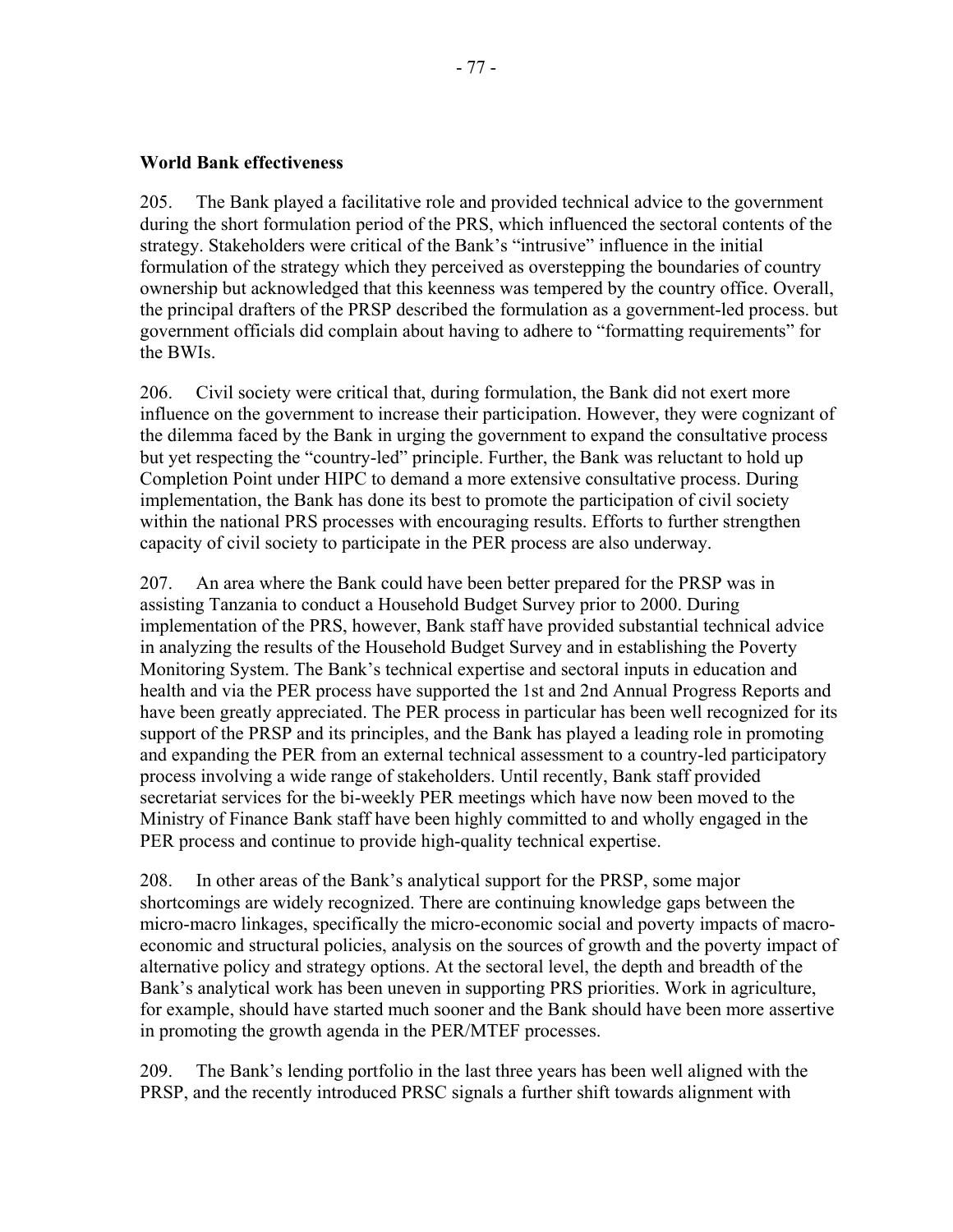country processes. The PRSC1 is programmatic, aligned with the PRS policy matrix and has much less conditionality than previous policy-based lending instruments.

210. Overall, the Bank's behavior vis a vis respecting the "country-led" principle has improved significantly. The Bank was already moving in this direction but since the PRSP, it has moved much further. Interviewees described a "sea change" in the Bank's behavior, and have cited the strong role of the country office in promoting this change. From the "Washington consensus," national stakeholders feel the consensus is now a "Washington-Dar" consensus, indicating that there is still room for improvement, however. Government officials and NGOs feel that sector teams in particular are more resistant to the principle of country ownership and often fail to adequately consider alternative viewpoints.

211. The Bank has continued to promote the "partnership" principle. The Bank's proactive role in the participatory PER process; the alignment of the PRSC within the framework of the PRBS, and its engagement with the DAC are important steps that have enhanced the collaboration of donors in Tanzania. There are still complaints about the Bank's coordination at the sector level which relate to the large numbers of missions that regularly arrive from the Bank. At the same time stakeholders have acknowledged that the complaints at the sectoral level are strongly correlated with capacity problems within ministries, which the Bank's technical assistance has not been successful in addressing.

# **World Bank-IMF collaboration**

212. The process has intensified the interaction of the country teams of the BWIs both at headquarters and in the field. Generally, the PRSP process has reinforced the need for increased focus on areas in which each institution has a comparative advantage and to collaborate in those areas where a common approach is required. However, there is also need for a uniform approach to the streamlining of conditionality. In resolving the tension, in the PRSP approach, between ensuring a country driven process and the need for the PRSP to provide operational guidance, the Joint Staff Assessments of the PRSP and the progress reports have been important inputs, providing a forward-looking perspective on the process. However, as commentaries on a multi-stakeholder process, questions are bound to be raised on their limited inclusiveness. Clearer "rules of the game" on the BWIs role in the process along with a more results-based emphasis on what the institutions are expected to deliver as analytical inputs into the ex ante policy debate are needed.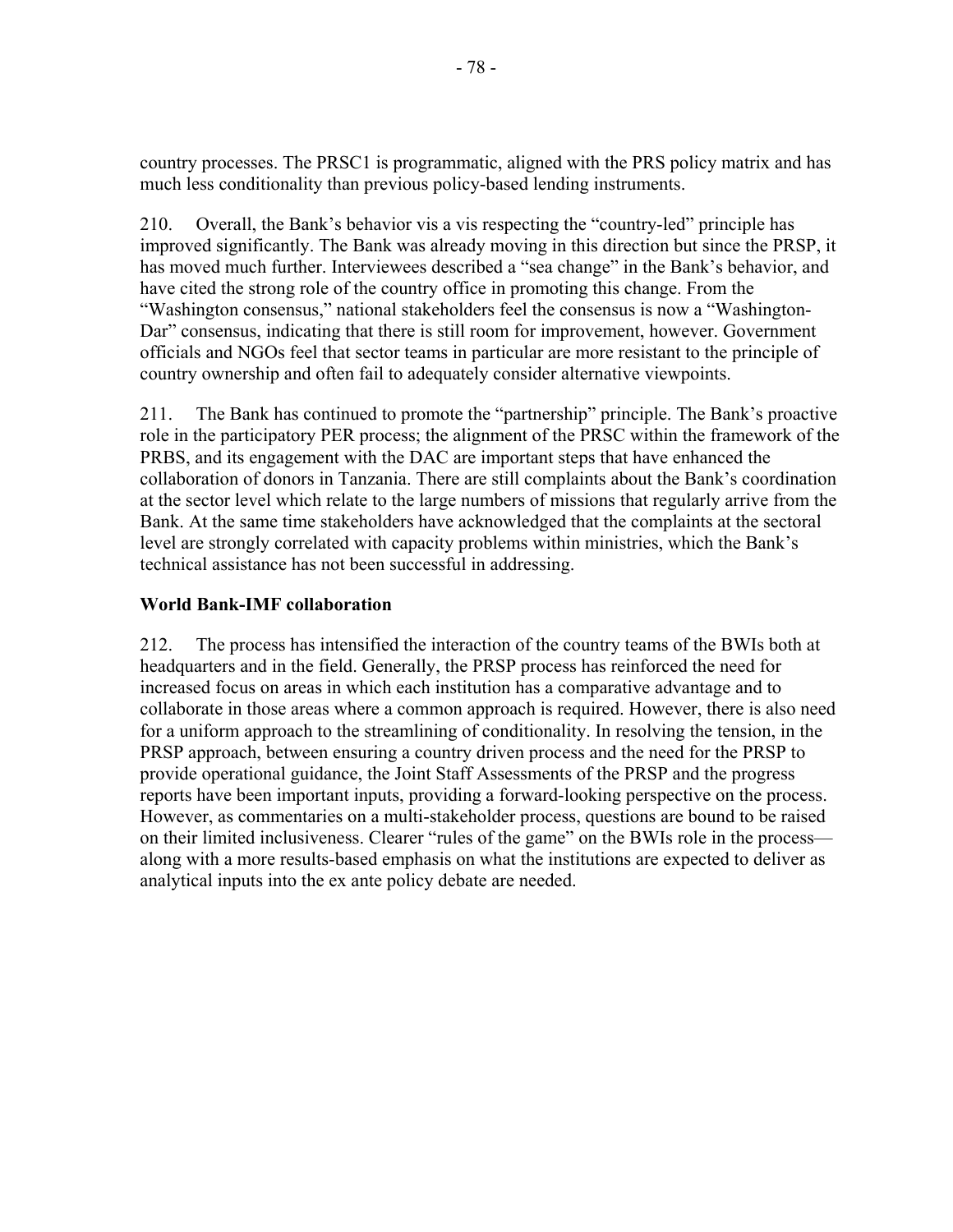### **SURVEY RESULTS ANNEX**

### **Tanzania**

1. As part of the OED and IEO evaluations of the PRSP Process and the PRGF, a survey of PRSP stakeholders was administered in each of the ten countries where a case study was undertaken. The objective of the survey was to obtain perceptions of the PRSP process and the role of the World Bank and IMF in supporting the initiative.

2. A standard survey of 39 questions was administered in each country. The full questionnaire can be found on both of the evaluation websites www.worldbank.org/oed/prsp and http://www.imf.org/external/np/ieo/2002/prsp/index.htm. The survey consists of four main components: information on respondents; the PRSP process (covering ownership, results orientation, comprehensiveness, partnership-orientation and long term perspective); World Bank performance; and the role of the IMF. In most cases, respondents were asked to indicate the extent of their agreement with statements on a five point scale<sup>76</sup>. The survey was translated, into local languages, where necessary, and pre-tested. A local consultant with survey experience was engaged in each country to assist with administration of the survey. Survey results were coded by the local consultant and sent back to Washington and an outside contractor, Fusion Analytics, was hired to analyze the data.

3. The survey was targeted at key groups within the three main categories of PRSP stakeholders: Government, Civil Society, and International Partners.<sup>77</sup> Within each group, the survey sought to obtain an *institutional view* and was targeted at the most knowledgeable individuals. Respondents were asked to define the nature of their involvement in the PRSP process, and their level of familiarity with the PRSP document, the Bank, and the IMF. Given the targeted nature of the survey, respondents who were "Not Aware" of the PRSP process were excluded from the results. The specific samples were selected using three main inputs: information gained through the country case study mission; participants listed in the PRSP document; and input from the local consultant. In some cases, samples were circulated to obtain broader input on their composition. The study teams also identified a set of highly relevant respondents in each country for whom a survey response was required. These included core ministries and agencies (Finance, Economy, Central Bank…), key PRSP-related ministries (Health, Education, Agriculture…), and major donors. Survey

1

 $76$  The five point scales used in most questions offered a range from 1: Completely Disagree to 5: Completely Agree. Respondents could also mark 0 for Don't Know or Unsure.

 $\alpha$ <sup>77</sup> Fourteen stakeholder groups were identified: Government—central government, line ministries and sector agencies, local government, Parliament—Civil Society—local NGOs, business sector, labor unions, academia, media, religious organization, political party, other—International Partner—donor, international NGO. Results at the stakeholder group level will be presented in the aggregate analysis across all countries.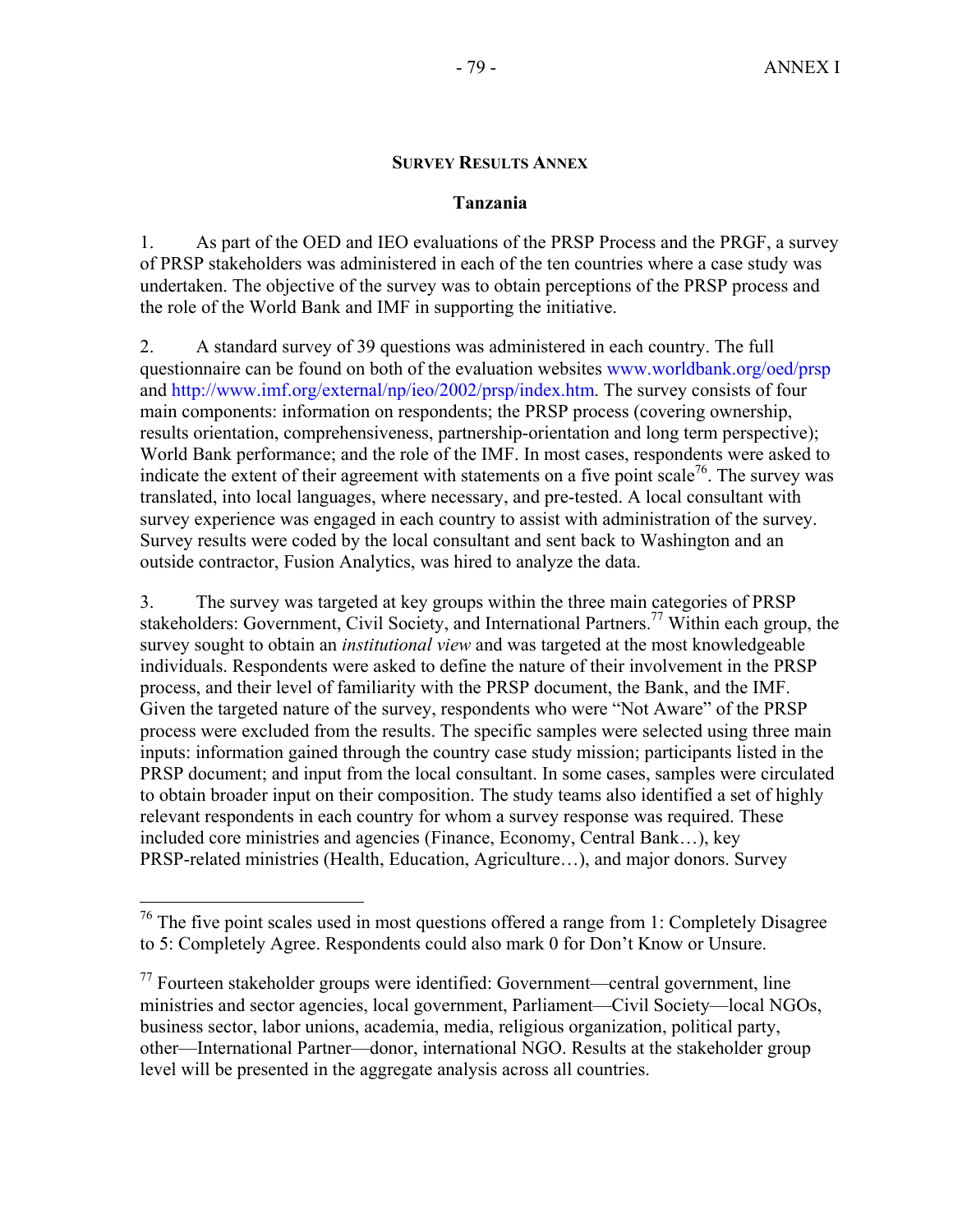questionnaires were tracked in order to ensure responses were obtained from key groups, however, individual respondents could choose to remain anonymous.

4. The following section presents findings from the survey applied in Tanzania. Section A provides an overview of the survey respondents, including the nature of involvement and familiarity with the process. Section B provides an aggregated snapshot of stakeholder perceptions of the PRSP Process across each of five main sub-categories. Section C provides the mean results for all questions concerning the role and effectiveness of Bank and Fund support. Section D presents results for questions with the most positive and negative responses and questions where there was the greatest consensus or disagreement on issues.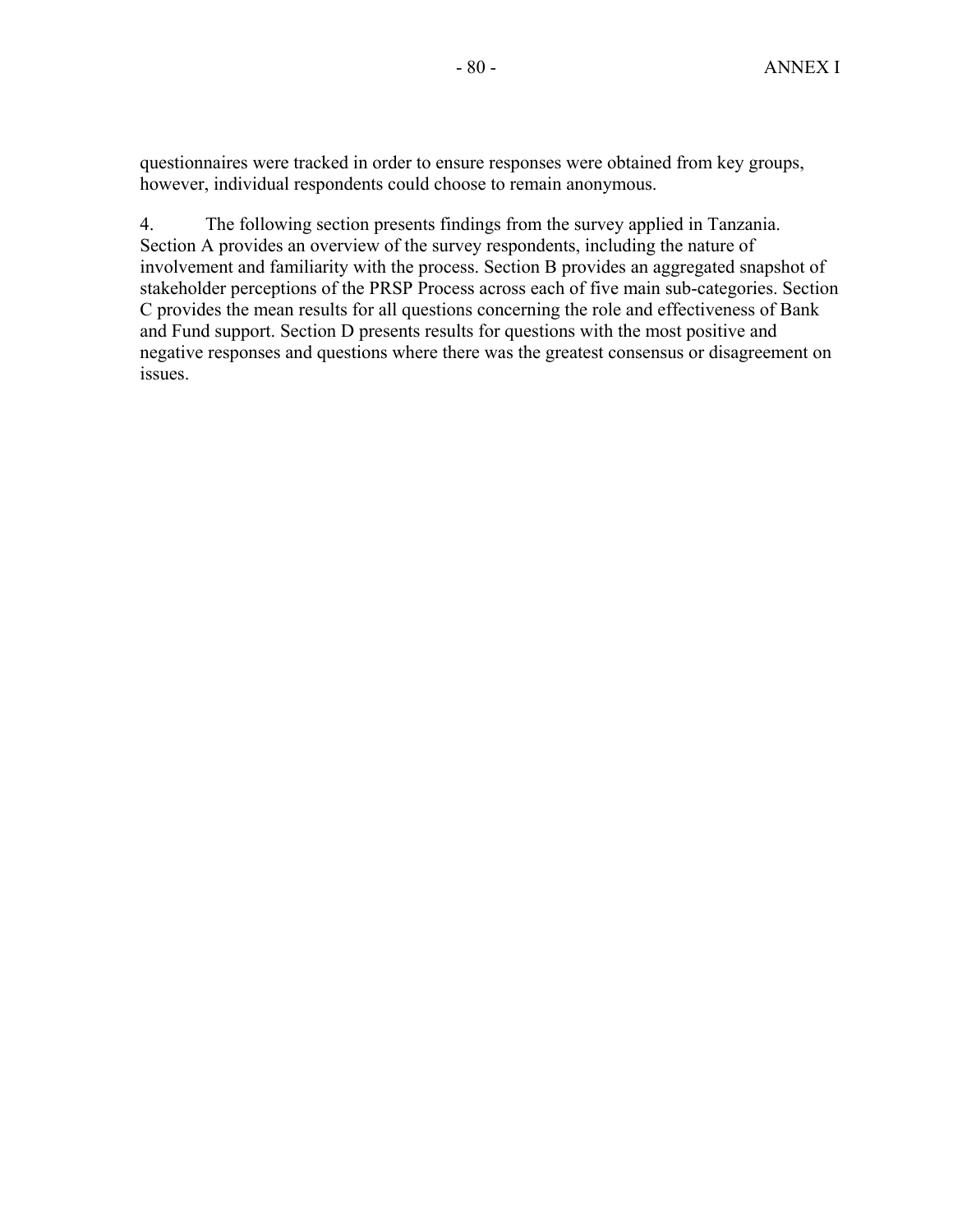

|      | <b>PRSP</b> document 46% |
|------|--------------------------|
| Bank | 40%                      |
| IMF  | $32\%$                   |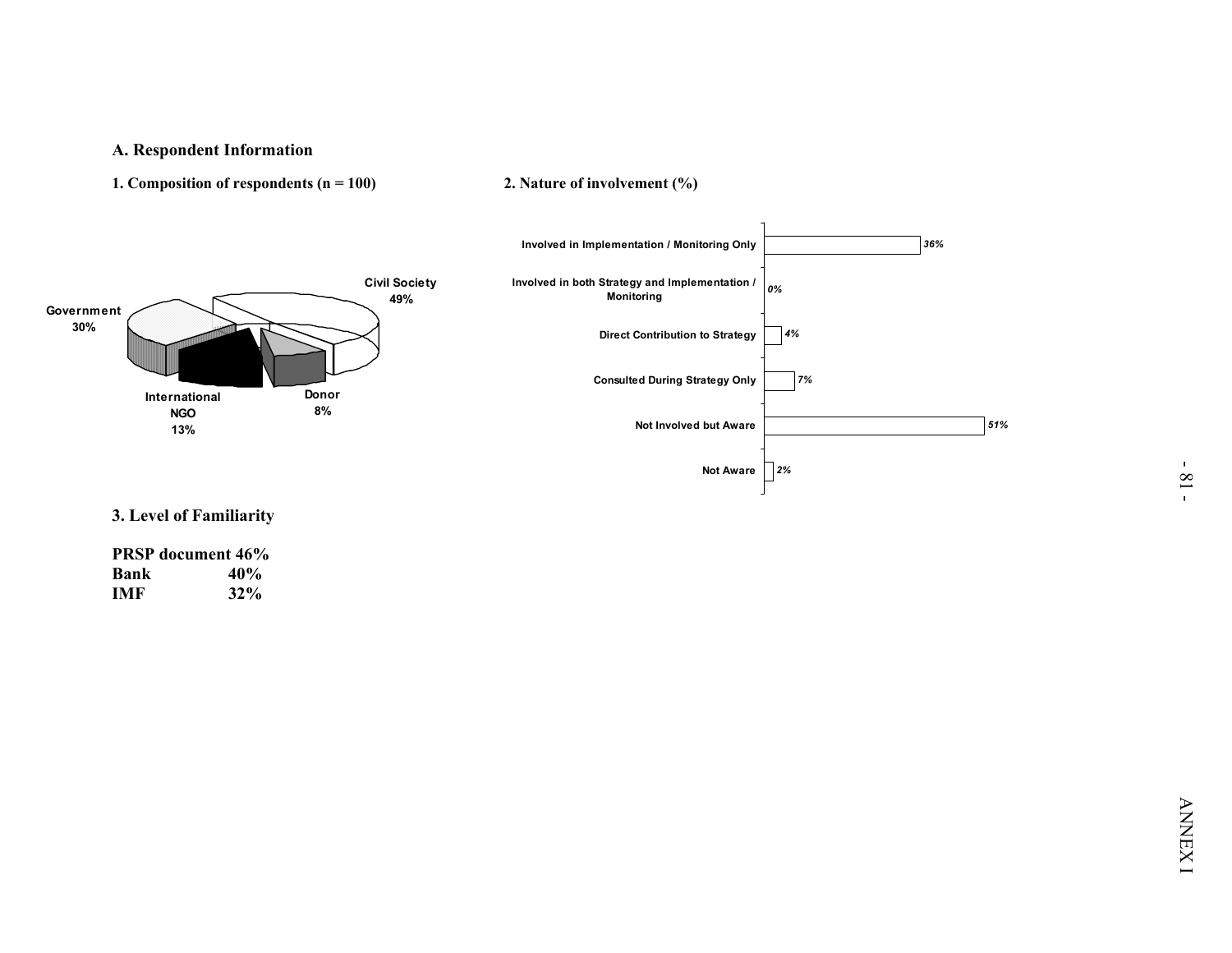



Based on a five point scale, where 1: Completely Disagree to 5: Completely Agree. Respondents could also mark 0 for Don't Know or Unsure.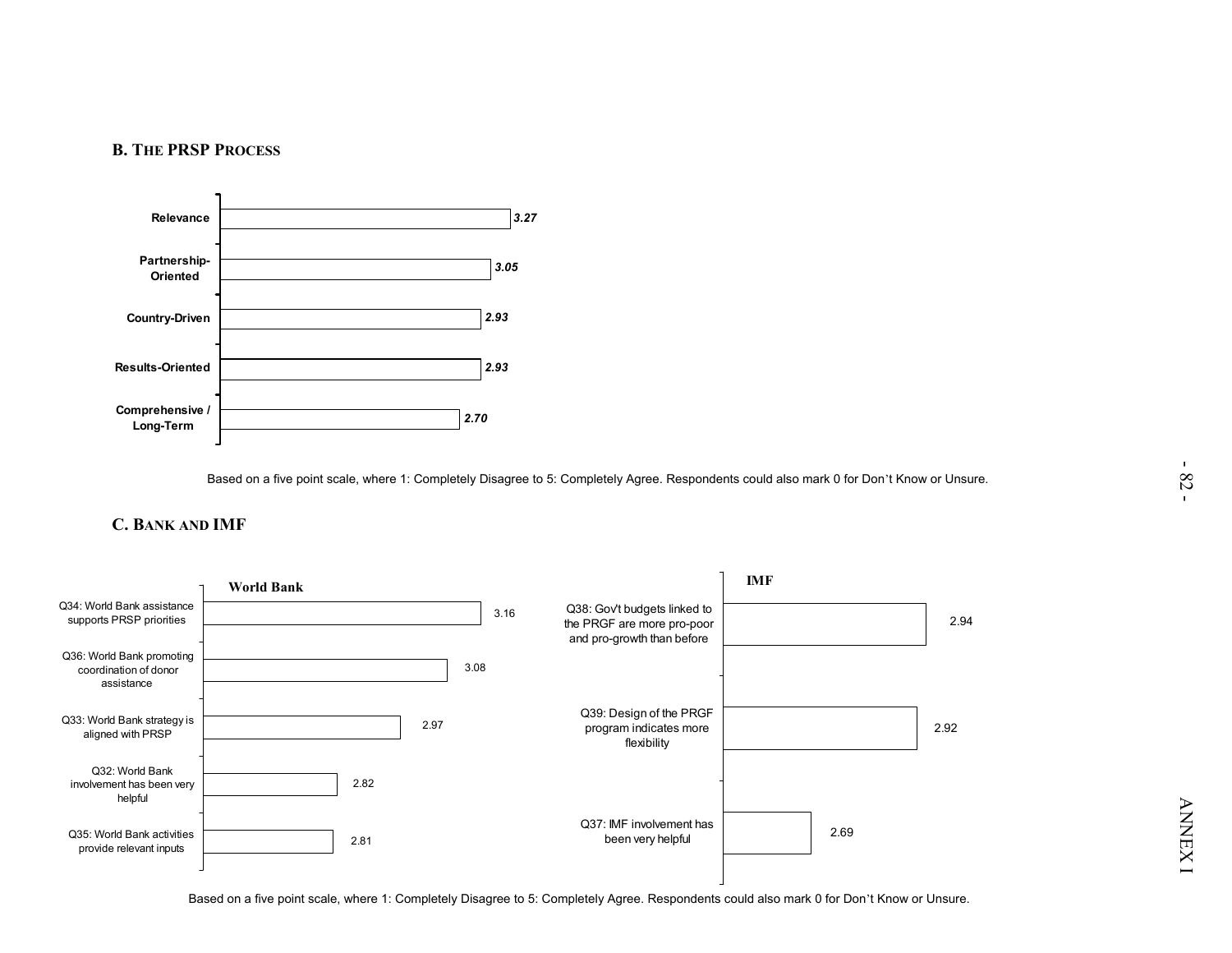|                                                                                                                                                                                                                                                                                                                                                                                   | D. Composite Results Table |                                      |                                                 |                                                |                                      |
|-----------------------------------------------------------------------------------------------------------------------------------------------------------------------------------------------------------------------------------------------------------------------------------------------------------------------------------------------------------------------------------|----------------------------|--------------------------------------|-------------------------------------------------|------------------------------------------------|--------------------------------------|
| Question                                                                                                                                                                                                                                                                                                                                                                          | Percent<br>agree           | Percent<br>disagree                  | Means with<br>highest<br>standard<br>deviations | Means with<br>lowest<br>standard<br>deviations | Percent<br>don't know<br>or unsure   |
| <b>Most positive responses</b><br>Q27 Partnership-oriented: Donor coordination improved<br>Q10 Relevance: PRSP improves on past modalities<br>Relevance: PRSP adds value<br>O9                                                                                                                                                                                                    | 53.0<br>46.0<br>45.0       |                                      |                                                 |                                                |                                      |
| Q16 Results-oriented: Outcomes benefit poor<br>Q15 Country-driven: Government continues to engage stakeholders                                                                                                                                                                                                                                                                    | 44.0<br>43.0               |                                      |                                                 |                                                |                                      |
| Most negative responses<br>Q21 Comprehensive: Alternatives fully explored<br>Q22 Comprehensive: Macroeconomic framework participatory<br>Q23 Comprehensive: Balance between growth and poverty reduction<br>Q13 Country-driven: Your stakeholders were consulted<br>Q17 Results-oriented: Realistic targets and plans                                                             |                            | 45.0<br>44.0<br>41.0<br>40.0<br>38.0 |                                                 |                                                |                                      |
| <b>Most polarized responses</b><br>Q29 Partnership-oriented: Coordination b/t World Bank and IMF improved<br>Q30 Partnership-oriented: Quality of Bank/Fund collaboration<br>Q13 Country-driven: Your stakeholders were consulted<br>Q15 Country-driven: Government continues to engage stakeholders<br>Q14 Country-driven: Final document was modified to accommodate viewpoints |                            |                                      | 2.94<br>2.91<br>2.90<br>3.19<br>2.92            |                                                |                                      |
| <b>Areas of Greatest Consensus</b><br>Q28 Partnership-oriented: Current donor coordination<br>Q10 Relevance: PRSP improves on past modalities<br>Q17 Results-oriented: Realistic targets and plans<br>Q23 Comprehensive: Balance between growth and poverty reduction<br>Relevance: PRSP is a good model<br>Q8                                                                    |                            |                                      |                                                 | 3.08<br>3.38<br>2.81<br>2.54<br>3.37           |                                      |
| Most unfamiliar areas<br>Q29 Partnership-oriented: Coordination b/t World Bank and IMF improved<br>Q30 Partnership-oriented: Quality of Bank/Fund collaboration<br>Q19 Results-oriented: Results feed back<br>Q25 Partnership-oriented: Donors supported formulation<br>Q18 Results-oriented: Structure to monitor results                                                        |                            |                                      |                                                 |                                                | 34.0<br>33.0<br>16.0<br>16.0<br>13.0 |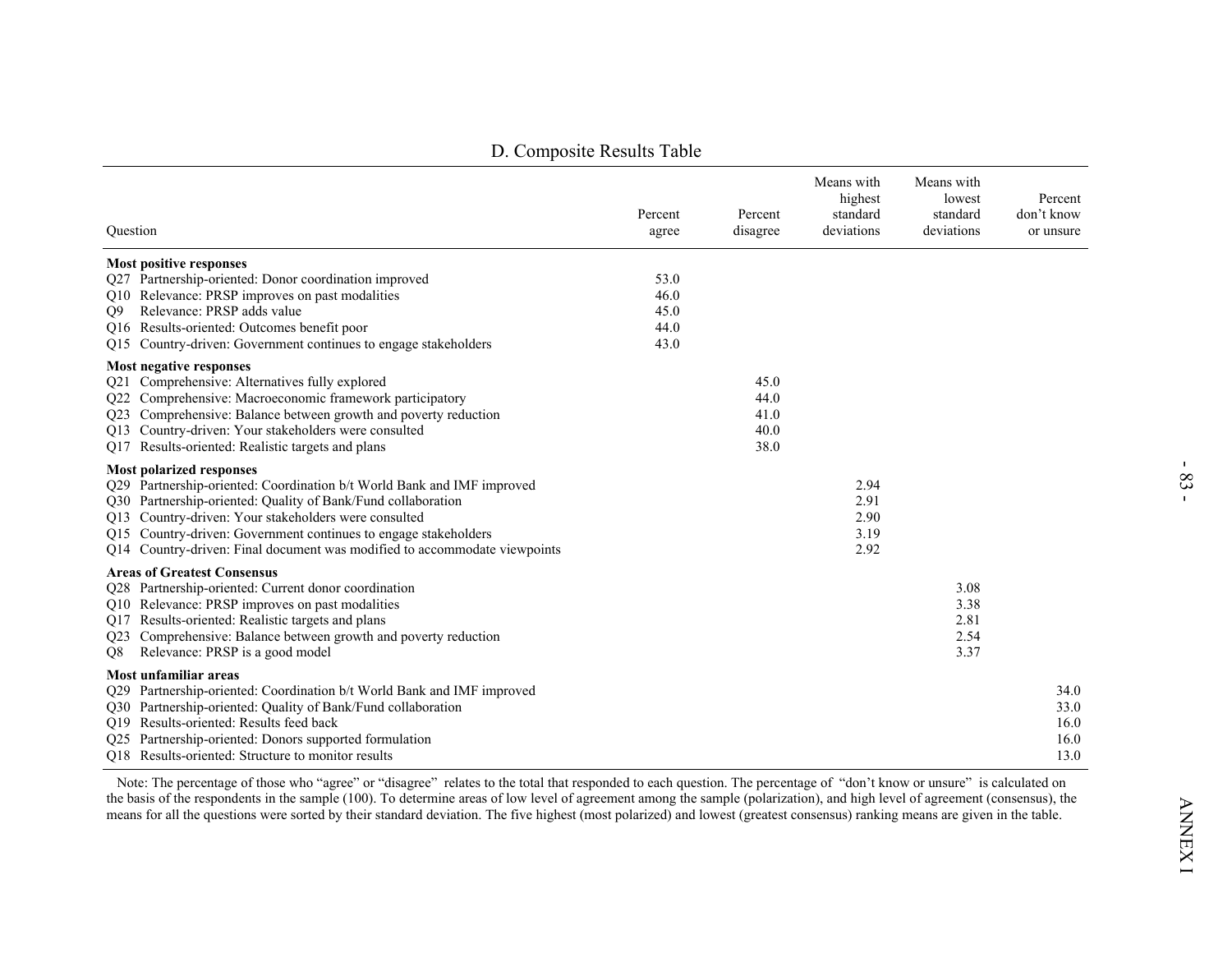|                                                                                                                          | ESAF 1996-1999                           |                                              |                                          |                             |                                                                       |                                                         | PRGF 2000-2003                                         |                              |
|--------------------------------------------------------------------------------------------------------------------------|------------------------------------------|----------------------------------------------|------------------------------------------|-----------------------------|-----------------------------------------------------------------------|---------------------------------------------------------|--------------------------------------------------------|------------------------------|
|                                                                                                                          | First annual<br>arrangement<br>Oct. 1996 | Second<br>annual<br>arrangement<br>Nov. 1997 | Third annual<br>arrangement<br>Jan. 1999 | <b>Total</b><br><b>ESAF</b> | First Year<br>(including first<br>review)<br>Mar. 2000;<br>July, 2000 | Second and<br>third reviews<br>Feb. 2001;<br>Sept. 2001 | Fourth and<br>fifth reviews<br>Mar. 2000;<br>Nov. 2002 | <b>Total PRGF</b>            |
| <b>Exchange System</b><br>Central Bank Reform<br>Trade Regime                                                            |                                          |                                              |                                          |                             | -1                                                                    | -1                                                      |                                                        | 3                            |
| Capital Account<br>Pricing and Marketing<br>Public Enterprises:                                                          |                                          |                                              | $\overline{2}$                           | 3                           |                                                                       |                                                         |                                                        |                              |
| Reform/Restructuring/ Privatization                                                                                      | 2                                        | 5                                            | 5                                        | 12                          | 6                                                                     |                                                         |                                                        | 6                            |
| Fiscal-General Government<br>Tax/Revenue Reform<br>Fiscal-General Government                                             | 6                                        | $\overline{4}$                               | 5                                        | 15                          | 5                                                                     | 3                                                       | 5                                                      | 13                           |
| Expenditure Reform<br>Fiscal - Treasury Systems                                                                          | 1                                        | $\mathbf{1}$                                 | $\overline{c}$                           | 3<br>$\mathbf{1}$           | $\overline{c}$<br>$\mathbf{1}$                                        | 1<br>4                                                  | $\overline{c}$                                         | $\overline{\mathbf{5}}$<br>5 |
| Fiscal - Debt Management<br>Fiscal Other<br>Civil Service Reform                                                         | 1                                        |                                              |                                          | 1                           | 3                                                                     | 2                                                       | 5                                                      | 7<br>3                       |
| Social Sector/Social Security System/<br>Social Safety Net                                                               |                                          |                                              |                                          |                             | $\overline{2}$                                                        |                                                         |                                                        | 2                            |
| Financial Sector<br><b>Agricultural Sector</b>                                                                           | $\overline{2}$                           | $\overline{c}$                               | $\overline{2}$                           | 6                           | $\mathfrak{Z}$                                                        | $\mathbf{1}$                                            | $\overline{c}$                                         | 6                            |
| Labour Market<br><b>Economic Statistics</b><br>Corporate Restructuring and Governance<br>Institution Building, Legal and | 3                                        | $\overline{c}$                               | 2                                        | $\overline{7}$              | $\overline{1}$                                                        | 2                                                       |                                                        | 3                            |
| Regulatory Framework, Transparency<br>PRSP Development and Implementation                                                |                                          |                                              |                                          | 1                           | $\overline{1}$                                                        | 2                                                       | $\overline{c}$                                         | 5                            |
| Other<br><b>Total</b>                                                                                                    | 15                                       | 15                                           | 19                                       | 49                          | 25                                                                    | 16                                                      | 17                                                     | 58                           |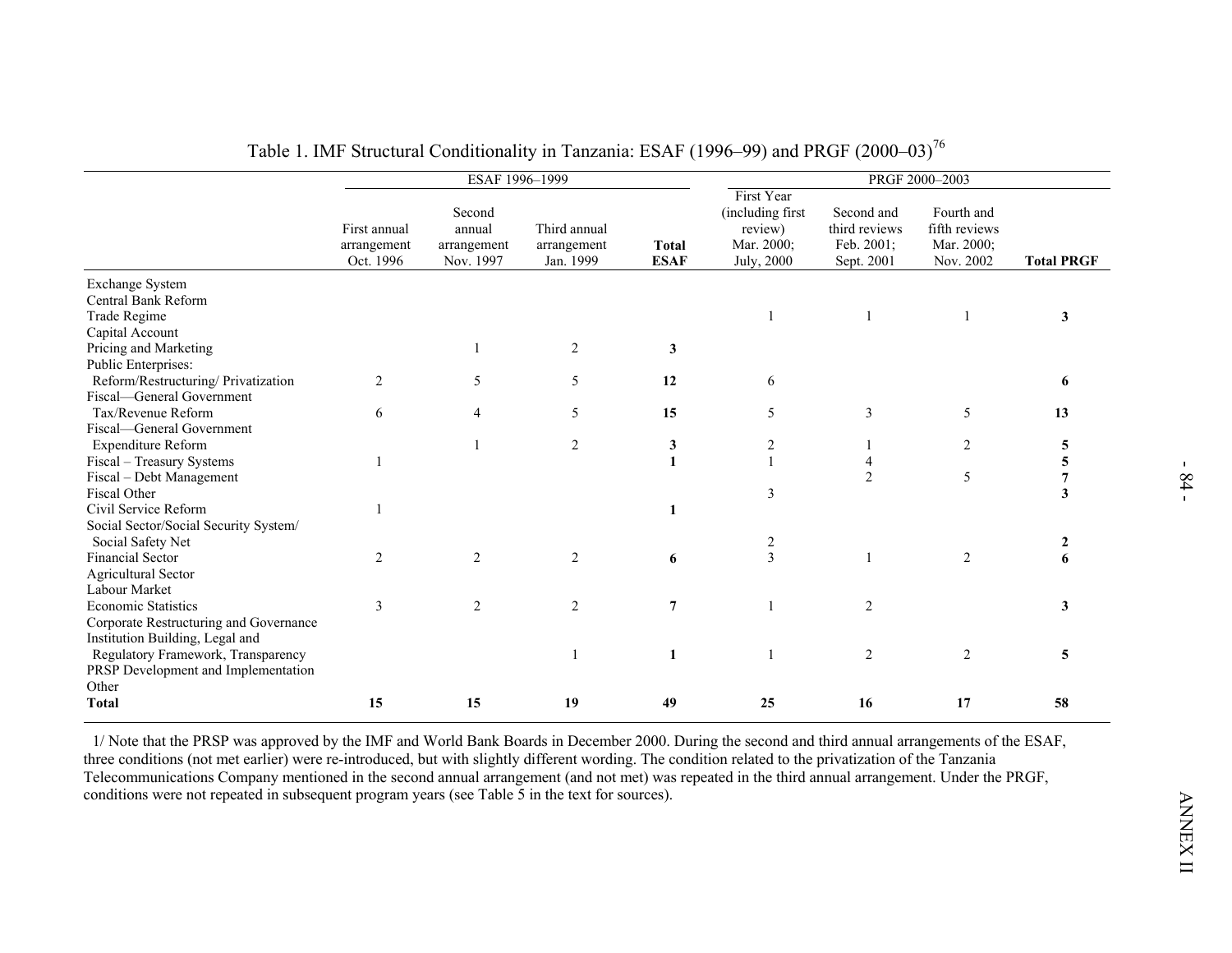|                                                          | June 1997<br>Structural Adjustment | June 2000<br>Programmatic                 | October 2001<br>Primary Education | May 2003<br>Poverty Reduction |
|----------------------------------------------------------|------------------------------------|-------------------------------------------|-----------------------------------|-------------------------------|
|                                                          | Credit I (SAC1)                    | Structural Adjustment<br>Credit I (PSAC1) | Development Program<br>(PEDP)     | Support Credit 1<br>(PRSC1)   |
| <b>Exchange System</b>                                   |                                    |                                           |                                   |                               |
| Central Bank Reform                                      |                                    |                                           |                                   |                               |
| Trade Regime                                             |                                    |                                           |                                   |                               |
| Capital Account                                          |                                    |                                           |                                   |                               |
| Pricing and Marketing                                    |                                    |                                           |                                   |                               |
| Public Enterprises: Reform/Restructuring/ Privatization  | $\,8\,$                            | 8                                         |                                   |                               |
| Fiscal-General Government Tax/Revenue Reform             |                                    | $\overline{4}$                            |                                   |                               |
| Fisca-General Government Expenditure Reform              | 3                                  |                                           |                                   |                               |
| Fiscal-Treasury Systems                                  |                                    |                                           |                                   | $\overline{c}$                |
| Fiscal-Debt Management                                   |                                    |                                           |                                   | $\overline{2}$                |
| Fiscal Other                                             |                                    |                                           |                                   |                               |
| Civil Service Reform                                     |                                    | -1                                        |                                   |                               |
| Social Sector/ Social Security System/ Social Safety Net | 7                                  |                                           |                                   |                               |
| Financial Sector                                         | 3                                  | $\overline{c}$                            | 23                                |                               |
| Agricultural Sector                                      |                                    |                                           |                                   | $\overline{2}$                |
| Labour Market                                            |                                    |                                           |                                   |                               |
| <b>Economic Statistics</b>                               |                                    |                                           |                                   |                               |
| Corporate Restructuring and Governance                   |                                    |                                           |                                   |                               |
| Institution Building, Legal and Regulatory Framework,    |                                    |                                           |                                   |                               |
| Transparency                                             |                                    | 10                                        |                                   | 4                             |
| PRSP Development and Implementation                      |                                    |                                           |                                   | 3                             |
| Other                                                    |                                    |                                           |                                   |                               |
| Total                                                    | 24                                 | 28                                        | 23                                | 14                            |

| Table 2: World Bank Adjustment Lending Conditionality in Tanzania (1997–2003) |  |  |  |  |
|-------------------------------------------------------------------------------|--|--|--|--|
|-------------------------------------------------------------------------------|--|--|--|--|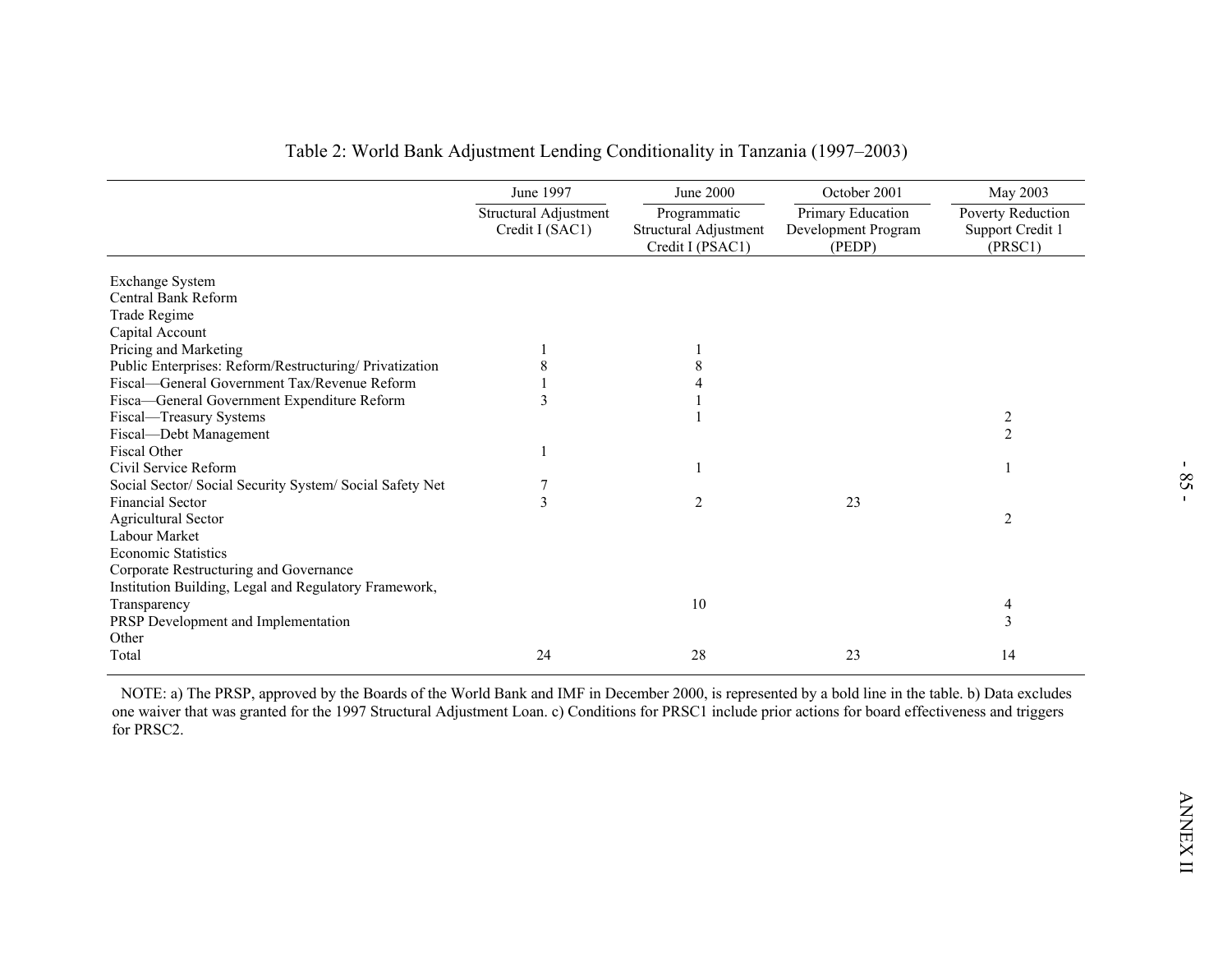|                                                                                                                                                                           | Summary of change in policy approach as indicated by ESAF-and<br>PRGF-related briefs/review department comments                                                                                                                                                                                                                                    |                                                  | Ranking of briefs and comments linked to<br>programs on a scale of 1-4 |                                              |
|---------------------------------------------------------------------------------------------------------------------------------------------------------------------------|----------------------------------------------------------------------------------------------------------------------------------------------------------------------------------------------------------------------------------------------------------------------------------------------------------------------------------------------------|--------------------------------------------------|------------------------------------------------------------------------|----------------------------------------------|
|                                                                                                                                                                           |                                                                                                                                                                                                                                                                                                                                                    | ESAF, third<br>annual<br>arrangement<br>(8/1998) | (12/1999)                                                              | ESAF/PRGF PRGF, fourth<br>review,<br>12/2001 |
| A. Briefing Papers<br>1. Does the brief discuss links<br>between the PRSP and the PRGF<br>objectives?                                                                     | The December 2001 brief (for the fourth review of the PRGF) made<br>frequent reference to the poverty reduction strategy. Although the<br>poverty discussion itself is sparse, it is an improvement on the ESAF.                                                                                                                                   | N.A.                                             | 2                                                                      | $\overline{2}$                               |
| 2. In resolving the key issues<br>identified by the mission does the<br>brief leave room for discussions of<br>alternative policy options to achieve<br>major objectives? | Overall, the change from the ESAF was not drastic and the result must<br>be deemed unsatisfactory, albeit with some evidence of continued<br>improvement over time. The PRGF brief in early 2000 was fairly<br>prescriptive in tone, while the specific actions required in fiscal and<br>monetary policy were reduced in the December 2001 brief. |                                                  |                                                                        |                                              |
|                                                                                                                                                                           | Cash budget                                                                                                                                                                                                                                                                                                                                        |                                                  | 3                                                                      |                                              |
|                                                                                                                                                                           | Capital account liberalization<br>Civil service reform                                                                                                                                                                                                                                                                                             | $\overline{c}$<br>2                              | --                                                                     |                                              |
|                                                                                                                                                                           | Credit policy                                                                                                                                                                                                                                                                                                                                      | 2                                                | $\overline{c}$                                                         | --                                           |
|                                                                                                                                                                           | Debt and contingent liabilities                                                                                                                                                                                                                                                                                                                    | --                                               | --                                                                     | 2                                            |
|                                                                                                                                                                           | Fiscal federalism                                                                                                                                                                                                                                                                                                                                  |                                                  | $\overline{c}$                                                         | $- -$                                        |
|                                                                                                                                                                           | Financial sector reform                                                                                                                                                                                                                                                                                                                            | --                                               | -−                                                                     |                                              |
|                                                                                                                                                                           | Governance                                                                                                                                                                                                                                                                                                                                         | $\overline{\phantom{a}}$                         | 3                                                                      |                                              |
|                                                                                                                                                                           | Privatization                                                                                                                                                                                                                                                                                                                                      |                                                  | $\overline{c}$                                                         | $- -$                                        |
|                                                                                                                                                                           | Public expenditure                                                                                                                                                                                                                                                                                                                                 | 3                                                | $\overline{c}$                                                         | $\overline{c}$                               |
|                                                                                                                                                                           | Revenue performance                                                                                                                                                                                                                                                                                                                                | $\overline{2}$                                   | $\overline{c}$                                                         | $\overline{c}$                               |
|                                                                                                                                                                           | Stabilization and growth<br>Trade liberalization                                                                                                                                                                                                                                                                                                   |                                                  | $\overline{c}$                                                         | $\overline{2}$                               |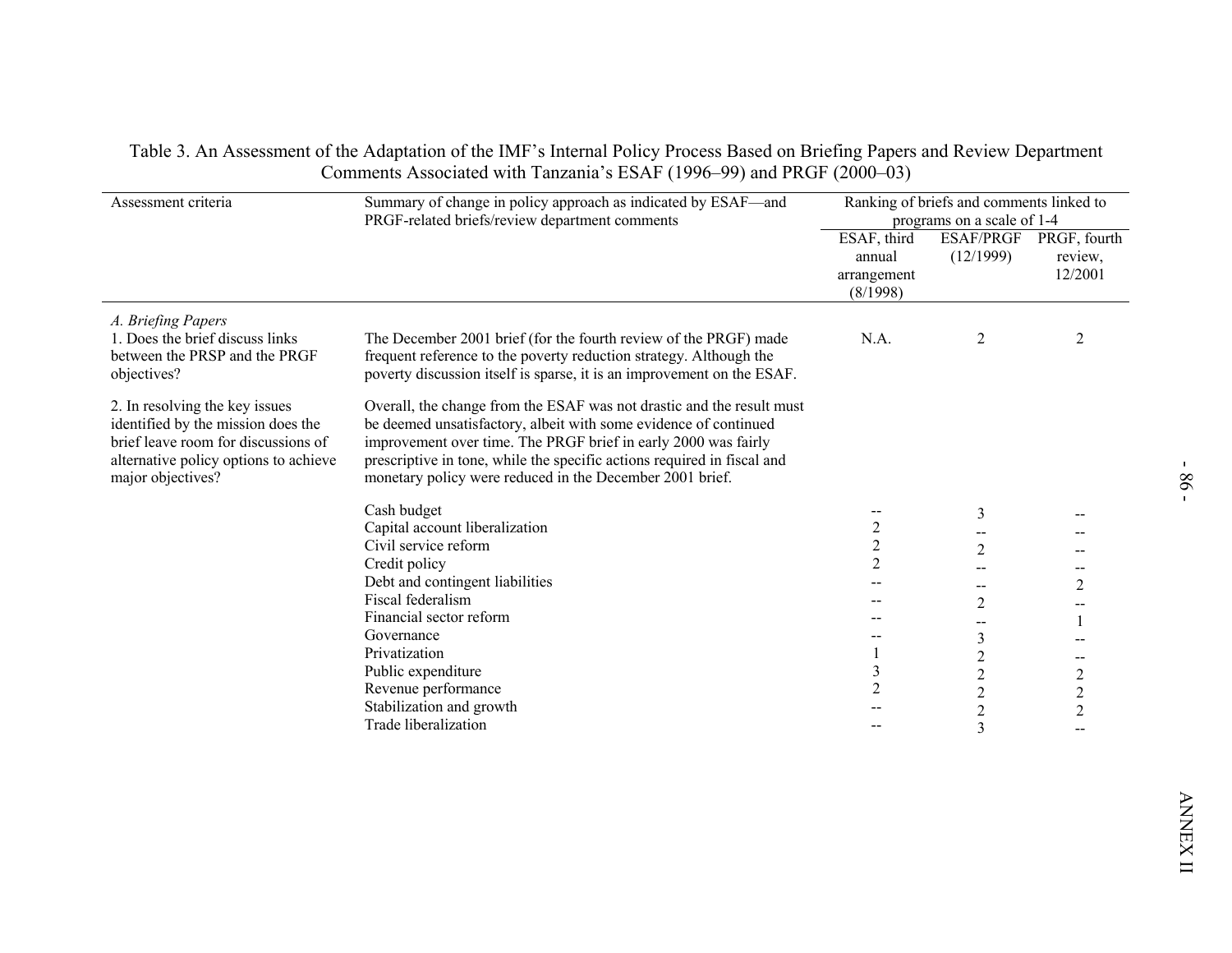| Assessment criteria                                                                                                                   | Summary of change in policy approach as indicated by ESAF- and<br>Ranking of briefs and comments linked to<br>PRGF-related briefs/review department comments<br>programs on a scale of 1-4                                                                                                                                                                                                                                                     |                                                                       |                |                                              |  |
|---------------------------------------------------------------------------------------------------------------------------------------|------------------------------------------------------------------------------------------------------------------------------------------------------------------------------------------------------------------------------------------------------------------------------------------------------------------------------------------------------------------------------------------------------------------------------------------------|-----------------------------------------------------------------------|----------------|----------------------------------------------|--|
|                                                                                                                                       |                                                                                                                                                                                                                                                                                                                                                                                                                                                | $\overline{\text{ESAF}}$ , third<br>annual<br>arrangement<br>(8/1998) | (12/1999)      | ESAF/PRGF PRGF, fourth<br>review,<br>12/2001 |  |
| 3. Are alternative macroeconomic<br>frameworks and the tradeoffs<br>between them considered?                                          | Proposals to intervene in agricultural marketing were discouraged, but<br>the Bank of Tanzania was allowed to pursue more flexible monetary<br>policies.                                                                                                                                                                                                                                                                                       |                                                                       | $\overline{2}$ | $\overline{2}$                               |  |
| 4. Does the program discuss how it<br>will protect key objectives in the<br>event of unanticipated negative<br>shocks?                | As an indicator of change, PRGF briefs discussed contingent liability<br>issues, but in a fairly limited manner and not linked to poverty issues.<br>However, in the face of a 30 percent expenditure reduction in 2001, the<br>December 2001 brief did not discuss how to protect government<br>expenditure from a similar shock in the future, noting only that priority<br>expenditures were sufficiently protected.                        | -1                                                                    |                | $\overline{2}$                               |  |
| 5. Does the brief allow for flexibility<br>to use additional concessional<br>external financing if available?                         | There was evidence of improvement over time—the ESAF brief noted<br>the need to switch aid from debt repayments to priority expenditure,<br>which was picked up by the PRGF-related briefs, with the December<br>2001 one expressing concern over the contractionary impact of the<br>program. It planned discussions with the government and donors, with<br>a key suggestion of relaxing the fiscal stance by increasing donor<br>financing. | $\overline{2}$                                                        | $\overline{2}$ | $\mathfrak{Z}$                               |  |
| 6. Is a participatory process in<br>resolving key issues considered?                                                                  | The public expenditure review process launched under the ESAF had<br>some influence on targets. The PRGF briefs continued to underline the<br>importance of a participatory approach with respect to public<br>expenditure issues.                                                                                                                                                                                                             | 3                                                                     | $\overline{2}$ | 3                                            |  |
| 7. Does the brief identify policy<br>issues where poverty and social<br>impact assessment (PSIA) inputs<br>would be necessary/useful? | There is very little discussion of the need to evaluate the poverty and<br>social impacts of policies. Since PSIAs were highlighted in IMF<br>statements as key to the whole PRGF/PRSP process, lack of<br>discussion/guidance in the briefs points to a potential problem.                                                                                                                                                                    | N.A.                                                                  | N.A.           | $\overline{2}$                               |  |
|                                                                                                                                       |                                                                                                                                                                                                                                                                                                                                                                                                                                                |                                                                       |                |                                              |  |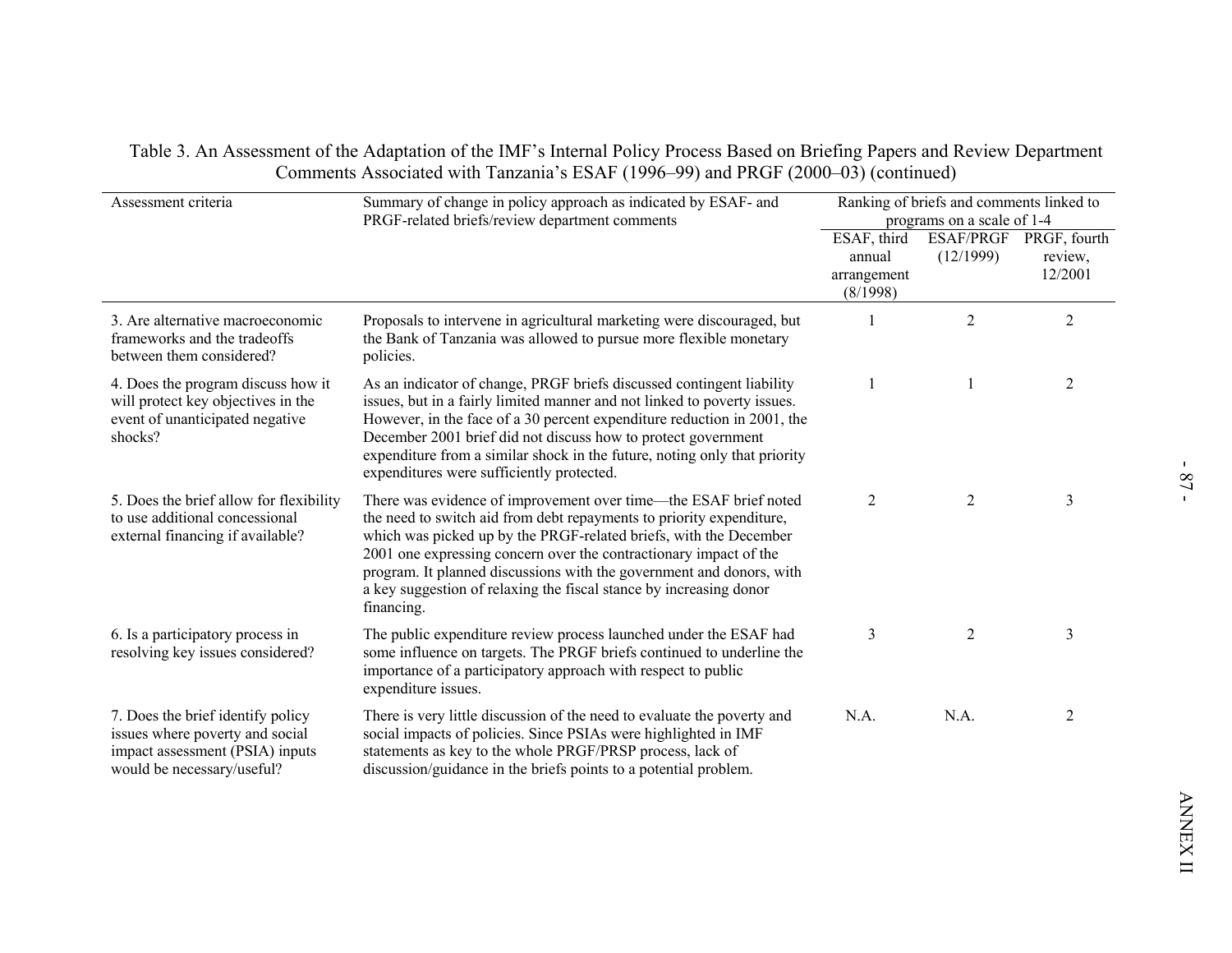| Assessment criteria                                                                                                                                                    | Summary of change in policy approach as indicated by ESAF- and<br>PRGF-related briefs/review department comments                                                                                                                                                                                                                                                                                                                               |                                                  | Ranking of briefs and comments linked to<br>programs on a scale of 1-4 |                                       |
|------------------------------------------------------------------------------------------------------------------------------------------------------------------------|------------------------------------------------------------------------------------------------------------------------------------------------------------------------------------------------------------------------------------------------------------------------------------------------------------------------------------------------------------------------------------------------------------------------------------------------|--------------------------------------------------|------------------------------------------------------------------------|---------------------------------------|
|                                                                                                                                                                        |                                                                                                                                                                                                                                                                                                                                                                                                                                                | ESAF, third<br>annual<br>arrangement<br>(8/1998) | ESAF/PRGF,<br>(12/1999)                                                | PRGF,<br>fourth<br>review,<br>12/2001 |
| B. Review departments' comments                                                                                                                                        |                                                                                                                                                                                                                                                                                                                                                                                                                                                |                                                  |                                                                        |                                       |
| 8. Is the need for more "policy"<br>space" for home grown options<br>recognized in the review process?                                                                 | The comments on the PRGF briefs indicate that review departments were<br>more willing than before to defer to the mission's superior knowledge of<br>conditions in the field (for example regarding the appropriateness of<br>reducing tariffs in an election year). However, there are no concrete<br>examples of the government being encouraged to pursue alternative<br>policies of its own.                                               | $\mathbf{1}$                                     | 2                                                                      | 3                                     |
| 9. Are poverty issues discussed or<br>their absence highlighted in review<br>departments' comments?                                                                    | There is evidence of increased discussion of poverty issues in comments<br>on the PRGF briefs, including the need for a more relaxed fiscal stance in<br>order to enable the government to meet its priority expenditure targets.<br>As the PRGF-supported program neared maturity, however, comments<br>on poverty issues receded markedly. Presumably, departments felt that<br>poverty issues had by then become sufficiently internalized. | $\mathbf{1}$                                     | 3                                                                      | $\overline{2}$                        |
| 10. Did review departments press<br>for more or less conditionality<br>(prior actions, PCs, structural<br>benchmarks) in the policy areas<br>specified by the mission? | Under the ESAF-supported program, review departments demanded, as a<br>rule, more specificity in both language and targets. In contrast, comments<br>on PRGF-related briefs indicated a willingness to reduce conditionality.<br>In review comments on the December 2001 brief, there was very little<br>discussion of conditionality, indicating movement towards reduced<br>policy prescription.                                             | $\mathbf{1}$                                     | 3                                                                      | $\overline{4}$                        |
| Source: Internal (briefing papers) IMF documents.                                                                                                                      |                                                                                                                                                                                                                                                                                                                                                                                                                                                |                                                  |                                                                        |                                       |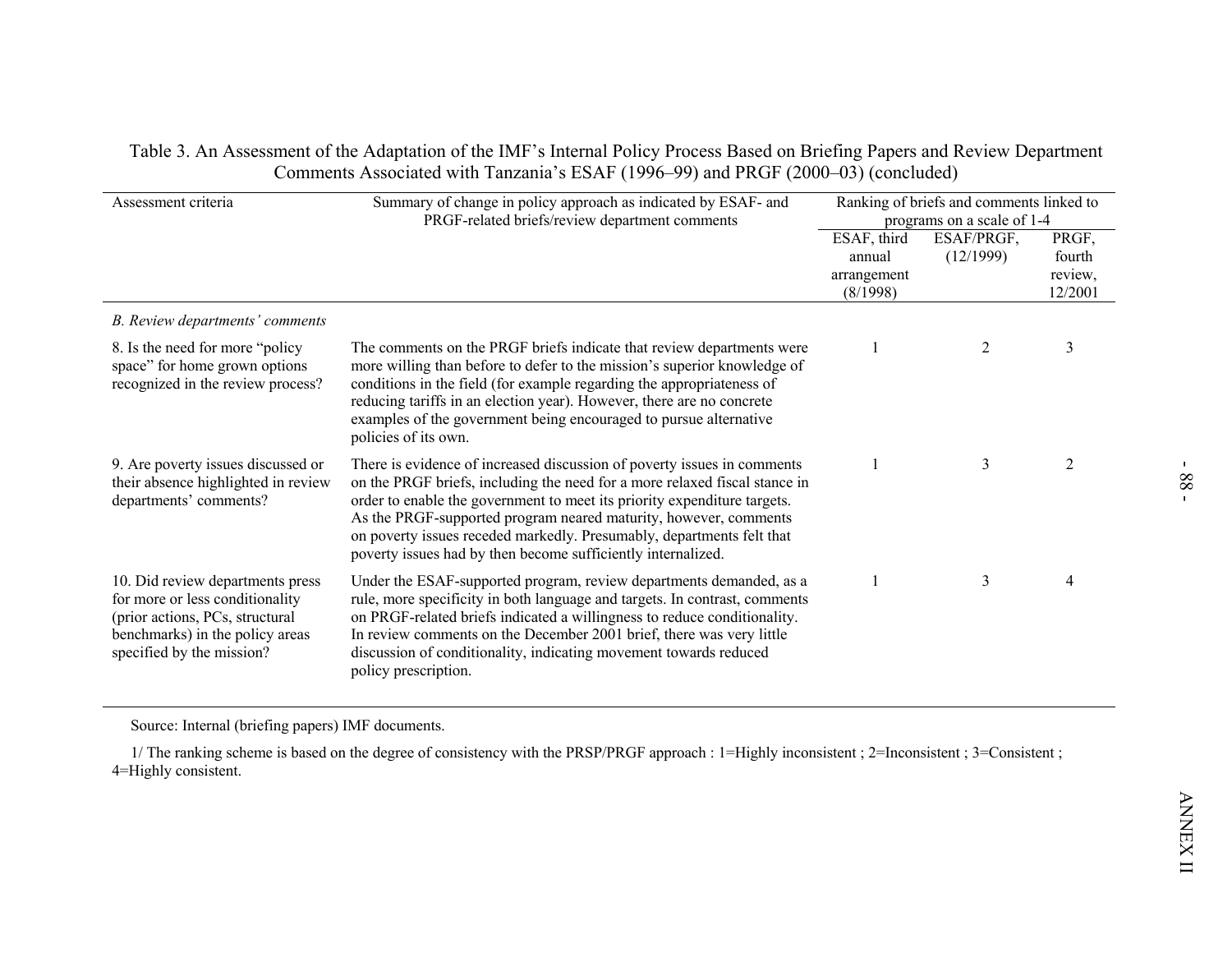| Key Feature                                                                                                                                                                                                                                                                                                                                                                                                    | Comments on specific items from Tanzania's<br>PRGF program and related staff reports                                                                                                                                                                                                                                                                                                                                                        | Overall remarks                                                                                                                                                                          |
|----------------------------------------------------------------------------------------------------------------------------------------------------------------------------------------------------------------------------------------------------------------------------------------------------------------------------------------------------------------------------------------------------------------|---------------------------------------------------------------------------------------------------------------------------------------------------------------------------------------------------------------------------------------------------------------------------------------------------------------------------------------------------------------------------------------------------------------------------------------------|------------------------------------------------------------------------------------------------------------------------------------------------------------------------------------------|
| 1. Broad participation and greater<br>ownership a. Do main elements of PRGF<br>draw from country's PRSP?<br>b. Was the PRSP produced in transparent<br>process with broad participation?<br>c. Was PRSP produced by country<br>authorities?<br>d. Do JSAs/staff reports highlight flexibility<br>in accepting country choices?                                                                                 | a. First annual program of the PRGF was<br>based on I-PRSP. Subsequent annual<br>programs based on full PRSP.<br>b. Yes (but see remarks)<br>c. Yes<br>d. Yes: For example, the Bank of Tanzania<br>was allowed to expand money supply, even<br>in absence of concrete evidence on money<br>demand behavior                                                                                                                                 | Participation in the formulation of<br>the macroeconomic framework was<br>limited until the PER process was<br>expanded. Civil society participation<br>limited by capacity constraints. |
| 2. Embedding the PRGF in the overall<br>strategy for growth and poverty reduction<br>a. How have macroeconomic and other<br>policies been influenced by growth and<br>poverty objectives?<br>b. Highlight aspects of the PRGF program<br>that promote private sector development<br>c. Does the PRGF's contribution to the<br>strategy focus on areas within the IMF's area<br>of expertise and responsibility | a. Expenditures have been prioritized, and<br>emphasis on accountability raised. The<br>financial programming framework was<br>modified.<br>b. Tax reforms, reduction of arrears in public<br>expenditure, microfinance, legislation to<br>enable use of land as collateral, anti-<br>corruption and establishment of a national<br>debt management strategy.<br>c. Yes: public expenditure management,<br>financial sector and tax reform. | The integrated financial<br>management system (IFMS) was<br>rolled out to the whole country. Low<br>technical capacity has reduced<br>effectiveness.                                     |
| 3. Budgets that are more pro-poor and<br>pro-growth                                                                                                                                                                                                                                                                                                                                                            |                                                                                                                                                                                                                                                                                                                                                                                                                                             |                                                                                                                                                                                          |
| a. Re-orient government spending towards<br>activities that benefit the poor                                                                                                                                                                                                                                                                                                                                   | a. Budget more firmly based on the MTEF,<br>with prioritization of expenditure<br>emphasized.                                                                                                                                                                                                                                                                                                                                               | Clear shift of resources towards<br>social sectors, with priority allocations<br>doubling under the PRGF.                                                                                |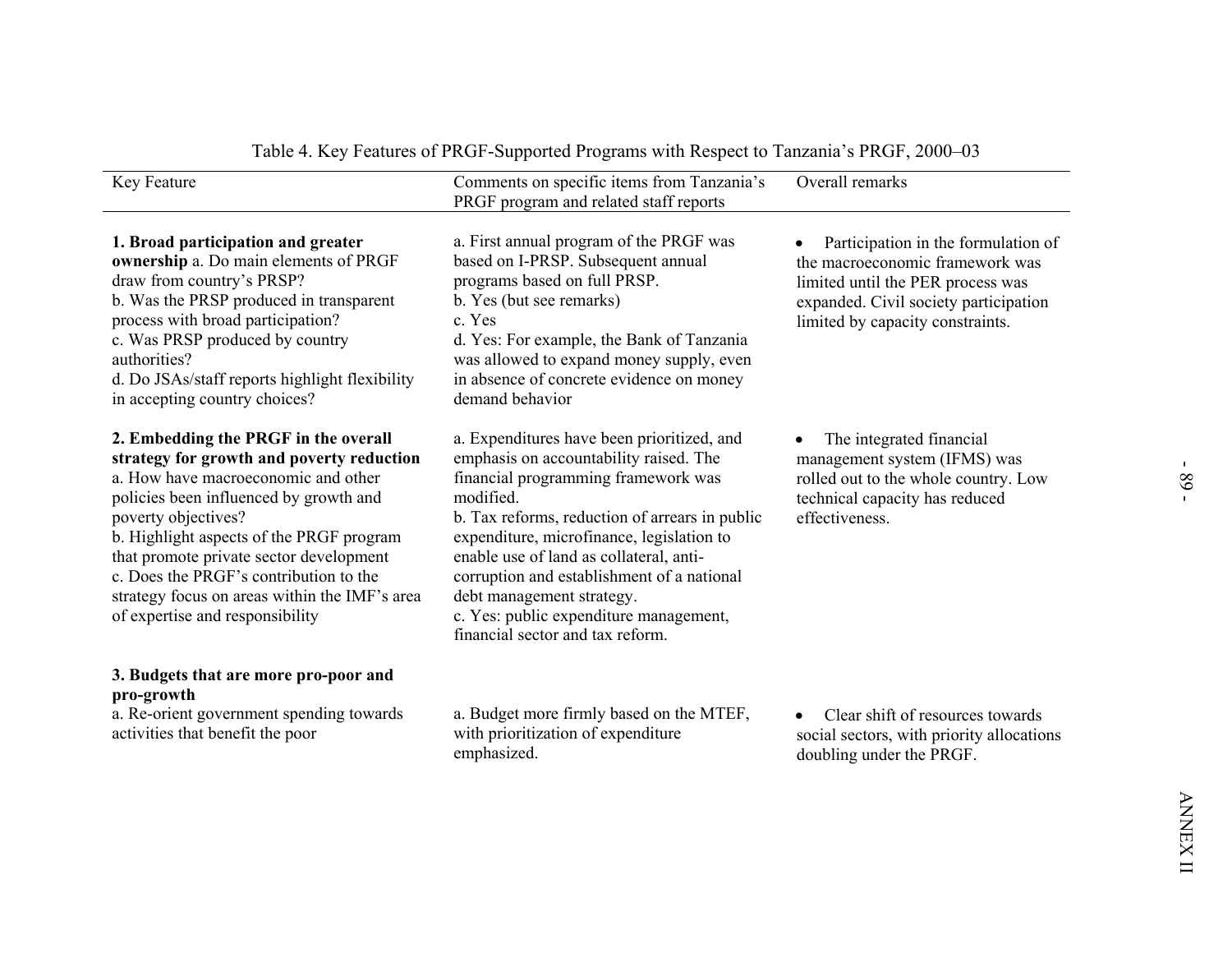| Key Feature                                                                                                                                                                                                                                                                                                                                                                                                             | Comments on specific items from Tanzania's<br>PRGF program and related staff reports                                                                                                                                                                                                                                   | Overall remarks                                                                                                                                                                                                                                                                                                                                                        |
|-------------------------------------------------------------------------------------------------------------------------------------------------------------------------------------------------------------------------------------------------------------------------------------------------------------------------------------------------------------------------------------------------------------------------|------------------------------------------------------------------------------------------------------------------------------------------------------------------------------------------------------------------------------------------------------------------------------------------------------------------------|------------------------------------------------------------------------------------------------------------------------------------------------------------------------------------------------------------------------------------------------------------------------------------------------------------------------------------------------------------------------|
| b. Improve efficiency and targeting of spending in<br>key sectors relevant to growth and poverty<br>reduction                                                                                                                                                                                                                                                                                                           | b. Poverty-reducing programs facilitated by<br>introduction of identification codes for priority<br>expenditure as well as the rolling out of the IMFS.                                                                                                                                                                | Less clear evidence of resource<br>transfers to agriculture.                                                                                                                                                                                                                                                                                                           |
| c. stress tax reforms that simultaneously improve<br>efficiency and equity<br>d. Improve data and monitoring to track<br>expenditures                                                                                                                                                                                                                                                                                   | c. VAT introduced on petrol products and<br>surcharges on imports removed. But at the same<br>time, VAT exemptions and other import<br>surcharges introduced.<br>d. A new statistics law was submitted to<br>Parliament.                                                                                               | Tax system not used for income<br>distribution goals.<br>Notable emphasis on data quality<br>improvements. Household budget<br>survey done in 2001 and used to<br>establish a poverty profile for Tanzania.                                                                                                                                                            |
| 4. Ensuring appropriate flexibility in fiscal<br>targets<br>a. Present more normative macro-projections to<br>signal financing needs<br>b. Where warranted, seek commitments of higher<br>aid flows and build into the program<br>c. Use PRSP to identify contingent expenditures<br>that could be added if more aid were forthcoming<br>d. Indicate how fiscal targets would be modified<br>in the event of key shocks | a. Yes, undertaken in the PER/MTEF exercises<br>and in the PAF of the PRBS group.<br>b. Done within PER/MTEF processes. Program<br>modified in second year to accommodate higher<br>resource inflows.<br>c. Not explicitly undertaken<br>d. Not explicitly done                                                        | The PER/MTEF process has been<br>crucial in establishing a credible<br>structure for projecting needs and<br>negotiating with the donor<br>community.<br>Some flexibility achieved with the<br>abandonment of the net domestic<br>repayments. But so far the<br>government has eschewed domestic<br>financing for fear of the resumption of<br>inflationary pressures. |
| 5. More selective structural conditionality<br>a. Limit conditionality to key measures, central to<br>the success of the strategy.<br>b. Confine IMF conditionality to measures in the<br>IMF's domain; exceptions must be justified                                                                                                                                                                                    | a. Conditionality has been streamlined and areas<br>on which imposed reduced.<br>b. Conditionality was confined to core IMF areas<br>of responsibility. In third annual program,<br>conditionality was extended to public debt<br>management and trade policy (both with<br>important implications for fiscal policy). |                                                                                                                                                                                                                                                                                                                                                                        |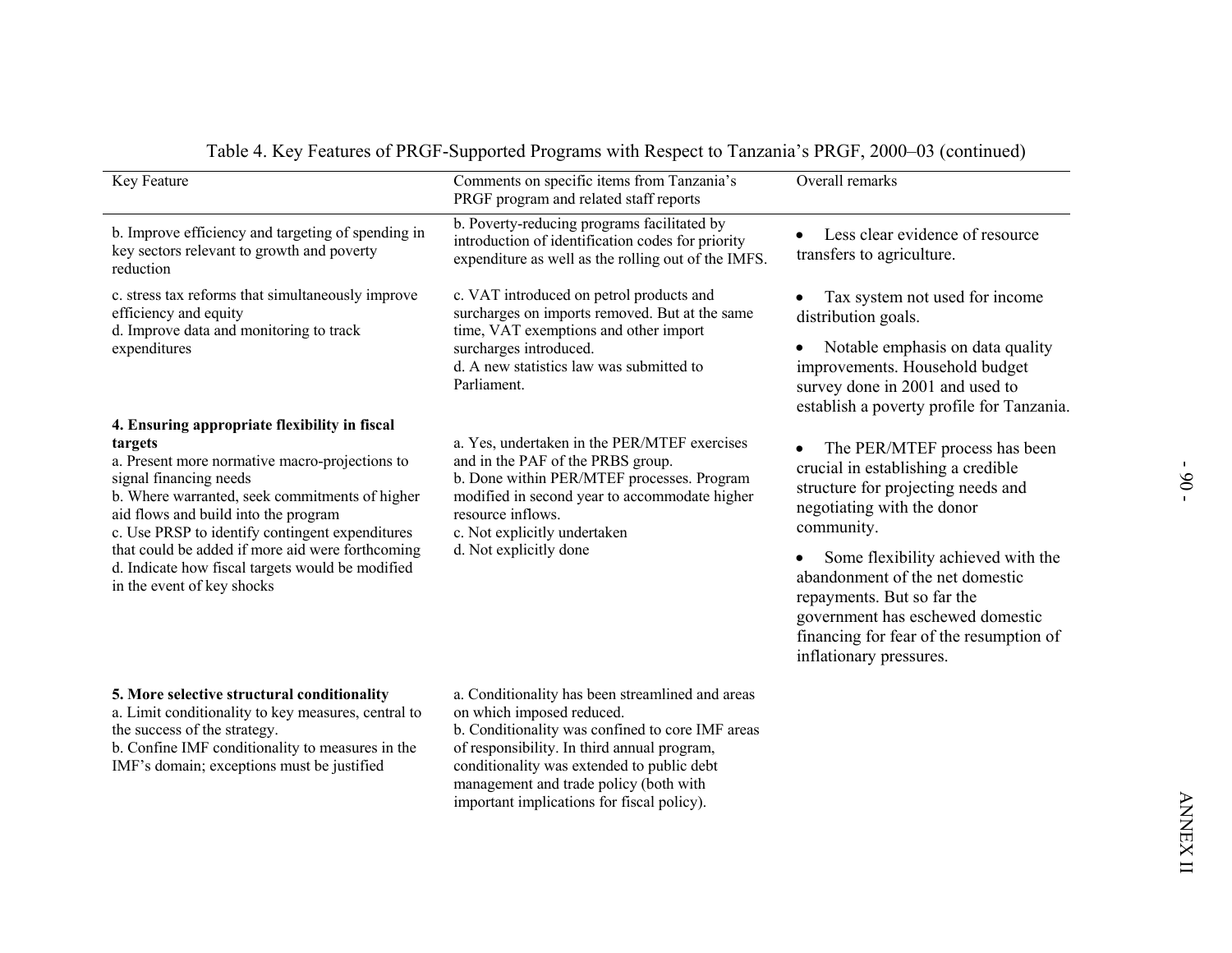| 6. Emphasis on measures to improve public<br>a. The public expenditure review process has                                                                                                                                                                                                                                                                                                                                                                                                                                                                                                                                                                                                                                                          |                                                                                                                                                                                                                                           |
|----------------------------------------------------------------------------------------------------------------------------------------------------------------------------------------------------------------------------------------------------------------------------------------------------------------------------------------------------------------------------------------------------------------------------------------------------------------------------------------------------------------------------------------------------------------------------------------------------------------------------------------------------------------------------------------------------------------------------------------------------|-------------------------------------------------------------------------------------------------------------------------------------------------------------------------------------------------------------------------------------------|
| allowed some of this to be done, although civil<br>resource management/accountability<br>a. Fiscal policies and objectives should be open to<br>society participation was greater on expenditure<br>composition issues than on the broader fiscal<br>public debate<br>strategy.                                                                                                                                                                                                                                                                                                                                                                                                                                                                    | • The cash budget is still the most<br>effective instrument for budget control,<br>but with high efficiency and equity<br>implications.                                                                                                   |
| b. Develop transparent monitoring systems to<br>b. An Assessment and Action Plan for tracking<br>improve efficient delivery of public services<br>poverty expenditure was introduced. An<br>integrated financial management system (IFMS)<br>is meant to bring transparency to public sector<br>c. For HIPCs, include specific mechanisms for<br>monitoring use of debt relief<br>management. The Public Finance Act and Public<br>d. Consider selective conditionality on fiscal<br>Procurement Act were enacted in 2001.<br>c. PER process has been instrumental in this<br>governance measures<br>regard and an expenditure tracking system was<br>instituted. d. Yes, "financial transparency and<br>good governance" was a key conditionality | • Pro-poor expenditure tracking has<br>helped reduce resource leakage in the<br>countryside.                                                                                                                                              |
| 7. Social impact analysis of major<br>a. Not done<br>b. Not explicit<br>macroeconomic adjustments and structural<br>c. Not done.<br>reforms<br>a. Demonstrate that distributional effects of<br>substantial macro-adjustments or structural<br>reforms have been considered<br>b. Highlight countervailing measures to offset<br>temporary adverse effects on the poor<br>c. Bank should lead if technical impact analysis is<br>needed, but PRGF documents should indicate<br>what work was done and how it influenced<br>policies<br>Source: See IMF documents on Tanzania: IMF 2002a, b and c; IMF 2001a and b; IMF 2000a and b (issues under "key features" are exactly as outlined in this                                                    | • PSIAs have not been undertaken so far,<br>although IMF departments have indicated<br>that they should have preceded the<br>introduction of levies on water supply,<br>hike of electricity tariffs and increases in<br>petroleum prices. |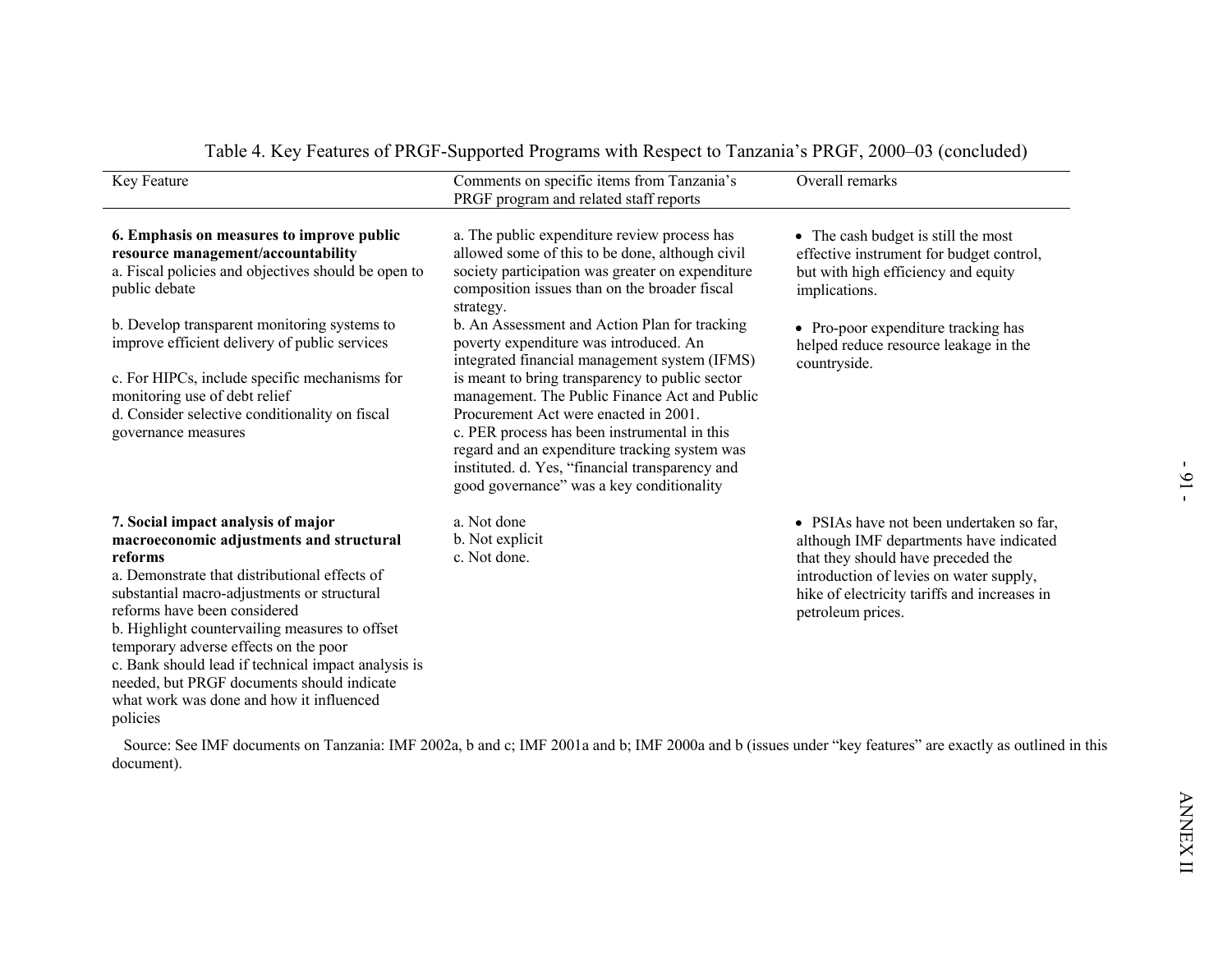## **List of Interviewees**

## **Government**

### **President's Office**

Mr. O.M.S. Bendera, Deputy Permanent Secretary, Planning and Privatization Mr. Arthur Mwakapugi, Director, Macro Economy Division, Planning and Privatization Mr. Sadikiel Kimaro, Personal Assistant to the President

## **Vice President's Office**

Mr. Raphael O. S. Mollel, Permanent Secretary Dr. Servacius B. Likwelile, Director, Poverty Eradication Division Mrs. Anna Mwasha, Poverty Reduction Portfolio Mr. Pascal B. Assey, Poverty Eradication Division Mr. Servus A. Sagday, Poverty Eradication Division Mr. Amon Manyama, Poverty Eradication Division Mr. Latson Msongole, Poverty Eradication Division

## **Ministry of Finance**

Mr. Peniel M. Lyimo, Permanent Secretary Mr. Ramadhan Khijjah, Deputy Permanent Secretary Mrs. Joyce Mapunjo, Acting External Commissioner, External Finance Mr. Jerome J.R. Buretta, Senior Management Officer

### **Bank of Tanzania**

Mr. Daudi Ballali, Governor Mr. Peter Noni, Director, Economic Policy Mr. Alemu Aberra, Advisor, Bank of Tanzania Ms Kessi Sia Mbatia, Director, Financial Markets Dr. Joseph Leina Masawe, Deputy Director, Monetary Affairs Mr. N. K. Mboje, Principal Economist

## **Ministry of Justice and Constitutional Affairs**

Mr. Johnson Mwanyika, Permanent Secretary Mrs. Caroline Mdundo, Planning Section

## **Ministry of Water and Livestock**

Mr. Charles Nyamrunda, Deputy Permanent Secretary Mr. A. Nyenza, Director of Planning

### **Ministry of Lands and Human Settlement**

Mr. E.E. Mshanga, Director of Planning Mr. A. Msangi, Commissioner Prof. A. Hayuma, Assistant to Permanent Secretary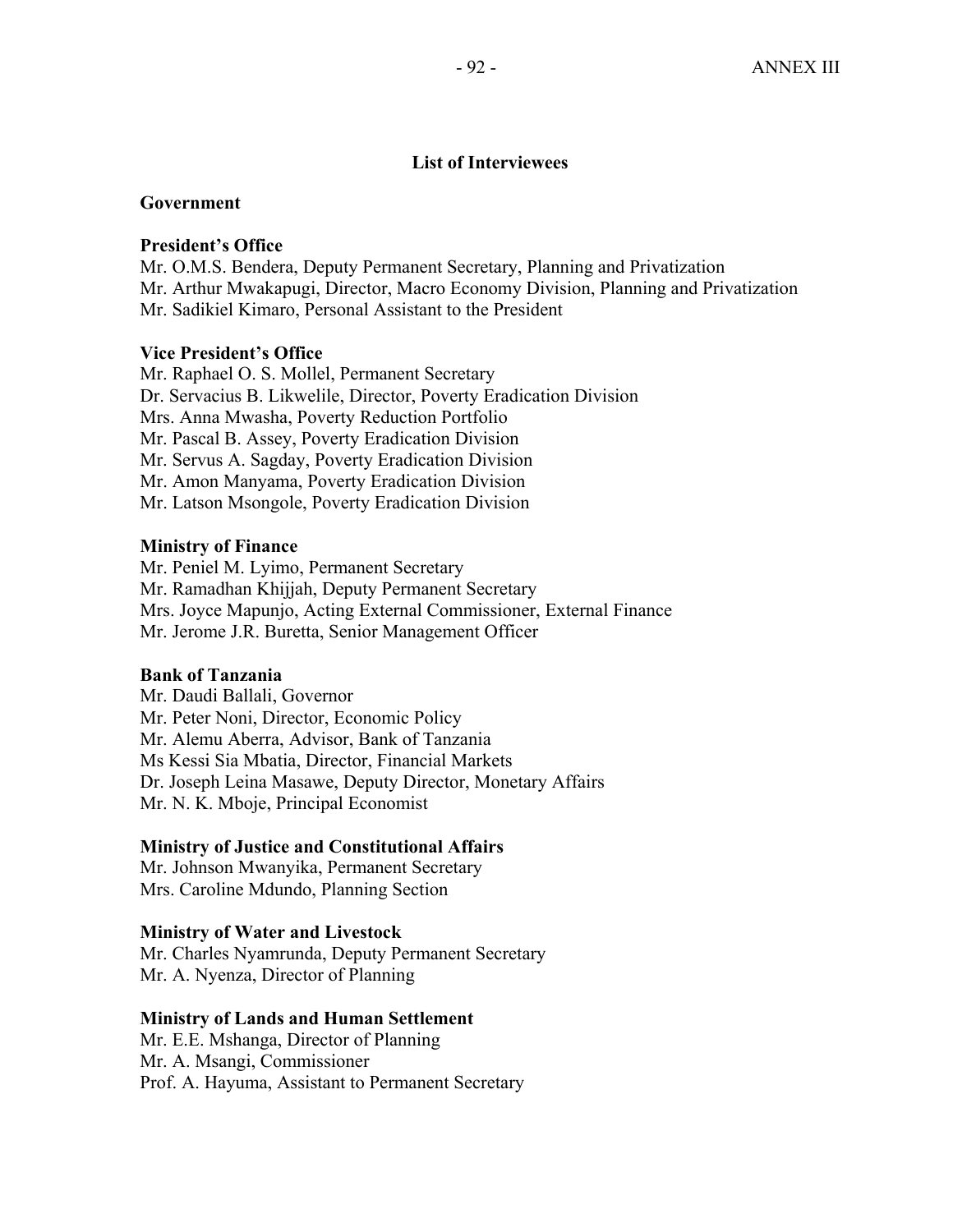## **Ministry of Education and Culture**

Ms. M. Malale, Permanent Secretary Mr. R. Mpama, Acting Commissioner for Education Mr. A. G. Mwakalinga, Director of Planning

# **Ministry of Health**

Dr. E. W. Manumbu, Director of Planning Dr. Faustin Njau, Project Coordinator – Health Sector Reform

# **Ministry of Agriculture**

Ms. Janet Simkanga, Senior Economist

# **Ministry of Energy and Minerals**

Mr. Gray Mwakalukwa, Commissioner for Minerals

# **Ministry of Transport and Communications**

Mr. Salim Msoma, Permanent Secretary Mr. A.N. Temba, Policy and Planning

# **World Bank**

Ms. Judy O'Connor, Country Director Mr. Jim Adams, Former Country Director Ms. Melanie Marlett, Country Program Coordinator Ms. Sumana Dhar, Economist Mr. Benno J. Ndulu, Former Lead Specialist and Acting Country Manager Mr. Benson Ateng, Senior Operations Officer Mr. Robert Utz, Senior Economist Mr. Phillip Mpango, Economist Mr. Jim Smith, PRSP Task Manager Ms. Miria Pigato, Former PRSP Task Manager Ms. Jeni Klugman, Lead Advisor Ms. Denyse Morin, Senior Public Sector Specialist

Mr. Ladisy Chengula, Rural Development Specialist

Mr. Hamisi Munyimvua, Consultant

# **IMF**

Mr. Ali I. Abdi, Senior Resident Representative Mr. Tsidi Tsikata, Former Resident Representative Jurgen Reitmaier, Assistant Director, Former Mission Chief David Andrews, Former Mission Chief Mumtaz Hussain, Economist, Policy and Review Department Harry Snoek, Former Senior Economist, African Department Treichel Volker, Senior Economist, African Department Meshack Tunee Tjirongo, Senior Economist, African Department Andrew John Tiffin, Economist, Economist Program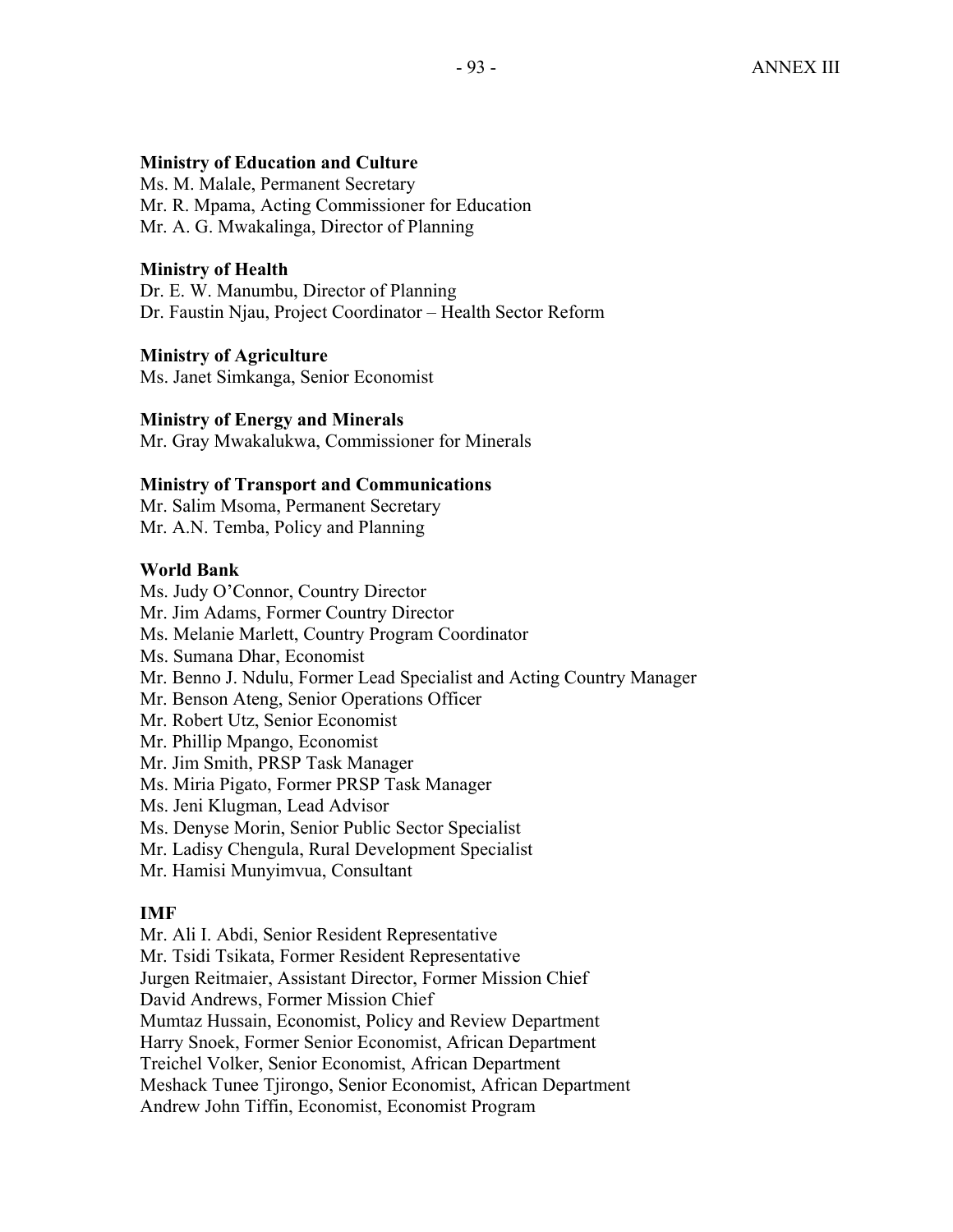## **Donor Community**

- Mr. Mamoru Endo, Economic Cooperation Adviser, Embassy of Japan
- Mr. Okuyama Takashi, Advisor on Government Finance, Japan International Cooperation Agency
- Mr. Jackson, M. Biswaro, Chief Programme Officer, Japan International

Cooperation Agency

- Mr. Bertil Oden, Counsellor, Embassy of Sweden
- Ms. Tone Tinnes, NORAD
- Ms. Lisbeth Jespersen, Royal Danish Embassy
- Ms. Caroline Sergeant, Head of DFID, East Africa
- Ms. Fiona Shera, Economic Adviser, DFID East Africa
- Mr. Axel Pougin de la Maisonneuve, First Secretary, Delegation of the EU
- Mr. Detlef Mey, Director, GTZ
- Mr. Wolfang Ahrens, GTZ
- Mr. Onesmo N. Shuma, Project Management Specialist Private Sector, USAID
- Mr. John Hendra, Resident Coordinator, United Nations & Resident Representative, UNDP
- Ms. Valerie Leach, UNICEF
- Mr. Isiye Ndombi, UNICEF
- Mr. Harold Randall, UNICEF Zanzibar
- Mr. Teferi Seyoum, Resident Representative, UNFPA
- Mr. Thor Oftedal, Deputy Representative, UNFPA
- Ms. Miia Hanninen, UNAIDS
- Mr. Anthony Rutabanzibwa, Program Officer, ILO
- Mr. David Howlett, Poverty Environment Adviser, UNDP
- Mr. Pim Van Der Male, Programme Specialist, UNDP

# **Business Community**

Mr. Elvis A. Musiba, President, Tanzania Chamber of Commerce, Industry and Agriculture Mr. Julius M.M. Matiko, Vice President – Agriculture, Tanzania Chamber of Commerce, Industry and Agriculture

Mr. Aloys J. Mwamanga, Vice President – Industry, Tanzania Chamber of Commerce, Industry and Agriculture

Mr. Dunstan G. Mrutu, Executive Secretary, Tanzania National Business Council

# **Trade Unions**

Mr. Nestory Kilala Ngulla, Secretary General, Trade Unions' Congress of Tanzania Mr. Hassan M. Raha, Deputy Secretary General, Trade Unions' Congress of Tanzania Mr. John Gonza, Director of Economics and Research, Trade Unions' Congress of Tanzania Mr. Ezekiah T. Oluoch, Deputy General Secretary, Teacher's Trade Union

# **Nongovernmental Organizations**

Prof. Haidari K.R. Amani, Executive Director, Economic and Social Research Foundation Prof. S. Wangwe, Senior Fellow, Economic and Social Research Foundation Ms. Betty Masanja, Workshop Organizer, Economic and Social Research Foundation Prof. Joseph Semboja, Executive Director, Research on Poverty Alleviation (REPOA)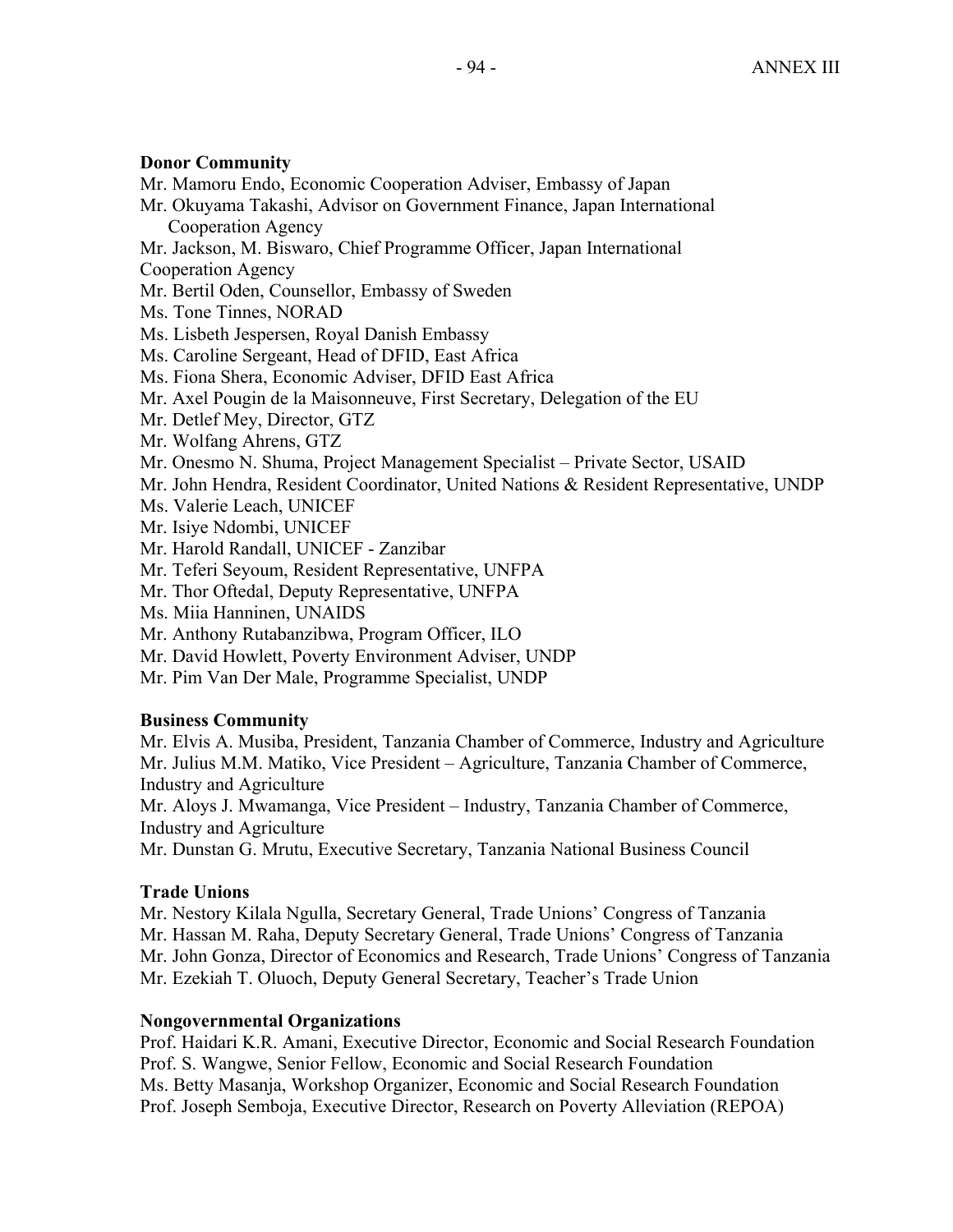Mr. Rakesh R. Rajani, Executive Director, Hakielimu Ms. Josephine Marealle-Ulimwengu, Deputy Program Director, CARE International Mr. Geoffrey Chege Gathuka, Country Director, CARE International Ms. Mary Mwingira, TANGO Prof. Marjorie Mbilinyi, Member, Tanzania NGO Forum Rev. Christopher Mwakasege, Executive Director, TASOET, Arusha Mr. Dominick de Waal, Water Aid Dr. Frederick Kigadye, Executive Director, Christian Social Service Commission Mr. Basili Liheta, Member, GENDO, Dodoma Mr. Joel Joram, Chief of Adminstration and Finance, INADES Formation Mr. Alphonce Katunzi, Managing Director, INADES Formation Mr. Kaganzi Rutachwamagyo, Tanzania Federation of Disabled Peoples' Organizations Mrs. Eva Biswaro, Treasurer, Tanzania Association for Mentally Handicapped Mr. Alphonce Hume, National Vice Chairman, Tanzania Association for Mentally Handicapped & Director, Amnesty International

## **University of Dar es Salaam**

Prof. Rwekaza S. Mukandala, Professor of Political Science and Public Administration, Dean Faculty of Arts and Social Sciences

Dr. Longinus Rutasitara, Head, Department of Economics

## **National Parliament, Dodoma**

Chairpersons of Committees:

Finance and Economic Affairs, Hon. Njelu E.M. Kasaka Public Accounts Committee, Hon. Leonard N. Derefa Local Authorities Accounts Committee, Hon. Mgana I. Msindai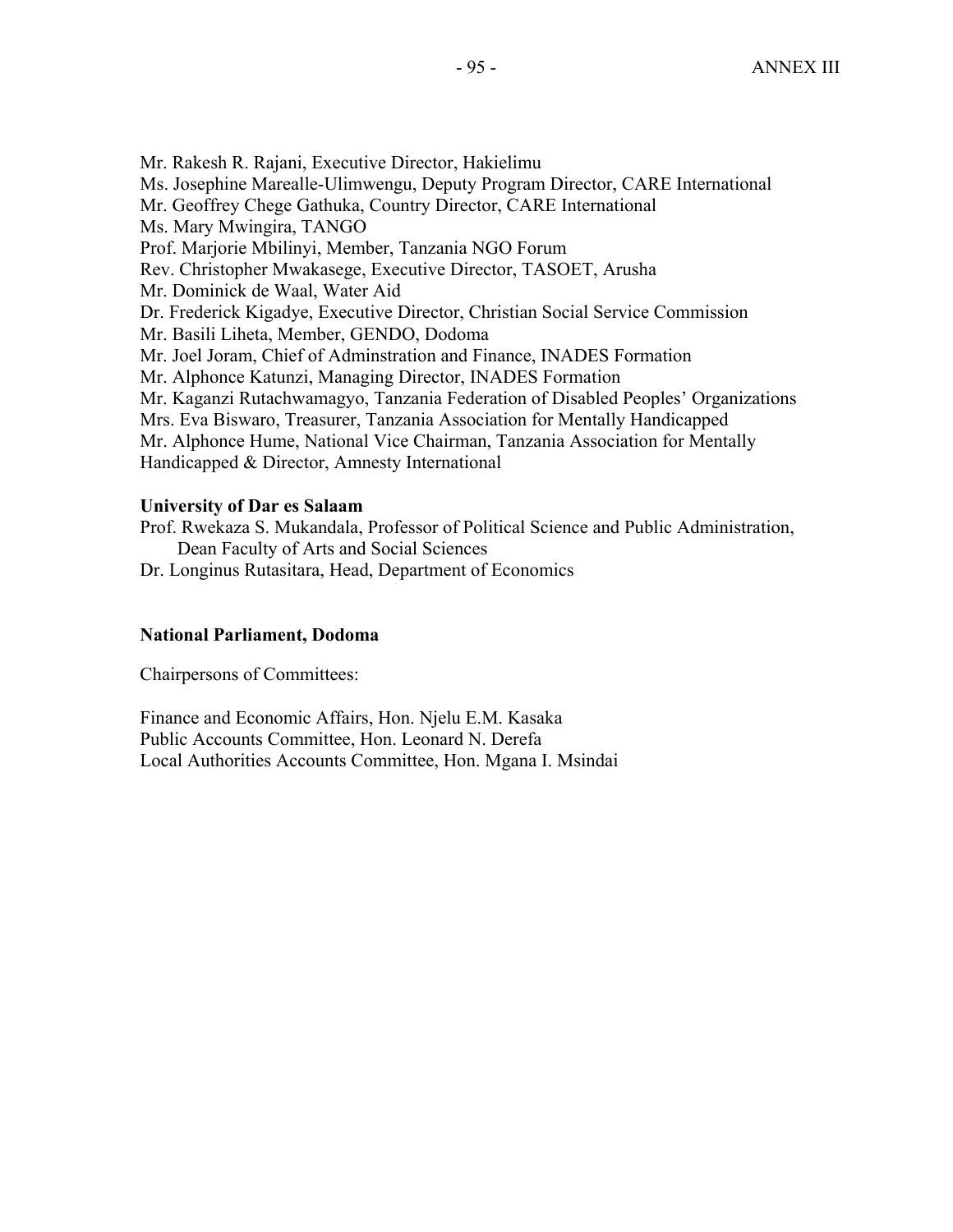### **References**

- Alonso, T. Rosa Maria (2002), "The Elimination of the Enrollment Fee for Primary Education in Tanzania. A Case Study in the Political Economy of Pro-Poor Policies," Draft Paper, World Bank Institute (Washington: The World Bank).
- Alonso, T. Rosa Maria, and Robert J. Utz (2003), "Fiscal Aspects of PRSP Implementation in Tanzania," Draft Paper, World Bank (Washington: The World Bank).
- Bevan, David (2000), "Public Expenditure Review: Tanzania 1999/2000 Fiscal Policy and the Macroeconomic Context," Department of Economics (Oxford: University of Oxford).
	- $(2001)$ , "Tanzania Public Expenditure Review:  $2000/2001$  The Fiscal Deficit and the Sustainability of Fiscal Policy," Department of Economics, University of Oxford.
- Bigsten, Arne, Deogratias Mutalemwa, Yvonne Tsikata, Samuel Wangwe (2001), "Tanzania," in *Aid and Reform in Africa*, ed. by Shantayanan Devarajan, David Dollar and Torny Holmgren (Washington: The World Bank).
- Bird, Andrew (2002), Assessment of the MTEF in Tanzania: Initial Conclusions and Recommendations," Unpublished report under the project *Design and Implementation Features of MTEFs and Their Links to Poverty Reduction* (London: Department for International development/Overseas Development Institute).
- Collier, Paul (1991), "Aid and Economic Performance in Tanzania," *Transitions in Development: The Role of Aid and Commercial Flows,* ed. by Uma Lele and Ijaz Nabi (San Francisco: ICS Press).
- Danida (2001), "Review of the PRSP Processes in Tanzania," A Contribution to the International Review of the PRSP Process (Copenhagen: Danish Ministry of Foreign Affairs).
- Evans, Alison (2001), "Institutionalizing the PRSP approach in Tanzania," Chapter 9 in PRSP Institutionalization Study: Final Report, Strategic Partnership With Africa (Washington: The World Bank).
- Evans, Alison and Erasto Ngalwea (2003), "Tanzania," *Development Policy Review*, 21(2), p. 271- 287.
- Government of Tanzania (2004), *Poverty Reduction Strategy paper, Third Progress Report 2002/03*, Dar es Salaam.

\_\_\_\_\_\_\_\_\_\_\_\_\_\_\_\_\_\_\_\_ (2003a), *Poverty and Human Development Report 2003,* Dar es Salaam.

\_\_\_\_\_\_\_\_\_\_\_\_\_\_\_\_\_\_\_\_ (2003b), *Poverty Reduction Strategy Pape*r, *Second Progress Report 2001/02*, Dar es Salaam.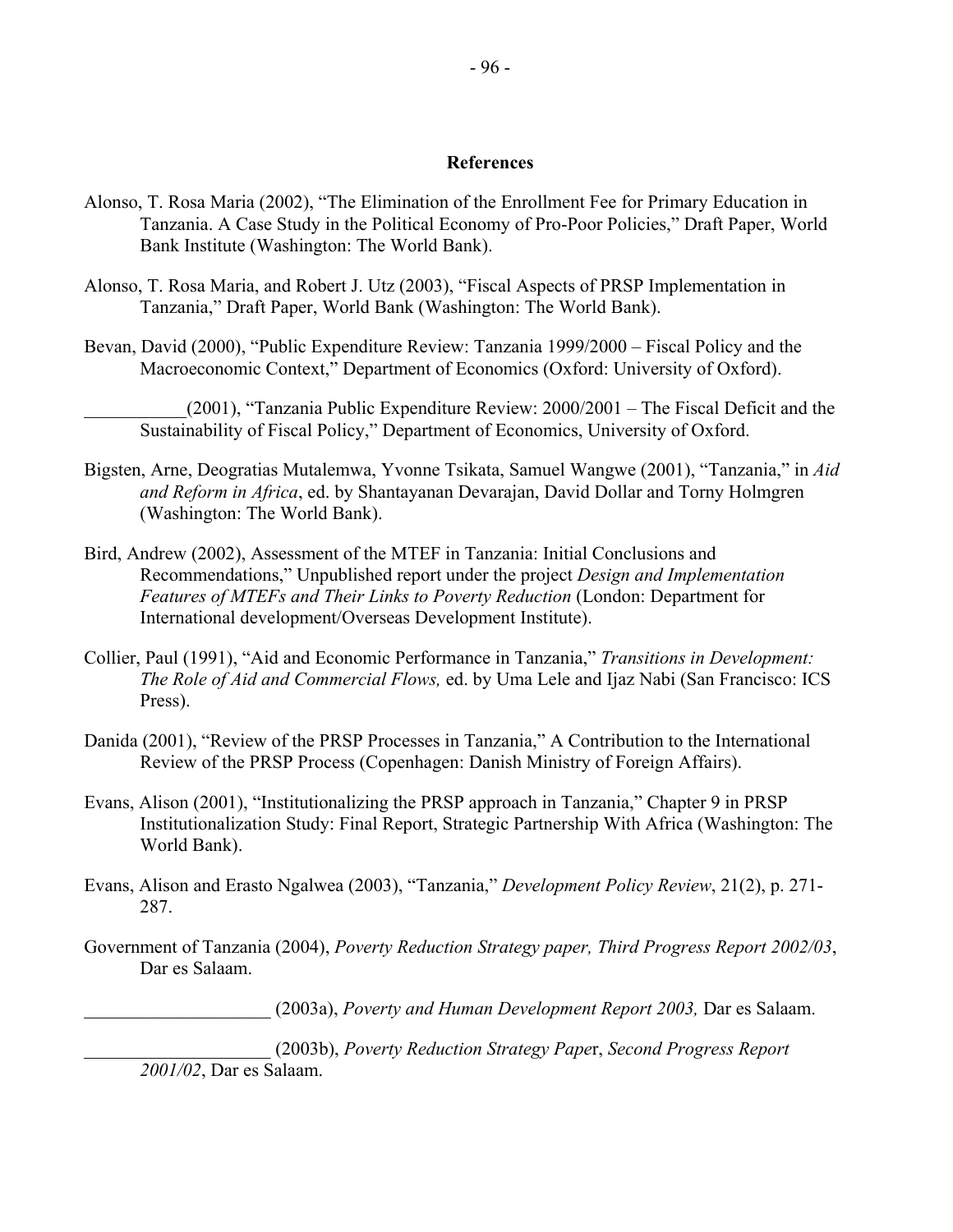\_\_\_\_\_\_\_\_\_\_\_\_\_\_\_\_\_\_\_ (2003c), *Public Expenditure Review FY03- Managing Public Expenditures for Poverty Reduction. Report on Fiscal Developments and Public Expenditure Management Issues,* Sectoral Reviews, Dar es Salaam.

\_\_\_\_\_\_\_\_\_\_\_\_\_\_\_\_\_\_\_ (2002), *Tanzania Assistance Strategy—A Medium Term Strategy for Promoting Local Ownership and Development Partnerships*, Dar es Salaam.

\_\_\_\_\_\_\_\_\_\_\_\_\_\_\_\_\_\_\_ (2001a), *Poverty Reduction Strategy Pape*r, *First Progress Report 2000/01*, Dar es Salaam.

\_\_\_\_\_\_\_\_\_\_\_\_\_\_\_\_\_\_\_ (2001b), *The Poverty Monitoring Master Plan*, Dar es Salaam.

\_\_\_\_\_\_\_\_\_\_\_\_\_\_\_\_\_\_\_\_(2001c), "An Assessment of the Impact of Macro and Sector Policies on Poverty Reduction Initiatives," *Final Report* (Dar es Salaam: Economic and Social Research Foundation).

\_\_\_\_\_\_\_\_\_\_\_\_\_\_\_\_\_\_\_\_(2001d), *Public Expenditure Review FY01,* Dar es Salaam.

\_\_\_\_\_\_\_\_\_\_\_\_\_\_\_\_\_\_\_\_(2000a), *Poverty Reduction Strategy Paper*, Dar es Salaam, May.

\_\_\_\_\_\_\_\_\_\_\_\_\_\_\_\_\_\_\_\_(2000b), *Report of the National Consultative Workshop on the Preparation of the Poverty Reduction Strategy Paper, August*, Dar es Salaam.

\_\_\_\_\_\_\_\_\_\_\_\_\_\_\_\_\_\_\_\_ (2000c), *Interim Poverty Reduction Strategy Paper*, Dar es Salaam.

Government of Tanzania and the World Bank (2001), *Tanzania at the Turn of the Century—From Reforms to Sustained Growth and Poverty Reduction*, Dar es Salaam and Washington D.C.

- Harrison, Graham. (2001), "Post-Conditionality Politics and Administrative Reform: Reflections on the Cases of Uganda and Tanzania," *Development and Change,* Vol.32: 657-697.
- Helleiner, Gerald, (1999), "Tanzania Assistance Strategy: Critical Issues," prepared for the Tanzania Consultative Group and Related Meetings, Dar es Salaam.
- Helleiner, Gerald, Tony Killick, Ibrahim, N. Lipumba,Benno Ndulu and Knud Erik Svendsen (1995), *Report of the Group of Independent Advisors on Development Cooperation Between Tanzania and its Aid Donors* (Copenhagen: Danish Ministry of Foreign Affairs).
- Holtom, Duncan, (2002), "Tanzania's Poverty Reduction Strategy Paper—Everyone wants a success story," Feedback Report for Interviewees, Centre for Development Studies (Swansea: University of Wales).
- Independent Monitoring Group (IMG) (2002), *Enhancing Aid Relationships in Tanzania: Report of the Independent Monitoring Group* (Dar es Salaam: Economic and Social Research Foundation).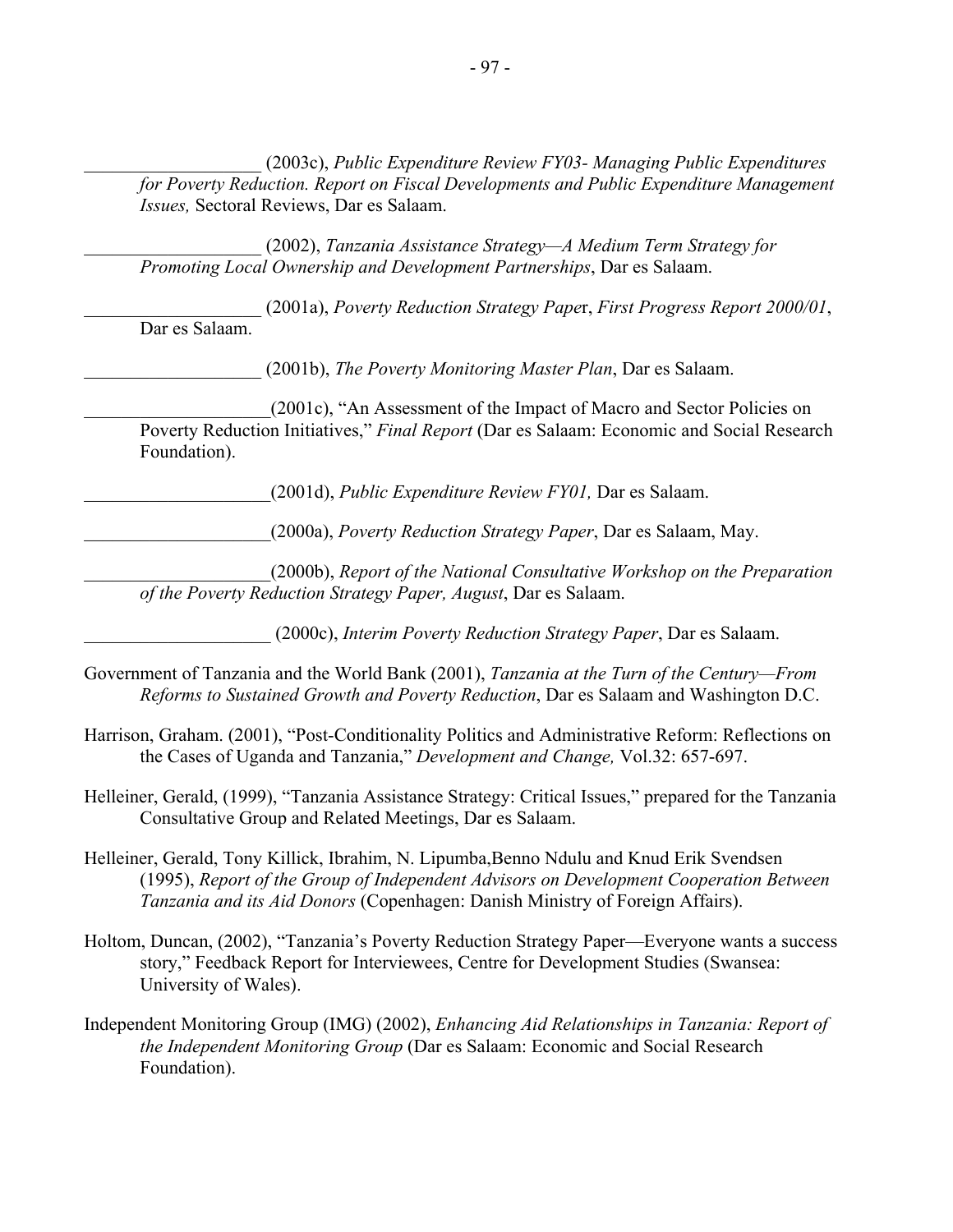International Monetary Fund (2003), "Aligning the Poverty Reduction and Growth Facility (PRGF) and the Poverty Reduction Strategy Paper (PRSP) Approach—Issues and Options," SM/03/94, March (Washington: International Monetary Fund).

(2002a), "Tanzania— Staff Report for the 2002 Article IV Consultation, Fifth Review Under the Three-Year Arrangement Under the Poverty Reduction and Growth Facility," EBS/02/187, November (Washington: International Monetary Fund).

\_\_\_\_\_\_\_\_\_\_\_\_\_\_\_\_\_\_\_\_\_\_\_\_(2002b), "Tanzania—Fourth Review Under the Three-Year Arrangement Under the Poverty Reduction and Growth Facility," EBS/02/56, March (Washington: International Monetary Fund).

\_\_\_\_\_\_\_\_\_\_\_\_\_\_\_\_\_\_\_\_\_\_\_\_\_(2002c), "Actions to Strengthen the Tracking of Poverty-Reducing Public Spending in Heavily Indebted Countries," SM/02/30, March (Washington: International Monetary Fund).

\_\_\_\_\_\_\_\_\_\_\_\_\_\_\_\_\_\_\_\_\_\_\_\_\_\_(2001a), "Tanzania—Staff Report for the 2001 Article IV Consultation and Third Review Under the Three-Year Arrangement Under the Poverty Reduction and Growth Facility," EBS/01/153, September (Washington: International Monetary Fund).

\_\_\_\_\_\_\_\_\_\_\_\_\_\_\_\_\_\_\_\_\_\_\_\_\_\_\_(2001b), "Tanzania – Fiscal Decentralization Issues," Fiscal Affairs Department, May (Washington: International Monetary Fund).

\_\_\_\_\_\_\_\_\_\_\_\_\_\_\_\_\_\_\_\_\_\_\_\_\_\_\_(2000a), "Tanzania –Request foe a Three Year Arrangement Under the Poverty Reduction and Growth Facility," EBS/00/44, March (Washington: International Monetary Fund).

(2000b), "Features of IMF PRGF-Supported Programs," SM/00//193, August (Washington: International Monetary Fund).

- Isham, Jonathan, Deepa Narayan, and Lant Pritchett (1995), "Does Participation Improve Performance?" *The World Bank Economic Review* 9(2): 175-200.
- KK Consulting Associates (2001), "Tanzania—Poverty Reduction Strategy Paper An Assessment of the Depth of Understanding of the PRSP in the Government," Draft Report, Nairobi, Kenya.
- Mogella, Cosmas (1999), "The State and Civil Society Relations in Tanzania: The Case of the National NGOs Policy," Civil Society and Governance Programme (Brighton: IDS, University of Sussex).
- Mukandala, S. Rwekaza (2003), "The Political Economy of the Poverty Reduction Strategy in Tanzania," Background Paper for OED/IEO Evaluation of the PRSP/PRGF – Tanzania Case Study, Department of Political Science (Dar es Salaam: University of Dar es Salaam).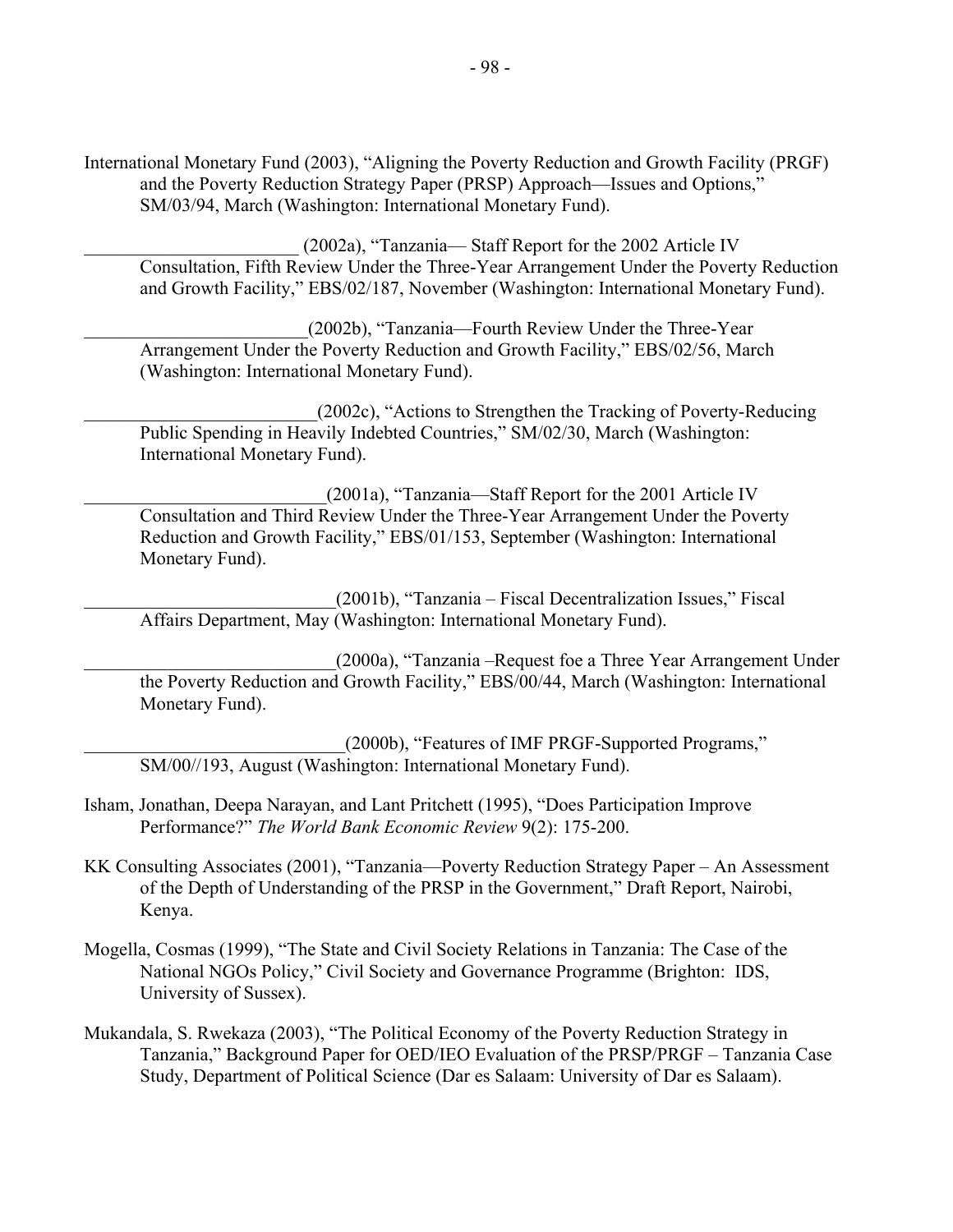- Mwakasege, Christopher (2002), "Making PRSP Work in a Globalized Economy, The Tanzanian Experience of Implementing PRSP for the first two years—An NGO Perspective," (Arusha: Tanzania Social and Economic Trust).
- Narayan, Deepa (1997), *Voices of the Poor:Poverty and Social Capital in Tanzania* (Washington: The World Bank).
- Narayan, Deepa and Lant Pritchett (1997), *"Cents and Sociability: Household Income and Social Capital in Rural Tanzania,"* Social Development and Development Research Group, Policy ResearchWorking Paper No. 1796 (Washington: The World Bank). Also, in *Journal of Economic Development and Cultural Change* (July, 1999).
- Naschold, Felix and Adrian Fozzard (2002), "How, When and Why Does Poverty Get Budget Priority? Poverty Reduction Strategy and Public Expenditure in Tanzania," *Working Paper* 165 (London: Overseas Development Institute).
- OED (2000), "Tanzania—Country Assistance Evaluation," Operations Evaluation Office, Report No. 20902-TA (Washington: The World Bank).
- PRBS Donors and the Government of Tanzania (2002), "Tanzania—Joint PRBS Annual Review," (with support of Dag Aarnes, consultant), Dar es Salaam.
- Ronsholt, Frans (2002), "Analysis of Government Expenditure Allocations to Priorities of the Poverty Reduction Strategy in Tanzania 2002," Draft, September, Copenhagen, Denmark,
- Ronsholt, Frans with Richard Mushi, Bedason Shallanda and Paschal Assey (2003), "Results Oriented Expenditure Management: Country Study—Tanzania," *Working Paper* 204, (London: Overseas Development Institute).
- McGee, Rosemary, Josh Levene, and Alexandra Hughes (2002), "Assessing Participation in Poverty Reduction Strategy Programs, a Desk-Based Synthesis of Experience in Sub-Saharan Africa," Research Report 52 (Brighton: IDS, University of Sussex).
- Rutasitara, Longinus (2002), "Highlights of Public Expenditure Review FY02 (PER02)," Draft Report to Public Expenditure Review Working Group, (Dar es Salaam: Ministry of Finance).
- Sida (2002), "Part III: Tanzania" in *Supporting Ownership, Swedish Development Cooperation with Kenya, Tanzania and Uganda* (Stockholm: Swedish International Development Cooperation Agency).
- Wangwe, Samuel (1997), "Economic reforms and Poverty alleviation in Tanzania," Discussion Paper No. 16 (Dar es Salaam: Economic and Social Research Foundation).
- World Bank (2003a), "Tanzania—Poverty Reduction Support Credit and Grant Project," *Program Document* (Washington: The World Bank).